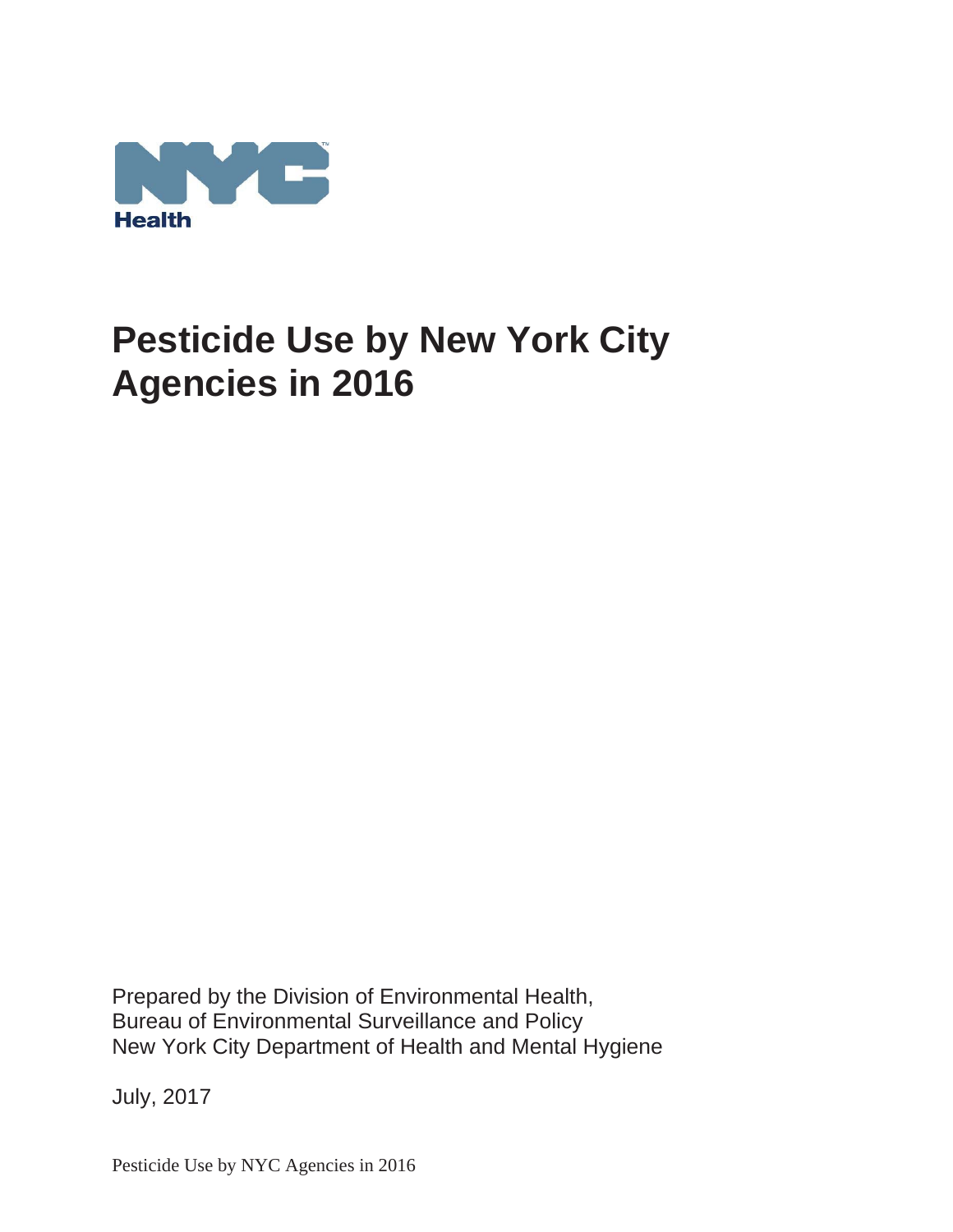# **Contents**

| L                                                                                        |  |
|------------------------------------------------------------------------------------------|--|
| H.                                                                                       |  |
| III.                                                                                     |  |
| IV.                                                                                      |  |
| Α.                                                                                       |  |
| В.                                                                                       |  |
| $C_{\cdot}$                                                                              |  |
| D.                                                                                       |  |
|                                                                                          |  |
|                                                                                          |  |
|                                                                                          |  |
|                                                                                          |  |
|                                                                                          |  |
|                                                                                          |  |
|                                                                                          |  |
|                                                                                          |  |
|                                                                                          |  |
|                                                                                          |  |
|                                                                                          |  |
|                                                                                          |  |
|                                                                                          |  |
|                                                                                          |  |
|                                                                                          |  |
|                                                                                          |  |
|                                                                                          |  |
|                                                                                          |  |
|                                                                                          |  |
|                                                                                          |  |
|                                                                                          |  |
|                                                                                          |  |
|                                                                                          |  |
|                                                                                          |  |
|                                                                                          |  |
|                                                                                          |  |
| APPENDIX 1: Complete Listing of Pesticide Products Used by New York City Agencies by     |  |
|                                                                                          |  |
| APPENDIX 2: Complete Listing of Pesticide Products Used by the Department of Parks and   |  |
|                                                                                          |  |
| APPENDIX 3: Complete Listing of "Best Management Practices" Insecticide Used Citywide in |  |
|                                                                                          |  |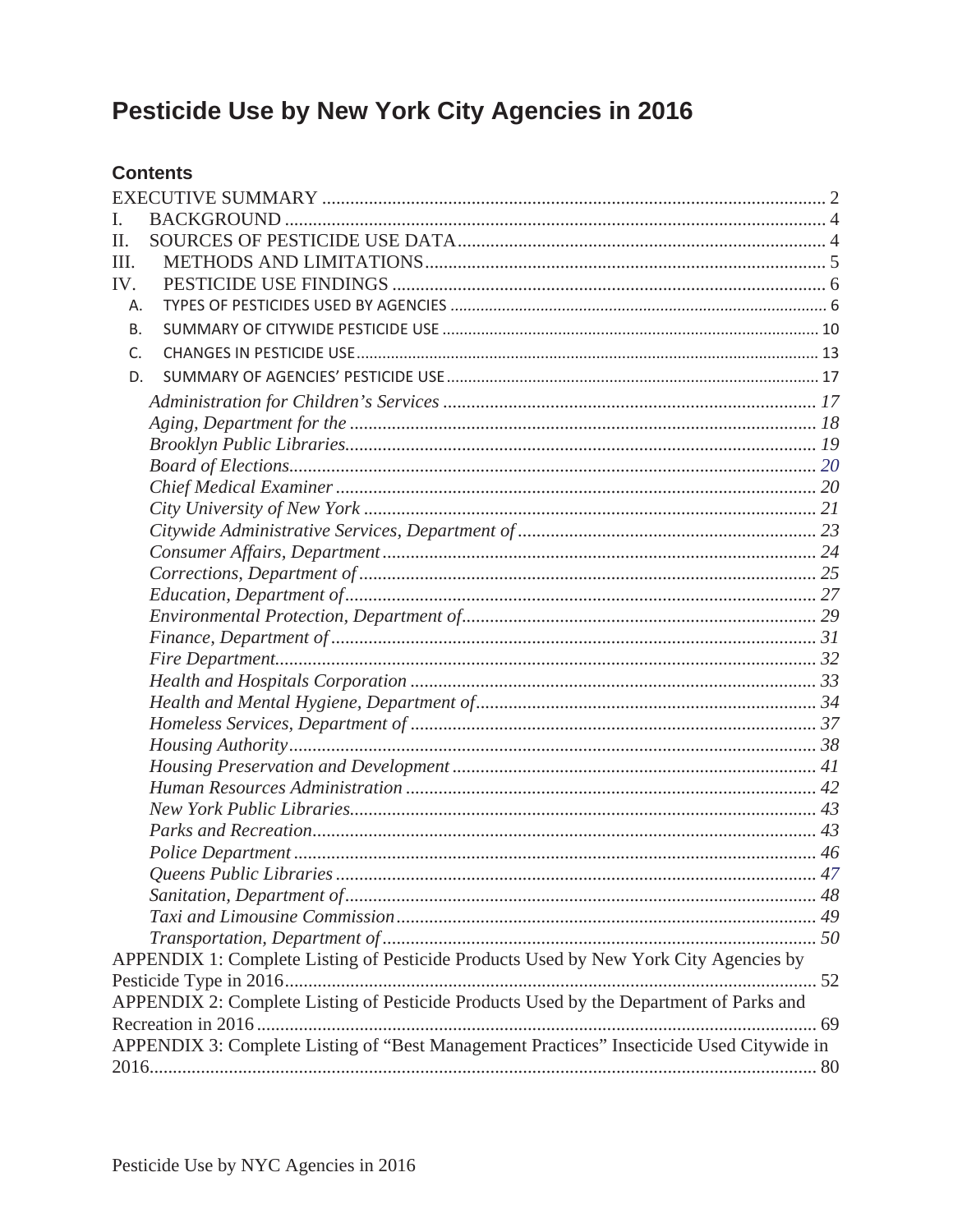# **EXECUTIVE SUMMARY**

Local Law 54 of 2007 requires the New York City Department of Health and Mental Hygiene (DOHMH) to summarize pesticide use by City agencies annually. New York City agencies account for a small fraction of pesticides used in New York City. New York State receives pesticide use data from all commercial applicators. Comparing New York City agencies' use in 2009 (the last year for which New York State data has been proccessed), local government use accounts for an estmated 3% of the total volume of liquid pesticides, and 21% of the total pounds of solid pesticides applied within the five boroughs of New York City. In 2016, 34 municipal agencies reported their pesticide use to DOHMH in a format that enabled summarization within and across agencies. This report summarizes pesticides applied by or on behalf of agencies on city-owned or -leased property.

Key findings include:

- Pesticides were applied a total of 237,812 times by New York City agencies in 2016. Agencies used a total of 6,711 gallons of liquid and 163,182 pounds of solid pesticide products (Table 1).
- As in previous years, roaches were the most commonly targeted pests in 2016, with rats, mice, bed bugs and moquitos making up the top 5 targets (by total number of applications in descending order) (Table 3).
- $\bullet$  Most liquid pesticide products (45% by volume) used by City Agencies were fungicides, while most solid products (59% by weight) were insecticides (Table 1). Excluding DOHMH mosquito larviciding that was conducted to prevent spread of West Nile Virus and other mosquito-borne diseases, most solid pesticides products (53% by weight) were rodenticides.
- Insecticides
	- o Insecticides were the most frequently applied type of pesticide, accounting for 66% of all applications (Table 1).
	- o There was a 64% increase in the volume of liquid insecticides used in 2016, compared with 2015 (Figure 2). Nearly two thirds of this increase was due to increased use of pyrethroids by NYCHA to control bed bugs and cockroaches (Figure 6). This increase can be attributed to NYCHA's increase of proactive exterminations to address health and safety issues for tenants.
	- o Liquid pyrethroid products targeting cockroaches specifically increased 92% from 2015 to 2016, reversing a recent declining trend since 2012. Treatments targeting bedbugs also increased to a lesser degree (Figure 6).
	- o The use of solid mosquito larvicide almost doubled by weight compared with 2015. This increase was due to preventive treatments by the DOHMH Vector Control Program to target container-breeding mosquito species that may carry the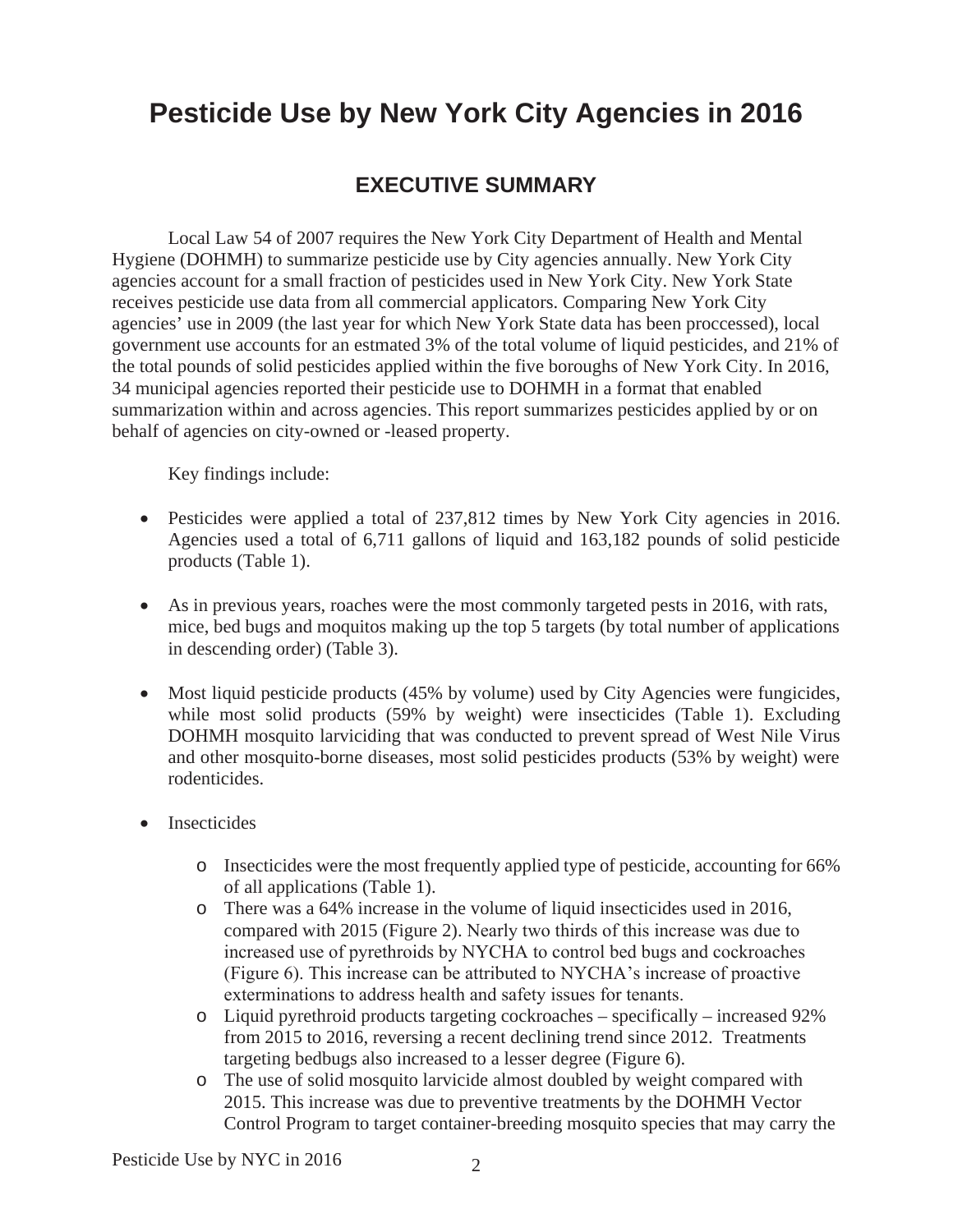Zika virus. Based on extensive mosquito surveillance in 2016, the Health Department does not expect local Zika transmission.

- Herbicides
	- o Liquid herbicide product use continued to decline in 2016 (Figure 2). Volume declined 25% mostly due to reduced use of glyphosate products (Figure 3).
	- o However, use of solid herbicide products in 2016 was 2.5 times higer than the use in 2015, due to increased use of outdoor granular turf formulations, mainly on golf courses and large institutional lawns.
	- o The Parks Department continued to no longer apply pre-emergent herbicides near roadways and along walkways and perimeters of city parks.
- "Best Management Practices" (BMP)
	- o BMP products (Appendix 3) are largely gel and bait insecticides with little potential for human exposure. They accounted for 29% of the number of insecticide applications in 2016. BMP applications to treat cockroaches increased 63%, compared with 2015 (Figure 4).
- Rodenticides
	- o Use of solid rodenticide products increased 25% by weight, compared with 2015. This increase is due to a 63% rise in the number of applications associated with expansion of neighborhood rat 'indexing' and control (Figure 1).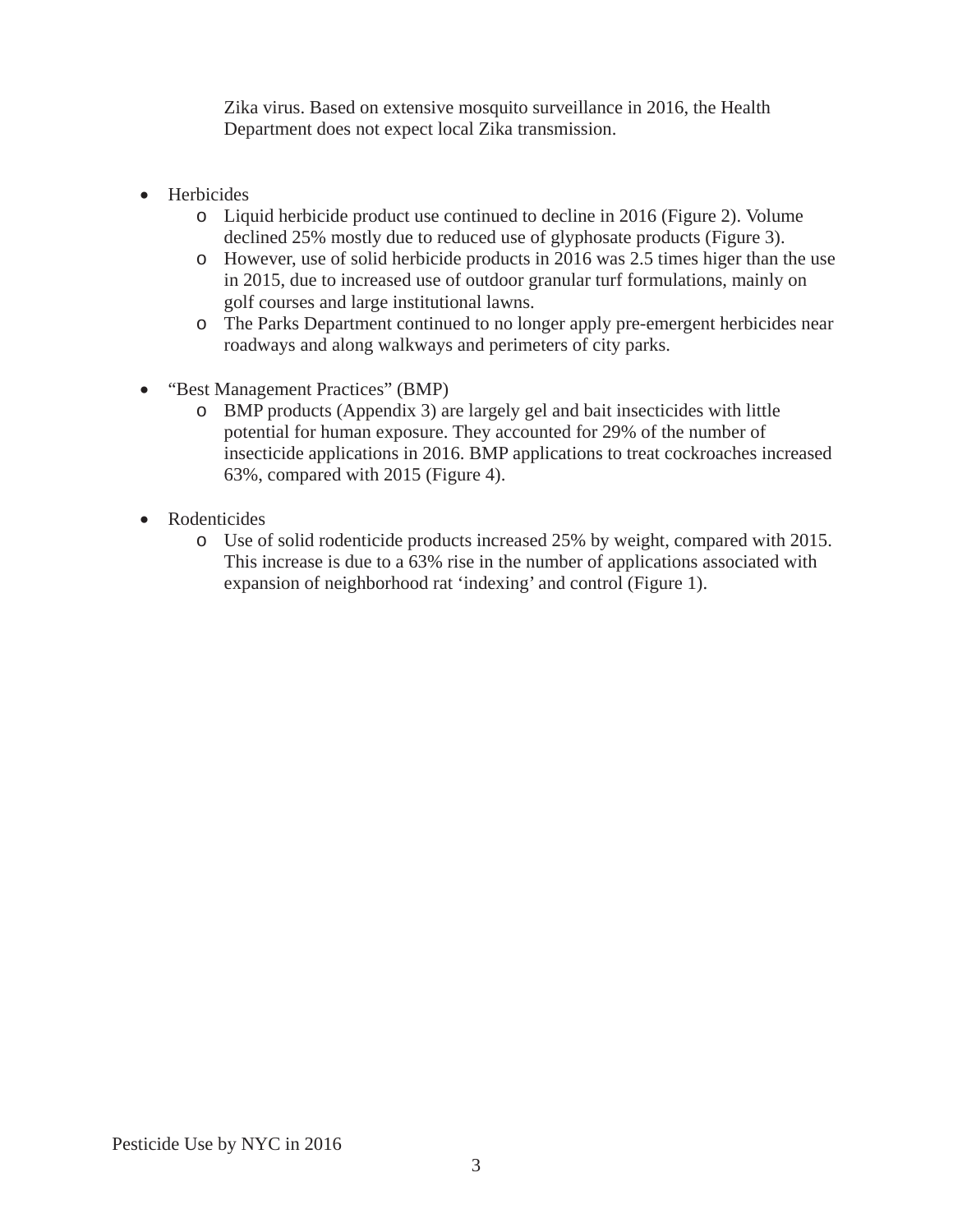# **I. BACKGROUND**

When Local Law 37 was enacted on May 9, 2005, New York City became the largest municipality in the nation to regulate the use of pesticides on city-owned and -leased property. Local Law 37 established new requirements for pesticide use on property owned or leased by the City, including the prohibition of certain products, posting of warning notices prior to pesticide use, and the requirement that agencies report their pesticide use on annual basis. With the enactment of Local Law 37 in May 2005, prohibitions from use were phased in for certain pesticides used by agencies or their contractors on City-owned and -leased properties. By November, 2005, EPA Toxicity Category 1 (signal word "danger") was prohibited. By May, 2006, use of pesticides classified by the EPA as possible, probable or known human carcinogens was prohibited. And by November 2006, use of pesticides classified by the State of California's Office of Environmental Health Hazard Assessment as developmental toxicants was prohibited.

Local Law 37 exempted from prohibition several uses and products that posed little or no risk of human exposure, including rodenticides placed in tamper-proof containers or applied directly into rat burrows or inaccessible areas, containerized insect baits, and certain other types of insecticides such as boric acid, silica, and diatomaceous earth. The New York City Department of Health and Mental Hygiene (DOHMH), under Local Law 37 authorization, further waived from prohibition the use of all insecticide gels containing the ingredients fipronil and hydramethylnon due to their effectiveness and low potential for human exposure. In addition, Local Law 37 empowered DOHMH to consider and grant requests for waivers from prohibition on a case-bycase basis. DOHMH maintains a webpage on Local Law 37 at http://nyc.gov/health/ll37 that includes a list of all waivers granted to agencies.

In October, 2007, New York City enacted Local Law 54 which requires City agencies to report their pesticide use to DOHMH, and for DOHMH to issue a summary report to the City Council and the Mayor. This is the tenth annual summary report and fulfills these requirements. City agencies have made significant improvements since the enactment of Local Law 37 to the quality and delivery of pesticide use data. In 2006, just three agencies provided data in an electronic format that enabled data to be summarized. In 2016, Thirty four agencies reported electronic data.

# **II. SOURCES OF PESTICIDE USE DATA**

New York City agencies are required to report to DOHMH their pesticide use by February 1 for the preceding calendar year. This report summarizes data received by the Department for pesticides applied during calendar year 2016. All reporting New York City agencies and their contractors provided data to DOHMH in electronic format.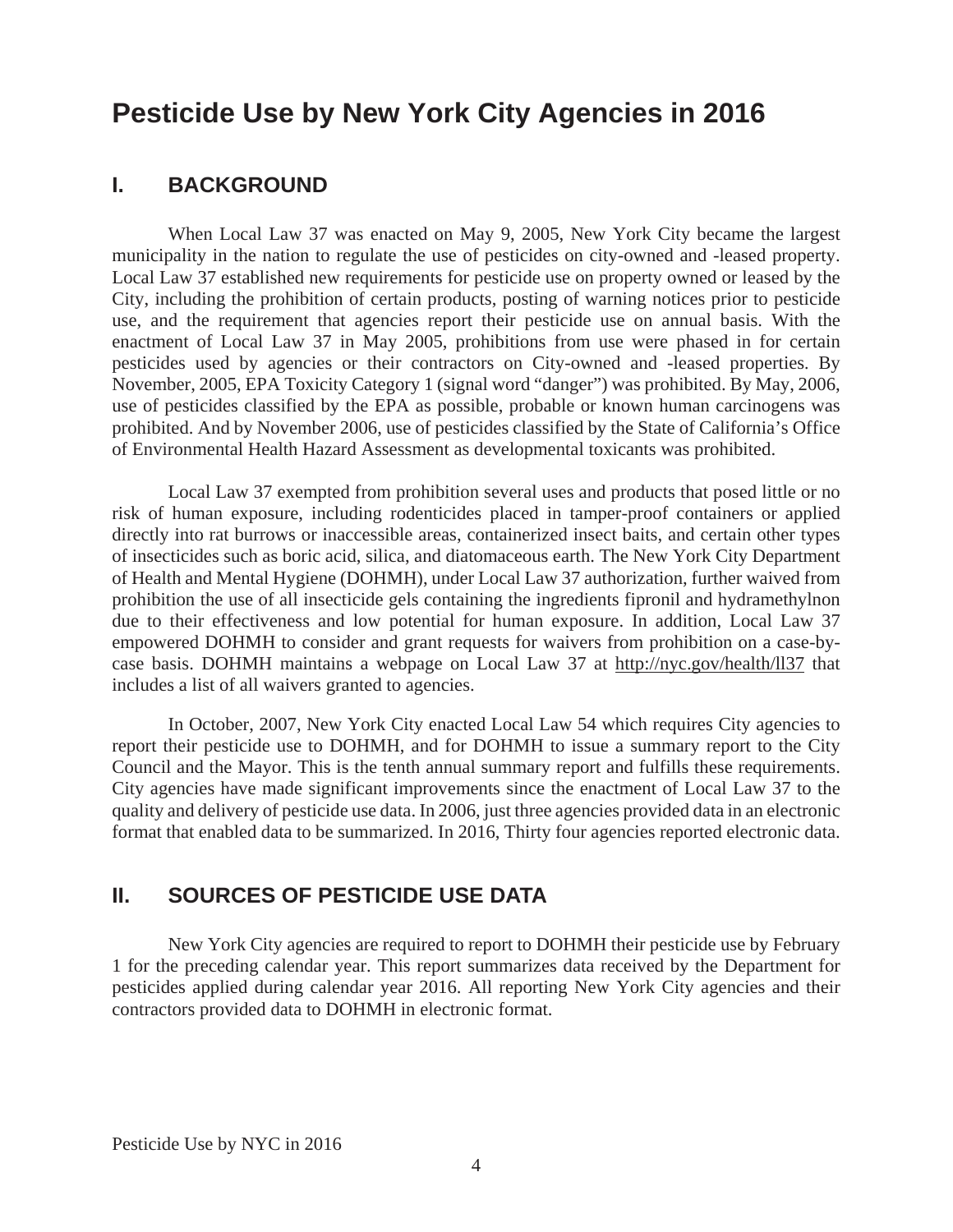DOHMH launched and hosts an electronic reporting tool, the New York City Pesticide Use Reporting System (NYCPURS) that all agencies, contractors and licensed pest control applicators can register to use. In August 2008, DOHMH launched the import function of NYCPURS, permitting importation of data maintained by other electronic systems, and since then more agencies and their contractors have used this system.

Source data for each pesticide application includes the product name, Environmental Protection Agency (EPA) registration number, the quantity used (expressed as either weight or volume), the method of application, and the date and location the product was applied. DOHMH utilizes the EPA's pesticide information system to link these data - by registration number - to determine a product's pesticide type and class, toxicity score, and its active ingredients. In addition, DOHMH links these data to the EPA Office of Pesticide Programs' List of Chemicals Evaluated for Carcinogenic Potential and the State of California's List of Chemicals Known to the State to Cause Cancer or Reproductive Toxicity, both available for download at http://nyc.gov/health/ll37.

# **III. METHODS AND LIMITATIONS**

Data in a variety of electronic formats were imported into a single database, where they were checked for quality, accuracy and validity. Weight and volumetric units were standardized to pounds and gallons, respectively. Products sold in solid form will primarily be reported by weight and liquids primarily by volume. Each record of data was assigned an agency identifier corresponding to the source agency. Data were analyzed using SQL, Excel and Access. We analyzed data by pesticide type and chemical class, and report total numbers, pounds and gallons of applications for New York City, and by agency on whose behalf the pesticides were applied.

Where DOHMH was able to evaluate the completeness of these records, it is reported by agency, below. It is still not possible to fully determine whether each agency was able to report each pesticide application. Many agencies depend upon contractors to maintain records of pesticides applied, and may not be certain that all contractors have fully complied with Local Law 37 reporting requirements. There are some limitations in the data:

- Staff and contractor turnover has led to difficulty maintaining dependable and timely reporting from some agencies.
- Year-to-year variations in agency pesticide use can be due to a number of factors, including but not limited to changes in practice, budgets and the incidence in actual pest problems.

Despite the above mentioned limitations, the data being captured continue to improve over previous years as more agencies and their contractors are using NYCPURS:

- The formats used were more streamlined for 2016 and we were able to capture more information pertaining to the target organisms of the pesticides applied by agencies.
- Reporting errors, especially in reporting the incorrect units, were greatly reduced in 2016 due to greater use of the NYCPURS system with input standardization and consistent formatting.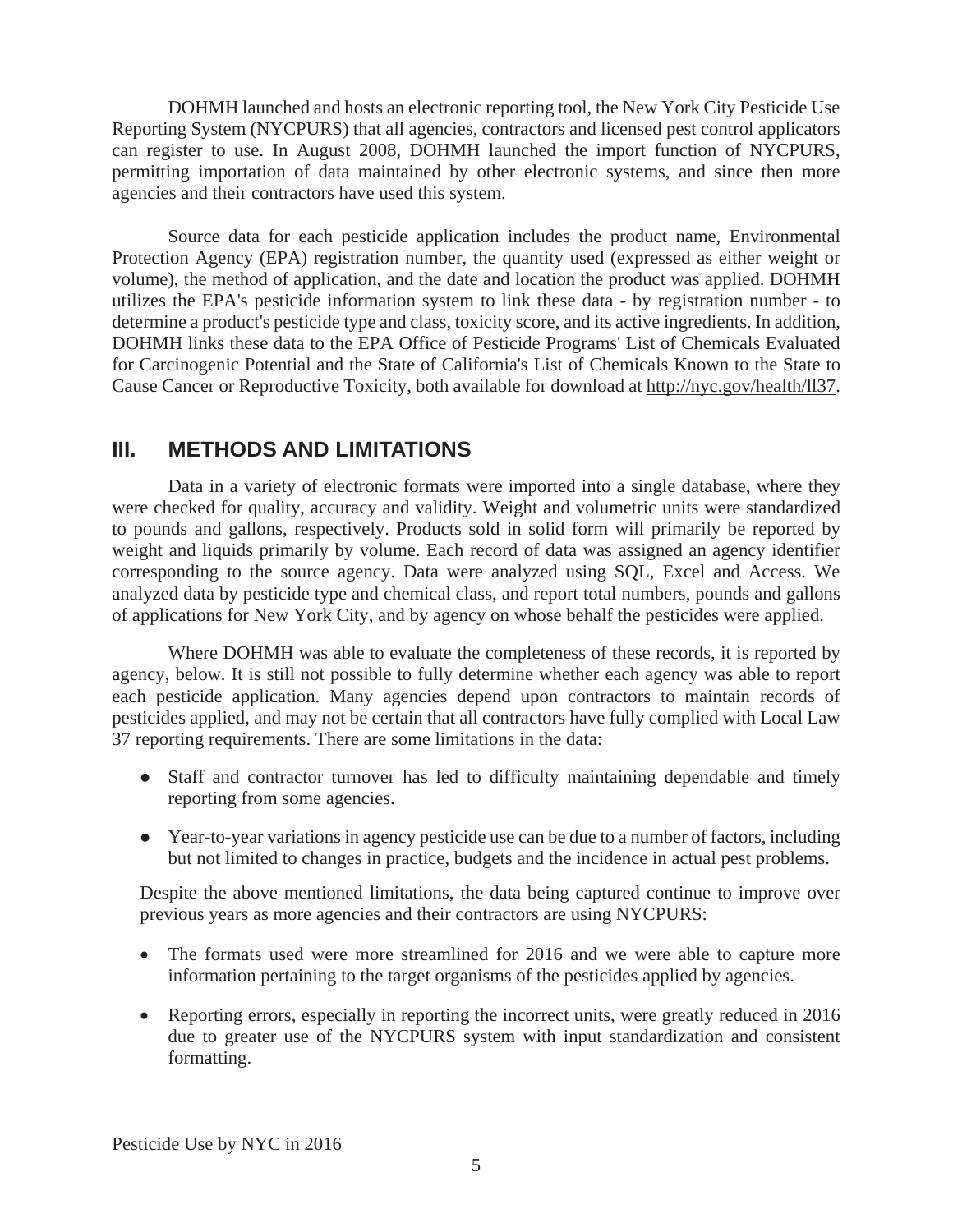In 2016, 95% of records were either imported or directly entered into the NYCPURS system.We expect to see further improvements in the data over the next year as more agencies fully adopt electronic recordkeeping, migrating existing electronic or paper systems to the NYCPURS system developed by DOHMH for electronic recordkeeping. Additional information about NYCPURS is available at http://nyc.gov/health/ll37.

# **IV. PESTICIDE USE FINDINGS**

# *A. TYPES OF PESTICIDES USED BY AGENCIES*

Four main types of pesticides were applied by agencies: rodenticides (products used to kill rodents); insecticides (to kill insects); herbicides (to kill plants); and fungicides (to kill molds and other fungi).

#### **Rodenticides**

Most rodenticides act as anticoagulants and all are acutely toxic if ingested in sufficient dosages. Common rodenticide active ingredients are bromodiolone, diphacinone, brodifacuom, zinc phospide and warfarin. Some common rodenticide products used by agencies in 2016 were: Contrac All-Weather Blox®, Contrac Rodenticide®, Weatherblok Bait with Bitrex® and Difethialone Paste Place Packs®.

In 2016, a total of 39,275 pounds of rodenticides were applied by City agencies, accounting for 24% by weight of all pesticides applied, and 53% by weight when excluding mosquito larvicides (Table 1).

#### **Insecticides**

A total of 2,270 gallons and 95,694 pounds of insecticides were applied by New York City in 2016, accounting for 34% by volume, and 59% by weight of the total applications. Biological insecticides applied to target mosquito larvae account for 93% of insecticides by weight (Table 1). When those products are excluded, 6,675 pounds of insecticides by weight were applied making up 9% of solid pesticides applied. Insecticides used by NYC agencies in 2016 fell largely into three classes of products: conventional pyrethrins and pyrethroids, organophosphates and carbamates, and "Best Management Practices" products, which either use active ingredients with very low toxicity or involve formulation or application methods that minimize potential exposure and environmental spread.

#### *Pyrethrins, Pyrethroids, and Synergists*

Pyrethrins and pyrethroids are less acutely toxic than the organophosphate and carbamate pesticides they have largely replaced. Accidental poisonings from professional applications are very rare, though personal use of aerosol and fogging product formulations have been associated with acute exposures, poisonings and fires. Some pyrethroids may be respiratory allergens for sensitized people, including asthmatics. Though these chemicals have lower acute toxicity, there is some emerging concern over the chronic neurotoxcity of pyrethrins, pyrethroids, and their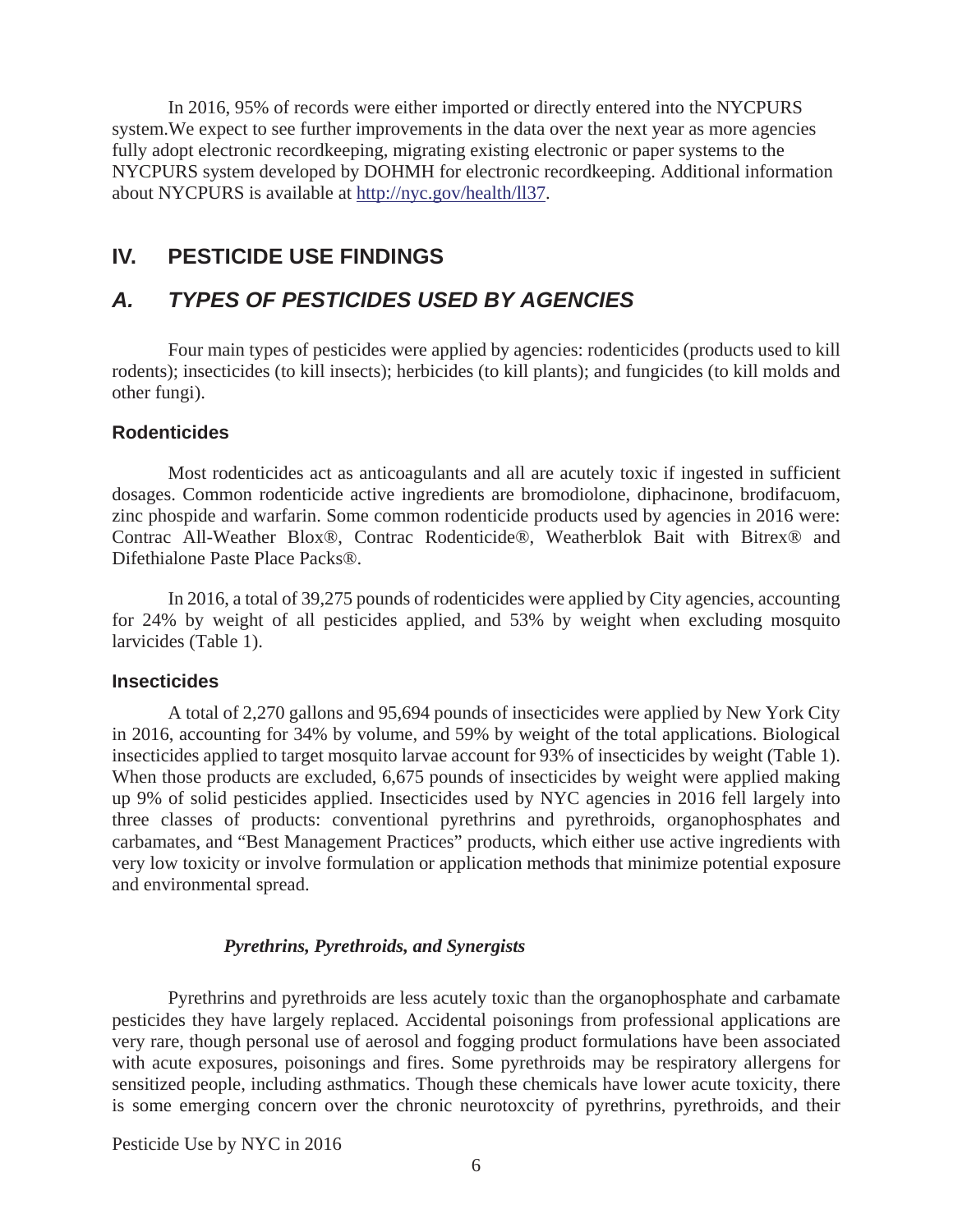synergists. EPA has classified pyrethrins, their synergists, and several pyrethroids as suspected human carcinogens. Pyrethrins and pyrethroids break down relatively quickly when used outdoors, but persist longer when applied indoors.

Common pyrethroid active ingredients are cypermethrin, cyfluthrin, cyhalothrin, esfenvalerate, and deltamethrin. Pyrethrin and pyrethroid products used by agencies in 2016 include Whitmere Optem ME PT 600®, Steri-Fab®, Demand CS Insecticide®, Temprid SC Insecticide®, Suspend SC Insecticide® and Evercide Esfenvalerate 6% CS®.

Together, pyrethrins and pyrethroids accounted in 2016 for 63% of total liquid insecticides applied by volume and 4% of solid insecticides by weight, 52% by weight when excluding mosquito larvicides. These products made up 67% of the total number of insecticide applications. There was a 67% increase in pyrethoids applied by volume in 2016, due to increased applications by NYCHA targeting bedbugs and roaches.

#### *Organophosphates and Carbamates*

Organophosphate and carbamate insecticides both function by inhibiting the neurotransmitter cholinesterase. Until EPA banned their use for most indoor applications in 1999 and 2000, organophosphates were the most heavily used class of insecticides. EPA also allowed the registrations for several carbamates to lapse.

The main organophosphate active ingredients used in 2016 were outdoor applications of chlorpyrifos, acephate, and trichlorfon on certain golf courses which are exempt from use prohibitions. The only carbamate active ingredient used in 2016 was methomyl used in containerized baits. Organophosphate and carbamate products applied by agencies in 2016 include Orthene PCO Formula II®, Chlorpyrifos 4E AG®, Dylox 420 SL Turf and Ornamental Insecticide®, and Golden Malrin RF-128 Fly Killer®.

Reports submitted by agencies showed that in 2016, the use of organophosphates and carbamates accounted for just 3% of total liquid insecticides applied by agencies by volume -- a 26% decrease from 2015 levels and <1% of total solids by weight, 1% by weight excluding mosquito larvicides. These products remain a very small percentage of the insecticides used by city agencies, making up <1% of the total number of insecticide applications.

#### *"Best Management Practices" Insecticides*

Several highly effective insecticide products with little or no potential risk for human exposure have been introduced into the market. These products include biological pesticides for mosquito control, and gels and baits for cockroach and other insect control. These products are the preferred insecticides used by agencies as part of their integrated pest management program and are referred to as "Best Management Practices" Insecticides (BMP). A complete list of these products is listed in Appendix 3.

Common active ingredients for these products include boric acid, silica gel, diatomaceous earth, the bacteria *Bacillus sphaericus* and *Bacillus thuringiensis*, hydramethylnon, fipronil, avermectin, and indoxacarb. Some of the products used by agencies for this reporting year were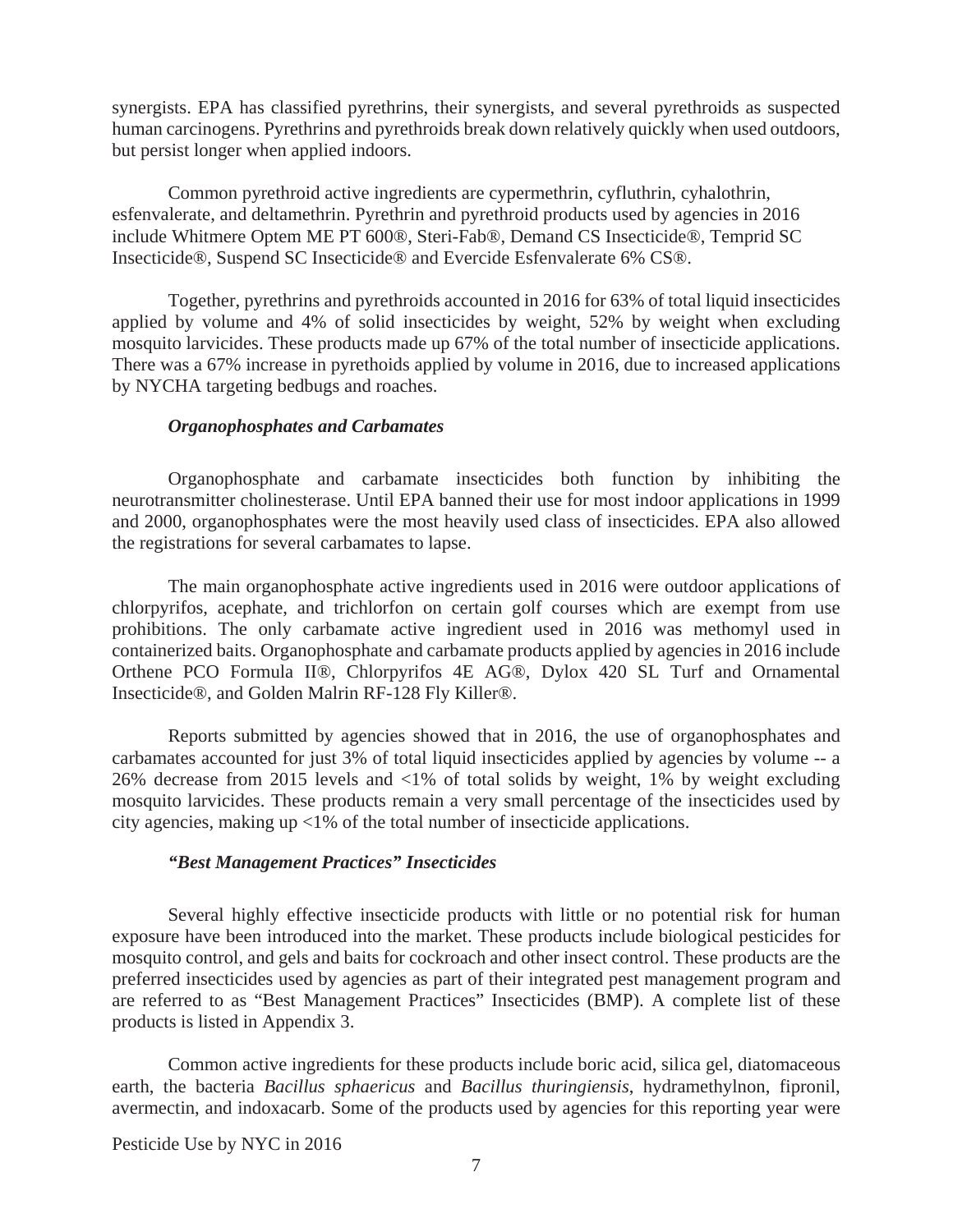Maxforce Roach Bait F.05®, Redzone Bait®, Vectobac CG Biological Larvicide Granules®, VBC-60394 FG Biological Larvicide Fine Granule ®, MGK Roach Bait 2822 ®, and DuPont Advion Cockroach Gel Bait®.

 In 2016 26% of the total insecticides applied by volume, and 95% by weight, were insecticidal dusts, gels and baits, or biological larvicides. Excluding mosquito larvicides, the totals equal 31% of solid insecticide products by weight. These products made up 29% of the total number of insecticide applications, a 66% increase compared with 2015.

#### **Herbicides**

The herbicides used by New York City agencies in 2016 were used primarily for vegetation control in parks and for the maintenance of highways and street medians. The active ingredients most commonly used in 2016 were glyphosate, dinitroanilines, chlorophenoxyacetic acids and ureas. Herbicides were a major contributor of pesticide use by agencies.

 A total of 1,150 gallons and 21,598 pounds were applied, accounting for 17% of total volume and 13% of total weight, 29% when excluding mosquito larviciding, of all pesticides reported by weight in 2016. (Table 1)

#### *Glyphosate*

 The most heavily used liquid herbicides were glyphosates, best known as Roundup® products. Glyphosate is a broad-spectrum, non-selective systemic herbicide that can be used throughout the growing season. In early 2015, the International Agency for Reasearch on Cancer (IARC), a branch of the World Health Organization (WHO), changed the classification for glyphosate to a "probable human carcinogen." Glyphosate shows little acute toxicity, but there has been growing concern that chronic exposure may increase risk of certain cancers. There is also some evidence that heavy use of the chemical in warm climates with soil high in certain toxic metals could present significant risk in developing severe kidney damage in agricultural workers. Currently no regulatory determination has been made at the federal or NY State level that would change the prohibition status of these herbicide products under Local Law 37. However, DOHMH encourages the pusuit of alternative weed control methods that would reduce the need for these herbicides. Glyphosate use had increased as agencies phased out the use of other herbicides prohibited under Local Law 37, but began to decline in 2013. In 2016, 53% of liquid herbicide use (by volume) contained glyphosate (Figure 3).

#### *Dinitroaniline*

 Dinitroaniline-based herbicides, which are often combined with fertilizers, are used early in the growing season as pre-emergents. They are of low acute toxicity to people, but several dinitroanilines are classified by EPA as suspected human carcinogens. Dinitroaniline herbicides break down slowly. Common dinitroaniline active ingredients are pendimethalin, trifluralin, benefin, benfluralin and prodiamine. Dinitroaniline products used by agencies in 2016 included Andersons Weed & Grass Preventer With 5% Trammel Herbicide® and Alligare Prodiamine 65 WG Herbicide®. In 2013, the Parks Department chose to no longer use pendimethalin-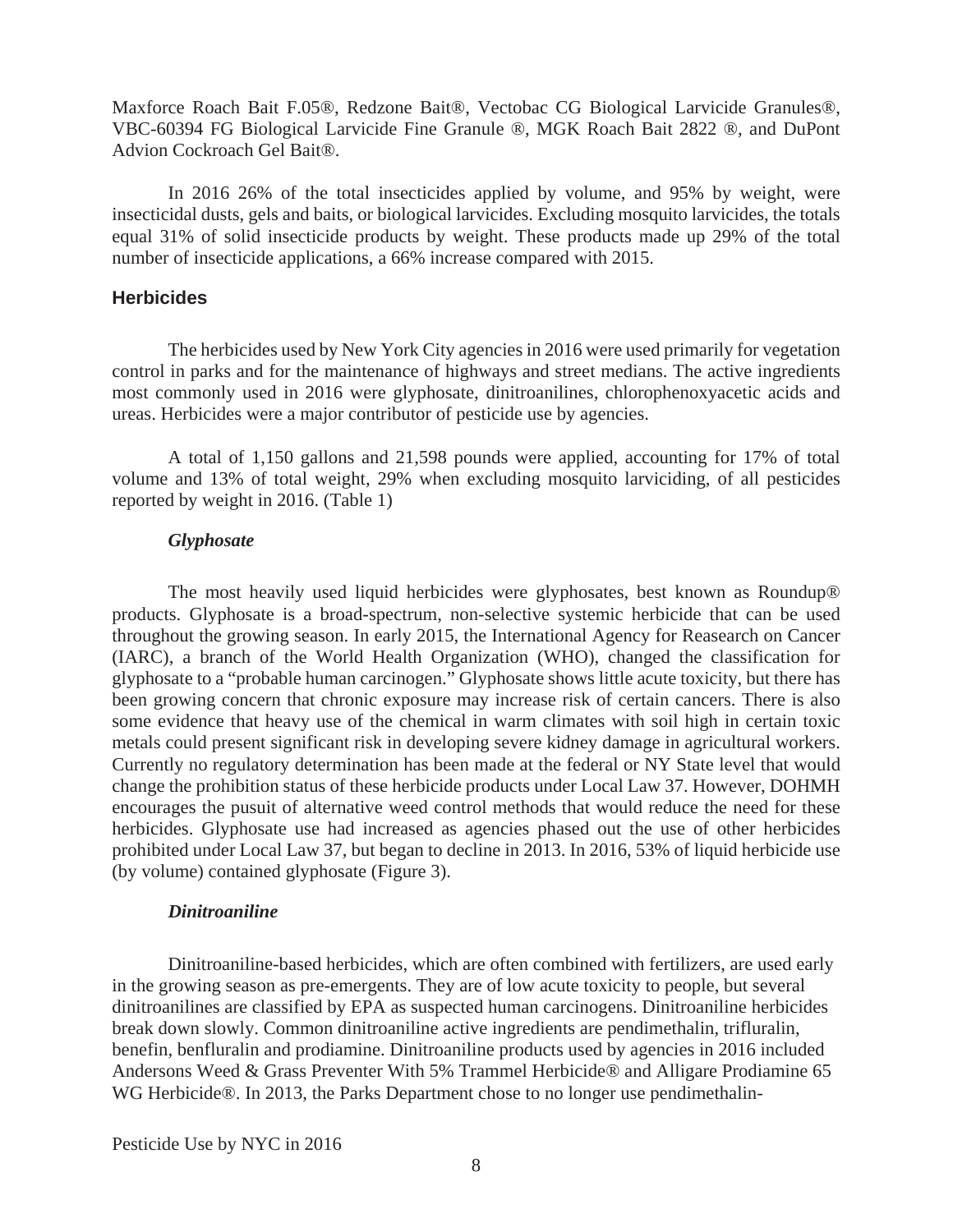containing herbicides, after they had in previous years requested a waiver to use this herbicide around cobblestones and concrete surfaces of sidewalks or walkways in areas adjacent to roadways, such as park perimeters or "Greenstreeets" or in areas adjacent to roadways with limited access from the public.

#### *Chlorophenoxyacetic/Benzoic Acids*

 The chlorophenoxyacetic acid herbicides are a family of related chemicals that are often combined in products. EPA classifies one member of this class of pesticides - mecroprop-p – as a suspected carcinogen. Common chlorophenoxyacetic acid active ingredients are 2,4-D, MCPP, mecoprop-p, dicamba and MCPA. Common chlorophenoxyacetic acid products used by agencies in 2016 were Riverdale Vanquish Herbicide® and Lesco Three-Way Bentgrass Selective Herbicide®. In 2016, the only uses of these products were applications along city highways by the DOT and a small number of applications on the city's golf courses and botanic gardens.

#### *Ureas*

 Like dinitroaniline herbicides, urea herbicides are of low acute toxicity, but some may pose certain chronic risks. Classification as a possible human carcinogen varies within the group. Diuron, a urea herbicide among the five most heavily used herbicides reported by commercial applicators in the private market in the City in 2009 (most recent data available), is classified by the EPA as a likely human carcinogen. Sulfonylureas are of low acute toxicity and have been so classified. All urea herbicides are highly persistent. None of the ureas used by NYC in 2016 is classified by the EPA as a human carcinogen. Common Urea active ingredients are Sulfometuron methyl, metsulfuron-methyl and Halosulfuron-methyl. Common urea products used by NYC agencies in 2016 were Dupont Oust Extra Herbicide®, Dupont Viewpoint Herbicide® and Nufarm Prosedge Selective Herbicide ®. In 2016, the only uses of these products were applications along city highways by the DOT and a small number of applications on the city's golf courses and botanic gardens.

#### **Fungicides**

 Many of the commonly applied fungicides are classified by EPA as suspected carcinogens. The potential for exposure can exist throughout the growing season because many of these fungicides are also persistent, with half-lives measured in months and years. Degradation does not necessarily reduce the hazard, because some fungicides also have highly toxic breakdown products. Fungicides were most commonly applied by NYC on golf courses, and these applications are exempt from Local Law 37 prohibitions.

 The active ingredients of fungicides commonly used in NYC in 2016 were chlorothalonil, thiophanate-methyl, propiconazole, azoxystrobin, iprodione and triadimefon. Common fungicide products applied in 2016 include Daconil Action®, Heritage Fungicide®, Bayleton Flo Turf and Ornamental Fungicide ® and Lesco Twosome Fungicide®.

 Fungicides represented less than 1% of the total number of pesticide applications in 2016, but they made up 48% of total volume of liquid pesticides applied; they made up 4% of total weight of solid products, and 9% of weight, after excluding mosquito larvicides (Table 1). Though the total volume of liquid fungicides reported has only increased slightly since 2012, they are now the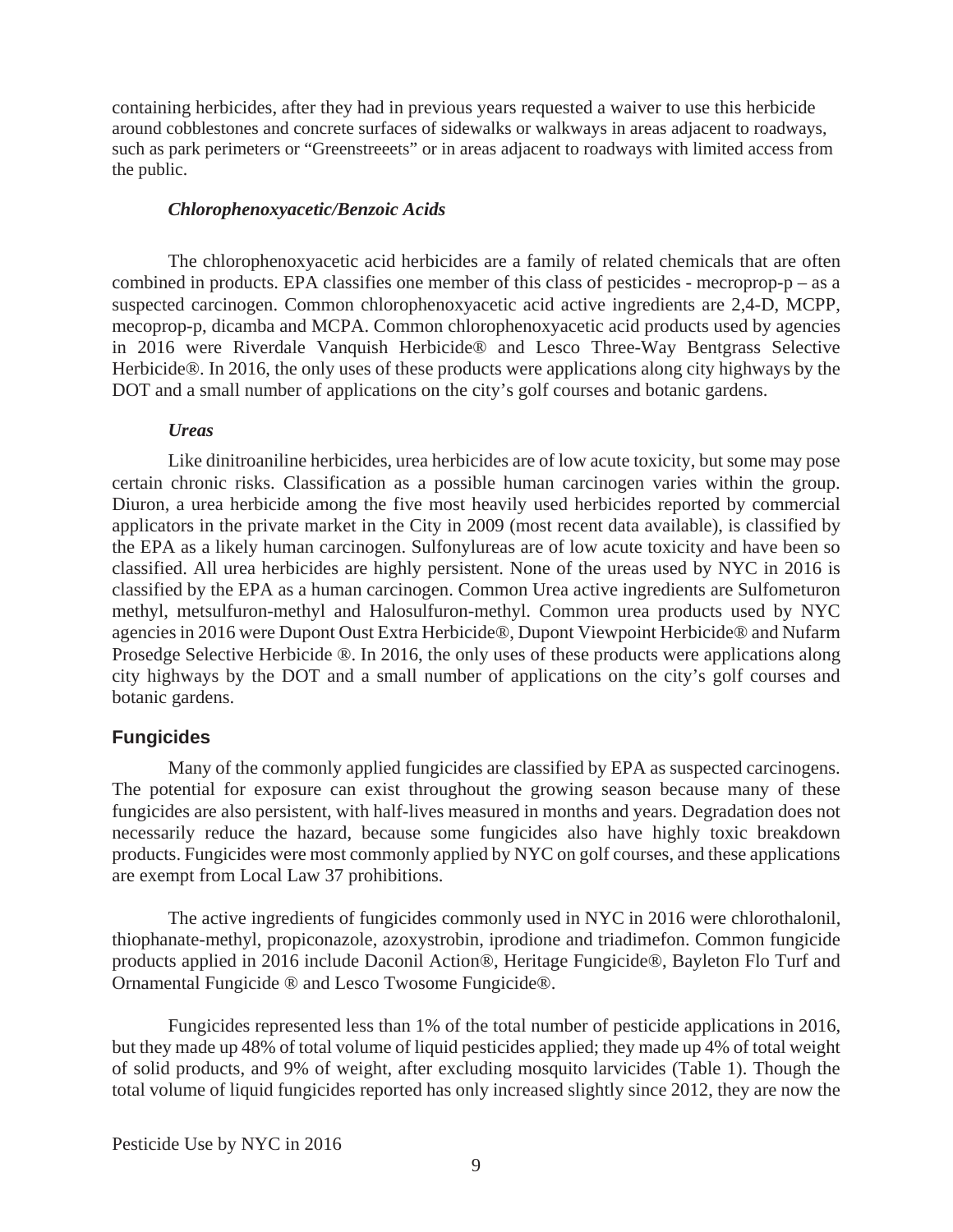most heavily used type of pesticide reported by volume. Much of this increase could be due to a shift to a liquid formulation from a solid product (Figure 1 & 2).

# **B. SUMMARY OF CITYWIDE PESTICIDE USE**

Pesticide use can be measured and compared in a number of ways. Throughout the remainder of this report, we describe frequency of applications and quantity applied. Quantities for liquid applications are measured as volume in gallons. Quantities for solid applications are measured as weight in pounds. Pesticides were applied a total of 237,812 times by New York City agencies in 2016, nearly double the 2015 number, with large increases in the number of applications targeting roaches and mosquito larvae. The pesticides applied most frequently by New York City agencies were insecticides. Insecticides were the most heavily used solid products (59% by weight), and fungicides were the most heavily used liquid (54% by volume). In 2016, 93% of the insecticides reported by weight were bacterial or insect growth regulator products designed to kill or halt the development of mosquito larvae in stagnant waters away from human contact. If we exclude these products -- used as part of mosquito-borne disease control programs -- then only 9% of total solid pesticides by weight were insecticides, and 53% were rodenticide. The majority of rodenticide applied by the City of New York is placed directly into rat burrows and poses little risk of exposure to the public. Table 1, below, summarizes these findings in order of descending number of applications by pesticide type.

|                       | Volume         |        |               | Weight  | <b>Times Applied</b> |               |            |
|-----------------------|----------------|--------|---------------|---------|----------------------|---------------|------------|
|                       | <b>Gallons</b> | $%$ of | <b>Pounds</b> | $%$ of  | $%$ WO               | <b>Number</b> | % of Total |
| <b>Pesticide Type</b> |                | Total  |               | Total   | <b>WNV</b>           |               |            |
| Rodenticide           | 8.31           | 0.1%   | 39.274.74     | 24.1%   | 53.0%                | 75.551        | 31.8%      |
| Insecticide           | 2.269.69       | 33.8%  | 95,694.09     | 58.6%   | 9.0%                 | 158,002       | 66.4%      |
| Herbicide             | 1.150.42       | 17.1%  | 21.597.70     | 13.2%   | 29.1%                | 3.293         | 1.4%       |
| Fungicide             | 3.070.01       | 45.7%  | 6.614.81      | 4.1%    | 8.9%                 | 901           | 0.4%       |
| Other                 | 213.00         | 3.2%   | 0.76          | $0.0\%$ | $0.0\%$              | 65            | $0.0\%$    |
| Totals:               | 6,711.42       |        | 163,182.09    |         |                      | 237,812       | Totals:    |

|  |  | Table 1. Total Applications Reported Applied by NYC Agencies in 2016, by Pesticide Type |
|--|--|-----------------------------------------------------------------------------------------|
|  |  |                                                                                         |
|  |  |                                                                                         |

Table 2, below lists the ten most frequently used products used for each pesticide type on New York City owned or leased property in 2016. For each, we list the total volume, weight and number of applications, as well as the active ingredient(s), the EPA toxicity category, whether the product is considered by EPA a known, possible or suspect carcinogen, and whether the product is listed by the State of California as a reproductive or developmental hazard. For this and subsequent product tables, the toxicity category refers to the EPA's assigned label warning to indicate the degree of acute toxicity from oral, dermal and inhalation exposures on a scale from 1 to 4. Toxicity Category 1 indicates pesticides considered highly toxic and whose label requires the signal word, "Danger". Toxicity Category 2 products are considered moderately toxic and product labels carry the word "Warning" Toxicity Category 3 products are considered to be slightly toxic, while Toxicity 4 products are considered relatively non-toxic. Both toxicity categories 3 and 4 carry the signal word "Caution." A complete list of products used by New York City by pesticide class is included in Appendix 1.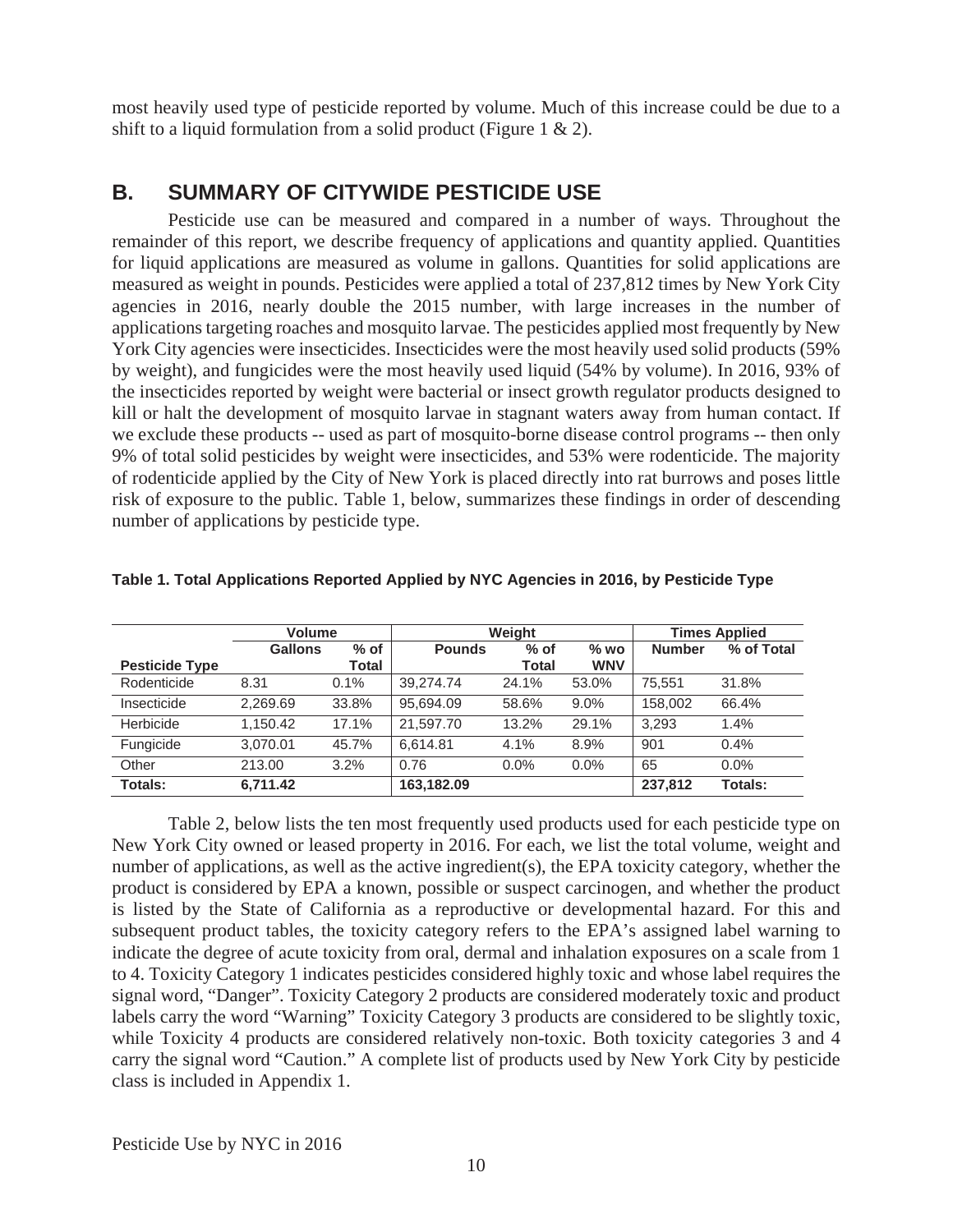| EPA Reg. #          | <b>EPA Product Name</b>                                            | Volume<br>(Gals) | Weight<br>(Lbs) | No.<br>Appl's. | <b>Active</b><br>Ingredient(s)                                                                                | <b>EPA</b><br><b>Tox Cat Carcin</b> | <b>EPA</b> | CA Dev.<br>Toxin |
|---------------------|--------------------------------------------------------------------|------------------|-----------------|----------------|---------------------------------------------------------------------------------------------------------------|-------------------------------------|------------|------------------|
| <b>Rodenticides</b> |                                                                    |                  |                 |                |                                                                                                               |                                     |            |                  |
| 7173-258            | <b>DIFETHIALONE PASTE</b><br><b>PLACE PACKS</b>                    | 4.74             | 9,335.70        | 34,772         | <b>Difethialone</b>                                                                                           | 3                                   | NO.        | <b>NO</b>        |
| 12455-69            | <b>CONTRAC</b><br><b>RODENTICIDE</b>                               | 0.00             | 11,586.68       | 11,910         | <b>Bromadiolone</b>                                                                                           | 3                                   | NO.        | NO.              |
| 12455-90            | <b>FINAL RODENTICIDE</b>                                           | 0.00             | 5,691.60        | 7,281          | Brodifacoum                                                                                                   | 3                                   | NO.        | NO.              |
| 12455-133           | <b>CONTRAC WITH</b><br><b>LUMITRACK</b>                            | 0.00             | 1.474.99        | 4,533          | <b>Bromadiolone</b>                                                                                           | 3                                   | NO.        | <b>NO</b>        |
| 12455-86            | <b>CONTRAC</b><br>RODENTICIDE PLACE<br><b>PAC</b>                  | 0.63             | 2,350.69        | 4,196          | <b>Bromadiolone</b>                                                                                           | 3                                   | NO.        | <b>NO</b>        |
| 12455-79            | CONTRAC ALL-<br><b>WEATHER BLOX</b>                                | 0.00             | 3,564.37        | 3,728          | <b>Bromadiolone</b>                                                                                           | 3                                   | <b>NO</b>  | <b>NO</b>        |
| 12455-56            | <b>DITRAC TRACKING</b><br>POWDER                                   | 0.00             | 2,007.62        | 2,452          | Diphacinone                                                                                                   | 2                                   | NO.        | ΝO               |
| 7173-297            | <b>BROMADIOLONE</b><br><b>PASTE 0901</b>                           | 0.00             | 579.44          | 1,997          | <b>Bromadiolone</b>                                                                                           | 3                                   | NO.        | ΝO               |
| 100-1055            | <b>WEATHERBLOK BAIT</b><br>WITH BITREX                             | 0.00             | 507.31          | 1,098          | Brodifacoum                                                                                                   | 3                                   | NO.        | <b>NO</b>        |
| 12455-36            | <b>CONTRAC RAT AND</b><br><b>MOUSE BAIT</b>                        | 0.00             | 988.53          | 1,074          | <b>Bromadiolone</b>                                                                                           | 3                                   | NO.        | NO.              |
| <b>Insecticides</b> |                                                                    |                  |                 |                |                                                                                                               |                                     |            |                  |
| 432-763             | SUSPEND SC<br><b>INSECTICIDE</b>                                   | 593.69           | 47.76           | 69,970         | Deltamethrin                                                                                                  | 3                                   | NO.        | NO               |
| 432-1483            | <b>TEMPRID SC</b><br><b>INSECTICIDE</b>                            | 103.68           | 0.05            | 19,254         | Cyfluthrin, beta;<br>Imidacloprid                                                                             | 3                                   | NO.        | NO               |
| 432-1259            | <b>PRODUCT: RBF5</b>                                               | 0.00             | 377.10          | 7,426          | Fipronil                                                                                                      | 3                                   | <b>YES</b> | NO               |
| 432-1460            | MAXFORCE FC ROACH<br>KILLER BAIT GEL F.05                          | 0.57             | 281.61          | 7,321          | Fipronil                                                                                                      | 3                                   | <b>YES</b> | NO               |
| 499-304             | WHITMIRE OPTEM ME<br>PT 600                                        | 55.41            | 0.00            | 7,092          | Cyfluthrin                                                                                                    | 3                                   | NO         | NO               |
| 100-1484            | <b>DUPONT ADVION</b><br><b>COCKROACH GEL BAIT</b>                  | 0.00             | 191.16          | 5,303          | Indoxacarb                                                                                                    | 3                                   | NO.        | NO               |
| 73049-501           | VBC-60394 FG<br><b>BIOLOGICAL LARVICIDE</b><br><b>FINE GRANULE</b> | 0.00             | 12,530.54       | 5,221          | <b>Bacillus</b><br>thuringiensis,<br>subsp. Israelensis,<br>strain AM 65-52                                   | 3                                   | <b>NO</b>  | <b>NO</b>        |
| 73049-429           | <b>VECTOMAX FG</b>                                                 | 0.00             | 33,329.42       | 4,957          | <b>Bacillus</b><br>sphaericus;<br><b>Bacillus</b><br>thuringiensis,<br>subsp. Israelensis,<br>strain AM 65-52 | 3                                   | <b>NO</b>  | <b>NO</b>        |
| 432-1257            | <b>MAXFORCE ROACH</b><br>BAIT F.05                                 | 8.06             | 185.33          | 3,869          | Fipronil                                                                                                      | 3                                   | <b>YES</b> | <b>NO</b>        |
| 2724-351            | ZOECON RF-259<br><b>EMULSIFIABLE</b><br>CONCENTRATE                | 26.40            | 0.00            | 3,407          | (7S)-Hydroprene                                                                                               | $\mathbf{3}$                        | <b>NO</b>  | <b>NO</b>        |

# **Table 2. Ten Most Frequently Applied Pesticide Products by NYC Agencies in 2016 by Type**

**Herbicides**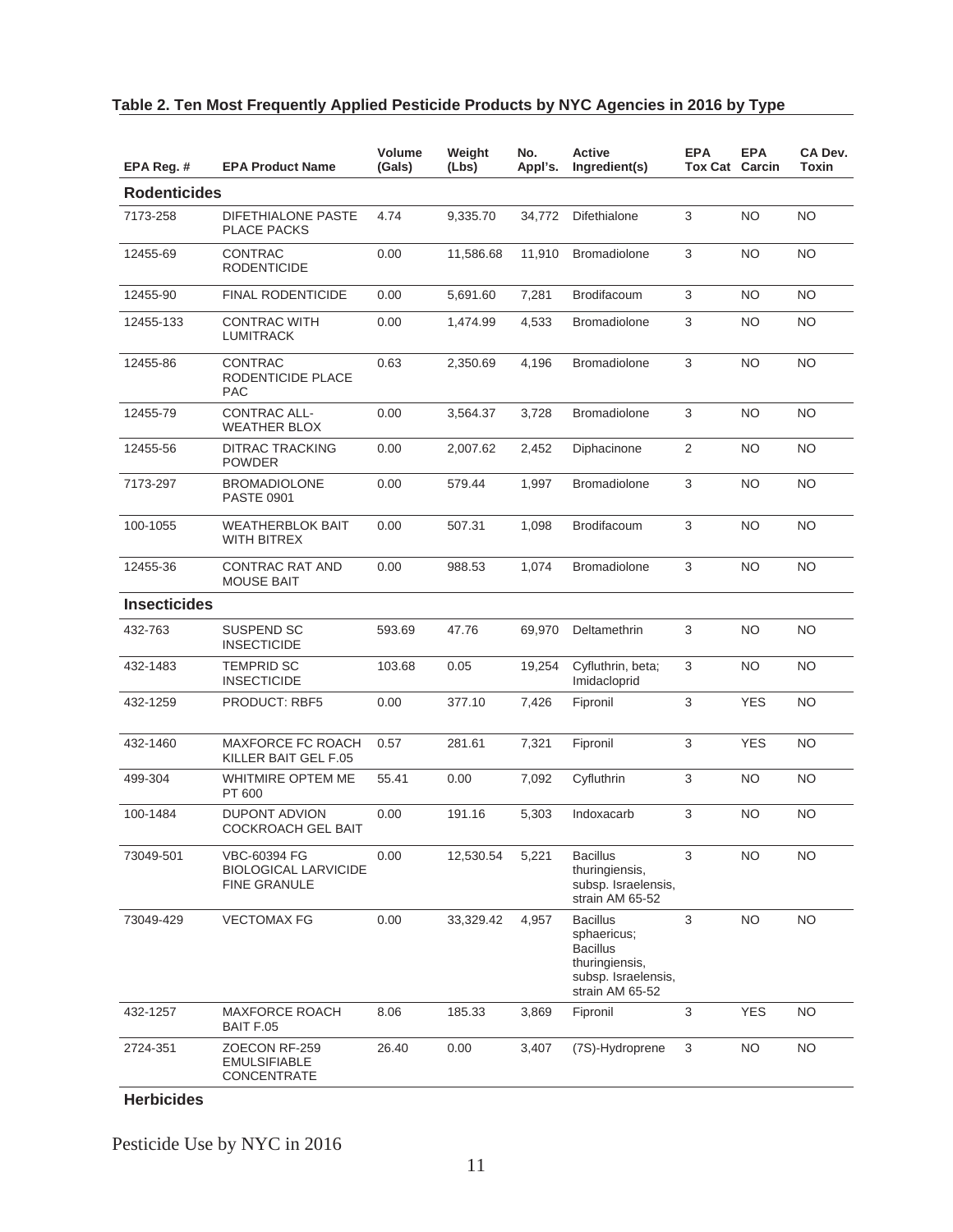| EPA Reg. #        | <b>EPA Product Name</b>                                         | Volume<br>(Gals)  | Weight<br>(Lbs) | No.<br>Appl's. | <b>Active</b><br>Ingredient(s)                               | <b>EPA</b><br><b>Tox Cat Carcin</b> | <b>EPA</b> | CA Dev.<br>Toxin |
|-------------------|-----------------------------------------------------------------|-------------------|-----------------|----------------|--------------------------------------------------------------|-------------------------------------|------------|------------------|
| 524-579           | ROUNDUP PROMAX                                                  | 272.67587<br>94   | 6.366875        | 1017           | Glyphosate,<br>potassium salt                                | 3                                   | <b>NO</b>  | <b>NO</b>        |
| 62719-556         | <b>ACCORD XRT II</b>                                            | 217.52043 0<br>58 |                 | 544            | Glyphosate,<br>dimethylammoniu<br>m salt                     | 3                                   | <b>NO</b>  | NO.              |
| 62719-527         | <b>GARLON 4 ULTRA</b>                                           | 56.264587 0<br>95 |                 | 348            | Triclopyr                                                    | 2                                   | <b>NO</b>  | NO.              |
| 228-397           | RIVERDALE VANQUISH<br><b>HERBICIDE</b>                          | 33.242625 0       |                 | 201            | Dicamba,<br>diglycolamine salt                               | 3                                   | <b>NO</b>  | <b>NO</b>        |
| 432-1580          | <b>DUPONT VIEWPOINT</b><br><b>HERBICIDE</b>                     | 0.1328125 21.375  |                 | 178            | Aminocyclopyrach<br>lor; Imazapyr;<br>Metsulfuron-<br>methyl | 3                                   | <b>NO</b>  | <b>NO</b>        |
| 62719-176         | PATHFINDER II                                                   | 84.875            | $\mathbf 0$     | 170            | Triclopyr,<br>butoxyethyl ester                              | 3                                   | <b>NO</b>  | <b>NO</b>        |
| 432-1516          | ESPLANADE 200 SC                                                | 3.9765625 0       |                 | 148            | Indaziflam                                                   | 3                                   | <b>NO</b>  | NO.              |
| 62719-324         | <b>GLYPRO</b>                                                   | 28.971266 0<br>4  |                 | 132            | Glyphosate,<br>isopropylamine<br>salt                        | 3                                   | <b>NO</b>  | <b>NO</b>        |
| 100-937           | PRIMO MAXX                                                      | 20.121125 0       |                 | 53             | Trinexapac-ethyl                                             | 3                                   | <b>NO</b>  | NO.              |
| 524-529           | ROUNDUP PRO<br><b>CONCENTRATE</b>                               | 39.469140 0<br>63 |                 | 46             | Glyphosate,<br>isopropylamine<br>salt                        | 3                                   | <b>NO</b>  | NO.              |
| <b>Fungicides</b> |                                                                 |                   |                 |                |                                                              |                                     |            |                  |
| 100-1364          | <b>DACONIL ACTION</b>                                           | 570.57            | 0.02            | 101            | Acibenzolar-S-<br>methyl;<br>Chlorothalonil                  | 2                                   | <b>YES</b> | <b>NO</b>        |
| 71065-3           | <b>COMPANION LIQUID</b><br>BIOLOGICAL<br><b>FUNGICIDE</b>       | 347.30            | 0.00            | 57             | <b>Bacillus subtilis</b><br>GBO3                             | 3                                   | <b>NO</b>  | <b>NO</b>        |
| 100-1093          | <b>HERITAGE FUNGICIDE</b>                                       | 0.00              | 118.28          | 54             | Azoxystrobin                                                 | 3                                   | <b>NO</b>  | NO.              |
| 79676-17          | <b>LESCO TWOSOME</b><br><b>FUNGICIDE</b>                        | 105.00            | 0.00            | 40             | Iprodione;<br>Thiophanate-<br>methyl                         | 3                                   | <b>NO</b>  | <b>NO</b>        |
| 55260-9           | PROPLANT TURF AND<br>ORNAMENTAL<br><b>FUNGICIDE</b>             | 94.40             | 0.00            | 36             | Propamocarb<br>hydrochloride                                 | 3                                   | ΝO         | <b>NO</b>        |
| 432-942           | <b>BANOL TURF AND</b><br>ORNAMENTAL<br><b>FUNGICIDE</b>         | 78.75             | 0.00            | 32             | Propamocarb<br>hydrochloride                                 | 3                                   | <b>NO</b>  | <b>NO</b>        |
| 432-1445          | <b>BAYLETON FLO TURF</b><br>AND ORNAMENTAL<br><b>FUNGICIDE</b>  | 25.89             | 0.00            | 28             | Triadimefon                                                  | 3                                   | <b>YES</b> | <b>YES</b>       |
| 70127-2           | <b>NOVOZYMES</b><br><b>BIOFUNGICIDE GREEN</b><br>RELEAF 710-140 | 95.60             | 0.00            | 20             | <b>Bacillus</b><br>licheniformis<br>SB3086; IBA              | 3                                   | <b>NO</b>  | <b>NO</b>        |
| 264-1155          | RHAPSODY AS0                                                    | 177.60            | 0.00            | 19             | QST 713 strain of<br>dried Bacillus<br>subtilis              | 3                                   | <b>NO</b>  | <b>NO</b>        |
| 432-1446          | <b>TARTAN FLO</b><br><b>FUNGICIDE</b>                           | 41.58             | 0.00            | 19             | Triadimefon;<br>Trifloxystrobin                              | 3                                   | <b>YES</b> | <b>YES</b>       |

**Other**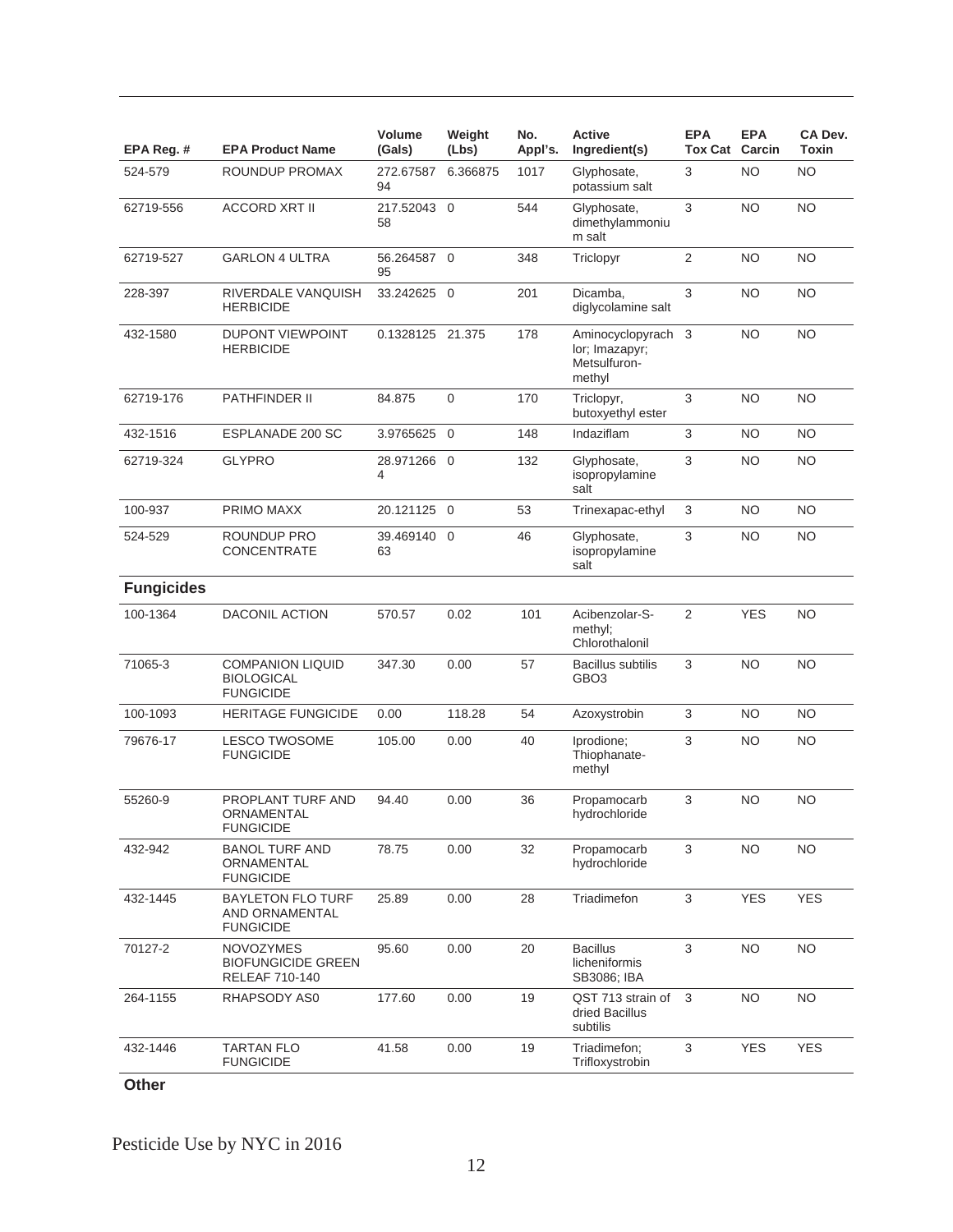| EPA Reg. # | <b>EPA Product Name</b>                                                | Volume<br>(Gals) | Weight<br>(Lbs) | No.<br>Appl's. | <b>Active</b><br>Ingredient(s)                                                                | <b>EPA</b><br><b>Tox Cat</b> | <b>EPA</b><br>Carcin | CA Dev.<br>Toxin |
|------------|------------------------------------------------------------------------|------------------|-----------------|----------------|-----------------------------------------------------------------------------------------------|------------------------------|----------------------|------------------|
| 52483-1    | <b>HYPOCHLORITE</b><br><b>SOLUTION</b>                                 | 155.50           | 0.00            | 25             | Sodium<br>hypochlorite                                                                        | 1                            | <b>NO</b>            | <b>NO</b>        |
| 60061-71   | PETTIT MARINE PAINT<br><b>PREMIUM SINGLE</b><br><b>SEASON ABLATIVE</b> | 35.00            | 0.00            | 24             | Copper oxide<br>(ous)                                                                         | 2                            | <b>NO</b>            | <b>NO</b>        |
| 59807-4    | <b>HORMODIN1</b>                                                       | 0.00             | 0.26            | 6              | <b>IBA</b>                                                                                    | 3                            | <b>NO</b>            | <b>NO</b>        |
| 73049-15   | PROGIBB 4% PLANT<br><b>GROWTH REGULATOR</b><br><b>SOLUTION</b>         | 0.00             | 0.00            | 4              | Gibberellins                                                                                  | 2                            | <b>NO</b>            | <b>NO</b>        |
| 63838-5    | CHEM-AQUA 42171                                                        | 7.50             | 0.00            | 2              | Sodium bromide:<br>Sodium<br>hypochlorite                                                     | 1                            | <b>NO</b>            | <b>NO</b>        |
| 71096-7    | ORTHO BUG-GETA<br><b>SNAIL &amp; SLUG KILLER 1</b>                     | 0.00             | 0.50            | 2              | Metaldehyde                                                                                   | 3                            | <b>NO</b>            | <b>NO</b>        |
| 1448-212   | CHEMICIDE 100-15                                                       | 12.00            | 0.00            | 1              | Poly(oxyethylene)<br>(dimethylimino)<br>ethylene<br>(dimethylimino)<br>ethylene<br>dichloride | 3                            | <b>NO</b>            | <b>NO</b>        |
| 58616-1    | PCT 3026                                                               | 3.00             | 0.00            | $\mathbf{1}$   | Sodium bromide;<br>Sodium<br>hypochlorite                                                     | 1                            | <b>NO</b>            | <b>NO</b>        |

# **C. CHANGES IN PESTICIDE USE**

 The level of completeness of agency pesticide reporting has improved dramatically over the past ten years. Having a sufficiently complete record of pesticide applications by the City of New York and its contractors has now made it possible for a year-to-year comparison of trends in pesticide use by city agencies. Some of the analyses of these trends have used target pest to stratify the application amounts. A complete listing of application amounts by target pest is listed in Table 3.

| <b>Target Pest</b>               | <b>Volume in Gallons</b> | <b>Weight in Pounds</b> | <b>Total Applications</b> | % of Total<br><b>Applications</b> |
|----------------------------------|--------------------------|-------------------------|---------------------------|-----------------------------------|
| Roaches                          | 997                      | 2,083                   | 119,944                   | 50%                               |
| Rats                             | 3                        | 31.452                  | 46.291                    | 19%                               |
| Mice                             | 10                       | 7,769                   | 29,305                    | 12%                               |
| <b>Bedbugs</b>                   | 528                      | 12                      | 16,029                    | 7%                                |
| <b>Mosquitoes</b>                | 8                        | 93,170                  | 12,570                    | 5%                                |
| <b>Other Crawling Insects</b>    | 169                      | 53                      | 3,706                     | 2%                                |
| Weeds, vines, or grasses         | 1,150                    | 21,598                  | 3,293                     | 1%                                |
| Flying insects                   | 423                      | 130                     | 2,566                     | 1%                                |
| Ants                             | 58                       | 153                     | 2,324                     | 1%                                |
| Fungal Disease or<br>Infestation | 3,070                    | 6,615                   | 901                       | $0\%$                             |
| <b>Other Pests</b>               | 295                      | 145                     | 881                       | $0\%$                             |
| <b>Other Rodents</b>             | 0                        | 3                       | 2                         | 0%                                |
| Totals:                          | 6,711                    | 163.182                 | 237.812                   |                                   |

**Table 3: Complete listing of pesticide applications by New York City Agencies by Target Pest, 2016**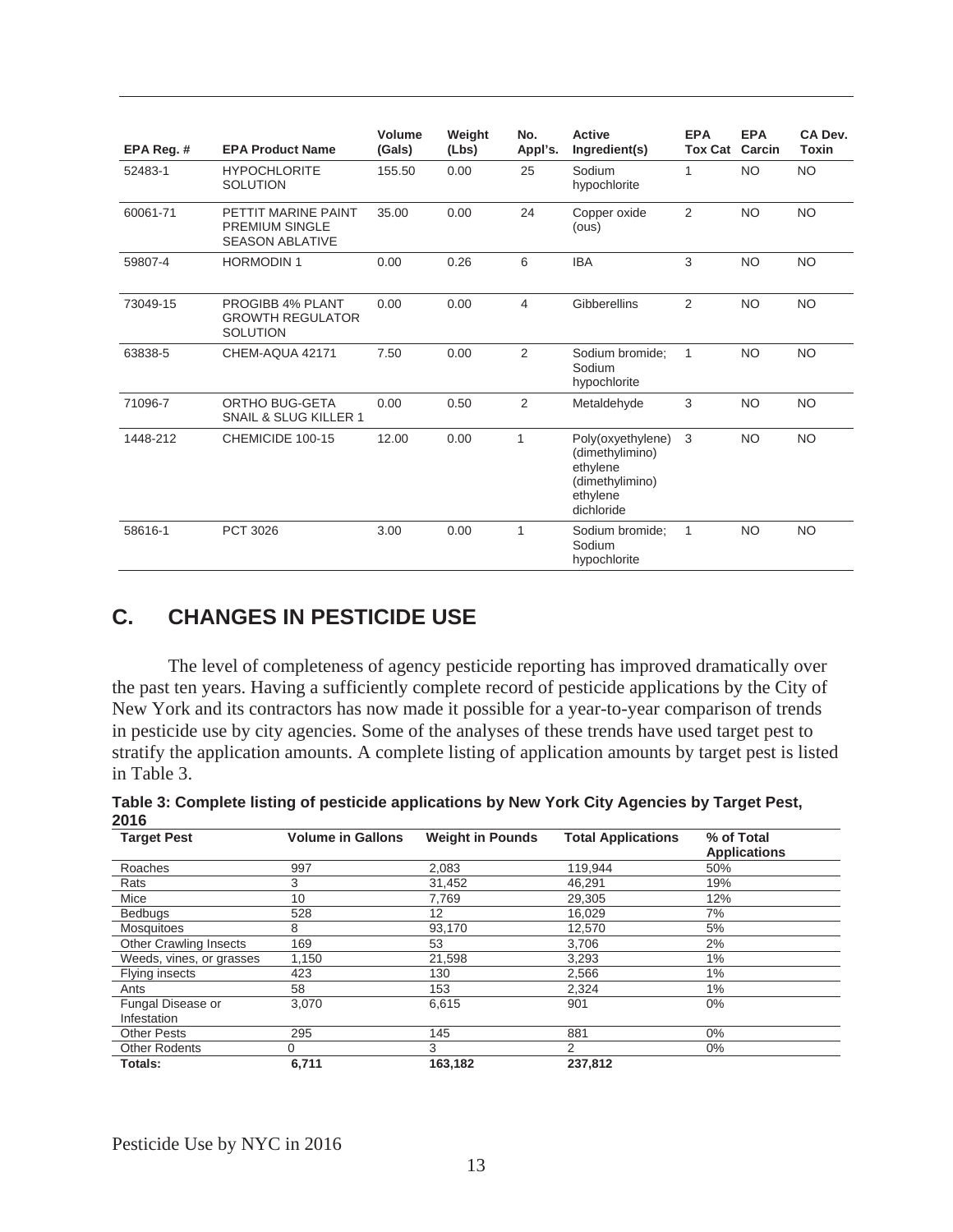Figures 1 and 2 show trends from 2008 through 2016 in use of pesticides by city agencies by type of pesticide, with solid and liquid products reported by weight and volume, respectively. In Figure 1, DOHMH mosquito control program larvicides are charted separately from other insecticides because they represent a large proportion of city insecticide use, and because their year-to-year use varies more with weather than other insecticides. Use of solid larvicide and herbicide products showed a considerable increase (by weight) from 2015 to 2016, with an overall 68% increase in use of all pesticides reported by weight. The increase was partly driven by a 98% increase from levels reported in 2015 of solid insecticides. This increase was due to prophylactic treatments by DOHMH vector control to target container breeding mosquito that may carry the Zika virus. The increase of 2.5 times the amount of solid herbicide was due to the increased use of outdoor granular turf formulations, mainly on golf courses and large institutional lawns (Figure 1).



Rodenticides and mosquito larvicides are not included in Figure 2 as the products are almost exclusively solid formulations.

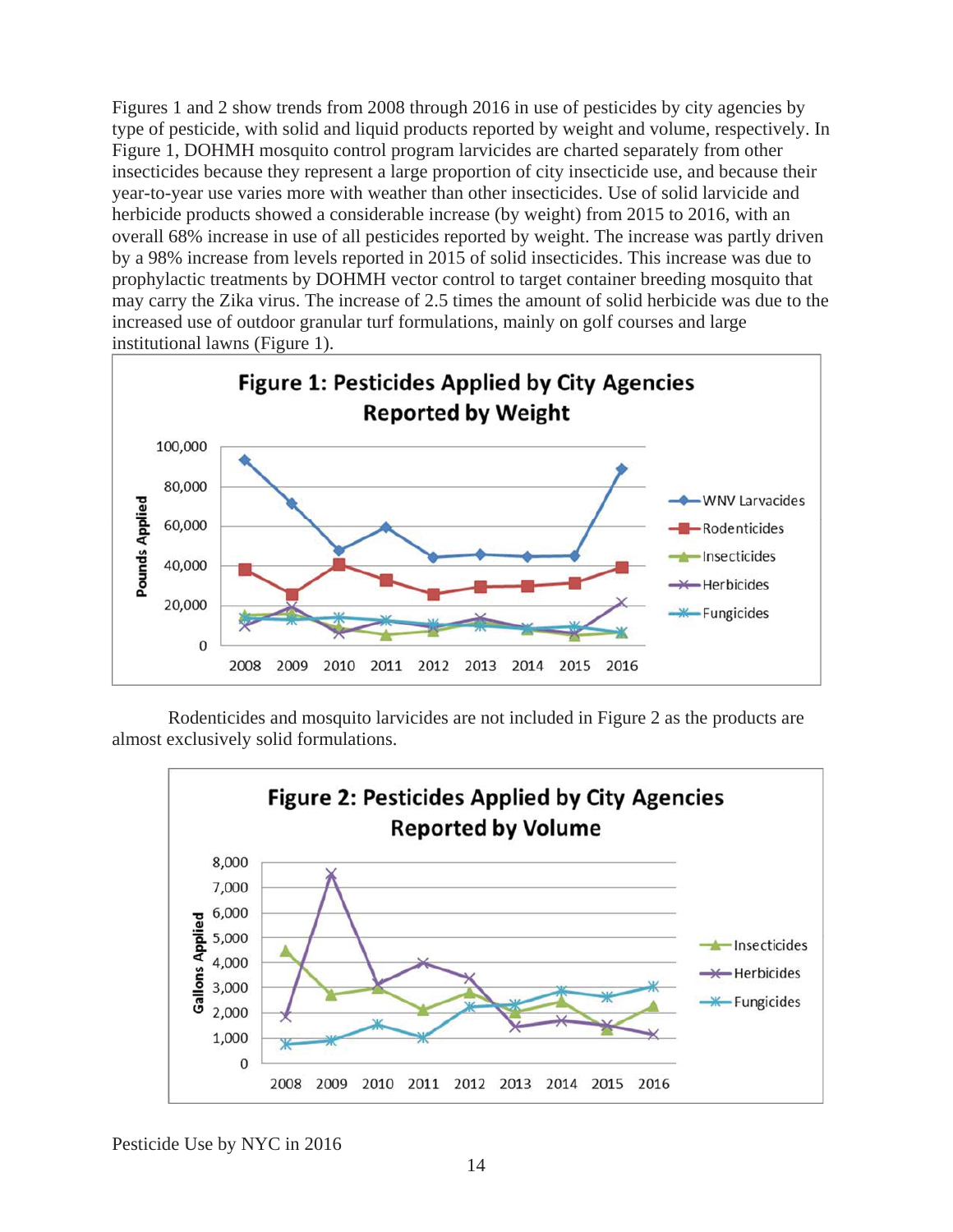In 2016 overall, liquid herbicide use decreased 25% by volume (Figure 2) due to a 24% decrease in gallons of glyphosate applied (Figure 3). The high volume of herbicide (mostly glyphosate) used in 2009 was due in part to large discreet projects by the Parks department to control invasive species in remote, often wooded, parkland. Forest restoration work by Parks and their contractors accounts for approximately one third of the city's glyphosate use.



There was also a 64% increase in liquid insecticide use, reported by volume, driven by an increase at NYCHA of roach and bedbug applications, further discussed below. Fungicides reported by volume increased by 17% in 2016.

From 2008 to 2016, there was a 49% decrease in the volume of liquid insecticides used, with most of the change occurring between 2008 and 2009 (Figure 2). There had been a farily consistent a decline in larvacide use until a spike in 2016 to only 5% below the previous high point in 2008 due to the broader larvicide application plan in response to the threat of Zika virus (Figure 1).

## **Use of spray formulations vs. Best Management Practices**



After a large reduction in BMP products to combat roaches from 2008 to 2010, the reported use of these products has leveled off (Figure 4).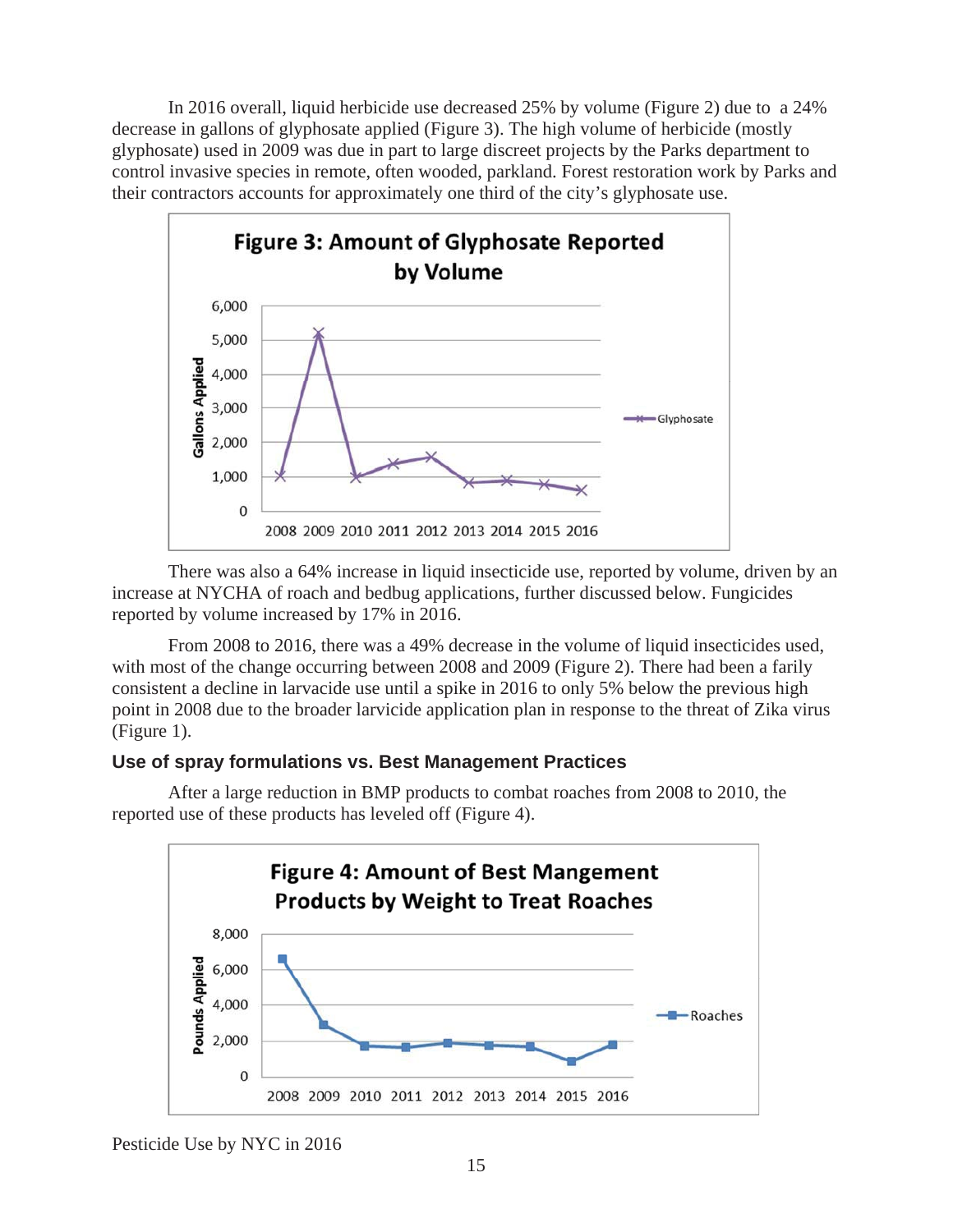There was a doubling in the number of pyrethroid applications to treat roaches from 2015 to 2016, while the number of applications of BMP products increased by 63% (Figure 5). These increases in applications numbers for both pyrethroids and best management products corresponded to higher application amounts by volume and weight, respectively (Figure 4 and Figure 6). In 2016, pyrethroid applications by NYCHA had a slightly smaller average amount of product used per application, compared with average amount used in 2015, suggesting a tendency to report application by individual residence rather than by building or floor of NYCHA residences. However, the overall use of both classes of insecticides was clearly higher in 2016 than in 2015. This increase can be attributed to NYCHA's increase of proactive exterminations to address health and safety issues for tenants. In addition to a roll-out of a new extermination program, NYCHA has re-instituted the practice of routine extermination treatments throughout the developments, and in 2016, conducted more preventative treatments and aggressive mitigation for infestation work orders than in years past.



## **Bed Bugs vs. Roaches**

Use of pyrethroid spray products targeting roaches increased 92% by volume, and number of applications doubled from 2015 to 2016 (Figure 5 and Figure 6). There was also a 49% increase from 2015 to 2016 in gallons of pyrethroids used by city agencies to treat bed bugs (Figure 6). Citywide, the number of pyrethroid applications to treat bed bugs increased 62% in 2016, mostly due to an increase in the number of applications for bed bugs reported by NYCHA (data not shown). However, total volume of use for control of bed bugs and cockroaches remains well below totals seen in some previous years.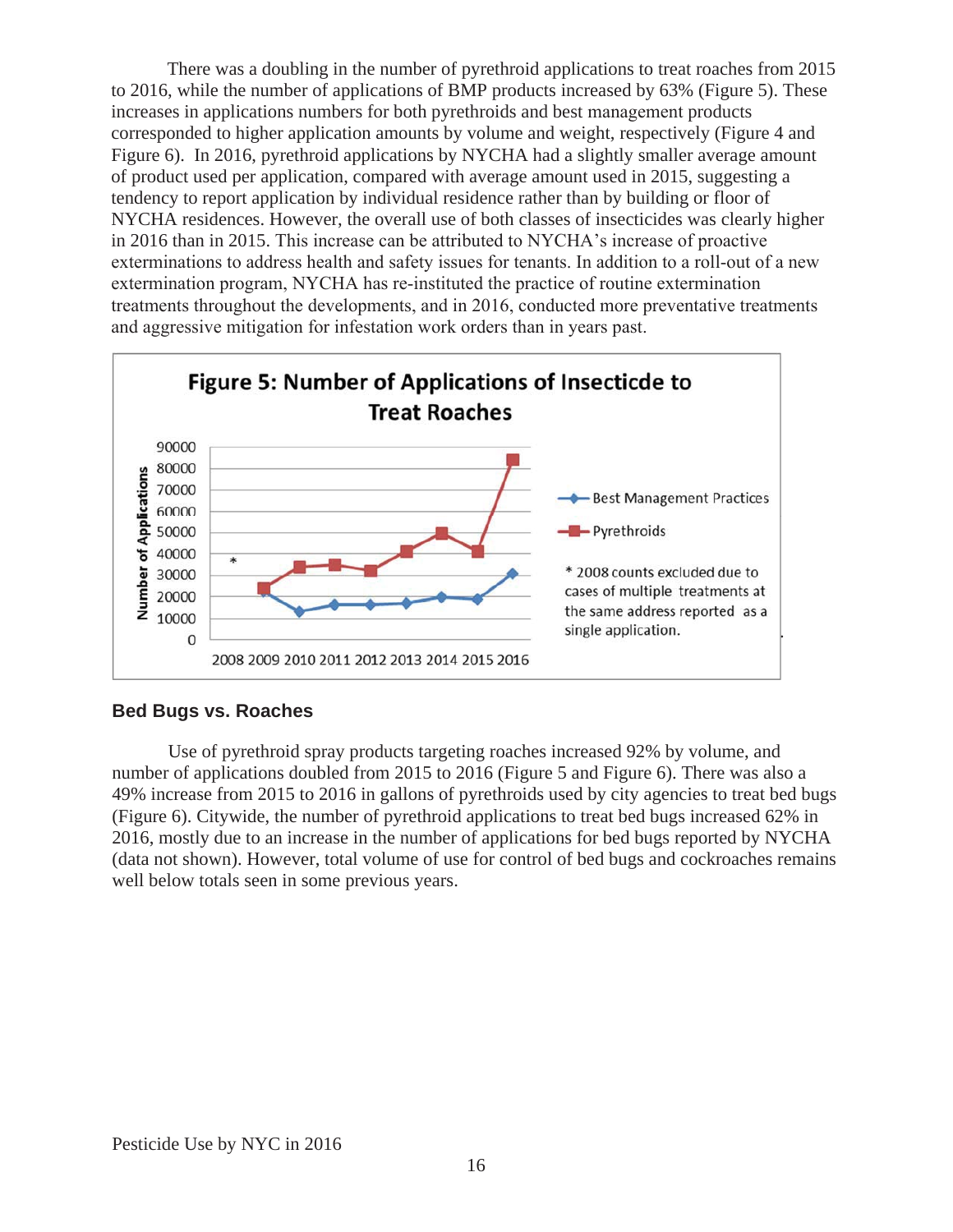

#### **Rodents**

Rodenticide use has remained steady in the last few years with only a modest 25% increase in 2016 by weight (Figure 1). There was also an increase of 63% in the number of rodenticide applications. This comes after greater year-to-year variability in earlier years due in part to the varying frequency of neighborhood rat indexing and control activity by DOHMH.

#### **Mosquitoes**

Mosquito control measures include larviciding (killing larvae) and adulticiding (killing flying adults).The DOHMH Vector Control program applied 89,019 pounds of mosquito larvicide and 3,249 pounds of adulticide in 2016. This was close to double the larvicide reported by weight in 2015 (Figure 1). This increase was due to new practices to target a mosquito species that may carry Zika virus. Based on extensive mosquito surveillance in 2016, the Health Department does not expect local Zika transmission. Nevertheless, the agency will continue to monitor mosquito populations across the five boroughs, especially the populations which commonly carry mosquito-borne illnesses such as the West Nile virus. The amount of adulticide applied by DOHMH has varied year-to-year, depending on weather and severity of mosquitoes. Volume of liquid adulticide use increased only 9% in 2016, compared with 2015 (data not shown).

# **D. SUMMARY OF AGENCIES' PESTICIDE USE**

For each reporting agency, we summarize below total pesticide use by pesticide type, followed by a listing of pesticide products used by reporting City agencies.

## **Administration for Children's Services**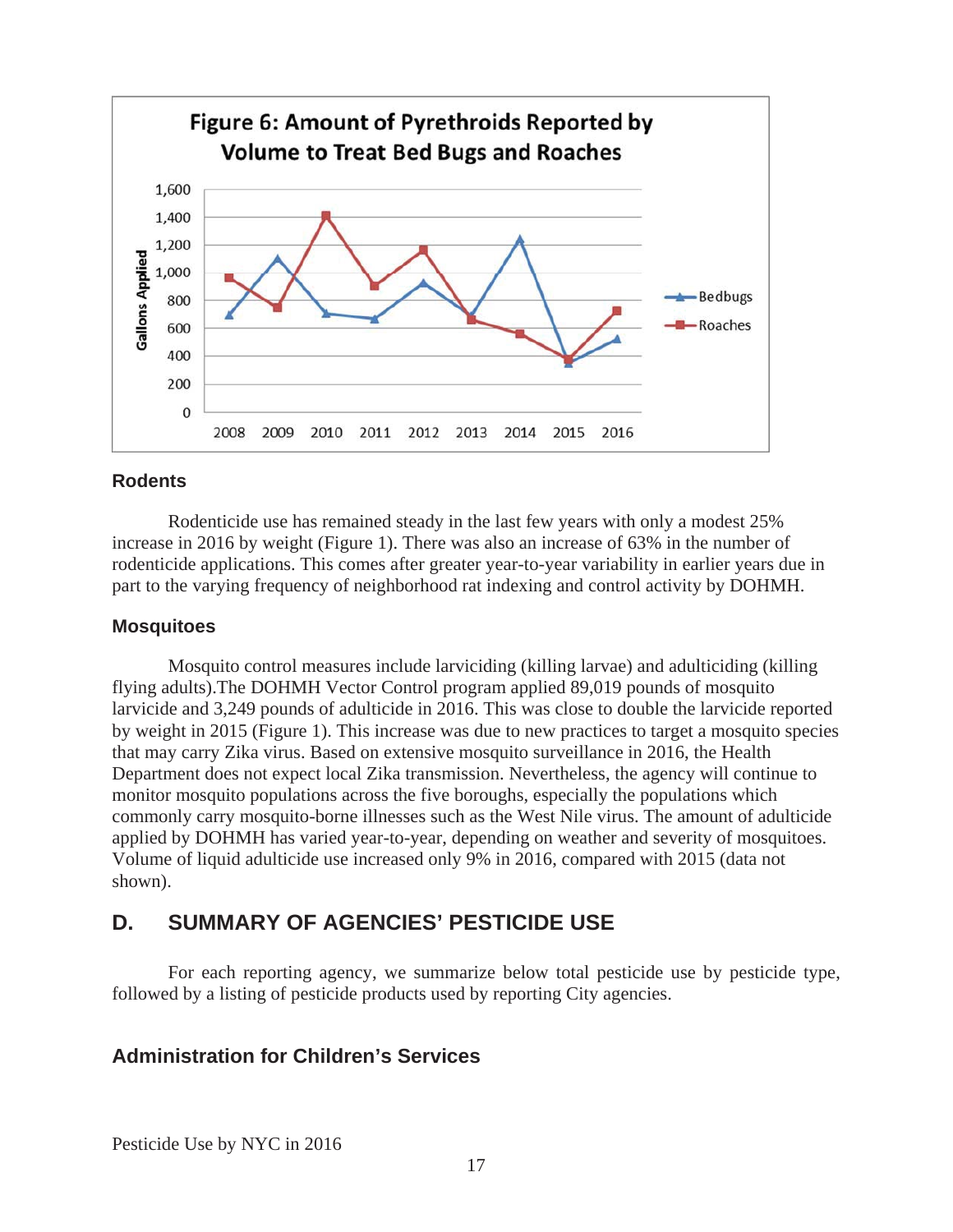The New York City Administration for Children's Services (ACS) provides for the protection of New York City's children from abuse and neglect. Along with their community partners, Children's Services provides neighborhood-based services to help ensure children grow up in safe, permanent homes with strong families. The Department of Juvenile Justice (DJJ) was merged into this agency in December 2010. The agency contracts for pest management services. Table 4 summarizes pesticide use by pesticide type. Table 5 lists all pesticide products used by ACS in 2016, primarily at facilities previously under management of the DJJ.

|                       |     | <b>Volume</b>                |      | Weight        |            | <b>Times Applied</b> |                             |  |
|-----------------------|-----|------------------------------|------|---------------|------------|----------------------|-----------------------------|--|
| <b>Pesticide Type</b> |     | <b>Gallons</b><br>% of Total |      | <b>Pounds</b> | % of Total |                      | % of Total<br><b>Number</b> |  |
| Rodenticide           | 0.0 | $0.0\%$                      | 33.4 | 87.2%         |            | 132                  | 31.9%                       |  |
| Insecticide           | 0.0 | $0.0\%$                      | l4.9 | 12.8%         |            | 282                  | 68.1%                       |  |
| <b>Totals</b>         | J.O |                              | 38.3 |               |            | 414                  |                             |  |

#### **Table 4: Types of Pesticides Used by ACS in 2016**

#### **Table 5: Pesticide Products Used by ACS in 2016**

|                     |                                                      | Volume | Weight | No.     | <b>Active</b>       | <b>EPA</b><br>Tox | <b>EPA</b> | <b>CA</b><br>Dev. |
|---------------------|------------------------------------------------------|--------|--------|---------|---------------------|-------------------|------------|-------------------|
| EPA Reg.#           | <b>EPA Product Name</b>                              | (Gals) | (Lbs)  | Appl's. | Ingredient(s)       | Cat               | Carcin     | Toxin             |
| <b>Rodenticides</b> |                                                      |        |        |         |                     |                   |            |                   |
| 7173-258            | <b>DIFETHIALONE</b><br><b>PASTE PLACE PACKS</b>      | 0.00   | 14.88  | 84      | Difethialone        | 3                 | NO.        | <b>NO</b>         |
| 12455-79            | CONTRAC ALL-<br><b>WEATHER BLOX</b>                  | 0.00   | 18.50  | 48      | <b>Bromadiolone</b> | 3                 | NO.        | <b>NO</b>         |
| <b>Insecticides</b> |                                                      |        |        |         |                     |                   |            |                   |
| 100-1484            | DUPONT ADVION<br><b>COCKROACH GEL</b><br><b>BAIT</b> | 0.00   | 2.61   | 228     | Indoxacarb          | 3                 | NO.        | <b>NO</b>         |
| 100-1498            | DUPONT ADVION ANT<br>GEL                             | 0.00   | 0.15   | 29      | Indoxacarb          | 3                 | NO.        | <b>NO</b>         |
| 64405-2             | <b>REDZONE BAIT</b>                                  | 0.00   | 2.13   | 25      | Boric acid          | 3                 | NO         | <b>NO</b>         |

## *Aging, Department for the*

The Department for the Aging (DFTA) promotes, administers and coordinates the development and provision of services for older New Yorkers to help them maintain their independence and participation in their communities. It contracts with non-profit senior service providers to administer 76 different city-owned and city-leased sites, 33 of which engage in food preparation or storage. These facilities are privately operated and contract individually with private vendors for pest control to address typical structural urban pest issues, such as roaches, rodents, and flies. Pesticide use arranged by privately operated facilities by their subcontractors is not required to be reported and is not included in this report, which includes only pest management services contracted directly by DFTA. The agency reported that no pesticides were used during 2016.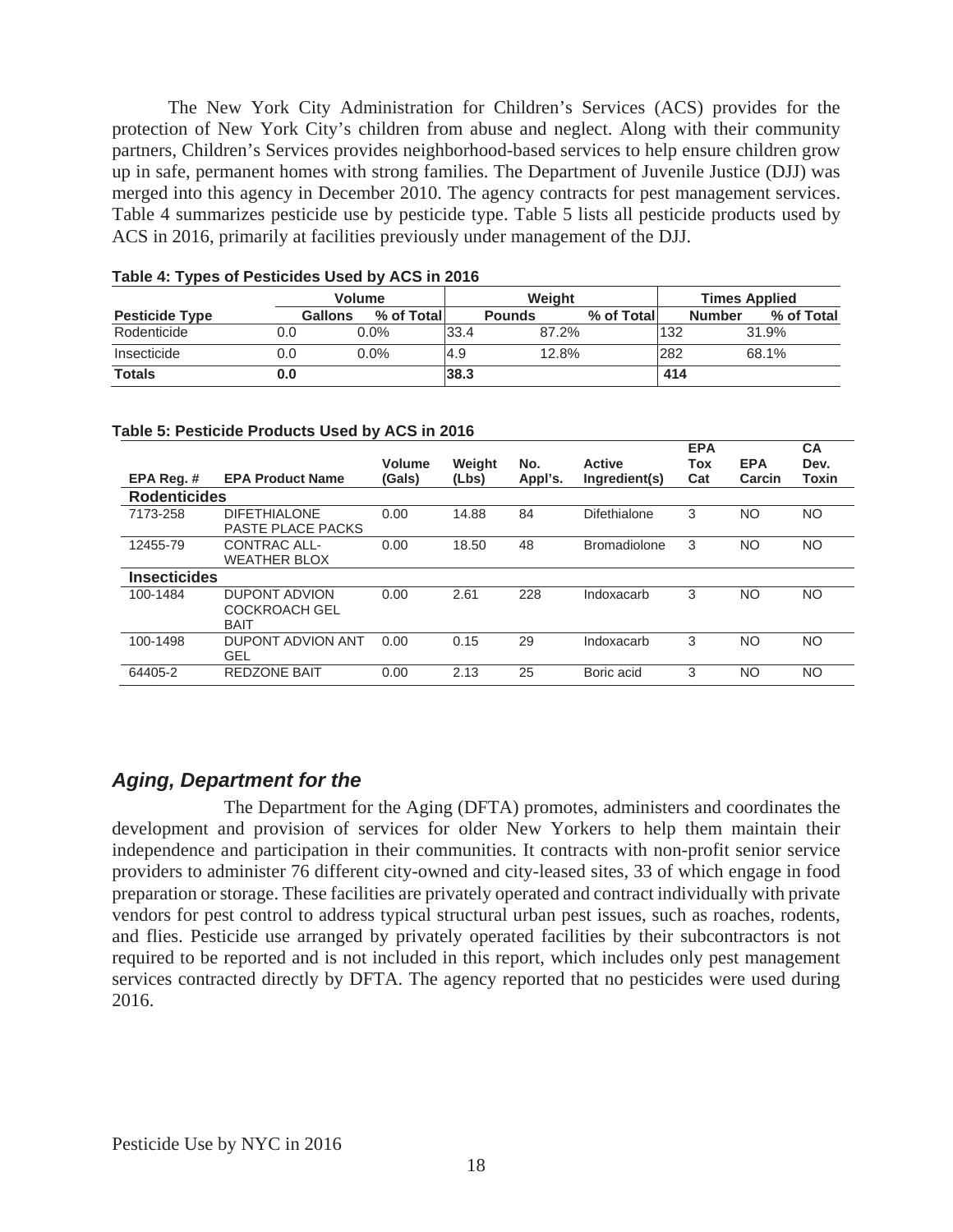## *Brooklyn Public Libraries*

The Brooklyn Public Library (BPL) serves Brooklyn's 2.5 million residents, offering thousands of public programs, millions of books and use of more than 850 free Internet-accessible computers at its 66 locations. Contractors are hired for pest management as needed and the major pest infestations are roaches and mice. Table 6 summarizes pesticide use by pesticide type. Table 7 lists all pesticide products used by BPL in 2016.

|                       |     | <b>Volume</b>                |       | Weight        |            |       | <b>Times Applied</b>        |  |  |
|-----------------------|-----|------------------------------|-------|---------------|------------|-------|-----------------------------|--|--|
| <b>Pesticide Type</b> |     | % of Total<br><b>Gallons</b> |       | <b>Pounds</b> | % of Total |       | % of Total<br><b>Number</b> |  |  |
| Rodenticide           | 0.0 | $0.0\%$                      | 82.2  |               | 58.3%      | 260   | 21.4%                       |  |  |
| Insecticide           | 0.0 | 100.0%                       | 58.8  |               | 41.7%      | 957   | 78.6%                       |  |  |
| <b>Totals</b>         | 0.0 |                              | 141.0 |               |            | 1.217 |                             |  |  |

#### **Table 6: Types of Pesticides Used by BPL in 2016**

|                     |                                          |        |        |                |                                   |                |                | CA              |
|---------------------|------------------------------------------|--------|--------|----------------|-----------------------------------|----------------|----------------|-----------------|
|                     |                                          | Volum  |        | No.            |                                   | <b>EPA</b>     |                | Dev.            |
| <b>EPA</b>          |                                          | e      | Weight | Appl'          | <b>Active</b>                     | <b>Tox</b>     | <b>EPA</b>     | <b>Toxi</b>     |
| $Reg.$ #            | <b>EPA Product Name</b>                  | (Gals) | (Lbs)  | s.             | Ingredient(s)                     | Cat            | Carcin         | n               |
| <b>Rodenticides</b> |                                          |        |        |                |                                   |                |                |                 |
| 7173-               | <b>DIFETHIALONE</b>                      | 0.00   | 78.04  | 253            | Difethialone                      | 3              | <b>NO</b>      | <b>NO</b>       |
| 258                 | <b>PASTE PLACE</b>                       |        |        |                |                                   |                |                |                 |
|                     | <b>PACKS</b>                             |        |        |                |                                   |                |                |                 |
| 7173-               | <b>ROZOL TRACKING</b>                    | 0.00   | 4.13   | $\overline{7}$ | Chlorophacinone                   | 2              | <b>NO</b>      | <b>NO</b>       |
| 113                 | <b>POWDER</b>                            |        |        |                |                                   |                |                |                 |
| <b>Insecticides</b> |                                          |        |        |                |                                   |                |                |                 |
| $100 -$             | <b>DUPONT ADVION</b>                     | 0.00   | 14.44  | 628            | Indoxacarb                        | 3              | <b>NO</b>      | <b>NO</b>       |
| 1484                | <b>COCKROACH GEL</b>                     |        |        |                |                                   |                |                |                 |
|                     | <b>BAIT</b>                              |        |        |                |                                   |                |                |                 |
| $100 -$             | <b>DUPONT ADVION</b>                     | 0.00   | 7.70   | 210            | Indoxacarb                        | 3              | <b>NO</b>      | <b>NO</b>       |
| 1498                | <b>ANT GEL</b>                           |        |        |                |                                   |                |                |                 |
| 64405-2             | <b>REDZONE BAIT</b>                      | 0.00   | 23.81  | 51             | Boric acid                        | 3              | <b>NO</b>      | <b>NO</b>       |
| 432-763             | <b>SUSPEND SC</b>                        | 0.03   | 0.00   | 23             | Deltamethrin                      | $\sqrt{3}$     | <b>NO</b>      | <b>NO</b>       |
|                     | <b>INSECTICIDE</b>                       |        |        |                |                                   |                |                |                 |
| 432-                | <b>TEMPRID SC</b>                        | 0.01   | 0.00   | 19             | Cyfluthrin, beta;                 | 3              | <b>NO</b>      | <b>NO</b>       |
| 1483                | <b>INSECTICIDE</b>                       |        |        |                | Imidacloprid                      |                |                |                 |
| $279 -$             | <b>CB INSECTICIDE</b>                    | 0.00   | 9.69   | 12             | Deltamethrin                      | $\overline{3}$ | N <sub>O</sub> | N <sub>O</sub>  |
| 9554                | <b>WITH</b>                              |        |        |                |                                   |                |                |                 |
| $432 -$             | <b>DELTAMETHRIN</b><br>BES 0026 FLY SPOT | 0.00   | 0.31   | $\overline{5}$ |                                   | 3              |                |                 |
| 1455                | <b>BAIT</b>                              |        |        |                | Imidacloprid; (Z)-9-<br>Tricosene |                | <b>NO</b>      | <b>NO</b>       |
| $1021 -$            | <b>EVERCIDE</b>                          | 0.00   | 0.00   | $\overline{4}$ | Esfenvalerate                     | $\overline{3}$ | N <sub>O</sub> | <b>NO</b>       |
| 1815                | <b>ESFENVALERATE</b>                     |        |        |                |                                   |                |                |                 |
|                     | 6.4% CS                                  |        |        |                |                                   |                |                |                 |
| 279-                | <b>ROACH KIL</b>                         | 0.00   | 2.81   | 2              | Boric acid                        | 3              | <b>NO</b>      | <b>NO</b>       |
| 3384                | <b>COMMERCIAL</b>                        |        |        |                |                                   |                |                |                 |
| $100 -$             | <b>DUPONT ADVION</b>                     | 0.00   | 0.06   | $\overline{2}$ | Indoxacarb                        | $\overline{3}$ | <b>NO</b>      | $\overline{NO}$ |
| 1485                | ANT BAIT ARENA                           |        |        |                |                                   |                |                |                 |
| $1021 -$            | <b>CONQUER</b>                           | 0.00   | 0.00   | $\mathbf{1}$   | Esfenvalerate                     | 3              | N <sub>O</sub> | $\overline{NO}$ |
| 1641                | <b>RESIDUAL</b>                          |        |        |                |                                   |                |                |                 |
|                     | <b>INSECTICIDE</b>                       |        |        |                |                                   |                |                |                 |
|                     | <b>CONCENTRATE</b>                       |        |        |                |                                   |                |                |                 |

#### **Table 7: Pesticide Products Used by BPL in 2016 by Pesticide Type**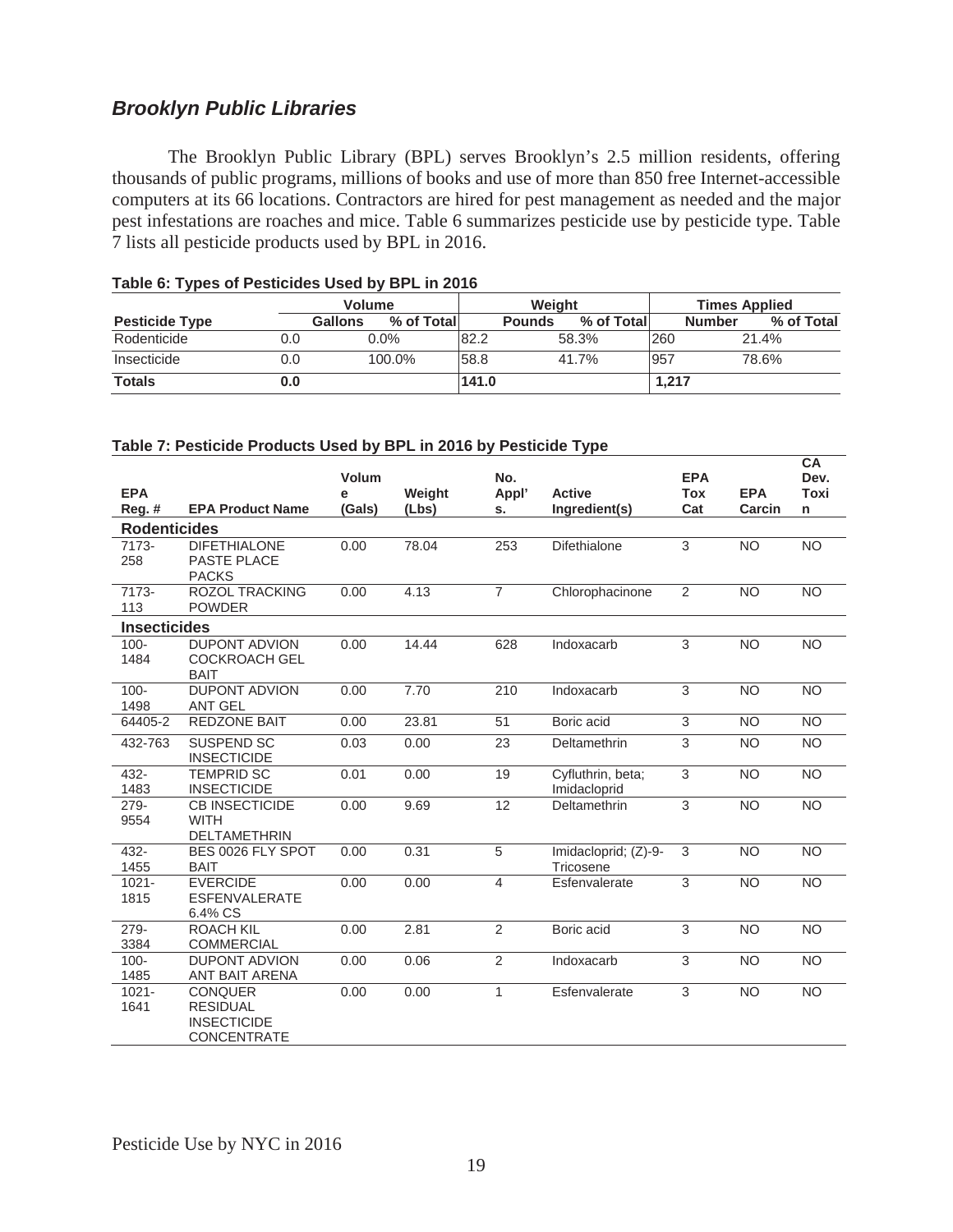## **Board of Elections**

The Board of Elections is the administrative body that oversees elections through its staff at its main and five borough offices. The agency contracts for pest control through the city-wide contract administered by DCAS. Table 8 summarizes pesticide use by pesticide type. Table 9 lists all pesticide products used by BOE in 2016.

|                       |     | <b>Volume</b>         |     | Weight        |            |    | <b>Times Applied</b>        |
|-----------------------|-----|-----------------------|-----|---------------|------------|----|-----------------------------|
| <b>Pesticide Type</b> |     | % of Total<br>Gallons |     | <b>Pounds</b> | % of Total |    | % of Total<br><b>Number</b> |
| Rodenticide           | 0.0 | $0.0\%$               |     |               | 75.6%      |    | 15.8%                       |
| Insecticide           | 0.0 | $0.0\%$               | 0.4 |               | 24.4%      | 16 | 84.2%                       |
| <b>Totals</b>         | 0.0 |                       | 1.6 |               |            | 19 |                             |

#### **Table 8: Types of Pesticides Used by BOE in 2016**

#### **Table 9: Pesticide Products Used by BOE in 2016 by Pesticide Type**

| <b>EPA</b><br>$Reg.$ # | <b>EPA Product Name</b>  | Volume<br>(Gals) | Weight<br>(Lbs) | No.<br>Appl's. | <b>Active</b><br>Ingredient(s) | <b>EPA</b><br>Tox<br>Cat | <b>EPA</b><br>Carcin | <b>CA</b><br>Dev.<br><b>Toxin</b> |
|------------------------|--------------------------|------------------|-----------------|----------------|--------------------------------|--------------------------|----------------------|-----------------------------------|
| <b>Rodenticides</b>    |                          |                  |                 |                |                                |                          |                      |                                   |
| 7173-                  | <b>DIFETHIALONE</b>      | 0.00             | 0.29            | $\mathcal{P}$  | Difethialone                   | 3                        | NO.                  | NO.                               |
| 258                    | <b>PASTE PLACE PACKS</b> |                  |                 |                |                                |                          |                      |                                   |
| 12455-                 | CONTRAC ALL-             | 0.00             | 0.94            |                | <b>Bromadiolone</b>            | 3                        | <b>NO</b>            | NO.                               |
| 79                     | <b>WEATHER BLOX</b>      |                  |                 |                |                                |                          |                      |                                   |
| <b>Insecticides</b>    |                          |                  |                 |                |                                |                          |                      |                                   |
| $100 -$                | <b>DUPONT ADVION</b>     | 0.00             | 0.02            | 13             | Indoxacarb                     | 3                        | <b>NO</b>            | NO                                |
| 1484                   | <b>COCKROACH GEL</b>     |                  |                 |                |                                |                          |                      |                                   |
|                        | <b>BAIT</b>              |                  |                 |                |                                |                          |                      |                                   |
| 64405-2                | <b>REDZONE BAIT</b>      | 0.00             | 0.38            | 3              | Boric acid                     | 3                        | NO.                  | NO.                               |
|                        |                          |                  |                 |                |                                |                          |                      |                                   |

#### **Chief Medical Examiner**

The Office of Chief Medical Examiner (OCME) is responsible for investigating deaths in unusual circumstances, approving requests for creamation, providing additional forensic services to support criminal investigations, and managing all functions of the City mortuary. The agency contracts for pest control through the city-wide contract administered by DCAS. Table 10 summarizes pesticide use by pesticide type. Table 11 lists all pesticide products used by OCME in 2016.

|  |  | Table 10: Types of Pesticides Used by OCME in 2016 |  |
|--|--|----------------------------------------------------|--|
|  |  |                                                    |  |

|                       |     | <b>Volume</b> |             |      | Weiaht        |            |     | <b>Times Applied</b> |            |  |
|-----------------------|-----|---------------|-------------|------|---------------|------------|-----|----------------------|------------|--|
| <b>Pesticide Type</b> |     | Gallons       | % of Totall |      | <b>Pounds</b> | % of Total |     | <b>Number</b>        | % of Total |  |
| Rodenticide           | 0.0 | $0.0\%$       |             | 16.0 | 96.6%         |            | '14 |                      | 23.7%      |  |
| Insecticide           | 0.0 | $0.0\%$       |             | 0.6  | 3.4%          |            | 45  |                      | 76.3%      |  |
| <b>Totals</b>         | 0.0 |               |             | 16.5 |               |            | 59  |                      |            |  |

#### **Table 11: Pesticide Products Used by OCME in 2016**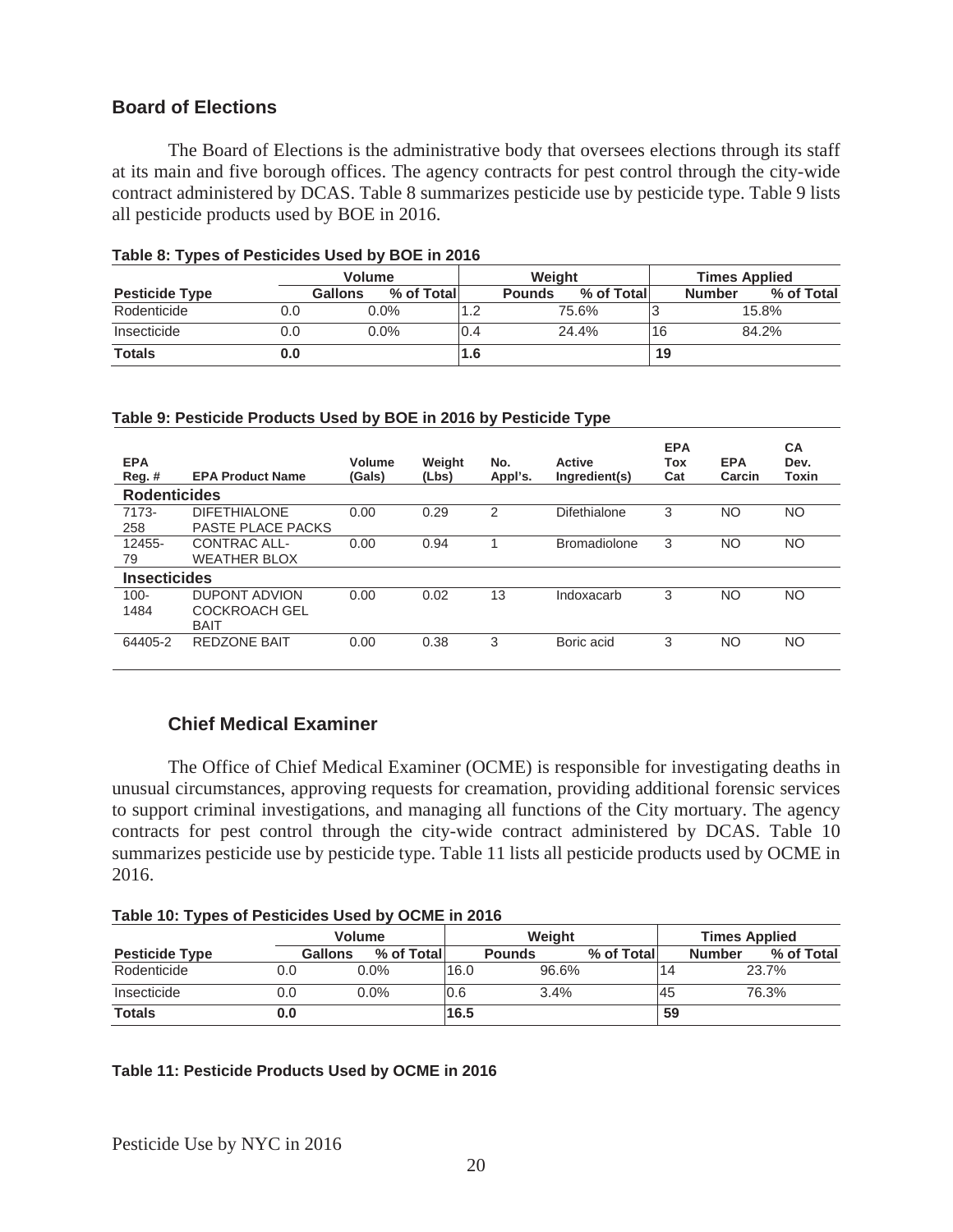| EPA Reg.<br>#       | <b>EPA Product Name</b>                                     | <b>Volume</b><br>(Gals) | Weight<br>(Lbs) | No.<br>Appl's. | <b>Active</b><br>Ingredient(s) | <b>EPA</b><br>Tox<br>Cat | <b>EPA</b><br>Carcin | <b>CA</b><br>Dev.<br>Toxin |
|---------------------|-------------------------------------------------------------|-------------------------|-----------------|----------------|--------------------------------|--------------------------|----------------------|----------------------------|
| <b>Rodenticides</b> |                                                             |                         |                 |                |                                |                          |                      |                            |
| 12455-79            | <b>CONTRAC ALL-</b><br><b>WEATHER BLOX</b>                  | 0.00                    | 15.63           | 12             | <b>Bromadiolone</b>            | 3                        | NO                   | <b>NO</b>                  |
| 7173-258            | <b>DIFETHIALONE</b><br><b>PASTE PLACE PACKS</b>             | 0.00                    | 0.33            | $\mathfrak{p}$ | <b>Difethialone</b>            | 3                        | NO                   | <b>NO</b>                  |
| <b>Insecticides</b> |                                                             |                         |                 |                |                                |                          |                      |                            |
| 100-1484            | <b>DUPONT ADVION</b><br><b>COCKROACH GEL</b><br><b>BAIT</b> | 0.00                    | 0.29            | 35             | Indoxacarb                     | 3                        | NO.                  | <b>NO</b>                  |
| 100-1498            | <b>DUPONT ADVION</b><br><b>ANT GEL</b>                      | 0.00                    | 0.04            | 7              | Indoxacarb                     | 3                        | <b>NO</b>            | NO                         |
| 64405-2             | <b>REDZONE BAIT</b>                                         | 0.00                    | 0.23            | 3              | Boric acid                     | 3                        | ΝO                   | NO                         |

## *City University of New York*

The City University of New York (CUNY) is the nation's largest urban public university and consists of 23 institutions. The University serves more than 260,000 degree-credit students and 273,000 adult, continuing and professional education students. Individual institutions contracts for pest control services through private vendors. The data reported is information received from 15 colleges, Baruch College, Borough of Manhattan Community College, Brooklyn College, Bronx Community College, City College, College of Technology, The Graduate Center, Hostos Community College, John Jay College, Kingsborough Community College, La Guardia Community College, Lehman College, Medgar Evers College, Queens Borough Community College, and York College. Table 12 summarizes pesticide use by pesticide type. Table 13 lists all pesticide products used by CUNY in 2016.

|                       |                | <b>Volume</b> | Weight        |             | <b>Times Applied</b> |            |  |
|-----------------------|----------------|---------------|---------------|-------------|----------------------|------------|--|
| <b>Pesticide Type</b> | <b>Gallons</b> | % of Total    | <b>Pounds</b> | % of Totall | <b>Number</b>        | % of Total |  |
| Rodenticide           | 0.9            | 6.3%          | 121.7         | 8.3%        | 414                  | 40.9%      |  |
| Insecticide           | 9.9            | 66.6%         | 23.3          | 1.6%        | 585                  | 57.7%      |  |
| Herbicide             | 4.0            | 27.1%         | 1320.0        | 90.1%       | 14                   | 1.4%       |  |
| <b>Totals</b>         | 14.8           |               | 1,465.0       |             | 1,013                |            |  |

#### **Table 12: Types of Pesticides Used by CUNY in 2016**

#### **Table 13: Pesticide Products Used by CUNY in 2016 by Pesticide Type**

| EPA Reg. #          | <b>EPA Product Name</b>                        | Volume<br>(Gals) | Weight<br>(Lbs) | No.<br>Appl's. | <b>Active</b><br>Ingredient(s) | <b>EPA</b><br>Tox<br>Cat | <b>EPA</b><br>Carcin | CA<br>Dev.<br>Toxin |
|---------------------|------------------------------------------------|------------------|-----------------|----------------|--------------------------------|--------------------------|----------------------|---------------------|
| <b>Rodenticides</b> |                                                |                  |                 |                |                                |                          |                      |                     |
| 7173-258            | DIFETHIALONE PASTE<br><b>PLACE PACKS</b>       | 0.05             | 51.90           | 274            | Difethialone                   | 3                        | <b>NO</b>            | NO                  |
| 12455-79            | <b>CONTRAC ALL-WEATHER</b><br><b>BLOX</b>      | 0.00             | 36.44           | 39             | <b>Bromadiolone</b>            | 3                        | <b>NO</b>            | NO                  |
| 100-1055            | <b>WEATHERBI OK BAIT</b><br><b>WITH BITREX</b> | 0.00             | 19.43           | 34             | <b>Brodifacoum</b>             | 3                        | <b>NO</b>            | NO.                 |
| 12455-36            | CONTRAC RAT AND<br><b>MOUSE BAIT</b>           | 0.00             | 3.81            | 28             | <b>Bromadiolone</b>            | 3                        | <b>NO</b>            | NO.                 |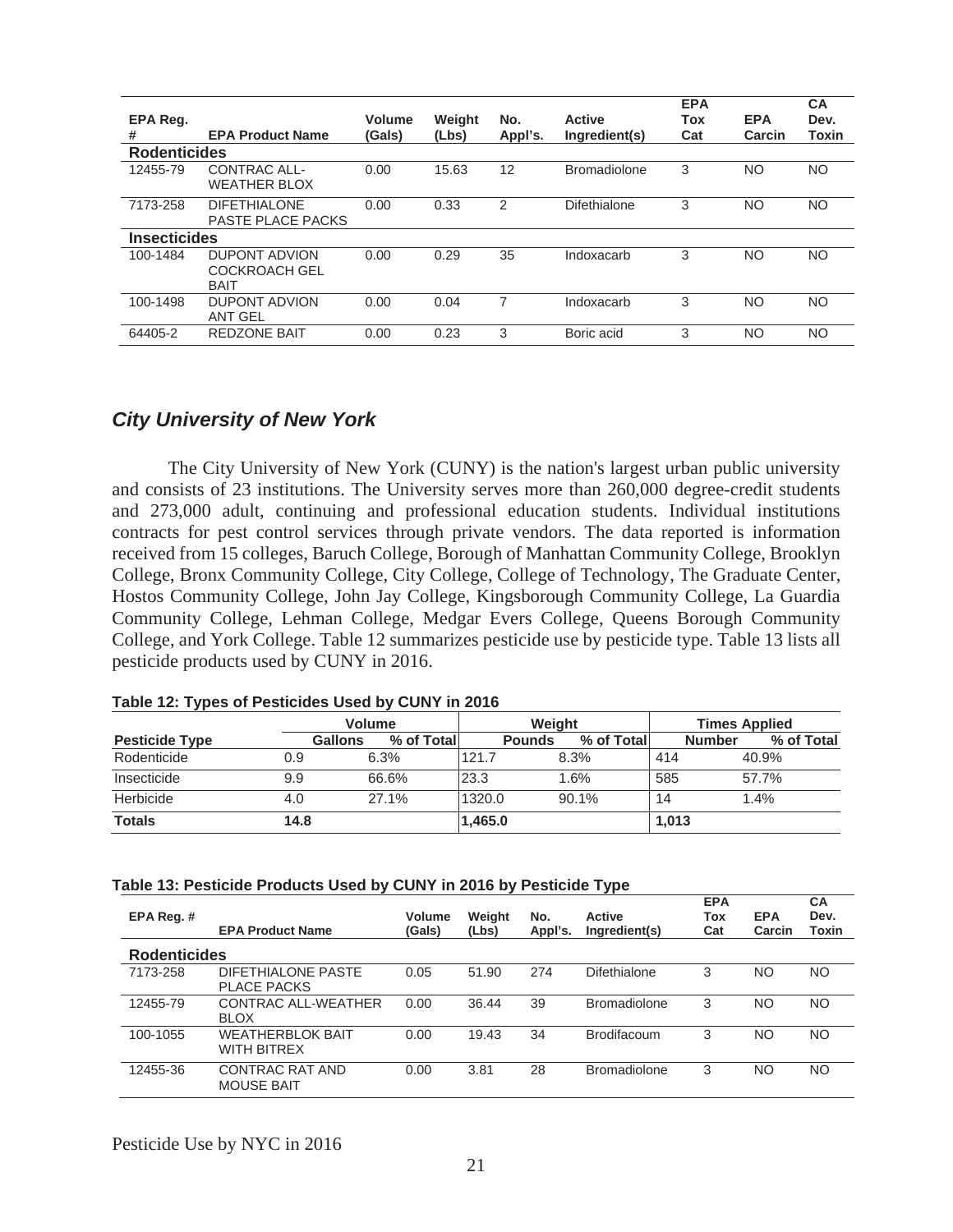| EPA Reg. #          | <b>EPA Product Name</b>                                                             | <b>Volume</b><br>(Gals) | Weight<br>(Lbs) | No.<br>Appl's. | Active<br>Ingredient(s)              | <b>EPA</b><br>Tox<br>Cat | <b>EPA</b><br>Carcin | CA<br>Dev.<br><b>Toxin</b> |
|---------------------|-------------------------------------------------------------------------------------|-------------------------|-----------------|----------------|--------------------------------------|--------------------------|----------------------|----------------------------|
| 7173-297            | <b>BROMADIOLONE PASTE</b><br>0901                                                   | 0.00                    | 7.06            | 17             | <b>Bromadiolone</b>                  | 3                        | <b>NO</b>            | N <sub>O</sub>             |
| 12455-86            | CONTRAC RODENTICIDE<br>PLACE PAC                                                    | 0.63                    | 0.55            | 11             | Bromadiolone                         | 3                        | <b>NO</b>            | <b>NO</b>                  |
| 47629-16            | <b>PRESCRIPTION</b><br><b>TREATMENT BRAND</b><br>SOREXA BLOCKS                      | 0.17                    | 0.00            | $\overline{5}$ | Difenacoum                           | 3                        | <b>NO</b>            | $\overline{NO}$            |
| 12455-80            | DITRAC ALL-WEATHER<br><b>BLOX</b>                                                   | 0.00                    | 2.50            | $\overline{3}$ | Diphacinone                          | $\overline{3}$           | <b>NO</b>            | $\overline{NO}$            |
| 12455-91            | <b>FINAL RODENTICIDE</b><br>READY-TO-USE PLACE<br><b>PAC</b>                        | 0.05                    | 0.00            | $\mathbf{1}$   | Brodifacoum                          | 3                        | <b>NO</b>            | <b>NO</b>                  |
| 47629-17            | <b>PRESCRIPTION</b><br><b>TREATMENT BRAND</b><br>SOREXA PELLET PLACE<br><b>PACK</b> | 0.02                    | 0.00            | 1              | Difenacoum                           | $\overline{3}$           | <b>NO</b>            | <b>NO</b>                  |
| 12455-56            | <b>DITRAC TRACKING</b><br><b>POWDER</b>                                             | 0.00                    | 0.03            | $\mathbf{1}$   | Diphacinone                          | $\overline{2}$           | <b>NO</b>            | <b>NO</b>                  |
| <b>Insecticides</b> |                                                                                     |                         |                 |                |                                      |                          |                      |                            |
| 100-1484            | <b>DUPONT ADVION</b><br><b>COCKROACH GEL BAIT</b>                                   | 0.00                    | 5.39            | 239            | Indoxacarb                           | 3                        | <b>NO</b>            | <b>NO</b>                  |
| 100-1498            | <b>DUPONT ADVION ANT</b><br><b>GEL</b>                                              | 0.00                    | 2.91            | 102            | Indoxacarb                           | 3                        | <b>NO</b>            | <b>NO</b>                  |
| 64405-2             | REDZONE BAIT                                                                        | 0.00                    | 13.19           | 78             | Boric acid                           | 3                        | <b>NO</b>            | $\overline{NO}$            |
| 1021-1815           | <b>EVERCIDE</b><br><b>ESFENVALERATE 6.4% CS</b>                                     | 0.08                    | 0.00            | 69             | Esfenvalerate                        | 3                        | N <sub>O</sub>       | N <sub>O</sub>             |
| 432-1262            | <b>MAXFORCE IBH10</b>                                                               | 1.03                    | 0.00            | 36             | Hydramethylnon                       | 3                        | <b>YES</b>           | <b>YES</b>                 |
| 432-1255            | <b>MAXFORCE GRANULAR</b><br><b>INSECT BAIT</b>                                      | 0.37                    | 0.00            | 12             | Hydramethylnon                       | 3                        | <b>YES</b>           | <b>YES</b>                 |
| 73079-10            | INVICT (TM) COCKROACH<br><b>GEL</b>                                                 | 0.03                    | 0.00            | 6              | Imidacloprid                         | $\mathfrak{S}$           | <b>NO</b>            | $\overline{NO}$            |
| 100-1066            | <b>DEMAND CS INSECTICIDE</b>                                                        | 0.10                    | 0.00            | $\overline{5}$ | Cyhalothrin,<br>lambda               | 3                        | <b>NO</b>            | <b>NO</b>                  |
| 432-1483            | TEMPRID SC INSECTICIDE                                                              | 0.00                    | 0.00            | $\overline{4}$ | Cyfluthrin, beta;<br>Imidacloprid    | $\sqrt{3}$               | <b>NO</b>            | <b>NO</b>                  |
| 432-1257            | <b>MAXFORCE ROACH BAIT</b><br>F.05                                                  | 8.06                    | 0.01            | $\overline{3}$ | Fipronil                             | $\overline{3}$           | <b>YES</b>           | $\overline{NO}$            |
| 1021-1828           | MGK ROACH BAIT 2822                                                                 | 0.00                    | 0.28            | 3              | Avermectin                           | 3                        | $\overline{NO}$      | $\overline{NO}$            |
| 432-1259            | PRODUCT: RBF5                                                                       | 0.00                    | 0.06            | $\overline{3}$ | Fipronil                             | 3                        | <b>YES</b>           | $\overline{NO}$            |
| 279-3443            | <b>D-FOAM INSECTICIDE</b>                                                           | 0.06                    | 0.00            | $\overline{2}$ | Deltamethrin                         | 3                        | <b>NO</b>            | <b>NO</b>                  |
| $499 - 515$         | <b>MOTHEREARTH</b><br><b>GRANULAR SCATTER</b><br><b>BAIT</b>                        | 0.04                    | 0.00            | $\overline{2}$ | Boric acid                           | 3                        | <b>NO</b>            | <b>NO</b>                  |
| 73079-2             | <b>INTICE GRANULAR BAIT</b>                                                         | 0.03                    | 0.00            | $\overline{2}$ | Boric acid                           | 3                        | <b>NO</b>            | <b>NO</b>                  |
| 499-444             | WHITMIRE MICRO-GEN TC<br>164                                                        | 0.02                    | 0.31            | $\overline{2}$ | Pyrethrins;<br>Piperonyl<br>butoxide | 3                        | <b>YES</b>           | <b>NO</b>                  |
| 432-1264            | <b>MAXFORCE FC ANT</b><br>KILLER BAIT GEL                                           | 0.00                    | 0.06            | $\overline{2}$ | Fipronil                             | $\overline{3}$           | <b>YES</b>           | <b>NO</b>                  |
| 432-1304            | TEMPO 10 WP<br><b>INSECTICIDE</b>                                                   | 0.00                    | 0.04            | $\overline{2}$ | Cyfluthrin, beta                     | 3                        | <b>NO</b>            | <b>NO</b>                  |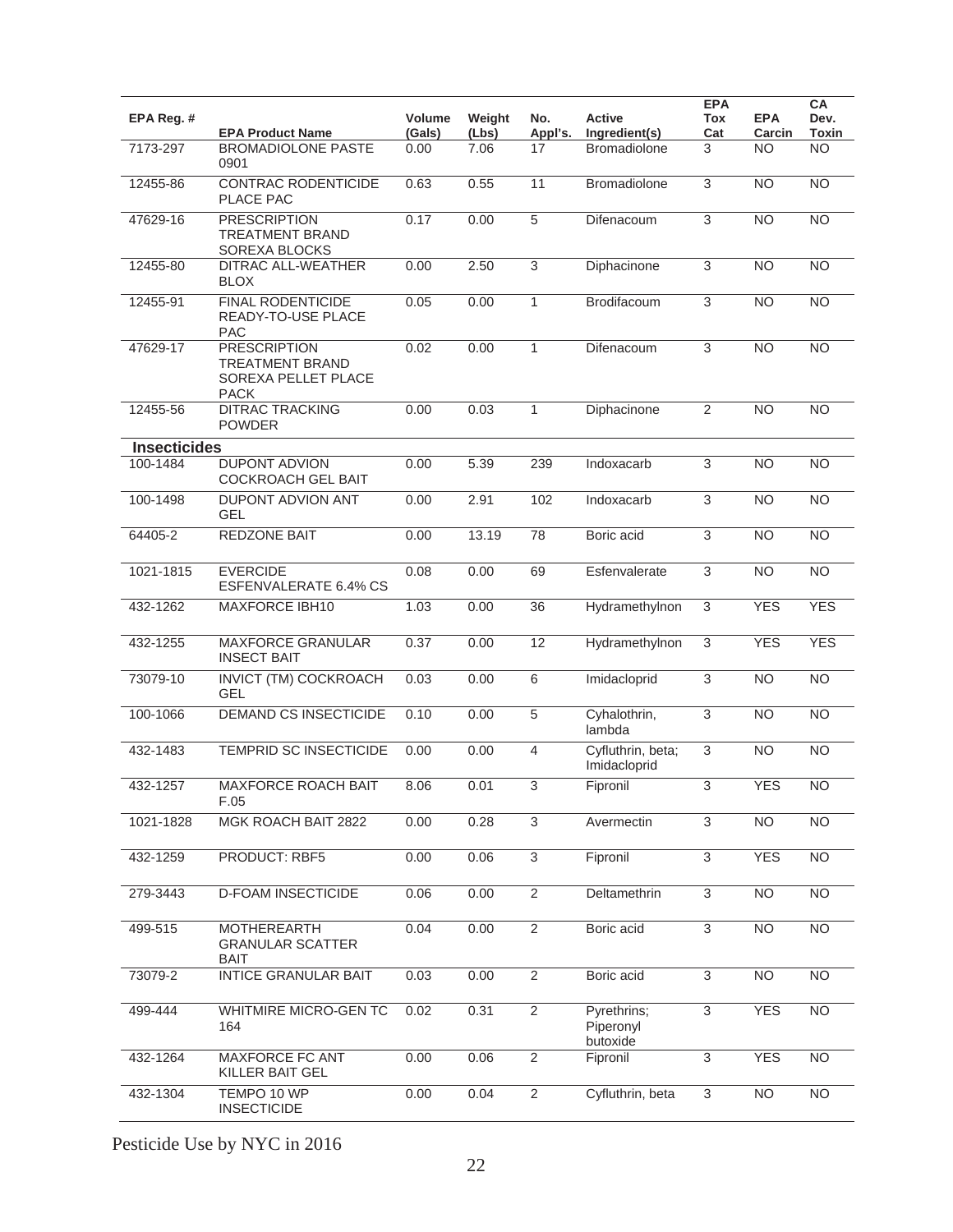|                   |                                                                                                                 |                         |                 |                |                                                            | <b>EPA</b>     |                      | CA                   |
|-------------------|-----------------------------------------------------------------------------------------------------------------|-------------------------|-----------------|----------------|------------------------------------------------------------|----------------|----------------------|----------------------|
| EPA Reg. #        | <b>EPA Product Name</b>                                                                                         | <b>Volume</b><br>(Gals) | Weight<br>(Lbs) | No.<br>Appl's. | Active<br>Ingredient(s)                                    | Tox<br>Cat     | <b>EPA</b><br>Carcin | Dev.<br><b>Toxin</b> |
| 100-1486          | <b>DUPONT ADVION</b><br>COCKROACH BAIT ARENA                                                                    | 0.00                    | 0.04            | 2              | Indoxacarb                                                 | 3              | <b>NO</b>            | <b>NO</b>            |
| 432-772           | <b>DELTA DUST</b>                                                                                               | 0.00                    | 0.01            | $\overline{2}$ | Deltamethrin                                               | 3              | <b>NO</b>            | NO                   |
| 432-1256          | <b>MAXFORCE FC ANT BAIT</b><br><b>STATIONS</b>                                                                  | 0.05                    | 0.00            | $\mathbf{1}$   | Fipronil                                                   | 3              | <b>YES</b>           | NO                   |
| 499-496           | <b>PRESCRIPTION</b><br><b>TREATMENT BRAND</b><br>ADVANCE 360A DUAL<br><b>CHOICE ANT BAIT</b><br><b>STATIONS</b> | 0.01                    | 0.00            | 1              | Avermectin                                                 | $\overline{3}$ | N <sub>O</sub>       | $\overline{NO}$      |
| 432-763           | <b>SUSPEND SC</b>                                                                                               | 0.00                    | 0.00            | 1              | Deltamethrin                                               | 3              | <b>NO</b>            | <b>NO</b>            |
| 432-763           | <b>SUSPEND SC</b><br><b>INSECTICIDE</b>                                                                         | 0.00                    | 0.00            | $\mathbf{1}$   | Deltamethrin                                               | $\overline{3}$ | N <sub>O</sub>       | N <sub>O</sub>       |
| 2724-469          | ZOECON (S)-<br>HYDROPRENE ROACH<br>CONTROL STATION II                                                           | 0.00                    | 0.00            | $\mathbf{1}$   | (7S)-Hydroprene                                            | 3              | N <sub>O</sub>       | $\overline{NO}$      |
| 279-9554          | <b>CB INSECTICIDE WITH</b><br><b>DELTAMETHRIN</b>                                                               | 0.00                    | 0.88            | $\mathbf{1}$   | Deltamethrin                                               | 3              | <b>NO</b>            | <b>NO</b>            |
| 100-1485          | <b>DUPONT ADVION ANT</b><br><b>BAIT ARENA</b>                                                                   | 0.00                    | 0.04            | 1              | Indoxacarb                                                 | 3              | N <sub>O</sub>       | $\overline{NO}$      |
| 432-1531          | <b>BES0600 INSECTICIDE</b>                                                                                      | 0.00                    | 0.03            | 1              | Clothianidin                                               | $\mathbf 0$    | <b>NO</b>            | <b>NO</b>            |
| 432-1455          | BES 0026 FLY SPOT BAIT                                                                                          | 0.00                    | 0.02            | $\mathbf{1}$   | Imidacloprid; (Z)-<br>9-Tricosene                          | 3              | <b>NO</b>            | <b>NO</b>            |
| <b>Herbicides</b> |                                                                                                                 |                         |                 |                |                                                            |                |                      |                      |
| 71995-29          | <b>ROUNDUP WEED &amp;</b><br><b>GRASS KILLER</b><br><b>CONCENTRATE PLUS</b>                                     | 4.02                    | 0.00            | 6              | Glyphosate,<br>isopropylamine<br>salt; Diquat<br>dibromide | 3              | <b>NO</b>            | <b>NO</b>            |
| 9198-237          | THE ANDERSONS WEED &<br><b>GRASS PREVENTER WITH</b><br><b>5% TRAMMEL HERBICIDE</b><br>(DISPER                   | 0.00                    | 200.00          | 5              | Trifluralin                                                | $\overline{3}$ | <b>YES</b>           | N <sub>O</sub>       |
| $961 - 362$       | <b>LEBANON FERTILIZER</b><br>WITH BARRICADE (0.43%)<br>PREEMERGENCE WEED<br>CONTROL (                           | 0.00                    | 800.00          | $\overline{2}$ | Prodiamine                                                 | 3              | <b>YES</b>           | N <sub>O</sub>       |
| 62719-590         | <b>LEBANON PROSCAPE</b><br><b>FERTILIZER WITH</b><br><b>LOCKUP</b>                                              | 0.00                    | 320.00          | 1              | 2,4-D; Dicamba;<br>Penoxsulam                              | 3              | <b>NO</b>            | <b>NO</b>            |

## *Citywide Administrative Services, Department of*

The Department of Citywide Administrative Services (DCAS) supports government recruitment, oversees surplus city-owned property and the commercial real estate portfolio for the City and provides supplies and equipment. Of the 14,000 city-owned lots, DCAS is directly responsible for the management of approximately 2,400 of these properties. DCAS cleans and maintains 53 DCAS-managed buildings with 13,365,398 square feet of space throughout the city. These include City Hall, the four Borough Halls, the Manhattan and Brooklyn Municipal Buildings, and all state and municipal court buildings. DCAS manages the city-wide contract for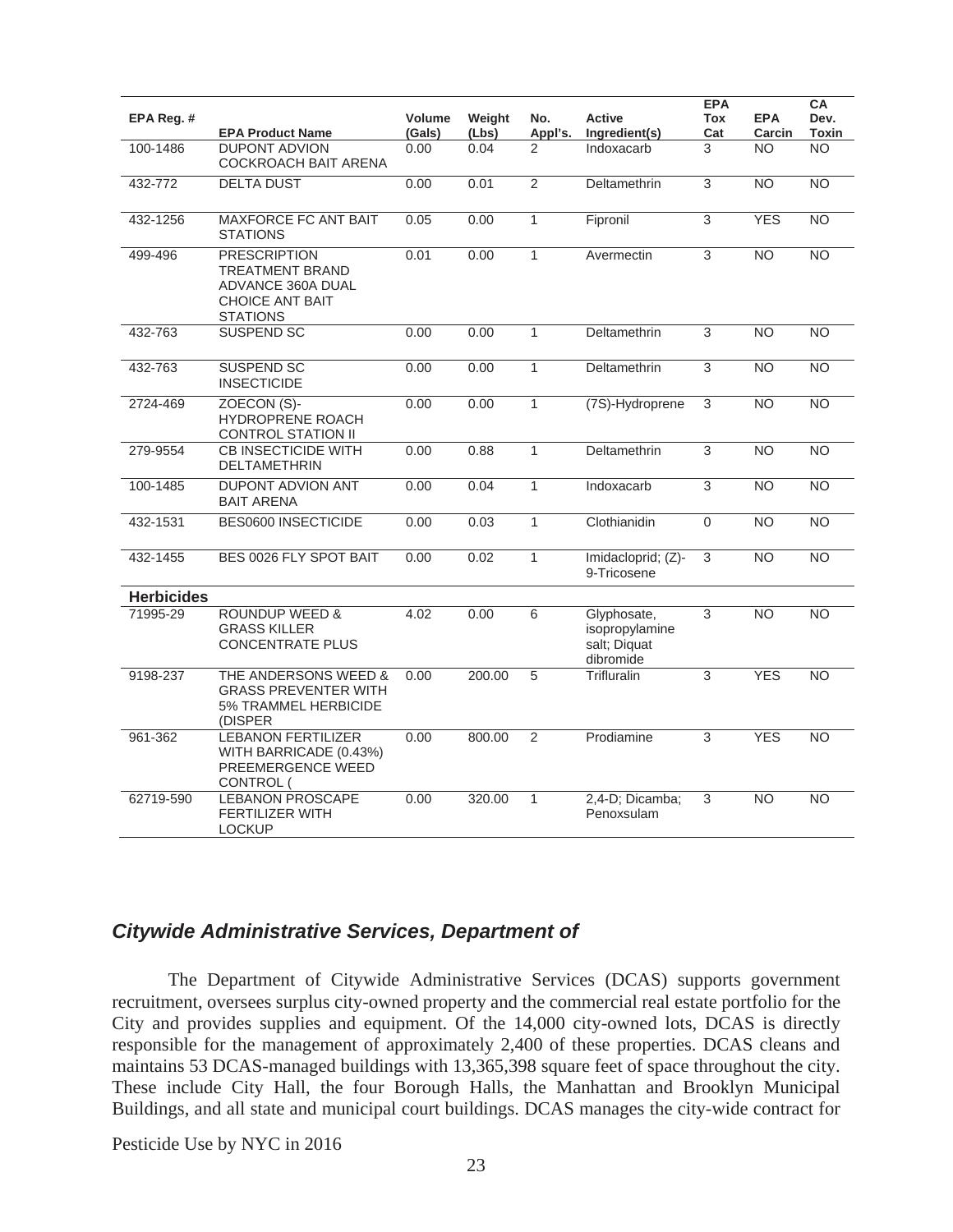pest management services which city agencies can buy into. This contract is effective from May 1, 2015 to April 30, 2017. Several agencies are housed in DCAS managed buildings and the report submitted reflects these applications. Table 14 summarizes pesticide use by pesticide type. Table 15 lists all pesticide products used by DCAS in 2016.

|                       | Table 17. Types of I estiblides used by DOAO III ZOTO |                              |       |                             |     |                             |  |  |  |  |  |
|-----------------------|-------------------------------------------------------|------------------------------|-------|-----------------------------|-----|-----------------------------|--|--|--|--|--|
|                       |                                                       | <b>Volume</b>                |       | Weight                      |     | <b>Times Applied</b>        |  |  |  |  |  |
| <b>Pesticide Type</b> |                                                       | % of Total<br><b>Gallons</b> |       | % of Total<br><b>Pounds</b> |     | % of Total<br><b>Number</b> |  |  |  |  |  |
| Rodenticide           | 0.0                                                   | $0.0\%$                      | 378.1 | 97.1%                       | 300 | 42.7%                       |  |  |  |  |  |
| Insecticide           | 0.0                                                   | 100.0%                       | 11.3  | 2.9%                        | 402 | 57.3%                       |  |  |  |  |  |
| <b>Totals</b>         | 0.0                                                   |                              | 389.4 |                             | 702 |                             |  |  |  |  |  |

#### **Table 14: Types of Pesticides Used by DCAS in 2016**

#### **Table 15: Pesticide Products Used by DCAS in 2016 by Pesticide Type**

| EPA Reg. #          | <b>EPA Product Name</b>                                     | <b>Volume</b><br>(Gals) | Weight<br>(Lbs) | No.<br>Appl's. | <b>Active</b><br>Ingredient(s)       | <b>EPA</b><br>Tox<br>Cat | <b>EPA</b><br>Carcin | <b>CA</b><br>Dev.<br>Toxin |
|---------------------|-------------------------------------------------------------|-------------------------|-----------------|----------------|--------------------------------------|--------------------------|----------------------|----------------------------|
| <b>Rodenticides</b> |                                                             |                         |                 |                |                                      |                          |                      |                            |
| 12455-79            | CONTRAC ALL-<br><b>WEATHER BLOX</b>                         | 0.00                    | 337.23          | 149            | <b>Bromadiolone</b>                  | 3                        | NO.                  | <b>NO</b>                  |
| 7173-258            | DIFETHIALONE PASTE<br><b>PLACE PACKS</b>                    | 0.00                    | 39.04           | 137            | Difethialone                         | 3                        | NO.                  | <b>NO</b>                  |
| 12455-36            | CONTRAC RAT AND<br><b>MOUSE BAIT</b>                        | 0.00                    | 1.81            | 14             | <b>Bromadiolone</b>                  | 3                        | NO.                  | <b>NO</b>                  |
| Insecticides        |                                                             |                         |                 |                |                                      |                          |                      |                            |
| 100-1484            | <b>DUPONT ADVION</b><br><b>COCKROACH GEL</b><br><b>BAIT</b> | 0.00                    | 3.87            | 315            | Indoxacarb                           | 3                        | <b>NO</b>            | <b>NO</b>                  |
| 64405-2             | <b>REDZONE BAIT</b>                                         | 0.00                    | 6.65            | 44             | Boric acid                           | 3                        | <b>NO</b>            | <b>NO</b>                  |
| 100-1498            | DUPONT ADVION ANT<br><b>GEL</b>                             | 0.00                    | 0.36            | 40             | Indoxacarb                           | 3                        | <b>NO</b>            | <b>NO</b>                  |
| 432-763             | SUSPEND SC<br><b>INSECTICIDE</b>                            | 0.00                    | 0.00            | 1              | Deltamethrin                         | 3                        | NO.                  | NO                         |
| 432-772             | <b>DELTA DUST</b>                                           | 0.00                    | 0.31            | 1              | Deltamethrin                         | 3                        | NO.                  | <b>NO</b>                  |
| 432-1455            | BES 0026 FLY SPOT<br><b>BAIT</b>                            | 0.00                    | 0.13            | 1              | Imidacloprid; $(Z)$ -<br>9-Tricosene | 3                        | NO.                  | <b>NO</b>                  |

## *Consumer Affairs, Department*

 The Department of Consumer Affairs (DCA) is responsible for enforcing the city's consumer protection laws, licensing businesses, dealing with consumer complaints, and participating in consumer education. It ensures that New York City's consumers and businesses benefit from a fair and vibrant marketplace. DCA contracts for pest management services for its managed buildings. Table 16 summarizes pesticide use by pesticide type. Table 17 lists all pesticide products used by DCA in 2016.

|                       | <b>Volume</b> |                       |      | Weight                      |       | <b>Times Applied</b> |                             |  |
|-----------------------|---------------|-----------------------|------|-----------------------------|-------|----------------------|-----------------------------|--|
| <b>Pesticide Type</b> |               | % of Total<br>Gallons |      | % of Total<br><b>Pounds</b> |       |                      | % of Total<br><b>Number</b> |  |
| Rodenticide           | 0.0           | $0.0\%$               | 1.9  |                             | 99.3% |                      | 50.0%                       |  |
| Insecticide           | 0.0           | $0.0\%$               | l0.0 |                             | 0.7%  |                      | 50.0%                       |  |
| <b>Totals</b>         | 0.0           |                       | 1.9  |                             |       |                      |                             |  |

**Table 16: Types of Pesticides Used by DCA in 2016**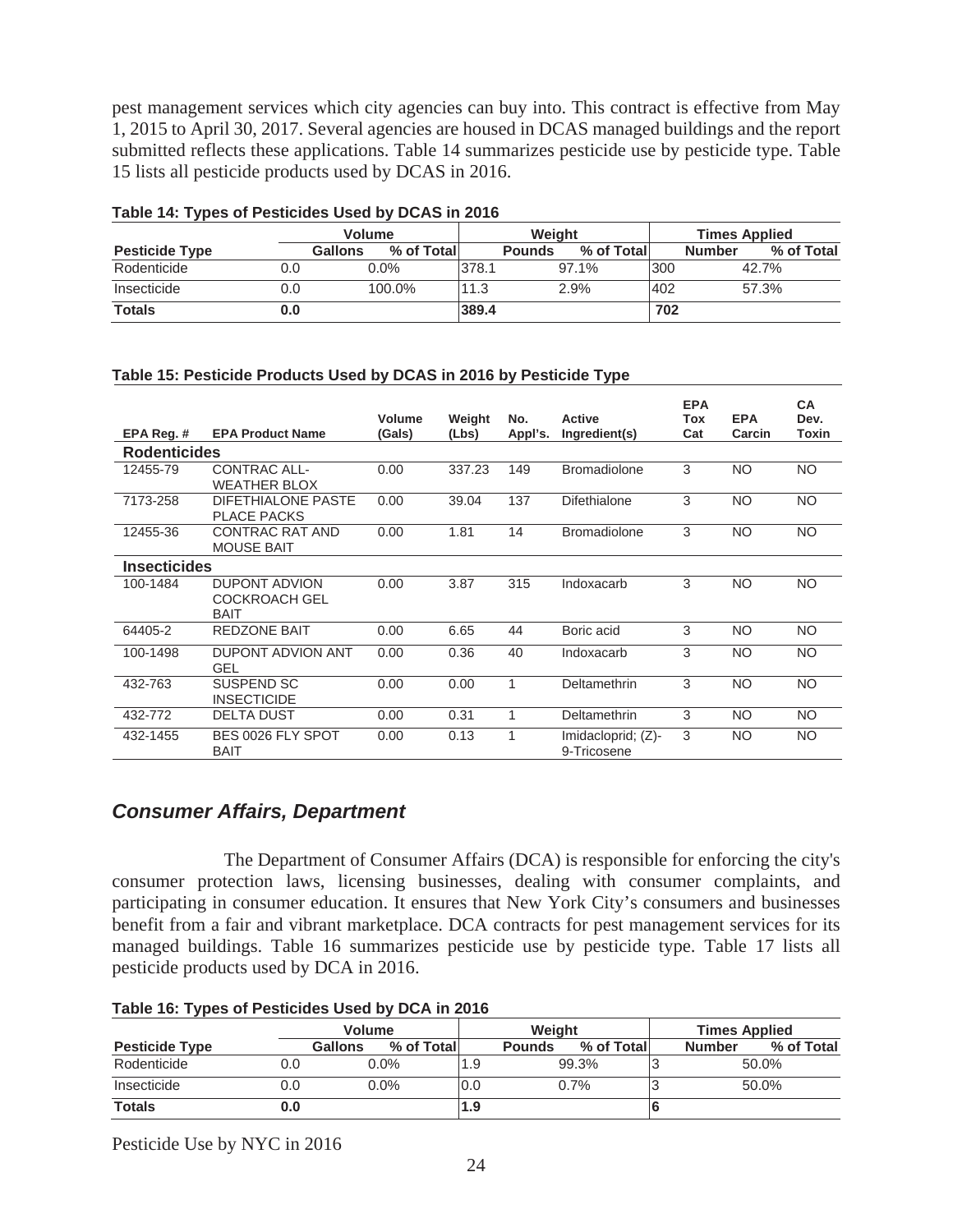| <b>EPA</b><br>$Reg.$ #<br><b>Rodenticides</b> | <b>EPA Product Name</b> | Volum<br>e<br>(Gals) | Weight<br>(Lbs) | No.<br>Appl'<br>s. | <b>Active</b><br>Ingredient(s) | <b>EPA</b><br>Tox<br>Cat | <b>EPA</b><br>Carcin | <b>CA</b><br>Dev.<br>Toxi<br>n |
|-----------------------------------------------|-------------------------|----------------------|-----------------|--------------------|--------------------------------|--------------------------|----------------------|--------------------------------|
| 12455-                                        | <b>CONTRAC ALL-</b>     | 0.00                 | 1.88            | 2                  | <b>Bromadiolone</b>            | 3                        | NO.                  | <b>NO</b>                      |
| 79                                            | <b>WEATHER BLOX</b>     |                      |                 |                    |                                |                          |                      |                                |
| 7173-                                         | <b>DIFETHIALONE</b>     | 0.00                 | 0.02            |                    | Difethialone                   | 3                        | <b>NO</b>            | <b>NO</b>                      |
| 258                                           | <b>PASTE PLACE</b>      |                      |                 |                    |                                |                          |                      |                                |
|                                               | <b>PACKS</b>            |                      |                 |                    |                                |                          |                      |                                |
| <b>Insecticides</b>                           |                         |                      |                 |                    |                                |                          |                      |                                |
| $100 -$                                       | <b>DUPONT ADVION</b>    | 0.00                 | 0.01            | 3                  | Indoxacarb                     | 3                        | NO                   | <b>NO</b>                      |
| 1484                                          | <b>COCKROACH GEL</b>    |                      |                 |                    |                                |                          |                      |                                |
|                                               | <b>BAIT</b>             |                      |                 |                    |                                |                          |                      |                                |

#### **Table 17: Pesticide Products Used by DCA in 2016 by Pesticide Type**

## *Corrections, Department of*

 The Department of Corrections (DOC) is responsible for New York City's inmates, housing the majority of them on Riker's Island. It oversees 44 facilities, including ten correctional facilities that have food preparation areas, laundries, residential areas for inmates, and office space. DOC does not employ contractors for pest management purposes, but relies on in-house pest control professionals and works with DCAS and HHC in maintaining certain facilities. Table 18 summarizes pesticide use by pesticide type. Table 19 lists all pesticide products used by DOC in 2016.

|  |  |  |  | Table 18: Types of Pesticides Used by DOC in 2016 |
|--|--|--|--|---------------------------------------------------|
|--|--|--|--|---------------------------------------------------|

|                       |      | Volume                |       |               | Weight |             |       |               | <b>Times Applied</b> |            |  |
|-----------------------|------|-----------------------|-------|---------------|--------|-------------|-------|---------------|----------------------|------------|--|
| <b>Pesticide Type</b> |      | Gallons<br>% of Total |       | <b>Pounds</b> |        | % of Totall |       | <b>Number</b> |                      | % of Total |  |
| Rodenticide           | 0.1  | $0.5\%$               | 182.9 |               | 30.4%  |             | 246   |               | 12.2%                |            |  |
| Insecticide           | 19.6 | 99.5%                 | 419.5 |               | 69.6%  |             | 1778  |               | 87.8%                |            |  |
| <b>Totals</b>         | 19.7 |                       | 602.4 |               |        |             | 2,024 |               |                      |            |  |

#### **Table 19: Pesticide Products Used by DOC in 2016 by Pesticide Type**

| EPA Rea. #          | <b>EPA Product Name</b>                                 | Volume<br>(Gals) | Weight<br>(Lbs) | No.<br>Appl's. | Active<br>Ingredient(s) | <b>EPA</b><br>Tox<br>Cat | <b>EPA</b><br>Carcin | <b>CA</b><br>Dev.<br>Toxin |
|---------------------|---------------------------------------------------------|------------------|-----------------|----------------|-------------------------|--------------------------|----------------------|----------------------------|
| <b>Rodenticides</b> |                                                         |                  |                 |                |                         |                          |                      |                            |
| 7173-258            | DIFETHIALONE PASTE<br><b>PLACE PACKS</b>                | 0.00             | 66.13           | 114            | Difethialone            | 3                        | NO.                  | <b>NO</b>                  |
| 12455-76            | <b>CONTRAC</b><br>RODENTICIDE READY<br>TO USE PLACE PAC | 0.00             | 45.23           | 47             | <b>Bromadiolone</b>     | 3                        | NO.                  | <b>NO</b>                  |
| 7173-218            | <b>GENERATION MINI</b><br><b>BLOCKS</b>                 | 0.08             | 33.21           | 25             | Difethialone            | 3                        | NO.                  | <b>NO</b>                  |
| 12455-69            | <b>CONTRAC</b><br><b>RODENTICIDE</b>                    | 0.00             | 10.05           | 20             | <b>Bromadiolone</b>     | 3                        | NO.                  | <b>NO</b>                  |
| 12455-79            | <b>CONTRAC ALL-</b><br><b>WEATHER BLOX</b>              | 0.00             | 15.06           | 13             | <b>Bromadiolone</b>     | 3                        | NO.                  | <b>NO</b>                  |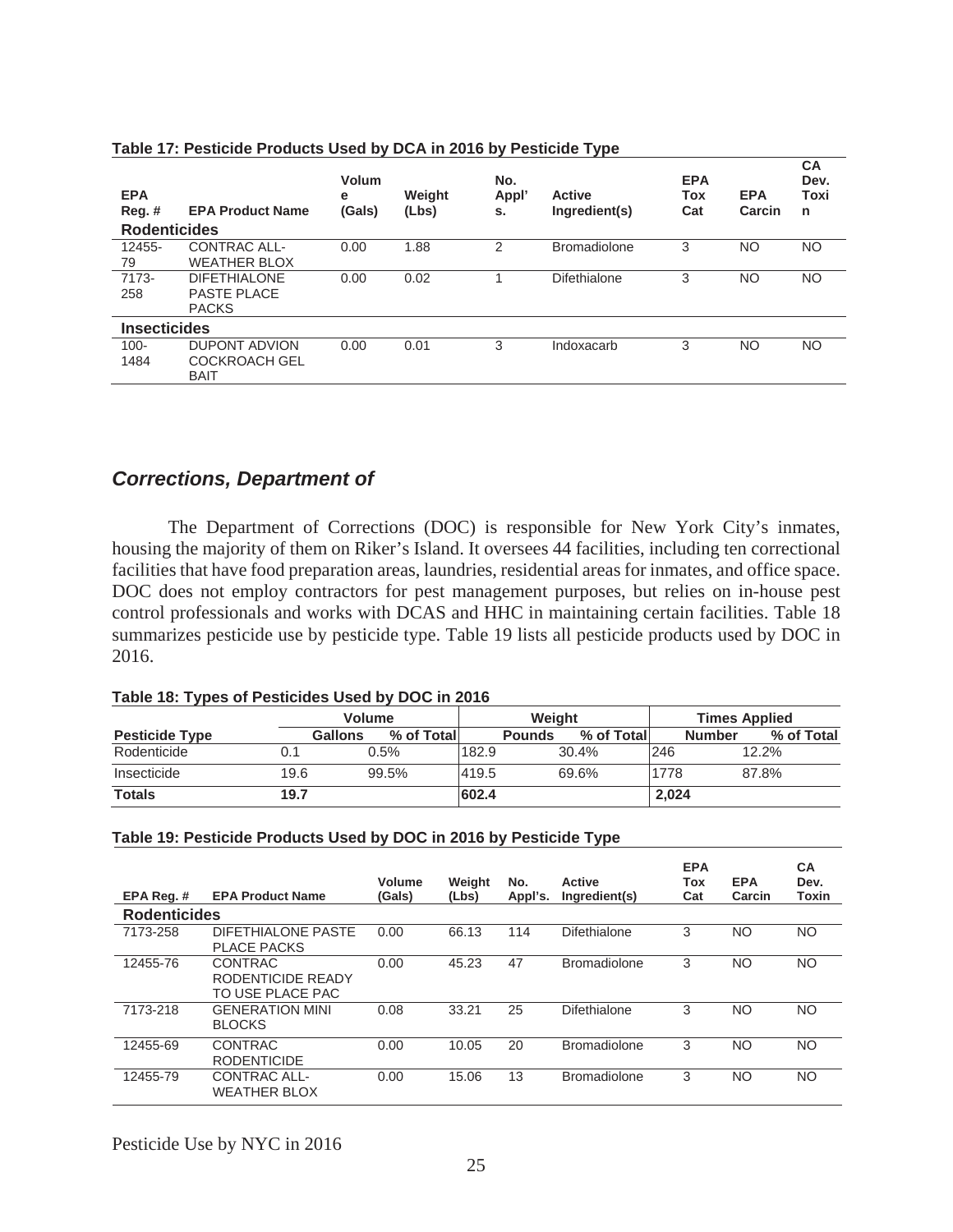| EPA Reg. #          | <b>EPA Product Name</b>                                                                        | <b>Volume</b><br>(Gals) | Weight<br>(Lbs) | No.<br>Appl's. | Active<br>Ingredient(s)                                                                                                                                          | <b>EPA</b><br>Tox<br>Cat | <b>EPA</b><br>Carcin | CA<br>Dev.<br>Toxin |
|---------------------|------------------------------------------------------------------------------------------------|-------------------------|-----------------|----------------|------------------------------------------------------------------------------------------------------------------------------------------------------------------|--------------------------|----------------------|---------------------|
| 7173-113            | <b>ROZOL TRACKING</b><br><b>POWDER</b>                                                         | 0.00                    | 2.97            | 12             | Chlorophacinone                                                                                                                                                  | 2                        | <b>NO</b>            | <b>NO</b>           |
| 12455-56            | <b>DITRAC TRACKING</b><br><b>POWDER</b>                                                        | 0.00                    | 1.06            | $\overline{4}$ | Diphacinone                                                                                                                                                      | $\overline{2}$           | <b>NO</b>            | <b>NO</b>           |
| 7173-202            | <b>MAKI MINI BLOCKS</b>                                                                        | 0.00                    | 0.32            | $\overline{4}$ | Bromadiolone                                                                                                                                                     | $\overline{3}$           | $\overline{NO}$      | NO                  |
| 12455-36            | <b>CONTRAC RAT AND</b><br><b>MOUSE BAIT</b>                                                    | 0.00                    | 4.44            | 3              | Bromadiolone                                                                                                                                                     | $\overline{3}$           | $\overline{NO}$      | $\overline{NO}$     |
| 12455-61            | LIQUA-TOX II                                                                                   | 0.03                    | 0.00            | $\overline{2}$ | Diphacinone,<br>sodium salt                                                                                                                                      | $\overline{3}$           | <b>NO</b>            | <b>NO</b>           |
| 12455-86            | <b>CONTRAC</b><br>RODENTICIDE PLACE<br><b>PAC</b>                                              | 0.00                    | 4.20            | $\mathbf{1}$   | <b>Bromadiolone</b>                                                                                                                                              | 3                        | <b>NO</b>            | <b>NO</b>           |
| 12455-75            | <b>CONTRAC RAT AND</b><br>MOUSE BAIT READY<br>TO USE PLACE PAC                                 | 0.00                    | 0.25            | $\mathbf{1}$   | Bromadiolone                                                                                                                                                     | 3                        | <b>NO</b>            | <b>NO</b>           |
| <b>Insecticides</b> |                                                                                                |                         |                 |                |                                                                                                                                                                  |                          |                      |                     |
| 499-507             | <b>PRESCRIPTION</b><br><b>TREATMENT BRAND</b><br>ALPINE COCKROACH<br><b>GEL BAIT RESERVOIR</b> | 0.00                    | 90.14           | 511            | Dinotefuran                                                                                                                                                      | 3                        | <b>NO</b>            | <b>NO</b>           |
| 432-763             | SUSPEND SC                                                                                     | 10.88                   | 0.00            | 495            | Deltamethrin                                                                                                                                                     | $\overline{3}$           | <b>NO</b>            | $\overline{NO}$     |
| 432-1363            | <b>TEMPO SC</b><br><b>INSECTICIDE</b>                                                          | 2.40                    | 0.01            | 313            | Cyfluthrin, beta                                                                                                                                                 | $\overline{3}$           | <b>NO</b>            | $\overline{NO}$     |
| 100-1498            | DUPONT ADVION ANT<br><b>GEL</b>                                                                | 0.00                    | 3.66            | 162            | Indoxacarb                                                                                                                                                       | 3                        | <b>NO</b>            | $\overline{NO}$     |
| 64405-2             | REDZONE BAIT                                                                                   | 0.58                    | 21.31           | 63             | Boric acid                                                                                                                                                       | $\overline{3}$           | <b>NO</b>            | $\overline{NO}$     |
| 397-13              | STERI-FAB                                                                                      | 4.40                    | 1.13            | 56             | Phenothrin;<br>Isopropyl alcohol;<br>Alkyl (60%C14,<br>25%C12,<br>15%C16)<br>dimethylbenzyl<br>ammonium<br>chloride; Didecyl<br>dimethyl<br>ammonium<br>chloride | 2                        | <b>NO</b>            | <b>NO</b>           |
| 73049-20            | <b>VECTOLEX CG</b><br><b>BIOLOGICAL</b><br>LARVICIDE                                           | 0.00                    | 192.36          | 38             | <b>Bacillus</b><br>sphaericus                                                                                                                                    | 3                        | <b>NO</b>            | <b>NO</b>           |
| 432-1259            | PRODUCT: RBF5                                                                                  | 0.00                    | 1.82            | 35             | Fipronil                                                                                                                                                         | $\overline{3}$           | <b>YES</b>           | <b>NO</b>           |
| 2724-274            | <b>GOLDEN MALRIN RF-</b><br>128 FLY KILLER                                                     | 0.00                    | 88.00           | 18             | Methomyl; (Z)-9-<br>Tricosene                                                                                                                                    | $\overline{3}$           | <b>NO</b>            | N <sub>O</sub>      |
| 432-1455            | BES 0026 FLY SPOT<br>BAIT                                                                      | 1.30                    | 1.38            | 17             | Imidacloprid; (Z)-<br>9-Tricosene                                                                                                                                | $\overline{3}$           | N <sub>O</sub>       | N <sub>O</sub>      |
| 432-1257            | <b>MAXFORCE ROACH</b><br>BAIT F.05                                                             | 0.00                    | 1.70            | 13             | Fipronil                                                                                                                                                         | $\overline{3}$           | <b>YES</b>           | N <sub>O</sub>      |
| 6218-47             | SUMMIT B.T.I.<br><b>BRIQUETS</b>                                                               | 0.00                    | 1.87            | 10             | <b>Bacillus</b><br>thuringiensis<br>subspecies<br>Israelensis strain<br><b>BMP 144</b>                                                                           | 3                        | $\overline{NO}$      | N <sub>O</sub>      |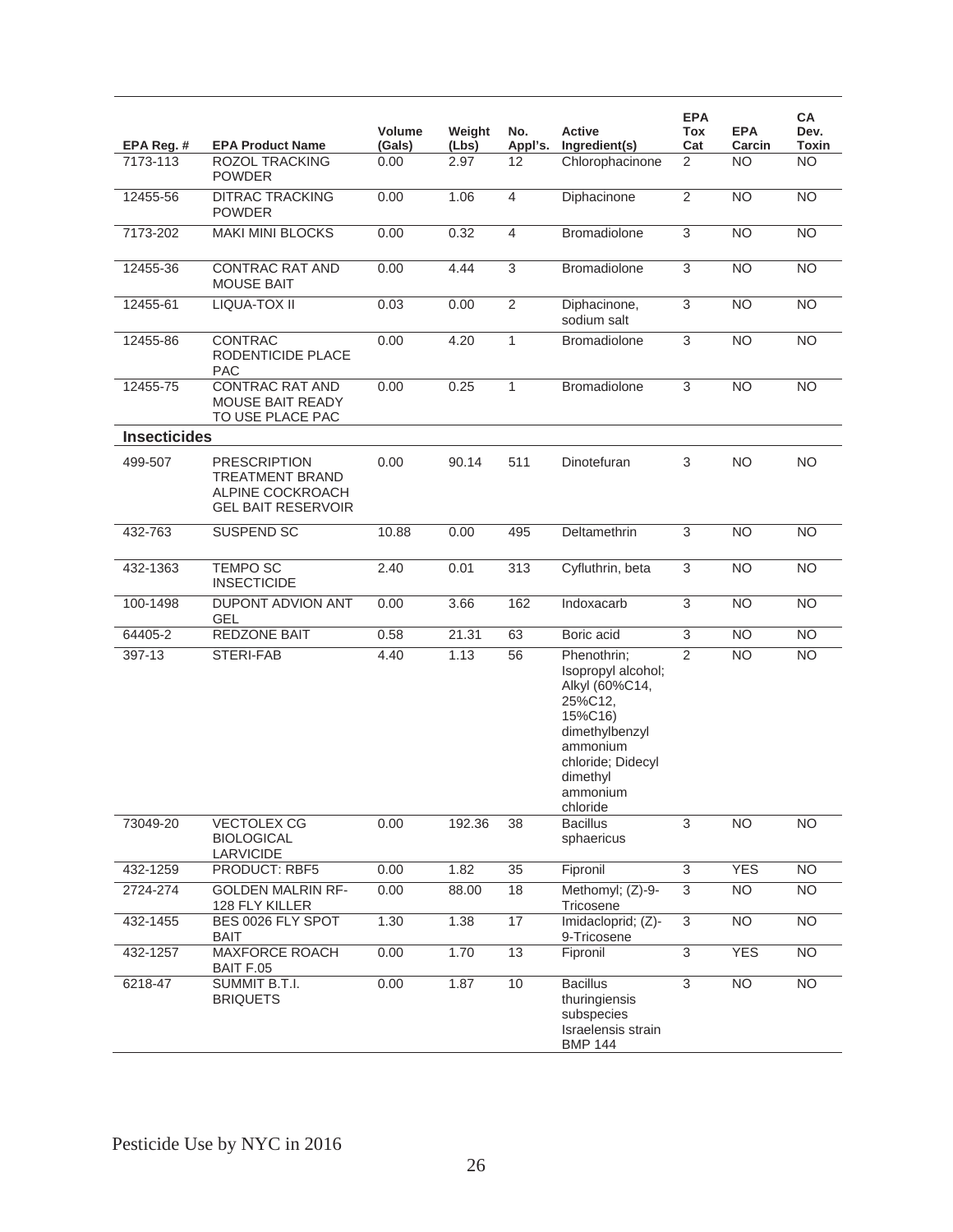| EPA Reg. # | <b>EPA Product Name</b>                                                                | Volume<br>(Gals) | Weight<br>(Lbs) | No.<br>Appl's. | <b>Active</b><br>Ingredient(s)                                                                                   | <b>EPA</b><br>Tox<br>Cat | <b>EPA</b><br>Carcin | <b>CA</b><br>Dev.<br><b>Toxin</b> |
|------------|----------------------------------------------------------------------------------------|------------------|-----------------|----------------|------------------------------------------------------------------------------------------------------------------|--------------------------|----------------------|-----------------------------------|
| 73049-429  | <b>VECTOMAX FG</b>                                                                     | 0.00             | 0.74            | 9              | <b>Bacillus</b><br>sphaericus;<br><b>Bacillus</b><br>thuringiensis,<br>subsp.<br>Israelensis, strain<br>AM 65-52 | 3                        | <b>NO</b>            | <b>NO</b>                         |
| 432-1264   | <b>MAXFORCE FC ANT</b><br><b>KILLER BAIT GEL</b>                                       | 0.00             | 0.31            | 9              | Fipronil                                                                                                         | 3                        | <b>YES</b>           | <b>NO</b>                         |
| 432-1254   | <b>MAXFORCE</b><br><b>PROFESSIONAL</b><br><b>INSECT CONTROL</b><br><b>ROACH KILLER</b> | 0.00             | 0.34            | $\overline{7}$ | Hydramethylnon                                                                                                   | 3                        | <b>YES</b>           | <b>YES</b>                        |
| 9444-129   | <b>BORIC ACID POWDER</b>                                                               | 0.02             | 13.19           | 6              | Boric acid                                                                                                       | 3                        | NO.                  | <b>NO</b>                         |
| 432-1531   | BES0600 INSECTICIDE                                                                    | 0.00             | 0.42            | 6              | Clothianidin                                                                                                     | $\Omega$                 | <b>NO</b>            | NO.                               |
| 499-492    | <b>PRESCRIPTION</b><br>TRFATMFNT BRAND<br>388B ADVANCE ANT<br><b>GEL BAIT</b>          | 0.00             | 0.31            | 5              | <b>Borax</b>                                                                                                     | 3                        | <b>NO</b>            | <b>NO</b>                         |
| 432-1262   | <b>MAXFORCE IBH10</b>                                                                  | 0.00             | 0.53            | 3              | Hydramethylnon                                                                                                   | 3                        | <b>YES</b>           | <b>YES</b>                        |
| 432-1455   | <b>QUICKBAYT SPOT</b><br><b>SPRAY</b>                                                  | 0.03             | 0.00            | 1              | (Z)-9-Tricosene                                                                                                  | 3                        | <b>NO</b>            | <b>NO</b>                         |
| 73079-4    | <b>BORACTIN</b><br><b>INSECTICIDE POWDER</b>                                           | 0.00             | 0.25            |                | Boric acid                                                                                                       | 3                        | <b>NO</b>            | <b>NO</b>                         |

# *Education, Department of*

 The Department of Education (DOE) provides primary and secondary education to over 1 million pre-kindergarten to grade 12 students. Pest management at all New York City public schools is overseen by their Pest Control Unit. There are nineteen in-house licensed pest management professionals that conduct monthly monitoring inspections aand respond to pest problems for approximately 900 schools. DOE contracts with several pest management companies to additionally provide services for an additional 300 schools. Table 20 summarizes pesticide use by pesticide type. Table 21 lists all pesticide products used by DOE in 2016.

| Table 20. Types of restigates used by DOE III 2010 |                |               |               |            |                      |            |  |  |  |  |  |
|----------------------------------------------------|----------------|---------------|---------------|------------|----------------------|------------|--|--|--|--|--|
|                                                    |                | <b>Volume</b> | Weight        |            | <b>Times Applied</b> |            |  |  |  |  |  |
| <b>Pesticide Type</b>                              | <b>Gallons</b> | % of Total    | <b>Pounds</b> | % of Total | <b>Number</b>        | % of Total |  |  |  |  |  |
| Rodenticide                                        | 4.7            | 6.5%          | 2419.2        | 92.0%      | 7497                 | 59.3%      |  |  |  |  |  |
| Insecticide                                        | 67.4           | 93.5%         | 210.7         | $8.0\%$    | 5137                 | 40.7%      |  |  |  |  |  |
| <b>Totals</b>                                      | 72.1           |               | 2,629.9       |            | 12,634               |            |  |  |  |  |  |

#### **Table 21: Pesticide Products Used by DOE in 2016 by Pesticide Type**

| EPA Reg.# | <b>EPA Product</b><br>Name | Volume<br>(Gals) | Weiaht<br>(Lbs) | No. | Appl's. Active Ingredient(s) Cat | <b>EPA</b><br>Tox | <b>EPA</b><br>Carci | ---<br>Dev.<br>Toxi |
|-----------|----------------------------|------------------|-----------------|-----|----------------------------------|-------------------|---------------------|---------------------|
|           |                            |                  |                 |     |                                  |                   |                     |                     |

 $\overline{\mathbf{C}}$ 

**Rodenticides**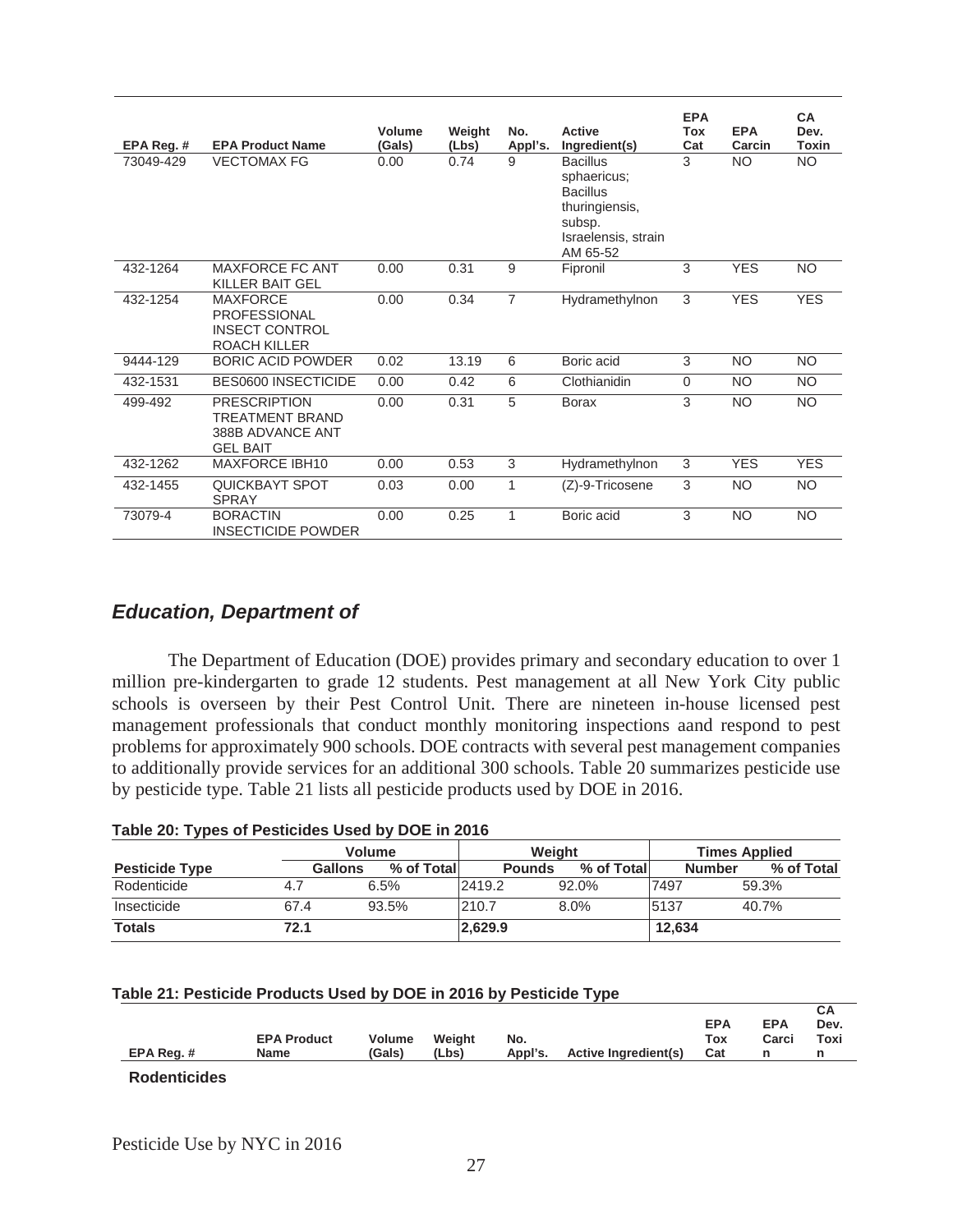| EPA Reg. #          | <b>EPA Product</b><br><b>Name</b>                                                                         | Volume<br>(Gals) | Weight<br>(Lbs) | No.<br>Appl's.           | <b>Active Ingredient(s)</b>            | <b>EPA</b><br>Tox<br>Cat  | <b>EPA</b><br>Carci<br>n | CA<br>Dev.<br>Toxi<br>n |
|---------------------|-----------------------------------------------------------------------------------------------------------|------------------|-----------------|--------------------------|----------------------------------------|---------------------------|--------------------------|-------------------------|
| 7173-258            | <b>DIFETHIALON</b><br>E PASTE<br><b>PLACE PACKS</b>                                                       | 4.69             | 1,911.61        | 6,861                    | <b>Difethialone</b>                    | 3                         | <b>NO</b>                | <b>NO</b>               |
| 12455-79            | <b>CONTRAC</b><br>ALL-WEATHER<br><b>BLOX</b>                                                              | 0.00             | 505.88          | 630                      | Bromadiolone                           | $\overline{3}$            | <b>NO</b>                | $\overline{NO}$         |
| 12455-75            | CONTRAC<br><b>RAT AND</b><br><b>MOUSE BAIT</b><br><b>READY TO</b><br><b>USE PLACE</b><br><b>PAC</b>       | 0.00             | 1.38            | 5                        | Bromadiolone                           | 3                         | <b>NO</b>                | <b>NO</b>               |
| 7173-297            | <b>BROMADIOLO</b><br><b>NE PASTE</b><br>0901                                                              | 0.00             | 0.35            | $\mathbf{1}$             | <b>Bromadiolone</b>                    | 3                         | <b>NO</b>                | <b>NO</b>               |
| <b>Insecticides</b> |                                                                                                           |                  |                 |                          |                                        |                           |                          |                         |
| 432-1460            | <b>MAXFORCE</b><br>FC ROACH<br><b>KILLER BAIT</b><br><b>GEL F.05</b>                                      | 0.57             | 44.19           | 1,180                    | Fipronil                               | 3                         | <b>YES</b>               | <b>NO</b>               |
| 64405-2             | <b>REDZONE</b><br><b>BAIT</b>                                                                             | 0.00             | 127.51          | 1,148                    | Boric acid                             | 3                         | <b>NO</b>                | <b>NO</b>               |
|                     | <b>PRESCRIPTIO</b><br>N TREATMENT<br><b>BRAND</b><br><b>ALPINE</b><br><b>COCKROACH</b><br><b>GEL BAIT</b> |                  |                 |                          |                                        |                           |                          |                         |
| 499-510             | <b>PISTON CAN</b>                                                                                         | 0.00             | 17.30           | 876                      | Dinotefuran                            | 3                         | <b>NO</b>                | <b>NO</b>               |
| 62577-12            | ECOPCO ACU<br><b>DUPONT</b>                                                                               | 50.23            | 0.27            | 694                      | Phenylethyl<br>propionate              | $\ensuremath{\mathsf{3}}$ | <b>NO</b>                | <b>NO</b>               |
| 100-1484            | <b>ADVION</b><br><b>COCKROACH</b><br><b>GEL BAIT</b>                                                      | 0.00             | 6.20            | 550                      | Indoxacarb                             | 3                         | <b>NO</b>                | <b>NO</b>               |
| 73766-1             | <b>GOURMET</b><br><b>ANT BAIT GEL</b>                                                                     | 0.06             | 11.32           | 432                      | Disodium<br>octaborate<br>tetrahydrate | 3                         | <b>NO</b>                | <b>NO</b>               |
| 2724-484            | <b>RF 9707</b><br><b>AEROSOL</b>                                                                          | 11.46            | 0.00            | 194                      | (7S)-Hydroprene                        | 3                         | <b>NO</b>                | <b>NO</b>               |
| 73079-6             | <b>GREEN ZONE</b><br><b>GRANULAR</b><br><b>BAIT</b>                                                       | 0.00             | 2.58            | 22                       | Boric acid                             | $\ensuremath{\mathsf{3}}$ | <b>NO</b>                | <b>NO</b>               |
| 100-1498            | <b>DUPONT</b><br><b>ADVION ANT</b><br>GEL                                                                 | 0.00             | 0.06            | 20                       | Indoxacarb                             | 3                         | <b>NO</b>                | <b>NO</b>               |
| 67425-14            | ECOPCO ACU<br><b>CONTACT</b><br><b>INSECTICIDE</b>                                                        | 0.07             | 0.00            | $\overline{\mathcal{I}}$ | Phenylethyl<br>propionate              | 3                         | <b>NO</b>                | <b>NO</b>               |
| 432-1455            | <b>BES 0026 FLY</b><br><b>SPOT BAIT</b>                                                                   | 5.00             | 0.00            | $\sqrt{5}$               | Imidacloprid; (Z)-9-<br>Tricosene      | 3                         | <b>NO</b>                | <b>NO</b>               |
| 432-763             | SUSPEND SC<br><b>INSECTICIDE</b>                                                                          | 0.00             | 0.32            | $\mathsf 3$              | Deltamethrin                           | $\sqrt{3}$                | <b>NO</b>                | <b>NO</b>               |
| 432-1251            | <b>MAXFORCE</b><br><b>ROACH</b><br>CONTROL<br><b>SYSTEM</b>                                               | 0.00             | 0.09            | 3                        | Hydramethylnon                         | 3                         | <b>YES</b>               | <b>YES</b>              |
|                     |                                                                                                           |                  |                 |                          |                                        |                           |                          |                         |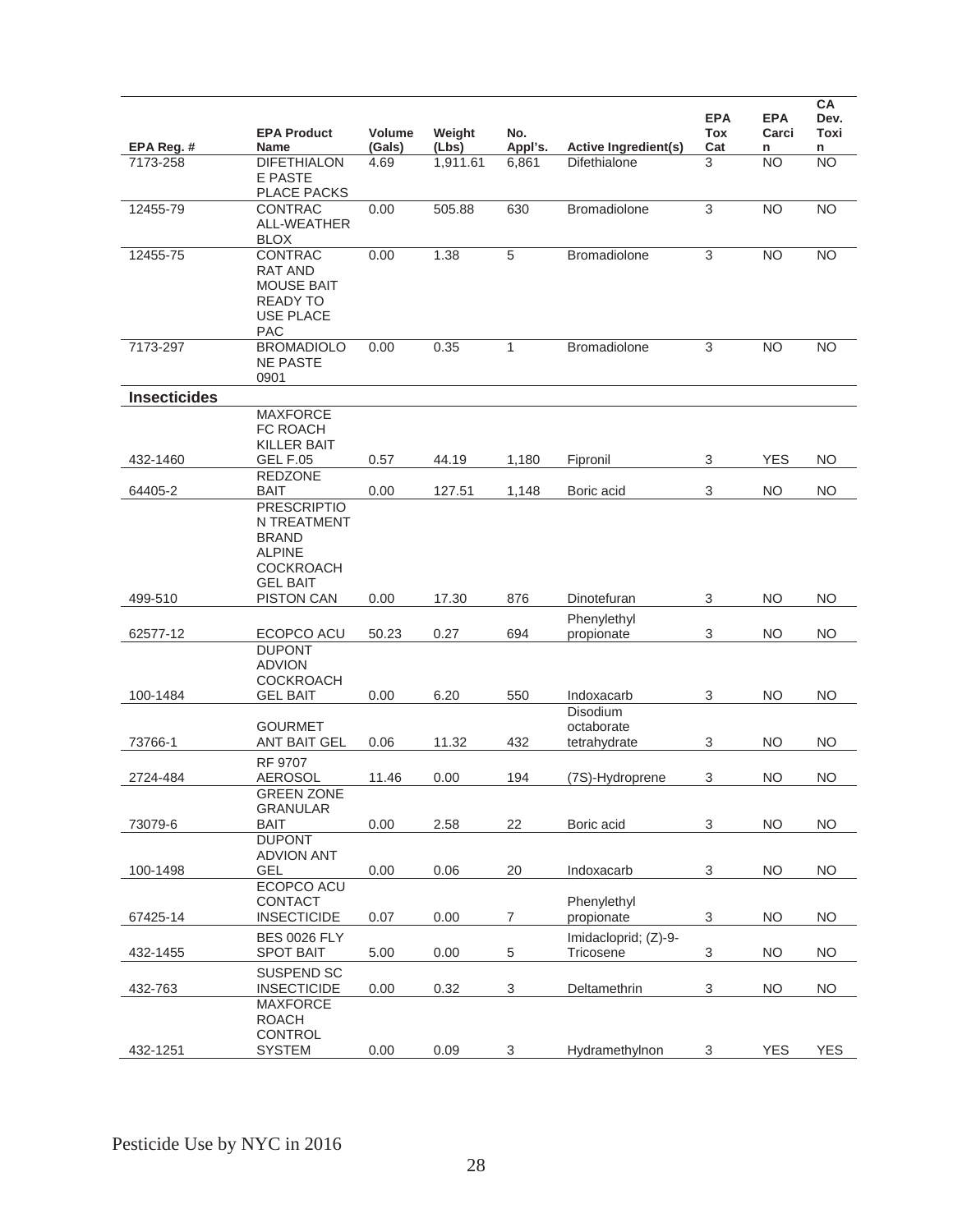| EPA Reg.# | <b>EPA Product</b><br><b>Name</b>                                                       | <b>Volume</b><br>(Gals) | Weight<br>(Lbs) | No.<br>Appl's. | <b>Active Ingredient(s)</b> | <b>EPA</b><br>Tox<br>Cat | <b>EPA</b><br>Carci<br>n | <b>CA</b><br>Dev.<br>Toxi<br>n |
|-----------|-----------------------------------------------------------------------------------------|-------------------------|-----------------|----------------|-----------------------------|--------------------------|--------------------------|--------------------------------|
| 8329-67   | FLIT 10 EC<br><b>BROAD</b><br><b>SPECTRUM</b><br><b>MULTI-USE</b><br><b>INSECTICIDE</b> | 0.00                    | 0.75            |                | Permethrin                  | 2                        | <b>YES</b>               | <b>NO</b>                      |
| 499-550   | TC-323                                                                                  | 0.00                    | 0.06            |                | Prallethrin                 | 3                        | <b>NO</b>                | NO.                            |
| 100-1486  | <b>DUPONT</b><br><b>ADVION</b><br><b>COCKROACH</b><br><b>BAIT ARENA</b>                 | 0.00                    | 0.04            |                | Indoxacarb                  | 3                        | <b>NO</b>                | NO.                            |

## *Environmental Protection, Department of*

 The Department of Environmental Protection (DEP) has over 1,700 facilities upstate and downstate. These include water pollution control plants, well stations, pumping stations, shafts, chambers, reservoirs, aqueducts, tunnels, gate houses, office space, garages, repair shops, maintenance shops, and police precincts within New York City. DEP contracts for some pest control services and employ approximately 20 licensed applicators for upstate reservoir pest control. Table 22 summarizes pesticide use by pesticide type. Table 23 lists all pesticide products used by DEP in 2016.

# **Table 22: Types of Pesticides Used by DEP in 2016**

|                       | <b>Volume</b> |             |       | Weight                      | <b>Times Applied</b> |                             |  |  |
|-----------------------|---------------|-------------|-------|-----------------------------|----------------------|-----------------------------|--|--|
| <b>Pesticide Type</b> | Gallons       | % of Totall |       | % of Total<br><b>Pounds</b> |                      | % of Total<br><b>Number</b> |  |  |
| Rodenticide           | 0.0           | $0.0\%$     | 271.8 | 76.2%                       | 727                  | 51.6%                       |  |  |
| Insecticide           | 6.0           | $8.0\%$     | 84.9  | 23.8%                       | 638                  | 45.3%                       |  |  |
| Herbicide             | 68.3          | 92.0%       | 10.0  | $0.0\%$                     | 44                   | 3.1%                        |  |  |
| <b>Totals</b>         | 74.2          |             | 356.7 |                             | 1.409                |                             |  |  |

#### **Table 23: Pesticide Products Used by DEP in 2016 by Pesticide Type**

|                     |                                                           |                  |                 |                | - -                  |                       |                          |                                |
|---------------------|-----------------------------------------------------------|------------------|-----------------|----------------|----------------------|-----------------------|--------------------------|--------------------------------|
| EPA Reg.#           | <b>EPA Product</b><br>Name                                | Volume<br>(Gals) | Weight<br>(Lbs) | No.<br>Appl's. | Active Ingredient(s) | <b>EPA</b><br>Tox Cat | <b>EPA</b><br>Carci<br>n | <b>CA</b><br>Dev.<br>Toxi<br>n |
| <b>Rodenticides</b> |                                                           |                  |                 |                |                      |                       |                          |                                |
| 7173-258            | <b>DIFETHIALONE</b><br><b>PASTE PLACE</b><br><b>PACKS</b> | 0.00             | 260.83          | 703            | <b>Difethialone</b>  | 3                     | <b>NO</b>                | <b>NO</b>                      |
| 12455-79            | CONTRAC ALL-<br><b>WEATHER</b><br><b>BLOX</b>             | 0.00             | 10.56           | 19             | <b>Bromadiolone</b>  | 3                     | <b>NO</b>                | <b>NO</b>                      |
| 7173-113            | <b>ROZOL</b><br><b>TRACKING</b><br><b>POWDER</b>          | 0.00             | 0.19            | 3              | Chlorophacinone      | 2                     | <b>NO</b>                | <b>NO</b>                      |
| 12455-36            | <b>CONTRAC RAT</b><br><b>AND MOUSE</b><br><b>BAIT</b>     | 0.00             | 0.25            | $\overline{2}$ | <b>Bromadiolone</b>  | 3                     | <b>NO</b>                | <b>NO</b>                      |
|                     |                                                           |                  |                 |                |                      |                       |                          |                                |

**Insecticides**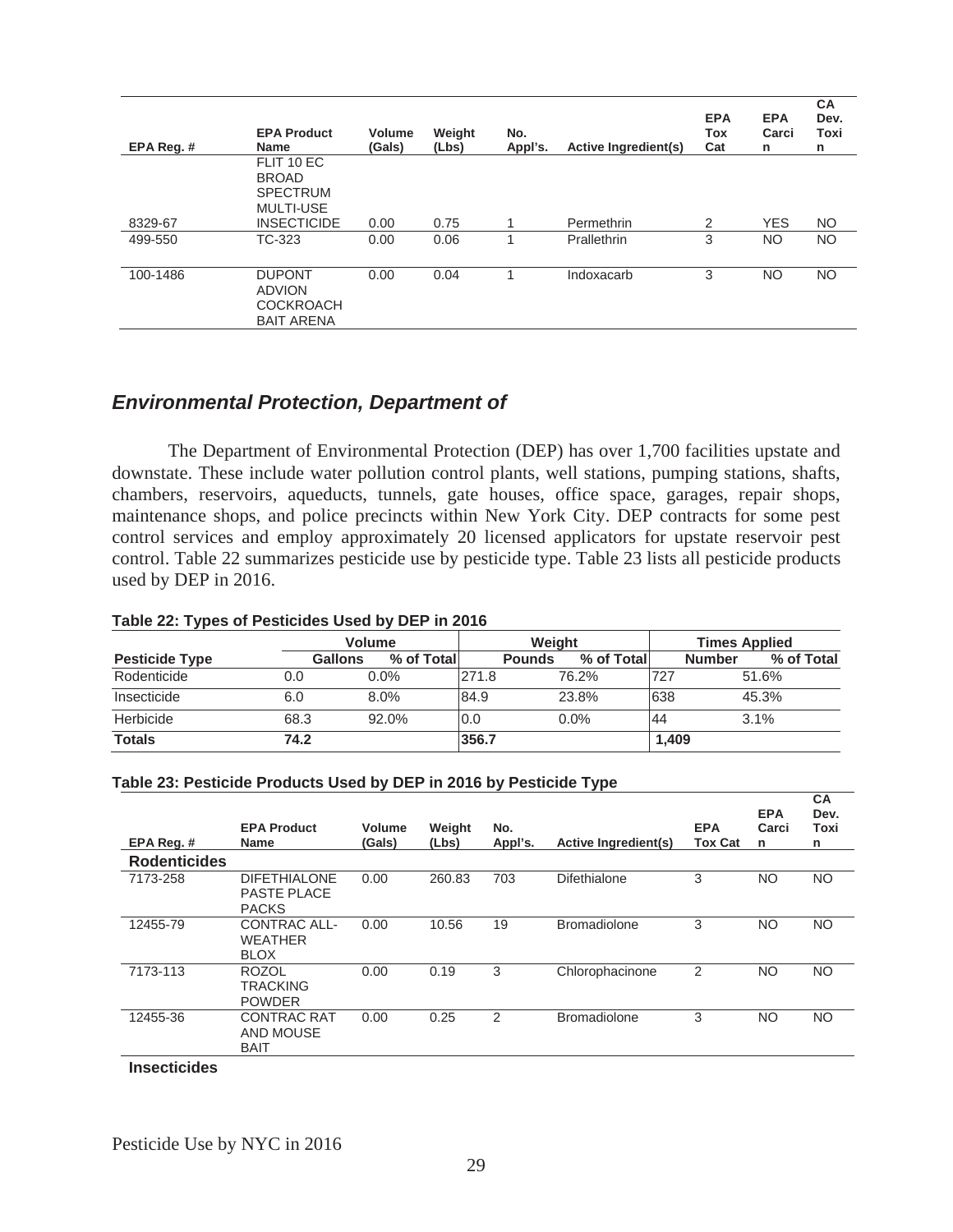|           | <b>EPA Product</b>                                                                                                                  | Volume | Weight | No.            |                                                                                                                                                                                                       | <b>EPA</b>                | <b>EPA</b><br>Carci | CA<br>Dev.<br>Toxi |
|-----------|-------------------------------------------------------------------------------------------------------------------------------------|--------|--------|----------------|-------------------------------------------------------------------------------------------------------------------------------------------------------------------------------------------------------|---------------------------|---------------------|--------------------|
| EPA Reg.# | <b>Name</b>                                                                                                                         | (Gals) | (Lbs)  | Appl's.        | <b>Active Ingredient(s)</b>                                                                                                                                                                           | <b>Tox Cat</b>            | n                   | n                  |
| 499-510   | <b>PRESCRIPTION</b><br><b>TREATMENT</b><br><b>BRAND ALPINE</b><br><b>COCKROACH</b><br><b>GEL BAIT</b><br><b>PISTON CAN</b>          | 0.00   | 9.79   | 324            | <b>Dinotefuran</b>                                                                                                                                                                                    | 3                         | NO                  | ΝO                 |
| 432-763   | SUSPEND SC<br><b>INSECTICIDE</b>                                                                                                    | 0.00   | 47.44  | 103            | Deltamethrin                                                                                                                                                                                          | 3                         | <b>NO</b>           | <b>NO</b>          |
| 100-1484  | <b>DUPONT</b><br><b>ADVION</b><br><b>COCKROACH</b><br><b>GEL BAIT</b>                                                               | 0.00   | 0.95   | 87             | Indoxacarb                                                                                                                                                                                            | $\ensuremath{\mathsf{3}}$ | <b>NO</b>           | <b>NO</b>          |
| 64405-2   | <b>REDZONE BAIT</b>                                                                                                                 | 0.00   | 22.58  | 70             | Boric acid                                                                                                                                                                                            | $\ensuremath{\mathsf{3}}$ | <b>NO</b>           | <b>NO</b>          |
| 100-1498  | <b>DUPONT</b><br><b>ADVION ANT</b><br><b>GEL</b>                                                                                    | 0.00   | 0.13   | 21             | Indoxacarb                                                                                                                                                                                            | 3                         | <b>NO</b>           | <b>NO</b>          |
| 432-1534  | <b>BES0668</b><br>Insecticide                                                                                                       | 3.00   | 3.09   | $\overline{7}$ | Deltamethrin                                                                                                                                                                                          | 3                         | <b>NO</b>           | <b>NO</b>          |
| 499-496   | <b>PRESCRIPTION</b><br><b>TREATMENT</b><br><b>BRAND</b><br>ADVANCE 360A<br><b>DUAL CHOICE</b><br><b>ANT BAIT</b><br><b>STATIONS</b> | 0.04   | 0.00   | 5              | Avermectin                                                                                                                                                                                            | $\ensuremath{\mathsf{3}}$ | <b>NO</b>           | <b>NO</b>          |
| 432-1455  | <b>BES 0026 FLY</b><br><b>SPOT BAIT</b>                                                                                             | 1.25   | 0.13   | 4              | Imidacloprid; (Z)-9-<br>Tricosene                                                                                                                                                                     | $\ensuremath{\mathsf{3}}$ | <b>NO</b>           | <b>NO</b>          |
| 499-362   | <b>WHITMIRE PT</b><br><b>515 WASP</b><br><b>FREEZE</b>                                                                              | 0.82   | 0.00   | $\overline{4}$ | D-trans Allethrin;<br>Phenothrin                                                                                                                                                                      | $\ensuremath{\mathsf{3}}$ | <b>YES</b>          | <b>NO</b>          |
| 9688-190  | SPECTRACIDE<br><b>DESTROYER</b><br><b>BRAND WASP &amp;</b><br><b>HORNET</b><br>KILLER                                               | 0.30   | 0.00   | $\overline{2}$ | Cyhalothrin,<br>lambda; Prallethrin                                                                                                                                                                   | 3                         | <b>NO</b>           | <b>NO</b>          |
| 9688-317  | HOT SHOT ANT<br>& ROACH PLUS<br><b>GERM KILLER 2</b>                                                                                | 0.19   | 0.00   | $\overline{2}$ | Alkyl (68%C12,<br>32%C14)<br>dimethylethylbenzyl<br>ammonium chloride;<br>Alkyl* dimethyl<br>benzyl ammonium<br>chloride *(60%C14,<br>30%C16, 5%C18,<br>5%C12);<br>Cypermethrin, beta;<br>Prallethrin | 3                         | <b>YES</b>          | <b>NO</b>          |
| 2724-786  | RF2050 SPRAY                                                                                                                        | 0.13   | 0.00   | 1              | Tetramethrin;<br>Ethofenprox;<br>Piperonyl butoxide                                                                                                                                                   | 3                         | <b>YES</b>          | $\overline{NO}$    |
| 432-1483  | <b>TEMPRID SC</b><br><b>INSECTICIDE</b>                                                                                             | 0.12   | 0.00   | $\mathbf{1}$   | Cyfluthrin, beta;<br>Imidacloprid                                                                                                                                                                     | 3                         | <b>NO</b>           | <b>NO</b>          |
| 44757-3   | <b>PIC</b><br><b>ORTHOBORIC</b><br><b>ACID ROACH &amp;</b><br><b>ANT KILLER</b>                                                     | 0.06   | 0.00   | $\mathbf{1}$   | Boric acid                                                                                                                                                                                            | $\overline{3}$            | <b>NO</b>           | NO                 |
| 432-1527  | <b>TEMPRID RTU</b>                                                                                                                  | 0.03   | 0.00   | $\mathbf{1}$   | Cyfluthrin, beta;<br>Imidacloprid                                                                                                                                                                     | $\boldsymbol{0}$          | <b>NO</b>           | <b>NO</b>          |
| $149 - 8$ | <b>TERRO ANT</b><br>KILLER II                                                                                                       | 0.02   | 0.00   | $\overline{1}$ | <b>Borax</b>                                                                                                                                                                                          | $\overline{3}$            | N <sub>O</sub>      | $\overline{NO}$    |
| 432-1363  | <b>TEMPO SC</b><br><b>INSECTICIDE</b>                                                                                               | 0.01   | 0.00   | 1              | Cyfluthrin, beta                                                                                                                                                                                      | 3                         | <b>NO</b>           | <b>NO</b>          |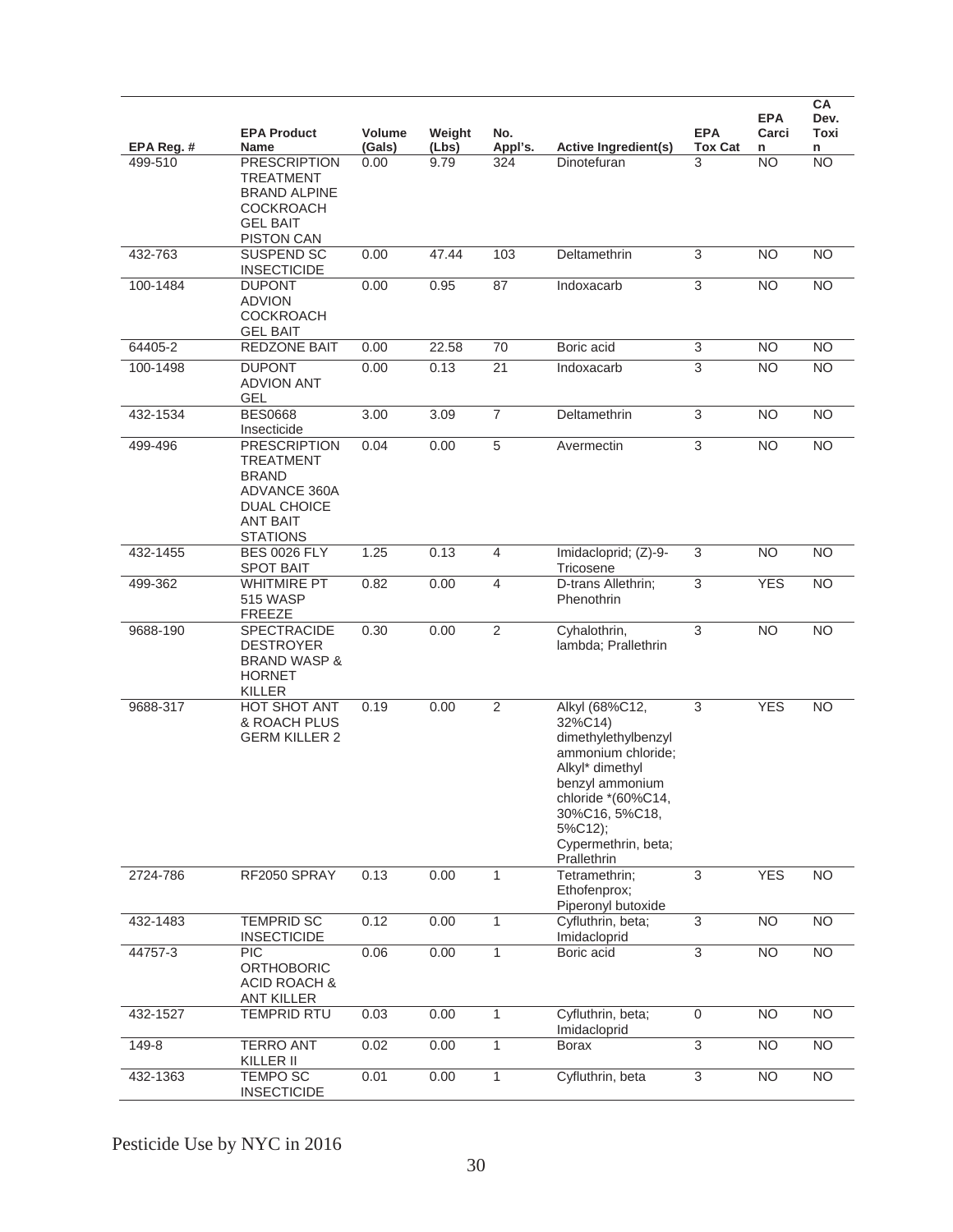|                   |                                                                               |        |        |                |                                         |                | <b>EPA</b>      | CA<br>Dev.      |
|-------------------|-------------------------------------------------------------------------------|--------|--------|----------------|-----------------------------------------|----------------|-----------------|-----------------|
|                   | <b>EPA Product</b>                                                            | Volume | Weight | No.            |                                         | <b>EPA</b>     | Carci           | Toxi            |
| EPA Reg.#         | <b>Name</b>                                                                   | (Gals) | (Lbs)  | Appl's.        | Active Ingredient(s)                    | <b>Tox Cat</b> | n               | n               |
| 1021-1641         | <b>CONQUER</b><br><b>RESIDUAL</b><br><b>INSECTICIDE</b><br><b>CONCENTRATE</b> | 0.00   | 0.50   |                | Esfenvalerate                           | 3              | <b>NO</b>       | $\overline{NO}$ |
| 73079-6           | <b>GREEN ZONE</b><br><b>GRANULAR</b><br><b>BAIT</b>                           | 0.00   | 0.13   | 1              | Boric acid                              | 3              | <b>NO</b>       | <b>NO</b>       |
| 241-392           | <b>PHANTOM</b><br><b>TERMITICIDE-</b><br><b>INSECTICIDE</b>                   | 0.00   | 0.13   | 1              | Chlorfenapyr                            | 3              | <b>YES</b>      | <b>NO</b>       |
| <b>Herbicides</b> |                                                                               |        |        |                |                                         |                |                 |                 |
| 432-1229          | <b>FINALE</b><br><b>HERBICIDE</b>                                             | 21.14  | 0.00   | 17             | Glufosinate-<br>ammonium                | 2              | <b>NO</b>       | <b>NO</b>       |
| 1381-192          | <b>CORNERSTONE</b><br><b>PLUS</b>                                             | 3.00   | 0.00   | 8              | Glyphosate,<br>isopropylamine salt      | 3              | <b>NO</b>       | $\overline{NO}$ |
| 228-366           | <b>RAZOR</b><br><b>HERBICIDE</b>                                              | 1.29   | 0.00   | 8              | Glyphosate,<br>isopropylamine salt      | 3              | <b>NO</b>       | <b>NO</b>       |
| 524-536           | <b>MON 78473</b><br><b>HERBICIDE</b>                                          | 27.50  | 0.00   | 5              | Glyphosate,<br>isopropylamine salt      | 3              | <b>NO</b>       | <b>NO</b>       |
| 524-475           | <b>ROUNDUP</b><br><b>ULTRA</b><br><b>HERBICIDE</b>                            | 3.00   | 0.00   | $\overline{2}$ | Glyphosate,<br>isopropylamine salt      | 3              | <b>NO</b>       | <b>NO</b>       |
| 62719-556         | <b>ACCORD XRT II</b>                                                          | 0.31   | 0.00   | $\overline{2}$ | Glyphosate,<br>dimethylammonium<br>salt | 3              | $\overline{NO}$ | $\overline{NO}$ |
| 66222-22          | PRAMITOL 25E<br><b>HERBICIDE</b>                                              | 7.00   | 0.00   | 1              | Prometon                                | 3              | <b>NO</b>       | <b>NO</b>       |
| 524-579           | <b>ROUNDUP</b><br><b>PROMAX</b>                                               | 5.01   | 0.00   | 1              | Glyphosate,<br>potassium salt           | 3              | <b>NO</b>       | <b>NO</b>       |

# *Finance, Department of*

 The Department of Finance (DOF) collects City revenues, ensures compliance with City tax and other revenue laws, evaluates all real property in the City, provides a forum for the public to dispute tax and parking violation liability, and maintains property records. The agency contracts for pest control through the city-wide contract administered by DCAS. Table 24 summarizes pesticide use by pesticide type. Table 25 lists all pesticide products used by DOF in 2010.

| Table 24: Types of Pesticides Used by DOF in 2010 |
|---------------------------------------------------|
|---------------------------------------------------|

|                       |     | <b>Volume</b>  |            |     | Weight        |            |     | <b>Times Applied</b> |            |  |  |
|-----------------------|-----|----------------|------------|-----|---------------|------------|-----|----------------------|------------|--|--|
| <b>Pesticide Type</b> |     | <b>Gallons</b> | % of Total |     | <b>Pounds</b> | % of Total |     | <b>Number</b>        | % of Total |  |  |
| Rodenticide           | 0.0 |                | $0.0\%$    | 1.4 |               | 18.2%      | 19  |                      | 18.4%      |  |  |
| Insecticide           | 0.0 |                | $0.0\%$    | 6.4 |               | 81.8%      | 84  |                      | 81.6%      |  |  |
| <b>Totals</b>         | 0.0 |                |            | 7.9 |               |            | 103 |                      |            |  |  |

#### **Table 25: Pesticide Products Used by DOF in 2010 by Pesticide Type**

| <b>EPA</b><br>$Reg.$ # | <b>EPA Product Name</b> | <b>Volume</b><br>(Gals) | Weight<br>(Lbs) | No.<br>Appl's. | Active<br>Ingredient(s) | <b>EPA</b><br>Tox<br>Cat | <b>EPA</b><br>Carcin | CA Dev.<br>Toxin |
|------------------------|-------------------------|-------------------------|-----------------|----------------|-------------------------|--------------------------|----------------------|------------------|
| <b>Rodenticides</b>    |                         |                         |                 |                |                         |                          |                      |                  |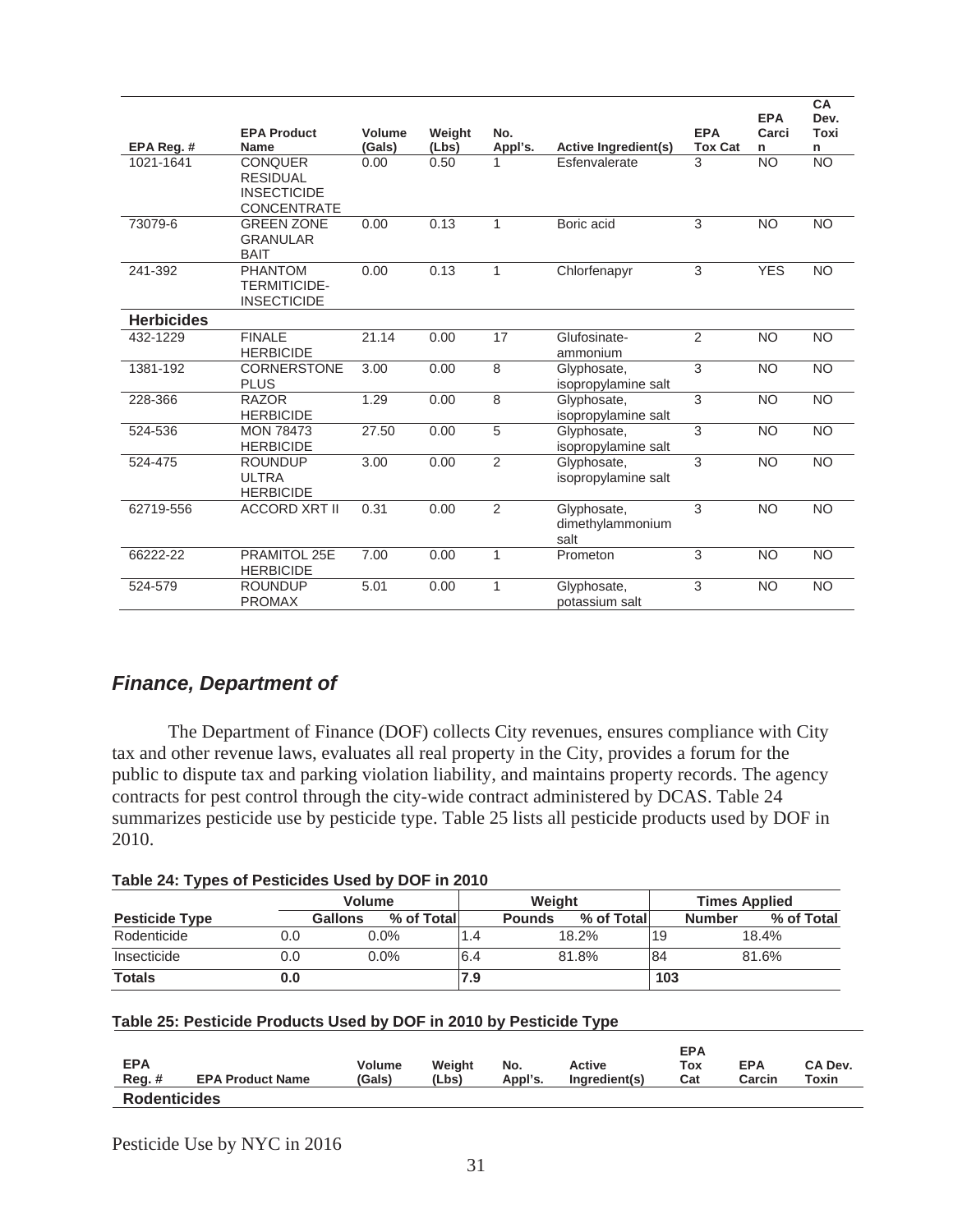| <b>EPA</b><br>$Reg.$ #<br>12455-<br>79 | <b>EPA Product Name</b><br>CONTRAC ALL-<br><b>WEATHER BLOX</b> | Volume<br>(Gals)<br>0.00 | Weight<br>(Lbs)<br>0.31 | No.<br>Appl's.<br>3 | <b>Active</b><br>Ingredient(s)<br><b>Bromadiolone</b> | <b>EPA</b><br>Tox<br>Cat<br>3 | <b>EPA</b><br>Carcin<br>NO. | CA Dev.<br><b>Toxin</b><br>NO. |
|----------------------------------------|----------------------------------------------------------------|--------------------------|-------------------------|---------------------|-------------------------------------------------------|-------------------------------|-----------------------------|--------------------------------|
| <b>Insecticides</b>                    |                                                                |                          |                         |                     |                                                       |                               |                             |                                |
| $100 -$<br>1484                        | <b>DUPONT ADVION</b><br><b>COCKROACH GEL</b><br><b>BAIT</b>    | 0.00                     | 0.27                    | 46                  | Indoxacarb                                            | 3                             | NO                          | NO.                            |
| 64405-2                                | <b>REDZONE BAIT</b>                                            | 0.00                     | 6.13                    | 21                  | Boric acid                                            | 3                             | NO                          | NO.                            |
| $100 -$<br>1498                        | DUPONT ADVION ANT<br>GEL                                       | 0.00                     | 0.03                    | 17                  | Indoxacarb                                            | 3                             | NO                          | NO.                            |

## *Fire Department*

The Fire Department of New York City (FDNY) is responsible for the protection against fires and fire hazards and providing emergency medical services, technical rescue and response to various biological, chemical and radioactive hazards. It manages some 350 facilities throughout the City and contracts for pest control services. Table 26 summarizes pesticide use by pesticide type. Table 27 lists all pesticide products used by FDNY in 2016.

| <b>Pesticide Type</b> | <b>Volume</b>  |            |       |               | Weight     | <b>Times Applied</b> |                             |  |
|-----------------------|----------------|------------|-------|---------------|------------|----------------------|-----------------------------|--|
|                       | <b>Gallons</b> | % of Total |       | <b>Pounds</b> | % of Total |                      | % of Total<br><b>Number</b> |  |
| Rodenticide           | 0.0            | $0.0\%$    | 186.7 |               | 85.4%      | 429                  | 43.5%                       |  |
| Insecticide           | 0.0            | 100.0%     | 31.8  |               | 14.6%      | 557                  | 56.5%                       |  |
| <b>Totals</b>         | 0.0            |            | 218.6 |               |            | 986                  |                             |  |

# **Table 26: Types of Pesticides Used by FDNY in 2016**

#### **Table 27: Pesticide Products Used by FDNY in 2016 by Pesticide Type**

|                     |                                                             | <b>Volume</b> | Weight | No.     |                             | <b>EPA</b><br>Tox | <b>EPA</b> | CA Dev.   |
|---------------------|-------------------------------------------------------------|---------------|--------|---------|-----------------------------|-------------------|------------|-----------|
| EPA Reg. #          | <b>EPA Product Name</b>                                     | (Gals)        | (Lbs)  | Appl's. | <b>Active Ingredient(s)</b> | Cat               | Carcin     | Toxin     |
| <b>Rodenticides</b> |                                                             |               |        |         |                             |                   |            |           |
| 7173-258            | <b>DIFETHIALONE</b><br><b>PASTE PLACE</b><br><b>PACKS</b>   | 0.00          | 67.85  | 314     | Difethialone                | 3                 | <b>NO</b>  | NO.       |
| 12455-79            | CONTRAC ALL-<br><b>WEATHER BLOX</b>                         | 0.00          | 113.56 | 98      | <b>Bromadiolone</b>         | 3                 | <b>NO</b>  | NO.       |
| 12455-36            | <b>CONTRAC RAT</b><br>AND MOUSE BAIT                        | 0.00          | 5.31   | 17      | <b>Bromadiolone</b>         | 3                 | <b>NO</b>  | NO.       |
| <b>Insecticides</b> |                                                             |               |        |         |                             |                   |            |           |
| 100-1484            | <b>DUPONT ADVION</b><br><b>COCKROACH</b><br><b>GEL BAIT</b> | 0.00          | 2.93   | 352     | Indoxacarb                  | 3                 | <b>NO</b>  | NO.       |
| 64405-2             | <b>REDZONE BAIT</b>                                         | 0.00          | 28.67  | 145     | Boric acid                  | 3                 | <b>NO</b>  | NO.       |
| 100-1498            | <b>DUPONT ADVION</b><br>ANT GEL                             | 0.00          | 0.24   | 59      | Indoxacarb                  | 3                 | <b>NO</b>  | <b>NO</b> |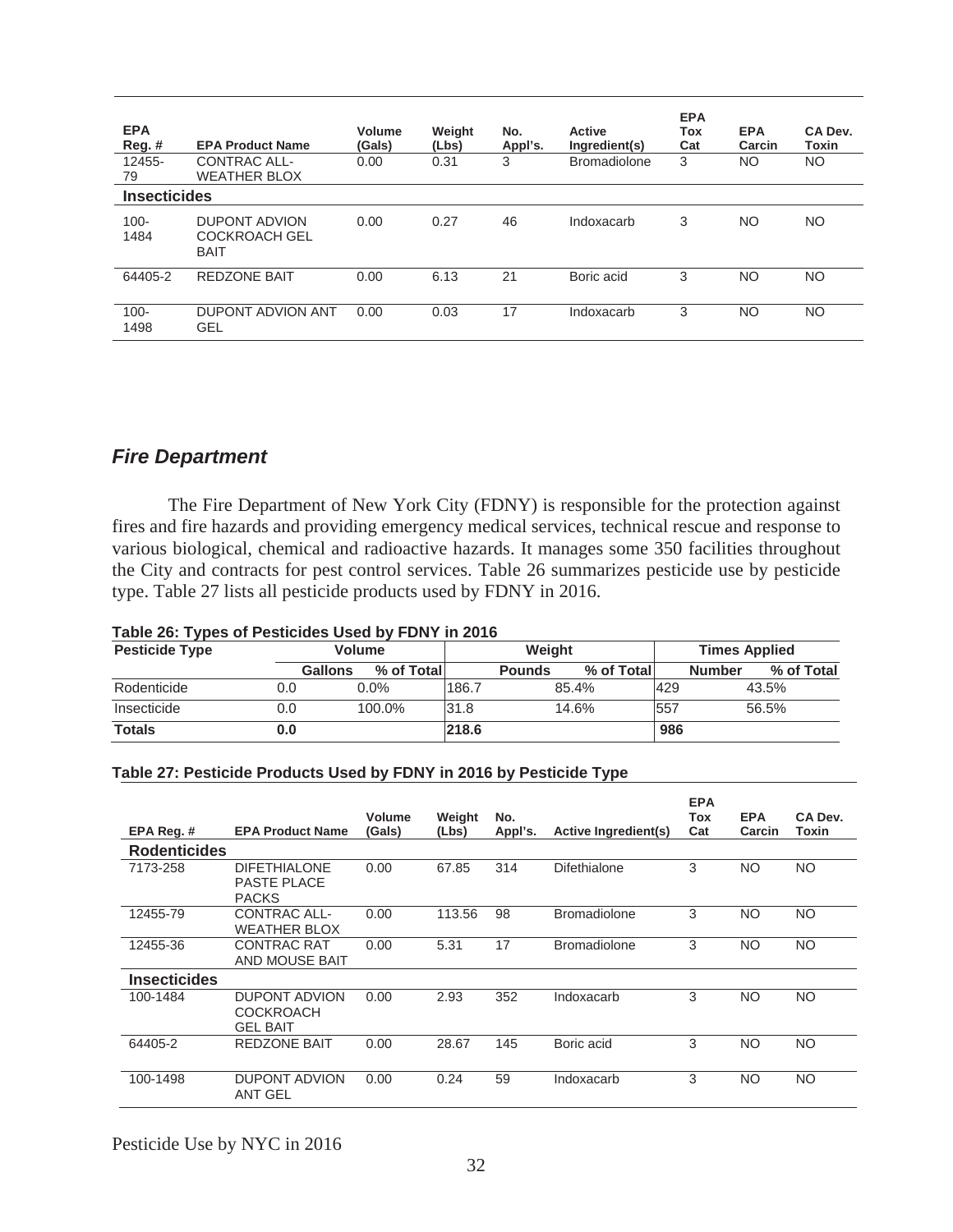| EPA Reg. # | <b>EPA Product Name</b>          | <b>Volume</b><br>(Gals) | Weight<br>(Lbs) | No.<br>Appl's. | <b>Active Ingredient(s)</b> | <b>EPA</b><br>Tox<br>Cat | <b>EPA</b><br>Carcin | CA Dev.<br>Toxin |
|------------|----------------------------------|-------------------------|-----------------|----------------|-----------------------------|--------------------------|----------------------|------------------|
| 432-763    | SUSPEND SC<br><b>INSECTICIDE</b> | 0.00                    | 0.00            |                | Deltamethrin                |                          | NΟ                   | <b>NO</b>        |

# *Health and Hospitals Corporation*

The New York City Health and Hospitals Corporation (HHC) is a \$6.7 billion integrated healthcare delivery system with its own 420,000 member health plan, MetroPlus, and is the largest municipal healthcare organization in the country. HHC serves 1.4 million New Yorkers every year and more than 475,000 are uninsured. HHC provides medical, mental health and substance abuse services through its 11 acute care hospitals, four skilled nursing facilities, six large diagnostic and treatment centers and more than 70 community based clinics. HHC Health and Home Care also provide in-home services for New Yorkers. Because each facility is managed separately, pest control protocols differ among facilities. A few facilities have pest control professionals on staff, but the majority relies on outside contractors. Table 28 summarizes pesticide use by pesticide type. Table 29 lists products by pesticide types.

|                       |                | <b>Volume</b> |               | Weiaht |            | <b>Times Applied</b> |                             |  |
|-----------------------|----------------|---------------|---------------|--------|------------|----------------------|-----------------------------|--|
| <b>Pesticide Type</b> | <b>Gallons</b> | % of Total    | <b>Pounds</b> |        | % of Total |                      | % of Total<br><b>Number</b> |  |
| Rodenticide           |                | $0.0\%$       | 539.4         | 50.5%  |            | 592                  | 10.9%                       |  |
| Insecticide           | 692.3          | 100.0%        | 528.0         | 49.5%  |            | 4821                 | 89.1%                       |  |
| <b>Totals</b>         | 692.4          |               | 1.067.4       |        |            | 5.413                |                             |  |

#### **Table 28: Types of Pesticides Used by HHC in 2016**

#### T**able 29: Pesticide Products Used by HHC in 2016 by Pesticide Type**

|                     |                                                             | <b>Volume</b> | Weight | No.     | <b>Active</b>       | <b>EPA</b><br>Tox | <b>EPA</b> | <b>CA</b><br>Dev. |
|---------------------|-------------------------------------------------------------|---------------|--------|---------|---------------------|-------------------|------------|-------------------|
| EPA Reg.#           | <b>EPA Product Name</b>                                     | (Gals)        | (Lbs)  | Appl's. | Ingredient(s)       | Cat               | Carcin     | Toxin             |
| <b>Rodenticides</b> |                                                             |               |        |         |                     |                   |            |                   |
| 7173-258            | <b>DIFETHIALONE</b><br>PASTE PLACE<br><b>PACKS</b>          | 0.00          | 532.63 | 565     | Difethialone        | 3                 | NO.        | <b>NO</b>         |
| 7173-113            | ROZOL TRACKING<br><b>POWDER</b>                             | 0.08          | 1.59   | 11      | Chlorophacinone     | 2                 | NO.        | <b>NO</b>         |
| 12455-89            | <b>FINAL ALL-</b><br><b>WEATHER BLOX</b>                    | 0.00          | 3.55   | 10      | <b>Brodifacoum</b>  | 3                 | <b>NO</b>  | <b>NO</b>         |
| 12455-106           | <b>TERAD3 BLOX</b>                                          | 0.00          | 1.06   | 4       | Cholecalciferol     | 3                 | <b>NO</b>  | <b>NO</b>         |
| 7173-202            | <b>MAKI MINI BLOCKS</b>                                     | 0.00          | 0.38   | 1       | <b>Bromadiolone</b> | 3                 | <b>NO</b>  | <b>NO</b>         |
| 12455-95            | <b>FASTRAC ALL-</b><br><b>WEATHER BLOX</b>                  | 0.00          | 0.22   | 1       | <b>Bromethalin</b>  | 3                 | NO.        | <b>NO</b>         |
| <b>Insecticides</b> |                                                             |               |        |         |                     |                   |            |                   |
| 100-1484            | <b>DUPONT ADVION</b><br><b>COCKROACH GEL</b><br><b>BAIT</b> | 0.00          | 137.46 | 1.870   | Indoxacarb          | 3                 | <b>NO</b>  | <b>NO</b>         |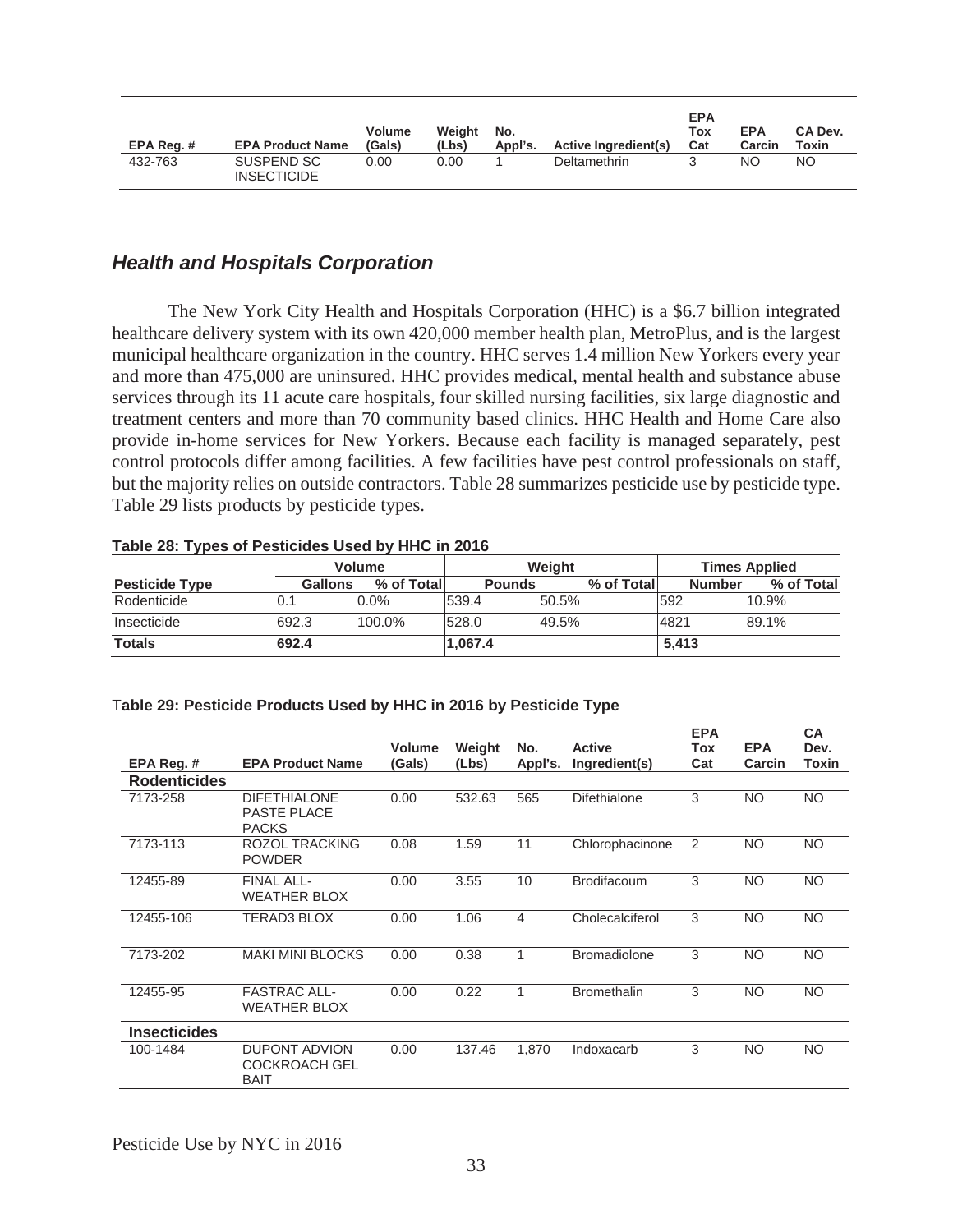|            |                                                            | <b>Volume</b> | Weight | No.             | <b>Active</b>                                                                    | <b>EPA</b><br>Tox | <b>EPA</b>      | CA<br>Dev.      |
|------------|------------------------------------------------------------|---------------|--------|-----------------|----------------------------------------------------------------------------------|-------------------|-----------------|-----------------|
| EPA Reg. # | <b>EPA Product Name</b>                                    | (Gals)        | (Lbs)  | Appl's.         | Ingredient(s)                                                                    | Cat               | Carcin          | Toxin           |
| 73079-4    | <b>BORACTIN</b><br><b>INSECTICIDE</b><br><b>POWDER</b>     | 9.79          | 264.42 | 1,348           | Boric acid                                                                       | 3                 | <b>NO</b>       | N <sub>O</sub>  |
| 64405-2    | <b>REDZONE BAIT</b>                                        | 5.63          | 110.78 | 266             | Boric acid                                                                       | $\overline{3}$    | <b>NO</b>       | N <sub>O</sub>  |
| 100-1501   | <b>DUPONT ARILON</b><br><b>INSECTICIDE</b>                 | 155.83        | 0.00   | 217             | Indoxacarb                                                                       | 3                 | <b>NO</b>       | <b>NO</b>       |
| 100-1498   | <b>DUPONT ADVION</b><br><b>ANT GEL</b>                     | 0.00          | 6.07   | 206             | Indoxacarb                                                                       | 3                 | <b>NO</b>       | N <sub>O</sub>  |
| 432-1483   | <b>TEMPRID SC</b><br><b>INSECTICIDE</b>                    | 48.13         | 0.00   | 184             | Cyfluthrin, beta;<br>Imidacloprid                                                | $\overline{3}$    | $\overline{NO}$ | N <sub>O</sub>  |
| 64405-8    | NIBOR BORATE<br><b>INSECTICIDE AND</b><br><b>FUNGICIDE</b> | 162.54        | 3.38   | 164             | <b>Disodium</b><br>octaborate<br>tetrahydrate                                    | $\overline{3}$    | <b>NO</b>       | <b>NO</b>       |
| 432-772    | <b>DELTA DUST</b>                                          | 0.14          | 1.25   | 136             | Deltamethrin                                                                     | 3                 | <b>NO</b>       | <b>NO</b>       |
| 432-1363   | <b>TEMPO SC</b><br><b>INSECTICIDE</b>                      | 66.45         | 0.00   | 129             | Cyfluthrin, beta                                                                 | 3                 | <b>NO</b>       | N <sub>O</sub>  |
| 1021-1603  | NYLAR 10EC                                                 | 162.89        | 0.00   | 106             | Pyriproxyfen                                                                     | 3                 | $\overline{NO}$ | N <sub>O</sub>  |
| 100-1066   | <b>DEMAND CS</b><br><b>INSECTICIDE</b>                     | 40.72         | 0.00   | 101             | Cyhalothrin,<br>lambda                                                           | $\overline{3}$    | $\overline{NO}$ | $\overline{NO}$ |
| 279-3384   | <b>ROACH KIL</b><br><b>COMMERCIAL</b>                      | 0.61          | 0.00   | 37              | Boric acid                                                                       | $\overline{3}$    | <b>NO</b>       | N <sub>O</sub>  |
| 432-1304   | TEMPO 10 WP<br><b>INSECTICIDE</b>                          | 29.77         | 0.00   | 26              | Cyfluthrin, beta                                                                 | $\overline{3}$    | <b>NO</b>       | N <sub>O</sub>  |
| 100-1483   | <b>ADVION INSECT</b><br><b>GRANULE</b>                     | 0.04          | 3.97   | $\overline{22}$ | Indoxacarb                                                                       | $\overline{3}$    | $\overline{NO}$ | N <sub>O</sub>  |
| 5481-8973  | ORTHENE PCO<br><b>FORMULA II</b>                           | 7.50          | 0.00   | $\overline{4}$  | Acephate                                                                         | $\overline{3}$    | <b>YES</b>      | N <sub>O</sub>  |
| 1021-1424  | <b>PYROCIDE</b><br><b>FOGGING</b><br>CONCENTRATE<br>7338   | 0.00          | 0.31   | $\overline{2}$  | Pyrethrins;<br>Piperonyl<br>butoxide; N-octyl<br>bicycloheptene<br>dicarboximide | $\overline{3}$    | <b>YES</b>      | $\overline{NO}$ |
| 432-763    | <b>SUSPEND SC</b><br><b>INSECTICIDE</b>                    | 2.00          | 0.00   | 1               | Deltamethrin                                                                     | $\overline{3}$    | N <sub>O</sub>  | N <sub>O</sub>  |
| 1677-43    | STER-BAC                                                   | 0.25          | 0.00   | 1               | Alkyl (60%C14,<br>25%C12.<br>15%C16)<br>dimethylbenzyl<br>ammonium<br>chloride   | $\mathbf{1}$      | <b>NO</b>       | <b>NO</b>       |
| 47000-73   | SSI-50 INSECTICIDE                                         | 0.00          | 0.38   | 1               | Pyrethrins;<br>Piperonyl<br>butoxide; N-octyl<br>bicycloheptene<br>dicarboximide | 3                 | <b>YES</b>      | <b>NO</b>       |

# *Health and Mental Hygiene, Department of*

 The Department of Health and Mental Hygiene (DOHMH) protects and promotes the health and mental well being of all New Yorkers.The Bureau of Veterinary and Pest Control Services at DOHMH protects the public from animal- and vector-borne diseases and other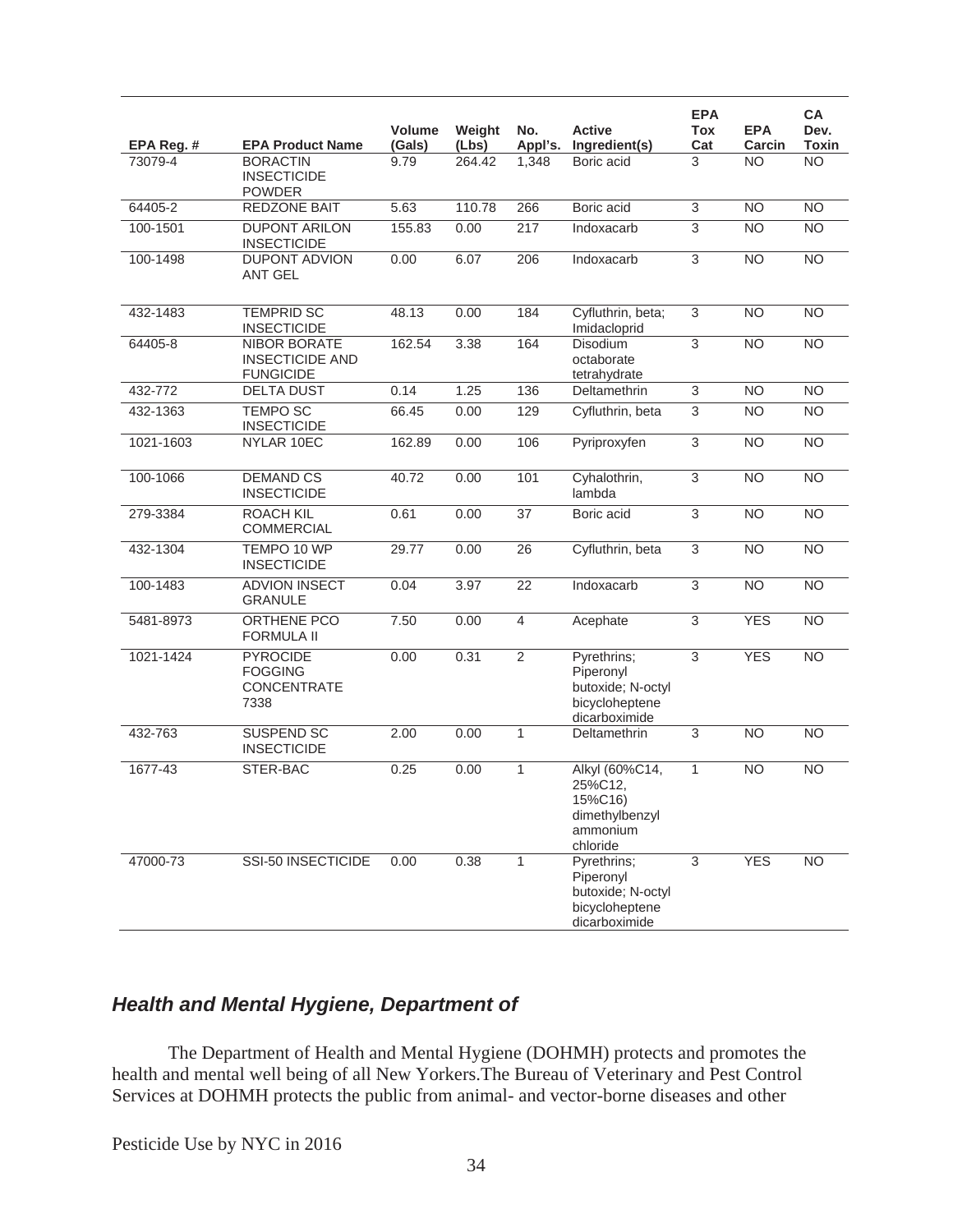hazards, including those that result from uncontrolled or unregulated rodents and other animals, and from mosquito-borne pathogens. Two programs, Pest Control Services (PCS) and Vector Surveillance and Control (VSC) have pest management responsibilities. PCS focuses on rodent control – performing inspections, cleanups and treatments of both private and public property. Currently, PCS employs twenty-one pest management professionals to bait properties that have signs of active rodents with rodenticide placed either directly in rat burrows or in tamper resistant bait stations. Pest management in facilities operated by the DOHMH is done through private contractors. Though Local Law 37 requires the reporting of pesticide use on only public property, applications on private property done by PCS are included in Tables 24 and 25. VSC is charged with mosquito management and uses licensed pest management staff as well as outside contractors. Table 30 summarizes pesticide use by pesticide type. Table 31 lists all pesticide products used by DOHMH in 2016.

|                       |                | <b>Volume</b> | <b>Weight</b> |         |            | <b>Times Applied</b> |            |  |
|-----------------------|----------------|---------------|---------------|---------|------------|----------------------|------------|--|
| <b>Pesticide Type</b> | <b>Gallons</b> | % of Totall   | <b>Pounds</b> |         | % of Total | <b>Number</b>        | % of Total |  |
| Rodenticide           | 0.0            | $0.0\%$       | 21134.4       | 18.7%   |            | 28860                | 70.4%      |  |
| Insecticide           | 0.0            | $0.0\%$       | 92037.7       | 81.3%   |            | 12162                | 29.6%      |  |
| Herbicide             |                | 100.0%        | 0.0           | $0.0\%$ |            |                      | $0.0\%$    |  |
| <b>Totals</b>         | U. 1           |               | 113, 172.1    |         |            | 41,022               |            |  |

#### **Table 30 Types of Pesticides Used by DOHMH in 2016**

#### **Table 31 Pesticide Products Used by DOHMH in 2016 by Pesticide Type**

|                                                                    | <b>EPA Product Name</b>                                                          | <b>Volume</b><br>(Gals) | Weight<br>(Lbs) | No.    | <b>Active</b>       | <b>EPA</b><br><b>Tox</b><br>Cat | <b>EPA</b><br>Carci | CA Dev.<br><b>Toxin</b> |
|--------------------------------------------------------------------|----------------------------------------------------------------------------------|-------------------------|-----------------|--------|---------------------|---------------------------------|---------------------|-------------------------|
| Appl's.<br>Ingredient(s)<br>EPA Reg. #<br>n<br><b>Rodenticides</b> |                                                                                  |                         |                 |        |                     |                                 |                     |                         |
| 12455-69                                                           | <b>CONTRAC</b><br><b>RODENTICIDE</b>                                             | 0.00                    | 11,365.8<br>6   | 11,611 | <b>Bromadiolone</b> | 3                               | <b>NO</b>           | <b>NO</b>               |
| 12455-90                                                           | <b>FINAL RODENTICIDE</b>                                                         | 0.00                    | 5,691.60        | 7,281  | Brodifacoum         | 3                               | <b>NO</b>           | <b>NO</b>               |
| 12455-133                                                          | <b>CONTRAC WITH</b><br><b>LUMITRACK</b>                                          | 0.00                    | 1,474.99        | 4,533  | <b>Bromadiolone</b> | 3                               | <b>NO</b>           | <b>NO</b>               |
| 7173-297                                                           | <b>BROMADIOLONE</b><br><b>PASTE 0901</b>                                         | 0.00                    | 471.05          | 1,794  | <b>Bromadiolone</b> | $\overline{3}$                  | <b>NO</b>           | <b>NO</b>               |
| 12455-79                                                           | CONTRAC ALL-<br><b>WEATHER BLOX</b>                                              | 0.00                    | 702.67          | 1,542  | <b>Bromadiolone</b> | 3                               | <b>NO</b>           | <b>NO</b>               |
| 100-1055                                                           | <b>WEATHERBLOK</b><br><b>BAIT WITH BITREX</b>                                    | 0.00                    | 485.57          | 990    | <b>Brodifacoum</b>  | 3                               | <b>NO</b>           | <b>NO</b>               |
| 7173-258                                                           | <b>DIFETHIALONE</b><br>PASTE PLACE<br><b>PACKS</b>                               | 0.00                    | 142.79          | 476    | Difethialone        | $\overline{3}$                  | <b>NO</b>           | <b>NO</b>               |
| 12455-36                                                           | <b>CONTRAC RAT AND</b><br><b>MOUSE BAIT</b>                                      | 0.00                    | 536.18          | 399    | <b>Bromadiolone</b> | 3                               | <b>NO</b>           | <b>NO</b>               |
| 7173-205                                                           | <b>GENERATION</b><br><b>PELLETS</b>                                              | 0.00                    | 253.50          | 214    | Difethialone        | 3                               | <b>NO</b>           | <b>NO</b>               |
| 100-1050                                                           | <b>TALON-G</b><br>RODENTICIDE BAIT<br><b>PACK MINI-PELLETS</b><br><b>WITH BI</b> | 0.00                    | 4.57            | 10     | <b>Brodifacoum</b>  | 3                               | <b>NO</b>           | <b>NO</b>               |
| 12455-75                                                           | <b>CONTRAC RAT AND</b><br><b>MOUSE BAIT READY</b><br>TO USE PLACE PAC            | 0.00                    | 5.21            | 9      | <b>Bromadiolone</b> | 3                               | <b>NO</b>           | <b>NO</b>               |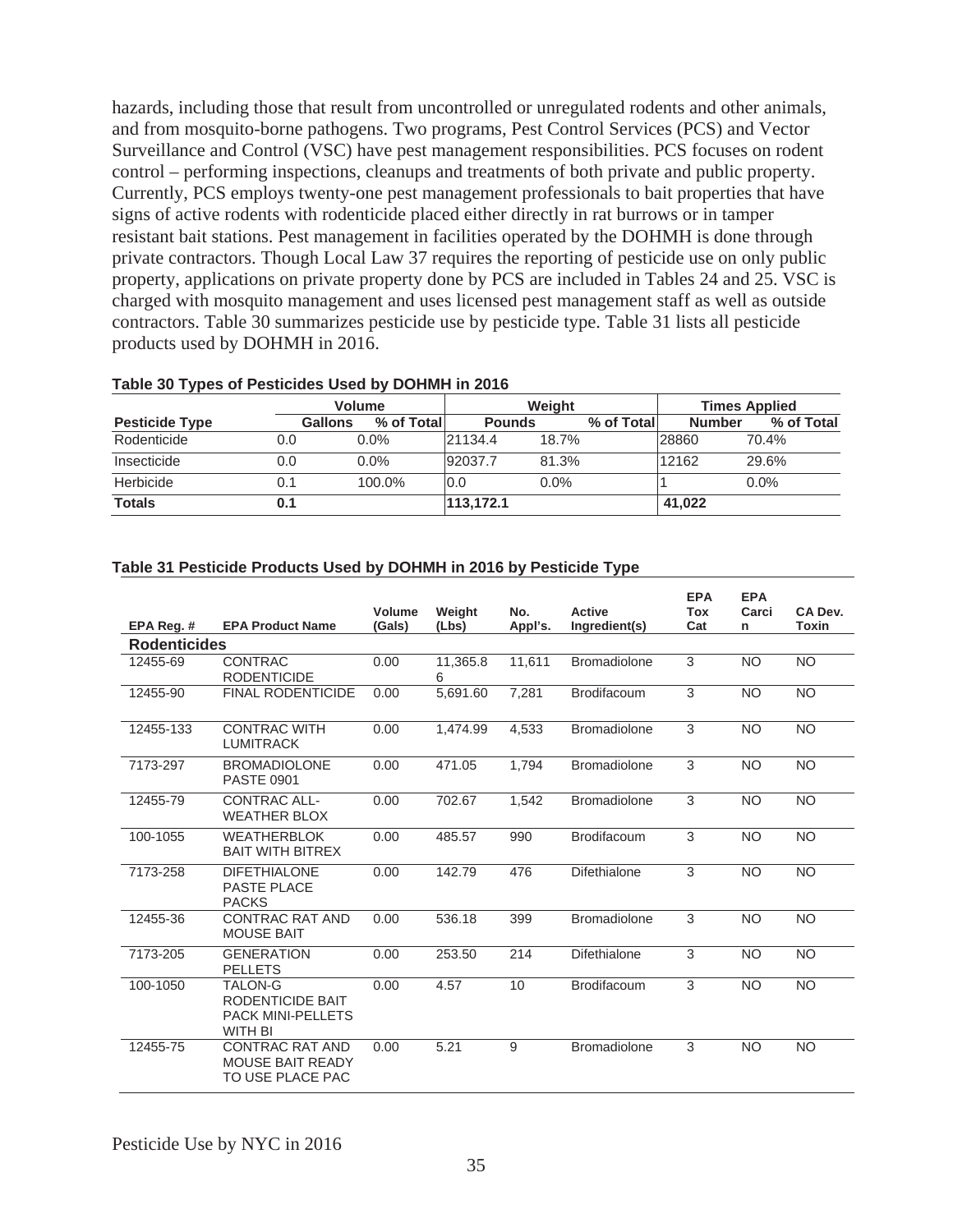|                        |                                                                                                            | <b>Volume</b>  | Weight        | No.          | <b>Active</b>                                                                                                                        | <b>EPA</b><br>Tox     | <b>EPA</b><br>Carci | CA Dev.            |
|------------------------|------------------------------------------------------------------------------------------------------------|----------------|---------------|--------------|--------------------------------------------------------------------------------------------------------------------------------------|-----------------------|---------------------|--------------------|
| EPA Reg. #<br>12455-56 | <b>EPA Product Name</b><br><b>DITRAC TRACKING</b>                                                          | (Gals)<br>0.00 | (Lbs)<br>0.38 | Appl's.<br>1 | Ingredient(s)<br>Diphacinone                                                                                                         | Cat<br>$\overline{2}$ | n<br><b>NO</b>      | Toxin<br><b>NO</b> |
|                        | <b>POWDER</b>                                                                                              |                |               |              |                                                                                                                                      |                       |                     |                    |
| <b>Insecticides</b>    |                                                                                                            |                |               |              |                                                                                                                                      |                       |                     |                    |
| 73049-501              | VBC-60394 FG<br><b>BIOLOGICAL</b><br><b>LARVICIDE FINE</b><br><b>GRANULE</b>                               | 0.00           | 12,530.5<br>4 | 5,221        | <b>Bacillus</b><br>thuringiensis,<br>subsp.<br>Israelensis,<br>strain AM 65-52                                                       | $\overline{3}$        | <b>NO</b>           | $\overline{NO}$    |
| 73049-429              | <b>VECTOMAX FG</b>                                                                                         | 0.00           | 33,328.6<br>8 | 4,948        | <b>Bacillus</b><br>sphaericus;<br><b>Bacillus</b><br>thuringiensis,<br>subsp.<br>Israelensis,<br>strain AM 65-52                     | 3                     | <b>NO</b>           | N <sub>O</sub>     |
| 73049-19               | <b>VECTOBAC CG</b><br><b>BIOLOGICAL</b><br><b>LARVICIDE</b><br><b>GRANULES</b>                             | 0.00           | 1,483.28      | 1,519        | <b>Bacillus</b><br>thuringiensis,<br>subsp.<br>Israelensis.<br>strain AM 65-52                                                       | 3                     | <b>NO</b>           | <b>NO</b>          |
| 73049-20               | <b>VECTOLEX CG</b><br><b>BIOLOGICAL</b><br>LARVICIDE                                                       | 0.00           | 206.17        | 115          | <b>Bacillus</b><br>sphaericus                                                                                                        | $\overline{3}$        | <b>NO</b>           | <b>NO</b>          |
| 1021-1795              | <b>DUET DUAL-ACTION</b><br><b>ADULTICIDE</b>                                                               | 0.00           | 1,592.32      | 99           | Phenothrin;<br>Piperonyl<br>butoxide:<br>Prallethrin                                                                                 | 3                     | <b>YES</b>          | <b>NO</b>          |
| 1021-1688              | <b>ANVIL 10+10 ULV</b>                                                                                     | 0.00           | 1,656.20      | 88           | Phenothrin;<br>Piperonyl<br>butoxide                                                                                                 | $\overline{3}$        | <b>YES</b>          | $\overline{NO}$    |
| 100-1484               | <b>DUPONT ADVION</b><br><b>COCKROACH GEL</b><br><b>BAIT</b>                                                | 0.00           | 0.66          | 67           | Indoxacarb                                                                                                                           | 3                     | <b>NO</b>           | <b>NO</b>          |
| 73049-10               | <b>VECTOBAC G</b><br><b>BIOLOGICAL</b><br><b>LARVICIDE</b><br><b>GRANULES</b>                              | 0.00           | 32,500.0<br>0 | 46           | <b>Bacillus</b><br>thuringiensis,<br>subsp.<br>Israelensis.<br>strain AM 65-52                                                       | 3                     | N <sub>O</sub>      | <b>NO</b>          |
| 2724-451               | ZOECON 9010 GR                                                                                             | 0.00           | 5,435.00      | 21           | S-Methoprene                                                                                                                         | 3                     | <b>NO</b>           | <b>NO</b>          |
| 73049-57               | <b>VECTOLEX WDG</b><br><b>BIOLOGICAL</b><br><b>LARVICIDE WATER</b><br><b>DISPERSIBLE</b><br><b>GRANULE</b> | 0.00           | 104.00        | 13           | <b>Bacillus</b><br>sphaericus<br>2362, serotype<br>H5a5b, strain<br><b>ABTS 1743</b><br>solids, spores<br>and insecticidal<br>toxins | $\overline{3}$        | <b>NO</b>           | <b>NO</b>          |
| 64405-2                | REDZONE BAIT                                                                                               | 0.00           | 0.81          | 10           | Boric acid                                                                                                                           | 3                     | <b>NO</b>           | <b>NO</b>          |
| 100-1498               | <b>DUPONT ADVION</b><br><b>ANT GEL</b>                                                                     | 0.00           | 0.04          | 10           | Indoxacarb                                                                                                                           | 3                     | $\overline{NO}$     | <b>NO</b>          |
| 73049-56               | <b>VECTOBAC WDG</b><br><b>BIOLOGICAL</b><br><b>LARVICIDE</b>                                               | 0.00           | 3,200.00      | 5            | <b>Bacillus</b><br>thuringiensis,<br>subsp.<br>Israelensis,<br>strain AM 65-52                                                       | $\overline{3}$        | <b>NO</b>           | N <sub>O</sub>     |
| <b>Herbicides</b>      |                                                                                                            |                |               |              |                                                                                                                                      |                       |                     |                    |
| 71995-29               | <b>ROUNDUP WEED &amp;</b><br><b>GRASS KILLER</b><br>CONCENTRATE<br><b>PLUS</b>                             | 4.02           | 0.00          | 6            | Glyphosate,<br>isopropylamine<br>salt; Diquat<br>dibromide                                                                           | 3                     | <b>NO</b>           | <b>NO</b>          |
|                        |                                                                                                            |                |               |              |                                                                                                                                      |                       |                     |                    |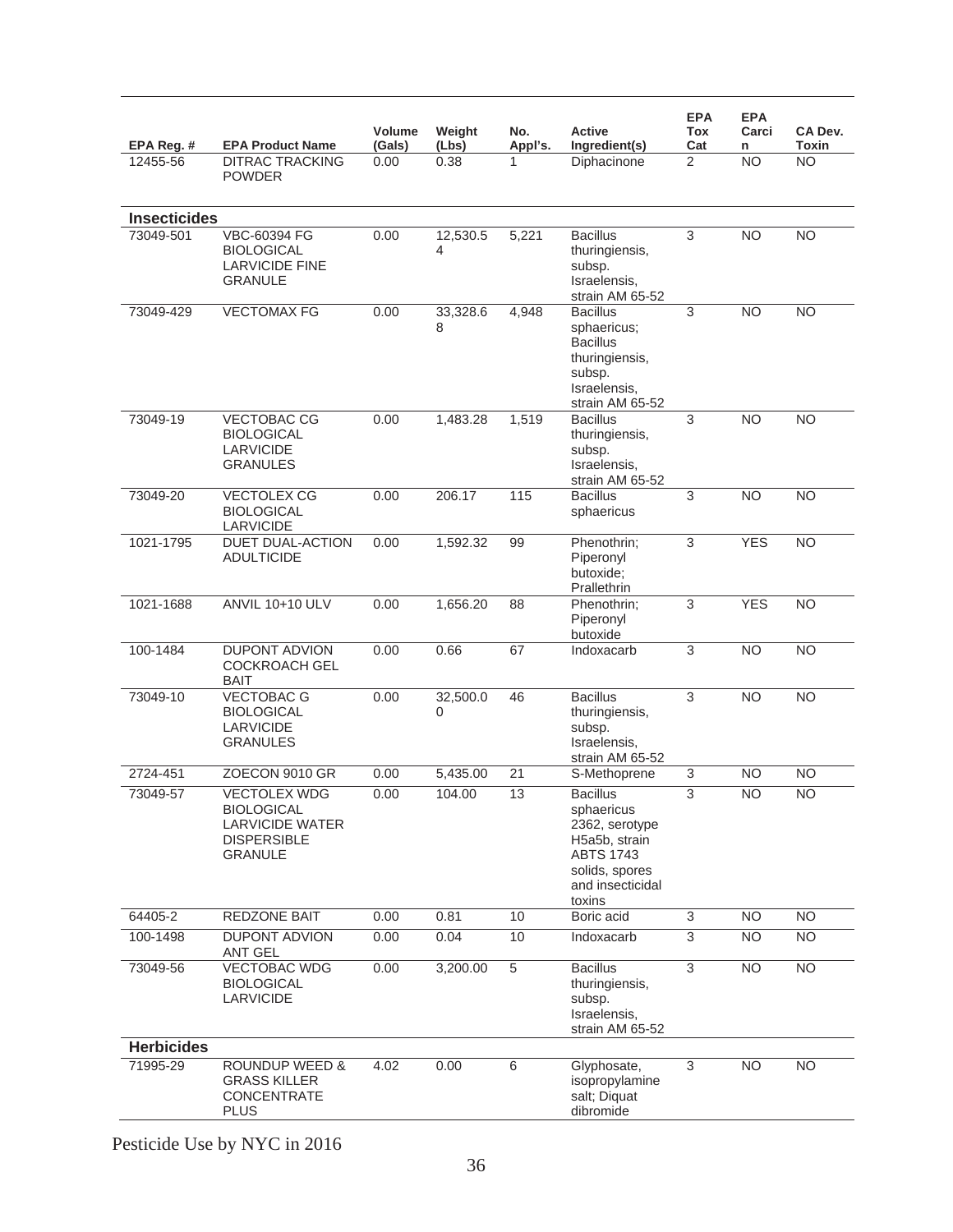# *Homeless Services, Department of*

 The Department of Homeless Services (DHS) manages homeless shelters and dormitory facilities across the City. Of these, six are Family Services operated, five provide dormitory facilities for families with children and one facility, Preventative Assistance and Temporary Housing (PATH), is an intake facility. There are five adult facilities which also provide housing for men. DHS also operates and manages warehouses. Pest management services, which primarily address rodent and cockroach infestations, are provided by an outside contractor. Table 32 summarizes pesticide use by pesticide type. Table 33 lists all pesticide products used by DHS in 2016.

| Table 32: Types of Pesticides Used by DHS in 2016 |       |               |
|---------------------------------------------------|-------|---------------|
|                                                   | Valum | <i>Mojahi</i> |

|                       |         | <b>Volume</b> |               | Weight     | <b>Times Applied</b> |            |  |
|-----------------------|---------|---------------|---------------|------------|----------------------|------------|--|
| <b>Pesticide Type</b> | Gallons | % of Totall   | <b>Pounds</b> | % of Total | <b>Number</b>        | % of Total |  |
| Rodenticide           | 0.0     | $0.0\%$       | 251.2         | 51.8%      | 3502                 | 32.8%      |  |
| Insecticide           | 51.4    | 100.0%        | 233.4         | 48.2%      | 7161                 | 67.2%      |  |
| <b>Totals</b>         | 51.4    |               | 484.6         |            | 10.663               |            |  |

| Table 33: Pesticide Products Used by DHS in 2016 by Pesticide Type |  |  |  |
|--------------------------------------------------------------------|--|--|--|

|                     |                                                                                                   |               |        |         |                        | <b>EPA</b>        |            |                         |
|---------------------|---------------------------------------------------------------------------------------------------|---------------|--------|---------|------------------------|-------------------|------------|-------------------------|
|                     | <b>EPA Product Name</b>                                                                           | <b>Volume</b> | Weight | No.     | <b>Active</b>          | <b>Tox</b><br>Cat | <b>EPA</b> | CA Dev.<br><b>Toxin</b> |
| EPA Reg. #          |                                                                                                   | (Gals)        | (Lbs)  | Appl's. | Ingredient(s)          |                   | Carcin     |                         |
| <b>Rodenticides</b> |                                                                                                   |               |        |         |                        |                   |            |                         |
| 7173-258            | <b>DIFETHIALONE</b><br>PASTE PLACE<br><b>PACKS</b>                                                | 0.00          | 237.12 | 3,165   | <b>Difethialone</b>    | 3                 | <b>NO</b>  | <b>NO</b>               |
| 56-42               | <b>BAIT BLOCK</b><br><b>RODENTIICDE</b><br><b>WITH PEANUT</b><br><b>BUTTER</b><br><b>FLAVORIZ</b> | 0.00          | 12.97  | 332     | Diphacinone            | 3                 | <b>NO</b>  | <b>NO</b>               |
| 12455-75            | <b>CONTRAC RAT</b><br>AND MOUSE BAIT<br><b>READY TO USE</b><br>PLACE PAC                          | 0.00          | 0.56   | 2       | <b>Bromadiolone</b>    | 3                 | <b>NO</b>  | <b>NO</b>               |
| 12455-79            | <b>CONTRAC ALL-</b><br><b>WEATHER BLOX</b>                                                        | 0.00          | 0.38   | 2       | <b>Bromadiolone</b>    | 3                 | <b>NO</b>  | <b>NO</b>               |
| 7173-297            | <b>BROMADIOLONE</b><br><b>PASTE 0901</b>                                                          | 0.00          | 0.19   | 1       | <b>Bromadiolone</b>    | 3                 | <b>NO</b>  | <b>NO</b>               |
| <b>Insecticides</b> |                                                                                                   |               |        |         |                        |                   |            |                         |
| 1021-1828           | <b>MGK ROACH BAIT</b><br>2822                                                                     | 0.00          | 107.91 | 2267    | Avermectin             | 3                 | <b>NO</b>  | <b>NO</b>               |
| 53883-276           | <b>DELTA 4.75% SC</b>                                                                             | 18.59         | 0.00   | 1616    | Deltamethrin           | 3                 | <b>NO</b>  | <b>NO</b>               |
| 279-3206            | <b>TALSTAR TC</b><br><b>FLOWABLE</b><br><b>TERMITICIDE/INS</b><br><b>ECTICIDE</b>                 | 18.07         | 0.00   | 1395    | <b>Bifenthrin</b>      | 3                 | <b>YES</b> | <b>NO</b>               |
| 432-763             | <b>SUSPEND SC</b><br><b>INSECTICIDE</b>                                                           | 11.28         | 0.00   | 1387    | Deltamethrin           | 3                 | <b>NO</b>  | <b>NO</b>               |
| 64405-2             | REDZONE BAIT                                                                                      | 0.00          | 73.41  | 160     | Boric acid             | $\overline{3}$    | <b>NO</b>  | <b>NO</b>               |
| 2724-351            | ZOECON RF-259<br><b>EMULSIFIABLE</b><br><b>CONCENTRATE</b>                                        | 0.56          | 0.00   | 112     | $(7S)$ -<br>Hydroprene | 3                 | <b>NO</b>  | <b>NO</b>               |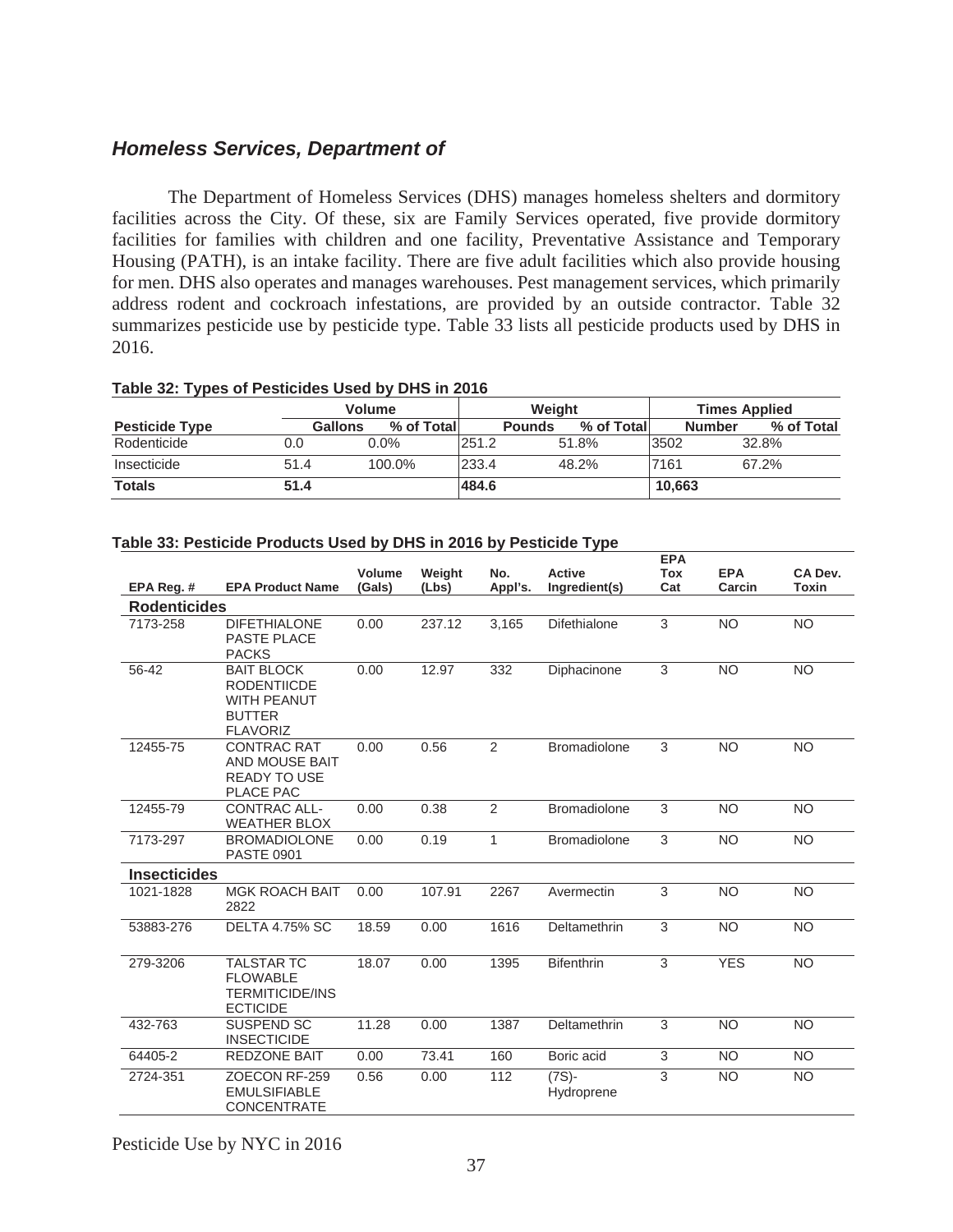|            |                                                                         |                         |                 |                 |                                                                                                                                                                        | <b>EPA</b>        |                      |                  |
|------------|-------------------------------------------------------------------------|-------------------------|-----------------|-----------------|------------------------------------------------------------------------------------------------------------------------------------------------------------------------|-------------------|----------------------|------------------|
| EPA Reg. # | <b>EPA Product Name</b>                                                 | <b>Volume</b><br>(Gals) | Weight<br>(Lbs) | No.<br>Appl's.  | <b>Active</b><br>Ingredient(s)                                                                                                                                         | <b>Tox</b><br>Cat | <b>EPA</b><br>Carcin | CA Dev.<br>Toxin |
| 2724-274   | <b>GOLDEN MALRIN</b><br><b>RF-128 FLY</b><br>KILLER                     | 0.00                    | 4.91            | 69              | Methomyl; (Z)-<br>9-Tricosene                                                                                                                                          | 3                 | <b>NO</b>            | <b>NO</b>        |
| 1021-1767  | <b>MULTICIDE LICE</b><br>& DUST MITE<br><b>SPRAY 27911</b>              | 0.00                    | 46.50           | 62              | Phenothrin; N-<br>octyl<br>bicycloheptene<br>dicarboximide                                                                                                             | 3                 | <b>YES</b>           | $\overline{NO}$  |
| 397-13     | STERI-FAB                                                               | 2.36                    | 0.00            | $\overline{32}$ | Phenothrin;<br>Isopropyl<br>alcohol; Alkyl<br>(60%C14,<br>25%C12,<br>15%C16)<br>dimethylbenzyl<br>ammonium<br>chloride;<br>Didecyl<br>dimethyl<br>ammonium<br>chloride | $\overline{2}$    | $\overline{NO}$      | N <sub>O</sub>   |
| 53883-283  | DM DUST 0.05%<br><b>INSECTICIDE</b>                                     | 0.00                    | 0.20            | 19              | Deltamethrin                                                                                                                                                           | 3                 | <b>NO</b>            | <b>NO</b>        |
| 432-1257   | <b>MAXFORCE</b><br>ROACH BAIT F.05                                      | 0.00                    | 0.43            | 11              | Fipronil                                                                                                                                                               | 3                 | <b>YES</b>           | <b>NO</b>        |
| 432-1259   | PRODUCT: RBF5                                                           | 0.00                    | 0.01            | 11              | Fipronil                                                                                                                                                               | $\overline{3}$    | <b>YES</b>           | <b>NO</b>        |
| 8033-109   | TRANSPORT (R)<br><b>MIKRON</b><br><b>INSECTICIDE</b>                    | 0.12                    | 0.00            | 9               | Acetamiprid;<br><b>Bifenthrin</b>                                                                                                                                      | 3                 | <b>YES</b>           | <b>NO</b>        |
| 499-470    | WHITMIRE<br><b>MICRO-GENTC</b><br>198                                   | 0.38                    | 0.00            | $\overline{3}$  | Cyfluthrin                                                                                                                                                             | $\overline{3}$    | <b>NO</b>            | <b>NO</b>        |
| 432-772    | <b>DELTA DUST</b>                                                       | 0.00                    | 0.01            | $\overline{3}$  | Deltamethrin                                                                                                                                                           | $\overline{3}$    | N <sub>O</sub>       | $\overline{NO}$  |
| 100-1484   | <b>DUPONT ADVION</b><br><b>COCKROACH</b><br><b>GEL BAIT</b>             | 0.00                    | 0.01            | $\overline{2}$  | Indoxacarb                                                                                                                                                             | $\overline{3}$    | $\overline{NO}$      | N <sub>O</sub>   |
| 53883-92   | <b>CYPER TC</b><br><b>INSECTICIDE</b>                                   | 0.02                    | 0.00            | $\mathbf{1}$    | Cypermethrin,<br>beta                                                                                                                                                  | $\overline{3}$    | <b>YES</b>           | <b>NO</b>        |
| 2724-351   | <b>ZOECON</b><br><b>GENCOR 9%</b><br><b>EMULSIFIABLE</b><br>CONCENTRATE | 0.01                    | 0.00            | $\mathbf{1}$    | $(7S)$ -<br>Hydroprene                                                                                                                                                 | $\overline{3}$    | <b>NO</b>            | N <sub>O</sub>   |
| 1021-1815  | <b>EVERCIDE</b><br><b>ESFENVALERATE</b><br>6.4% CS                      | 0.00                    | 0.00            | $\mathbf{1}$    | Esfenvalerate                                                                                                                                                          | 3                 | <b>NO</b>            | <b>NO</b>        |

# *Housing Authority*

 The New York City Housing Authority (NYCHA) manages 2,644 residential buildings and 178,466 apartments, as well as office space and grounds that cover 2,502 acres. NYCHA currently has a staff of some 75 pest management professionals that perform routine inspections and treatments, carry out specialized intensive IPM interventions, apply pesticides, and respond to complaints and requests from other agencies. NYCHA staff members regularly address a range of insect and rodent problems, including interior mice, cockroaches and bedbugs and exterior rats, weeds, and mosquito control. Table 34 summarizes pesticide use by pesticide type. Table 35 lists the products used by NYCHA in 2016.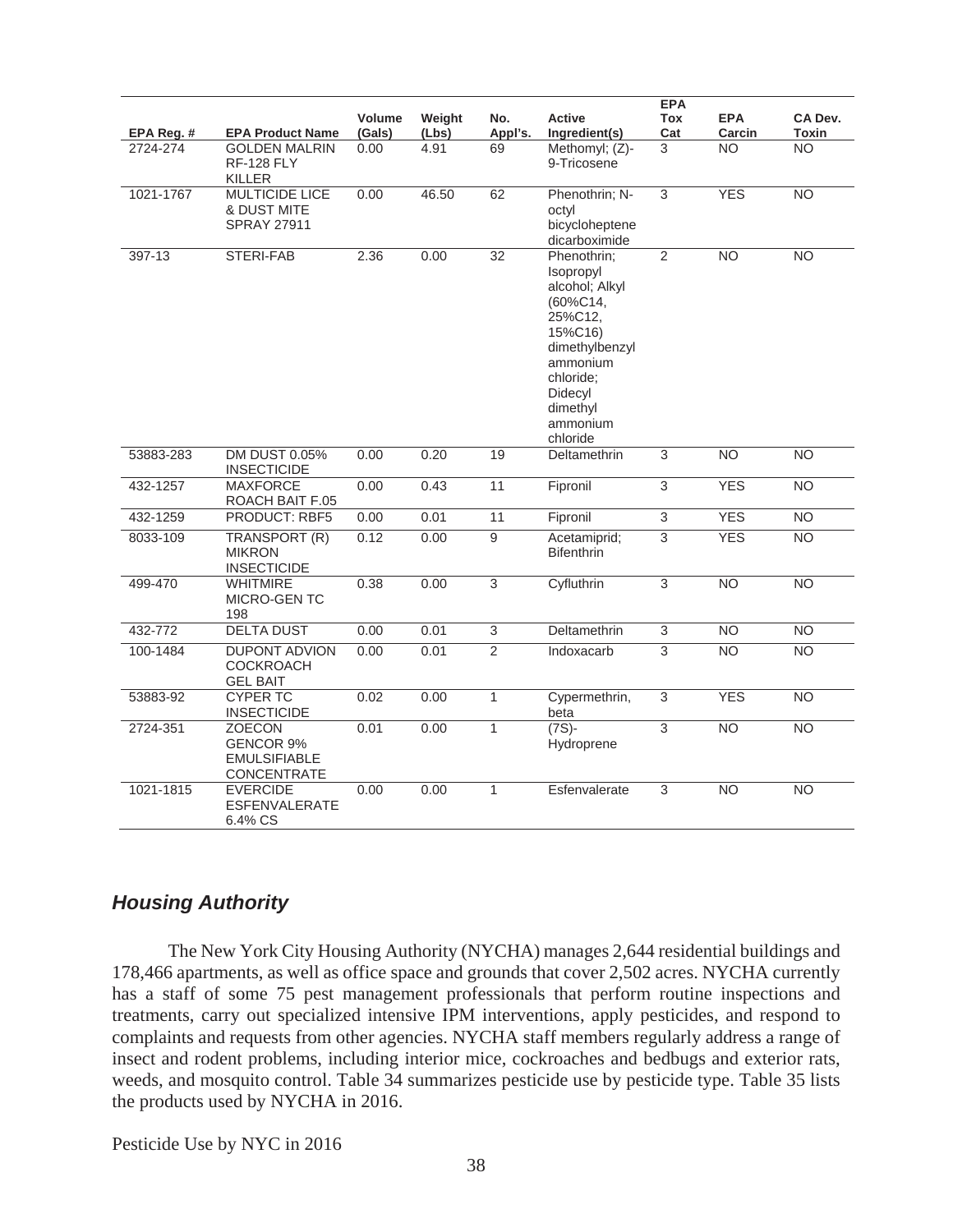|                       |                | <b>Volume</b> |               | <b>Weight</b> |            | <b>Times Applied</b> |            |  |
|-----------------------|----------------|---------------|---------------|---------------|------------|----------------------|------------|--|
| <b>Pesticide Type</b> | <b>Gallons</b> | % of Total    | <b>Pounds</b> |               | % of Total | <b>Number</b>        | % of Total |  |
| Rodenticide           | 0.1            | $0.0\%$       | 11673.9       | 86.5%         |            | 29316                | 19.5%      |  |
| Insecticide           | 1165.9         | 99.9%         | 1818.8        | 13.5%         |            | 121049               | 80.5%      |  |
| Herbicide             | 1.4            | $0.1\%$       | 0.2           | 0.0%          |            |                      | 0.0%       |  |
| <b>Totals</b>         | 1,167.3        |               | 13,492.9      |               |            | 150,382              |            |  |

#### **Table 34: Types of Pesticides Used by NYCHA in 2016**

### T**able 35: Pesticide Products Used by NYCHA in 2016 by Pesticide Type**

|                     |                                                                           | <b>Volume</b> | Weight   | No.            | <b>Active</b>                        | <b>EPA</b><br><b>Tox</b> | <b>EPA</b>     | CA<br>Dev.      |
|---------------------|---------------------------------------------------------------------------|---------------|----------|----------------|--------------------------------------|--------------------------|----------------|-----------------|
| EPA Reg.#           | <b>EPA Product Name</b>                                                   | (Gals)        | (Lbs)    | Appl's.        | Ingredient(s)                        | Cat                      | Carcin         | Toxin           |
| <b>Rodenticides</b> |                                                                           |               |          |                |                                      |                          |                |                 |
| 7173-258            | <b>DIFETHIALONE</b><br>PASTE PLACE<br><b>PACKS</b>                        | 0.00          | 5,748.39 | 21,229         | <b>Difethialone</b>                  | $\overline{3}$           | N <sub>O</sub> | $\overline{NO}$ |
| 12455-86            | CONTRAC<br><b>RODENTICIDE</b><br>PLACE PAC                                | 0.00          | 2,345.94 | 4,184          | <b>Bromadiolone</b>                  | 3                        | <b>NO</b>      | <b>NO</b>       |
| 12455-56            | <b>DITRAC TRACKING</b><br><b>POWDER</b>                                   | 0.00          | 2,006.15 | 2,446          | Diphacinone                          | 2                        | <b>NO</b>      | <b>NO</b>       |
| 12455-79            | <b>CONTRAC ALL-</b><br><b>WEATHER BLOX</b>                                | 0.00          | 1,165.00 | 439            | <b>Bromadiolone</b>                  | 3                        | <b>NO</b>      | <b>NO</b>       |
| 12455-75            | <b>CONTRAC RAT AND</b><br><b>MOUSE BAIT READY</b><br>TO USE PLACE PAC     | 0.00          | 60.69    | 268            | <b>Bromadiolone</b>                  | 3                        | <b>NO</b>      | <b>NO</b>       |
| 12455-108           | <b>FORMUS ALL-</b><br><b>WEATHER BLOX</b>                                 | 0.06          | 20.79    | 228            | <b>Brodifacoum</b>                   | 3                        | <b>NO</b>      | <b>NO</b>       |
| 7173-297            | <b>BROMADIOLONE</b><br>PASTE 0901                                         | 0.00          | 97.84    | 176            | <b>Bromadiolone</b>                  | $\overline{3}$           | <b>NO</b>      | <b>NO</b>       |
| 56-42               | <b>BAIT BLOCK</b><br>RODENTIICDE WITH<br>PEANUT BUTTER<br><b>FLAVORIZ</b> | 0.00          | 122.06   | 158            | Diphacinone                          | 3                        | <b>NO</b>      | <b>NO</b>       |
| 7173-288            | <b>DIFETHIALONE</b><br><b>BLOCK 0707</b>                                  | 0.00          | 6.19     | 86             | <b>Difethialone</b>                  | 3                        | <b>NO</b>      | <b>NO</b>       |
| 7173-113            | <b>ROZOL TRACKING</b><br><b>POWDER</b>                                    | 0.00          | 62.50    | 56             | Chlorophacino<br>ne                  | $\overline{2}$           | <b>NO</b>      | <b>NO</b>       |
| 12455-80            | <b>DITRAC ALL-</b><br><b>WEATHER BLOX</b>                                 | 0.00          | 31.31    | 26             | Diphacinone                          | 3                        | <b>NO</b>      | <b>NO</b>       |
| 12455-89            | FINAL ALL-WEATHER<br><b>BLOX</b>                                          | 0.00          | 2.06     | $\overline{7}$ | Brodifacoum                          | 3                        | <b>NO</b>      | NO.             |
| 7173-208            | <b>MAKI RODENTICIDE</b><br><b>BAIT PACKS</b><br>(PELLETS)                 | 0.00          | 0.37     | $\overline{5}$ | <b>Bromadiolone</b>                  | $\overline{3}$           | <b>NO</b>      | <b>NO</b>       |
| 12455-69            | <b>CONTRAC</b><br><b>RODENTICIDE</b>                                      | 0.00          | 1.13     | $\overline{4}$ | <b>Bromadiolone</b>                  | 3                        | <b>NO</b>      | <b>NO</b>       |
| 12455-36            | <b>CONTRAC RAT AND</b><br>MOUSE BAIT                                      | 0.00          | 1.71     | 3              | <b>Bromadiolone</b>                  | 3                        | <b>NO</b>      | <b>NO</b>       |
| 47629-16            | DIFENACOUM RAT<br>AND MOUSE BLOCK                                         | 0.00          | 1.75     | $\mathbf{1}$   | Difenacoum                           | 3                        | <b>NO</b>      | NO.             |
| <b>Insecticides</b> |                                                                           |               |          |                |                                      |                          |                |                 |
| 432-763             | <b>SUSPEND SC</b><br><b>INSECTICIDE</b>                                   | 580.23        | 0.00     | 68,435         | Deltamethrin                         | 3                        | <b>NO</b>      | <b>NO</b>       |
| 432-1483            | <b>TEMPRID SC</b><br><b>INSECTICIDE</b>                                   | 55.42         | 0.05     | 19,046         | Cyfluthrin,<br>beta:<br>Imidacloprid | 3                        | <b>NO</b>      | <b>NO</b>       |
| 432-1259            | PRODUCT: RBF5                                                             | 0.00          | 374.46   | 7,359          | Fipronil                             | 3                        | <b>YES</b>     | NO.             |
| 499-304             | <b>WHITMIRE OPTEM</b><br><b>ME PT 600</b>                                 | 55.41         | 0.00     | 7,092          | Cyfluthrin                           | $\overline{3}$           | <b>NO</b>      | $\overline{NO}$ |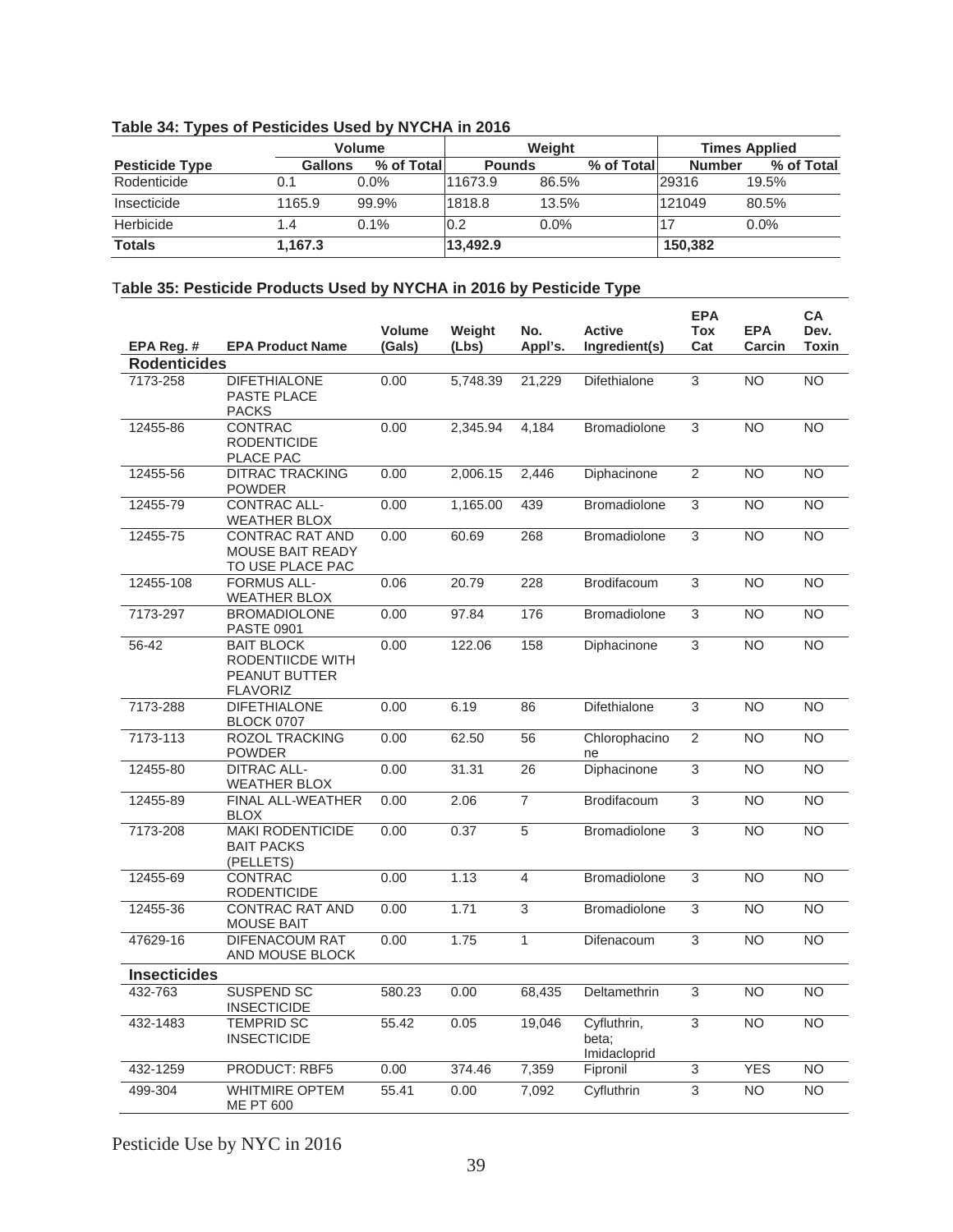| EPA Reg. # | <b>EPA Product Name</b>                                                                                  | Volume<br>(Gals) | Weight<br>(Lbs) | No.<br>Appl's. | <b>Active</b><br>Ingredient(s)                                                                                                                                         | <b>EPA</b><br>Tox<br>Cat | <b>EPA</b><br>Carcin | <b>CA</b><br>Dev.<br><b>Toxin</b> |
|------------|----------------------------------------------------------------------------------------------------------|------------------|-----------------|----------------|------------------------------------------------------------------------------------------------------------------------------------------------------------------------|--------------------------|----------------------|-----------------------------------|
| 432-1460   | <b>MAXFORCE FC</b><br>ROACH KILLER BAIT<br><b>GEL F.05</b>                                               | 0.00             | 237.43          | 6,141          | Fipronil                                                                                                                                                               | 3                        | <b>YES</b>           | <b>NO</b>                         |
| 432-1257   | <b>MAXFORCE ROACH</b><br><b>BAIT F.05</b>                                                                | 0.00             | 182.90          | 3,832          | Fipronil                                                                                                                                                               | 3                        | <b>YES</b>           | <b>NO</b>                         |
| 2724-351   | ZOECON RF-259<br><b>EMULSIFIABLE</b><br>CONCENTRATE                                                      | 25.73            | 0.00            | 3,293          | $(7S) -$<br>Hydroprene                                                                                                                                                 | $\overline{3}$           | N <sub>O</sub>       | $\overline{NO}$                   |
| 397-13     | STERI-FAB                                                                                                | 365.78           | 0.00            | 3,159          | Phenothrin;<br>Isopropyl<br>alcohol; Alkyl<br>(60%C14,<br>25%C12,<br>15%C16)<br>dimethylbenzyl<br>ammonium<br>chloride:<br>Didecyl<br>dimethyl<br>ammonium<br>chloride | $\overline{2}$           | <b>NO</b>            | <b>NO</b>                         |
| 64405-2    | <b>ECOLOGICAL ANT &amp;</b><br><b>INSECT BAIT</b>                                                        | 0.00             | 59.88           | 528            | Boric acid                                                                                                                                                             | $\overline{3}$           | <b>NO</b>            | $\overline{NO}$                   |
| 279-9554   | <b>CB INSECTICIDE</b><br><b>WITH</b><br>DELTAMETHRIN                                                     | 36.09            | 0.02            | 332            | Deltamethrin                                                                                                                                                           | 3                        | <b>NO</b>            | <b>NO</b>                         |
| 2724-421   | ZOECON RF-292<br><b>BRIQUET</b>                                                                          | 0.00             | 902.71          | 324            | S-Methoprene                                                                                                                                                           | 3                        | <b>NO</b>            | <b>NO</b>                         |
| 100-1484   | <b>DUPONT ADVION</b><br><b>COCKROACH GEL</b><br><b>BAIT</b>                                              | 0.00             | 9.91            | 255            | Indoxacarb                                                                                                                                                             | $\overline{3}$           | <b>NO</b>            | <b>NO</b>                         |
| 499-507    | <b>PRESCRIPTION</b><br><b>TREATMENT BRAND</b><br>ALPINE COCKROACH<br><b>GEL BAIT</b><br><b>RESERVOIR</b> | 0.00             | 9.13            | 204            | Dinotefuran                                                                                                                                                            | 3                        | <b>NO</b>            | <b>NO</b>                         |
| 1021-1815  | <b>EVERCIDE</b><br><b>ESFENVALERATE</b><br>6.4% CS                                                       | 1.55             | 0.00            | 187            | Esfenvalerate                                                                                                                                                          | 3                        | <b>NO</b>            | <b>NO</b>                         |
| 62577-12   | ECOPCO ACU                                                                                               | 15.34            | 0.02            | 159            | Phenylethyl<br>propionate                                                                                                                                              | 3                        | <b>NO</b>            | <b>NO</b>                         |
| 1021-2569  | MULTICIDE SPRAY<br>29511                                                                                 | 26.98            | 0.00            | 128            | Imidacloprid;<br>Phenothrin; N-<br>octyl<br>bicycloheptene<br>dicarboximide                                                                                            | $\mathbf 0$              | <b>YES</b>           | NO.                               |
| 432-1531   | <b>BES0600</b><br><b>INSECTICIDE</b>                                                                     | 0.00             | 5.21            | 127            | Clothianidin                                                                                                                                                           | $\mathbf 0$              | <b>NO</b>            | N <sub>O</sub>                    |
| 2724-351   | <b>ZOECON GENCOR</b><br>9% EMULSIFIABLE<br>CONCENTRATE                                                   | 1.32             | 0.00            | 118            | $(7S) -$<br>Hydroprene                                                                                                                                                 | $\overline{3}$           | N <sub>O</sub>       | $\overline{NO}$                   |
| 499-467    | WHITMIRE AVERT TC<br>181                                                                                 | 0.00             | 4.03            | 104            | Avermectin                                                                                                                                                             | $\overline{3}$           | <b>NO</b>            | $\overline{NO}$                   |
| 432-1375   | PRE-EMPT FLY BAIT                                                                                        | 0.00             | 20.46           | 91             | Imidacloprid;<br>$(Z)-9-$<br>Tricosene                                                                                                                                 | $\overline{3}$           | N <sub>O</sub>       | <b>NO</b>                         |
| 499-406    | <b>AVERT</b><br><b>PRESCRIPTION</b><br>TREATMENT TC 93A<br><b>BAIT</b>                                   | 0.00             | 1.45            | 33             | Avermectin                                                                                                                                                             | 3                        | <b>NO</b>            | <b>NO</b>                         |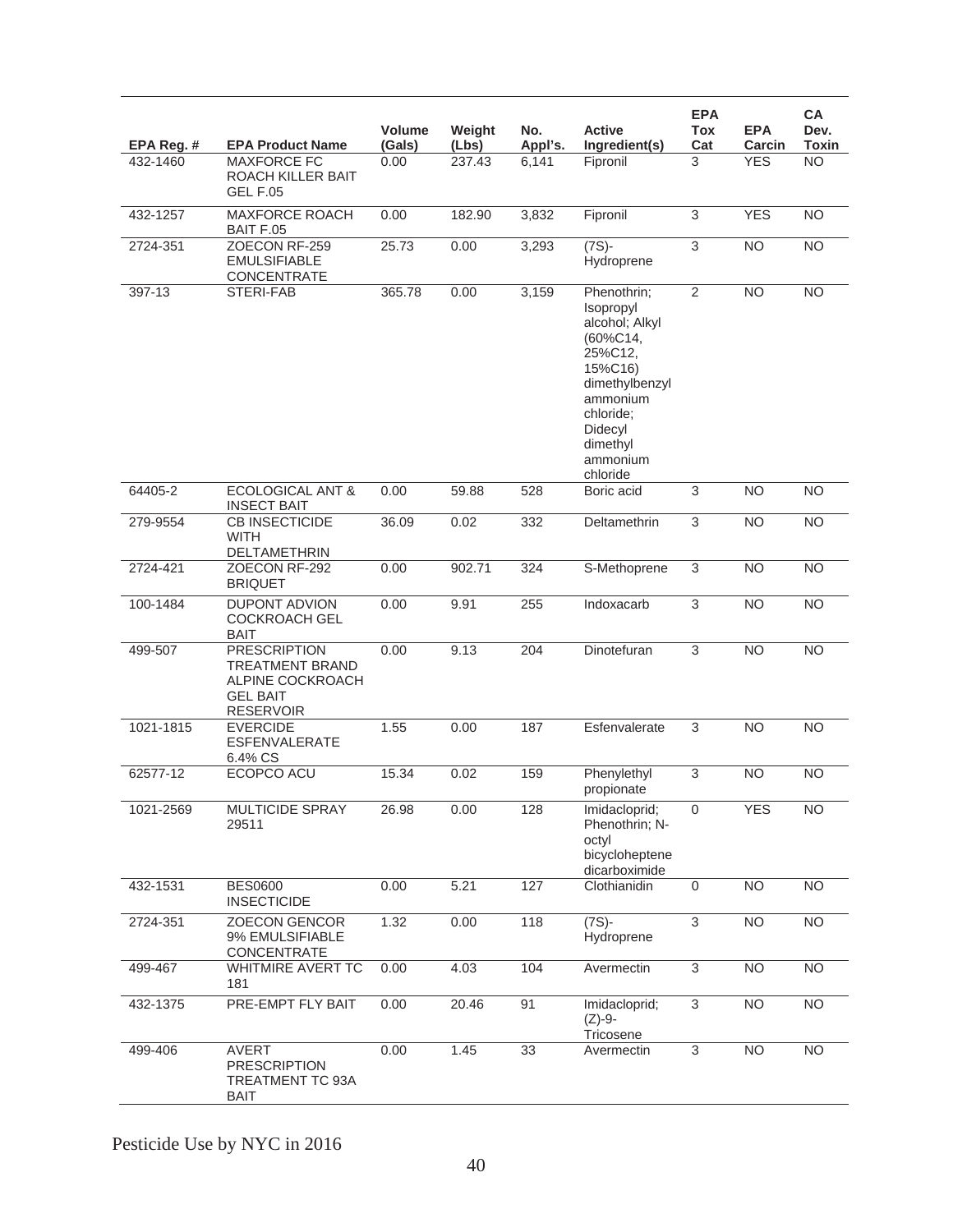|                   |                                                                        | Volume | Weight | No.              | <b>Active</b>                                                                          | <b>EPA</b><br>Tox | <b>EPA</b>      | <b>CA</b><br>Dev. |
|-------------------|------------------------------------------------------------------------|--------|--------|------------------|----------------------------------------------------------------------------------------|-------------------|-----------------|-------------------|
| EPA Reg. #        | <b>EPA Product Name</b>                                                | (Gals) | (Lbs)  | Appl's.          | Ingredient(s)                                                                          | Cat               | Carcin          | <b>Toxin</b>      |
| 100-1486          | <b>DUPONT ADVION</b><br><b>COCKROACH BAIT</b><br><b>ARENA</b>          | 0.00   | 1.46   | 29               | Indoxacarb                                                                             | 3                 | <b>NO</b>       | $\overline{NO}$   |
| 1001-73           | <b>ECOLOGIX</b><br><b>COCKROACH BAIT</b>                               | 0.00   | 0.14   | 15               | Xanthine;<br>Oxypurinol                                                                | $\overline{3}$    | N <sub>O</sub>  | N <sub>O</sub>    |
| 1021-2593         | MGK? Formula 2976                                                      | 1.88   | 0.17   | 14               | Avermectin;<br>Pyriproxyfen                                                            | 3                 | <b>NO</b>       | <b>NO</b>         |
| 100-1498          | <b>DUPONT ADVION</b><br><b>ANT GEL</b>                                 | 0.00   | 0.50   | 11               | Indoxacarb                                                                             | 3                 | <b>NO</b>       | <b>NO</b>         |
| 241-313           | <b>SIEGE PBS GEL</b><br><b>INSECTICIDE</b>                             | 0.00   | 6.59   | $\boldsymbol{9}$ | Hydramethylno<br>n                                                                     | 3                 | <b>YES</b>      | <b>YES</b>        |
| 1021-1641         | <b>CONQUER</b><br><b>RESIDUAL</b><br><b>INSECTICIDE</b><br>CONCENTRATE | 0.03   | 0.00   | $\overline{7}$   | Esfenvalerate                                                                          | 3                 | <b>NO</b>       | <b>NO</b>         |
| 100-1483          | <b>ADVION INSECT</b><br><b>GRANULE</b>                                 | 0.00   | 0.75   | $\overline{4}$   | Indoxacarb                                                                             | 3                 | <b>NO</b>       | <b>NO</b>         |
| 6218-47           | SUMMIT B.T.I.<br><b>BRIQUETS</b>                                       | 0.00   | 0.16   | $\overline{3}$   | <b>Bacillus</b><br>thuringiensis<br>subspecies<br><b>Israelensis</b><br>strain BMP 144 | $\overline{3}$    | $\overline{NO}$ | N <sub>O</sub>    |
| 64405-2           | REDZONE BAIT                                                           | 0.00   | 1.25   | $\overline{2}$   | Boric acid                                                                             | 3                 | <b>NO</b>       | <b>NO</b>         |
| 73049-20          | <b>VECTOLEX CG</b><br><b>BIOLOGICAL</b><br><b>LARVICIDE</b>            | 0.00   | 0.07   | $\overline{2}$   | <b>Bacillus</b><br>sphaericus                                                          | $\overline{3}$    | <b>NO</b>       | $\overline{NO}$   |
| 100-1485          | <b>DUPONT ADVION</b><br>ANT BAIT ARENA                                 | 0.00   | 0.05   | $\overline{2}$   | Indoxacarb                                                                             | $\overline{3}$    | <b>NO</b>       | $\overline{NO}$   |
| 432-1255          | <b>MAXFORCE</b><br><b>GRANULAR INSECT</b><br><b>BAIT</b>               | 0.00   | 0.00   | $\overline{2}$   | Hydramethylno<br>n                                                                     | 3                 | <b>YES</b>      | <b>YES</b>        |
| 2724-675          | PREMIUM ROACH<br><b>SPRAY</b>                                          | 0.13   | 0.00   | $\mathbf{1}$     | Pyrethrins:<br>Tetramethrin:<br>Ethofenprox;<br>Piperonyl<br>butoxide                  | 3                 | <b>YES</b>      | <b>NO</b>         |
| 432-763           | <b>SUSPEND SC</b>                                                      | 0.02   | 0.00   | $\mathbf{1}$     | Deltamethrin                                                                           | 3                 | <b>NO</b>       | <b>NO</b>         |
| <b>Herbicides</b> |                                                                        |        |        |                  |                                                                                        |                   |                 |                   |
| 524-579           | ROUNDUP PROMAX                                                         | 1.28   | 0.00   | $\overline{11}$  | Glyphosate,<br>potassium salt                                                          | 3                 | $\overline{NO}$ | $\overline{NO}$   |
| 524-517           | <b>ACCORD XL</b><br><b>HERBICIDE</b>                                   | 0.08   | 0.00   | $\overline{5}$   | Glyphosate,<br>isopropylamine<br>salt                                                  | $\,$ 3 $\,$       | <b>NO</b>       | N <sub>O</sub>    |
| 62719-98          | <b>MASTER</b><br>NURSERYMEN<br><b>GARDEN WEEDER</b>                    | 0.00   | 0.24   | $\mathbf{1}$     | Trifluralin                                                                            | $\overline{3}$    | NO <sub>1</sub> | <b>NO</b>         |

# *Housing Preservation and Development*

 Housing Preservation and Development (HPD) oversees occupied and vacant residential and commercial buildings, vacant lots as well as a limited number of agency offices. In addition, its Emergency Repair Program occasionally encounters and responds to rats and fleas in occupied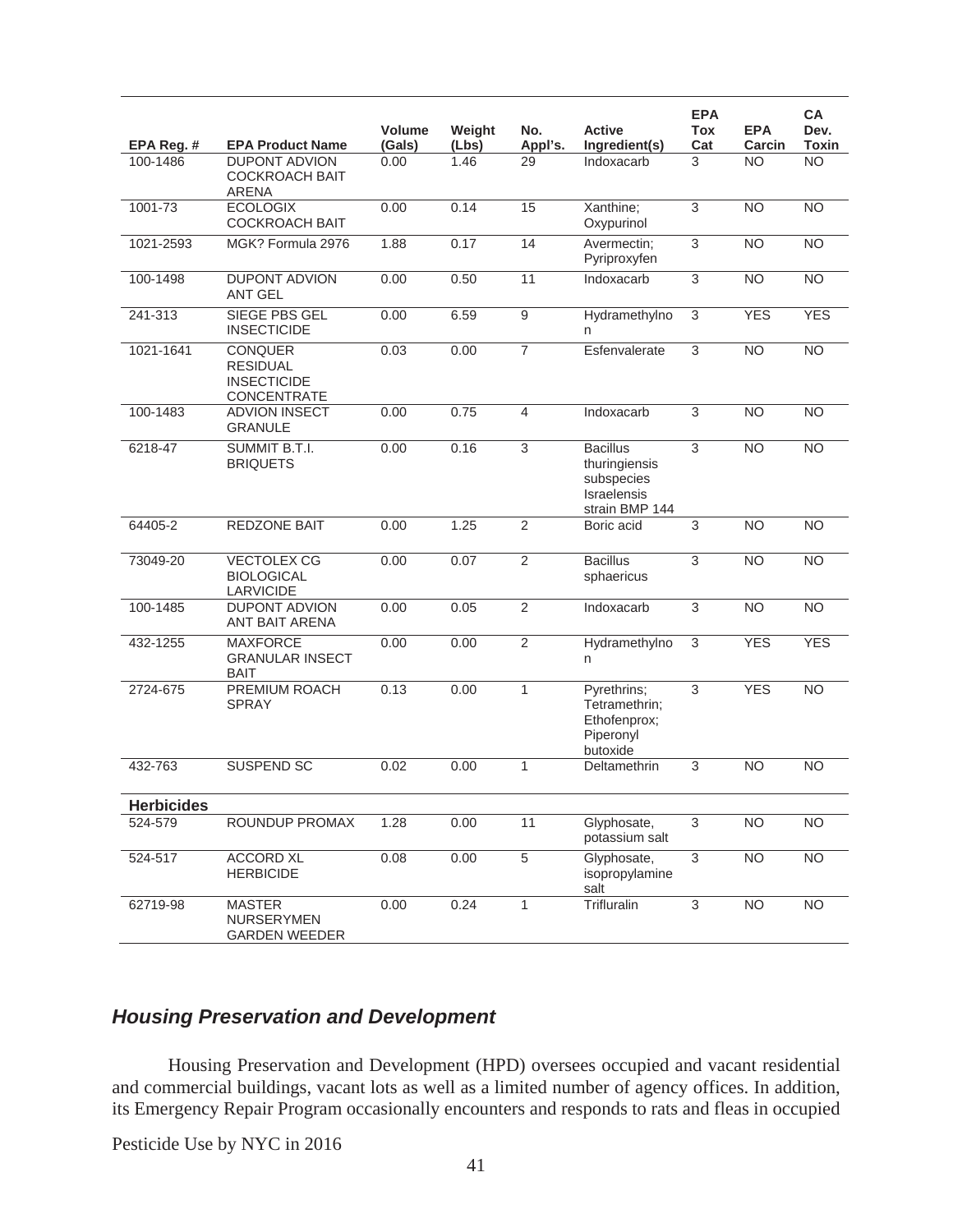private buildings. There are no certified applicators on staff and the agency contracts for pest management services. Table 36 summarizes pesticide use by pesticide type. Table 37 lists all pesticide products used by HPD in 2016.

|                       |               | <b>Volume</b>                |       | Weiaht        |            |     |               | <b>Times Applied</b> |  |  |
|-----------------------|---------------|------------------------------|-------|---------------|------------|-----|---------------|----------------------|--|--|
| <b>Pesticide Type</b> |               | <b>Gallons</b><br>% of Total |       | <b>Pounds</b> | % of Total |     | <b>Number</b> | % of Total           |  |  |
| Rodenticide           | $2.2^{\circ}$ | 89.1%                        | 169.1 | 99.6%         |            | 172 |               | 27.4%                |  |  |
| Insecticide           | 0.3           | 10.9%                        | 10.1  | 0.4%          |            | 455 |               | 72.6%                |  |  |
| <b>Totals</b>         | 2.5           |                              | 169.9 |               |            | 627 |               |                      |  |  |

#### **Table 36: Types of Pesticides Used by HPD in 2016**

#### **Table 37: Pesticide Products Used by HPD in 2016**

|                     |                                   | Volume | Weight | No.     | <b>Active</b>       | <b>EPA</b><br>Tox | <b>EPA</b> | <b>CA</b><br>Dev. |
|---------------------|-----------------------------------|--------|--------|---------|---------------------|-------------------|------------|-------------------|
| EPA Req.#           | <b>EPA Product Name</b>           | (Gals) | (Lbs)  | Appl's. | Ingredient(s)       | Cat               | Carcin     | Toxin             |
| <b>Rodenticides</b> |                                   |        |        |         |                     |                   |            |                   |
| 7173-202            | <b>MAKI MINI BLOCKS</b>           | 2.21   | 169.13 | 172     | <b>Bromadiolone</b> | 3                 | NO         | <b>NO</b>         |
| <b>Insecticides</b> |                                   |        |        |         |                     |                   |            |                   |
| 432-1363            | TEMPO SC<br><b>INSECTICIDE</b>    | 0.25   | 0.00   | 427     | Cyfluthrin, beta    | 3                 | NO         | <b>NO</b>         |
| 432-1259            | <b>PRODUCT: RBF5</b>              | 0.00   | 0.75   | 18      | Fipronil            | 3                 | <b>YES</b> | NO                |
| 432-763             | SUSPEND SC<br><b>INSECTICIDE</b>  | 0.02   | 0.00   | 7       | Deltamethrin        | 3                 | NO         | <b>NO</b>         |
| 432-1304            | TEMPO 10 WP<br><b>INSECTICIDE</b> | 0.00   | 0.00   | 3       | Cyfluthrin, beta    | 3                 | NO         | <b>NO</b>         |

# *Human Resources Administration*

 The New York City Human Resources Administration/ Department of Social Services (HRA/DSS) provides temporary help to individuals and families with social service and economic needs to assist them in reaching self-sufficiency. HRA serves more than 3 million New Yorkers through essential and diverse programs and services. HRA/DSS has numerous offices and public service centers throughout the 5 boroughs. Table 38 summarizes pesticide use by pesticide type. Table 39 lists the products used by HRA/DSS in 2016.

|                       | <b>Volume</b>  | Weight     |       |               | <b>Times Applied</b> |     |                             |
|-----------------------|----------------|------------|-------|---------------|----------------------|-----|-----------------------------|
| <b>Pesticide Type</b> | <b>Gallons</b> | % of Total |       | <b>Pounds</b> | % of Total           |     | % of Total<br><b>Number</b> |
| Rodenticide           | 0.0            | $0.0\%$    | 121.9 |               | 97.4%                | 204 | 60.7%                       |
| Insecticide           | 0.0            | 100.0%     | l3.2  |               | 2.6%                 | 132 | 39.3%                       |
| <b>Totals</b>         | 0.0            |            | 125.1 |               |                      | 336 |                             |

#### **Table 38: Types of Pesticides Used by HRA in 2016**

| Table 39: Pesticide Products Used by HRA in 2016 by Pesticide Type |  |  |
|--------------------------------------------------------------------|--|--|
|--------------------------------------------------------------------|--|--|

| EPA Reg. #          | <b>EPA Product Name</b> | <b>Volume</b><br>(Gals) | Weiaht<br>(Lbs) | No. | Active<br>Appl's. Ingredient(s) | <b>EPA</b><br>Tox<br>Cat | <b>EPA</b><br>Carcin | CA Dev.<br>Toxin |
|---------------------|-------------------------|-------------------------|-----------------|-----|---------------------------------|--------------------------|----------------------|------------------|
| <b>Rodenticides</b> |                         |                         |                 |     |                                 |                          |                      |                  |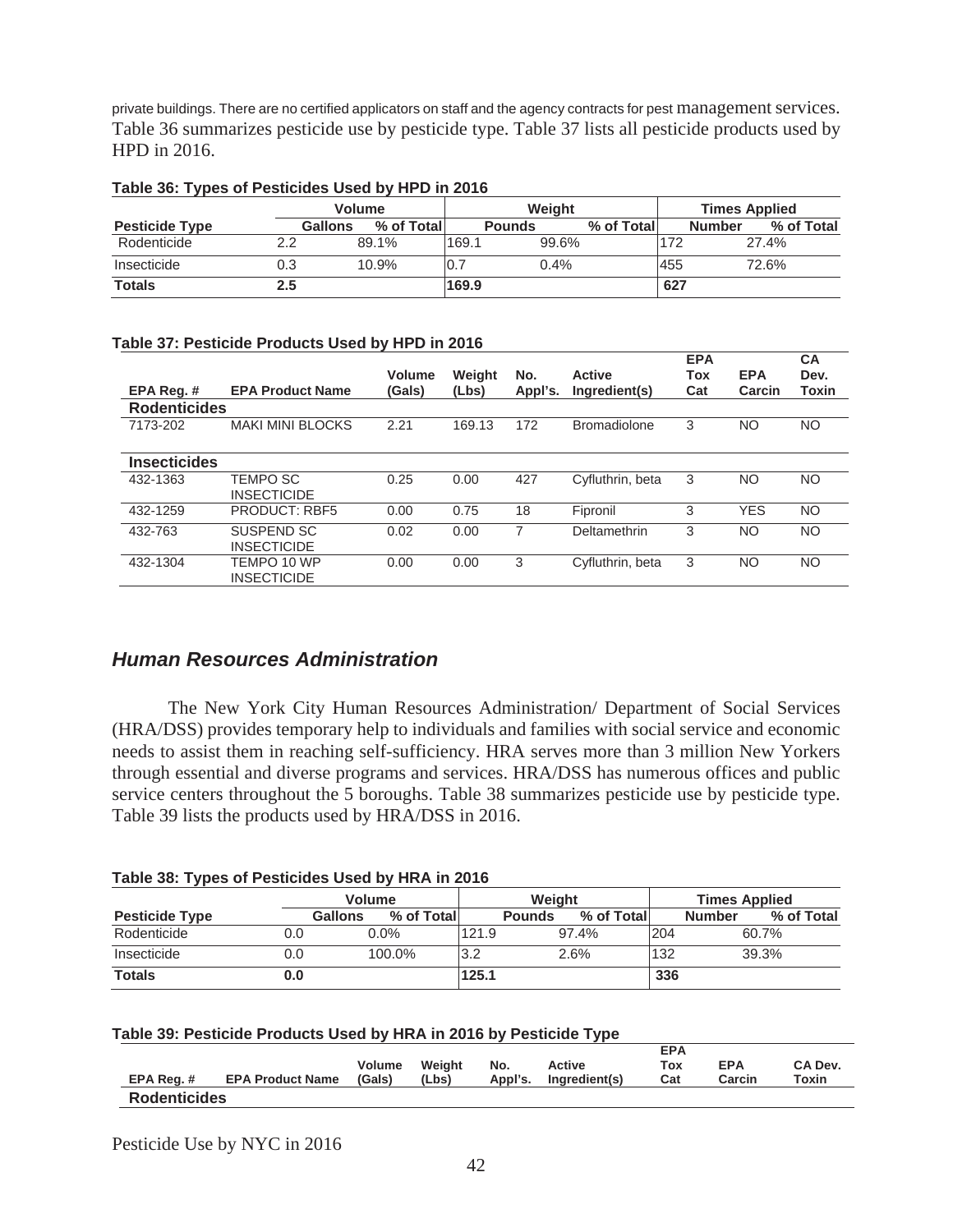|                     |                                                           |                  |                 |                |                                | <b>EPA</b> |                      |                  |
|---------------------|-----------------------------------------------------------|------------------|-----------------|----------------|--------------------------------|------------|----------------------|------------------|
| EPA Reg. #          | <b>EPA Product Name</b>                                   | Volume<br>(Gals) | Weight<br>(Lbs) | No.<br>Appl's. | <b>Active</b><br>Ingredient(s) | Tox<br>Cat | <b>EPA</b><br>Carcin | CA Dev.<br>Toxin |
| 7173-258            | <b>DIFETHIALONE</b><br><b>PASTE PLACE</b><br><b>PACKS</b> | 0.00             | 35.51           | 156            | Difethialone                   | 3          | NO.                  | NO.              |
| 12455-79            | CONTRAC ALL-<br><b>WEATHER BLOX</b>                       | 0.00             | 86.44           | 48             | <b>Bromadiolone</b>            | 3          | NO.                  | <b>NO</b>        |
| <b>Insecticides</b> |                                                           |                  |                 |                |                                |            |                      |                  |
| 100-1484            | DUPONT ADVION<br><b>COCKROACH</b><br><b>GEL BAIT</b>      | 0.00             | 1.16            | 108            | Indoxacarb                     | 3          | NO.                  | <b>NO</b>        |
| 64405-2             | <b>REDZONE BAIT</b>                                       | 0.00             | 1.98            | 12             | Boric acid                     | 3          | NO.                  | <b>NO</b>        |
| 100-1498            | <b>DUPONT ADVION</b><br><b>ANT GEL</b>                    | 0.00             | 0.06            | 9              | Indoxacarb                     | 3          | <b>NO</b>            | <b>NO</b>        |
| 432-763             | SUSPEND SC<br><b>INSECTICIDE</b>                          | 0.00             | 0.00            | 3              | Deltamethrin                   | 3          | NO.                  | <b>NO</b>        |

### *New York Public Libraries*

 The New York Public Library (NYPL), through its 85 branches libraries services residents in the boroughs of Manhattan, the Bronx and Staten Island. Pest management is provided by private contractors. No application data was provided by NYPL for 2016.

### *Parks and Recreation*

 New York City's has 28,000 acres of parks, playgrounds, athletic fields, natural areas, recreational facilities, comfort stations, beaches, historic buildings, and parkways maintained by the Department of Parks and Recreation (DPR). The major pest issues facing DPR are weeds (including weed shrubs and weed trees) and rodents. Rarer infestations of exotic insect pests and diseases, often targeting trees, also occur. To address these, DPR employs 104 certified pesticide applicators. Herbicides account for the largest share of DPR's total pesticide use. Contractors are hired for pest management when peripheral rodent problems arise on capital projects.

This data includes pesticides applied on all city-owned golf courses. Local Law 37 exempts these locations from pesticide prohibitions. The table also includes the data from sister organizations that operate on DPR property such as zoos, conservancies, and botanic gardens. Table 40 summarizes pesticide use by pesticide type. Table 41 below lists for each pesticide type, all products used, unless there were more than 10, in which case the 10 most frequently applied products are listed. Appendix 2 includes a complete product listing for DPR.

|                       | <b>Volume</b>  |             | Weight        |       | <b>Times Applied</b> |               |            |
|-----------------------|----------------|-------------|---------------|-------|----------------------|---------------|------------|
| <b>Pesticide Type</b> | <b>Gallons</b> | % of Totall | <b>Pounds</b> |       | % of Total           | <b>Number</b> | % of Total |
| Rodenticide           | 0.0            | $0.0\%$     | 1091.6        | 3.9%  |                      | 2.070         | 34.7%      |
| Insecticide           | 254.9          | $5.7\%$     | 196.5         | 0.7%  |                      | 660           | 11.1%      |
| Herbicide             | 903.2          | 20.3%       | 20256.1       | 71.9% |                      | 2.270         | 38.0%      |
| Fungicide             | 3070.0         | 69.1%       | 6614.8        | 23.5% |                      | 901           | 15.1%      |

**Table 40: Types of Pesticides Used by DPR in 2016**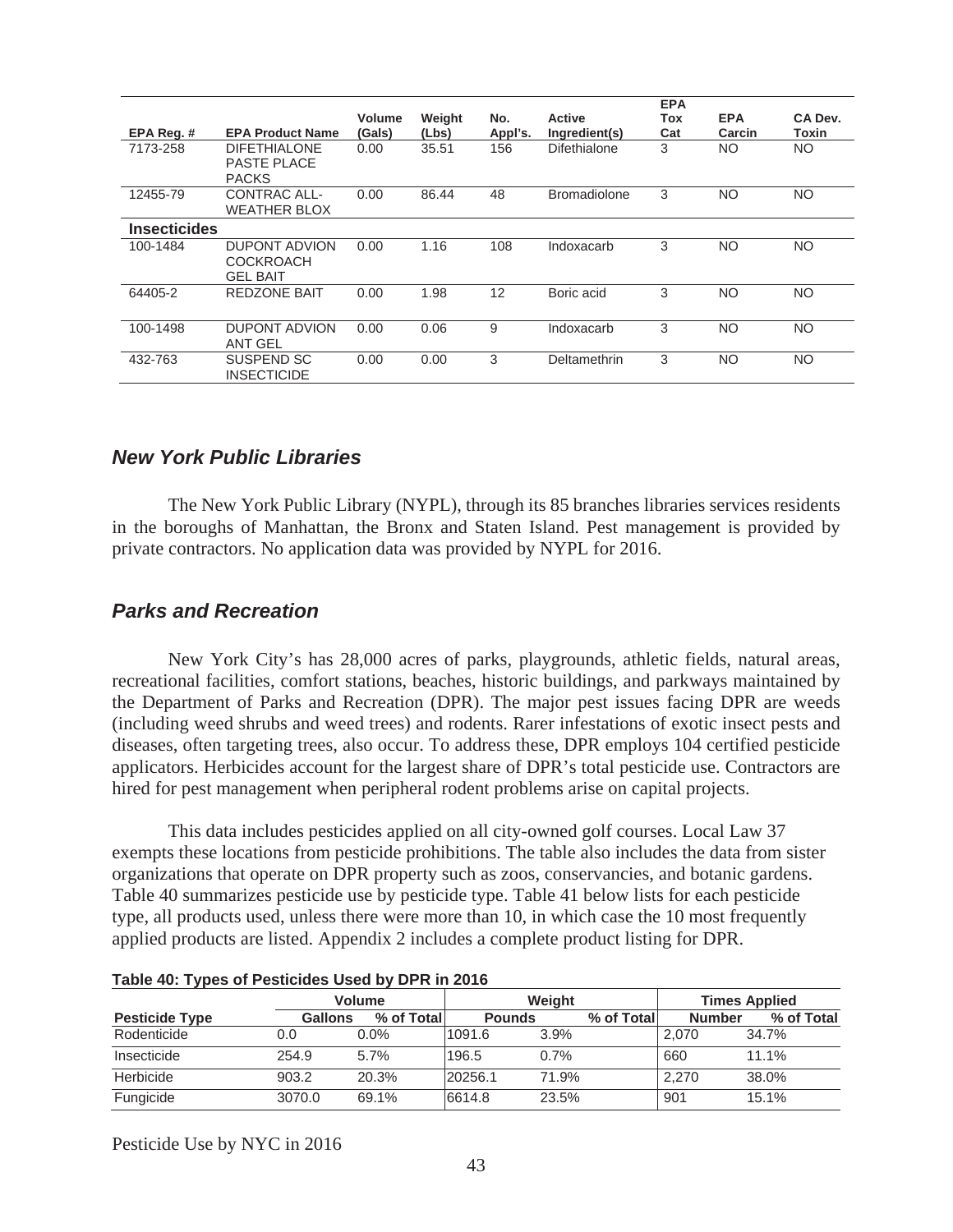| Other         | ດ ເດິດ<br>2.0 | .8% | ا0.∪           | $0.0\%$ | $\sim$ $\sim$<br>ხე | 1.1% |
|---------------|---------------|-----|----------------|---------|---------------------|------|
| <b>Totals</b> | AA4C          |     | 3.159.7<br>120 |         | .966                |      |

| Table 41: Ten Most Frequently Applied Pesticide Products by DPR in 2016 by Pesticide Type |
|-------------------------------------------------------------------------------------------|
|-------------------------------------------------------------------------------------------|

| EPA Reg. #          | <b>EPA Product Name</b>                                           | <b>Volume</b><br>(Gals) | Weight<br>(Lbs) | No.<br>Appl's.  | <b>Active</b><br>Ingredient(s)           | <b>EPA</b><br><b>Tox</b><br>Cat | <b>EPA</b><br>Carci<br>n | CA<br>Dev.<br><b>Toxin</b> |
|---------------------|-------------------------------------------------------------------|-------------------------|-----------------|-----------------|------------------------------------------|---------------------------------|--------------------------|----------------------------|
| <b>Rodenticides</b> |                                                                   |                         |                 |                 |                                          |                                 |                          |                            |
| 12455-36            | <b>CONTRAC RAT</b><br>AND MOUSE BAIT                              | 0.00                    | 433.13          | 589             | Bromadiolone                             | $\overline{3}$                  | <b>NO</b>                | $\overline{NO}$            |
| 12455-79            | <b>CONTRAC ALL-</b><br><b>WEATHER BLOX</b>                        | 0.00                    | 204.44          | 481             | Bromadiolone                             | 3                               | <b>NO</b>                | $\overline{NO}$            |
| 12455-69            | CONTRAC<br><b>RODENTICIDE</b>                                     | 0.00                    | 209.65          | 275             | Bromadiolone                             | $\overline{3}$                  | <b>NO</b>                | $\overline{NO}$            |
| 12455-106           | <b>TERAD3 BLOX</b>                                                | 0.00                    | 40.56           | 197             | Cholecalciferol                          | 3                               | <b>NO</b>                | $\overline{NO}$            |
| 12455-139           | <b>Final Soft Bait</b>                                            | 0.00                    | 34.13           | 137             | Brodifacoum                              | 3                               | <b>NO</b>                | <b>NO</b>                  |
| 7173-218            | <b>GENERATION MINI</b><br><b>BLOCKS</b>                           | 0.00                    | 69.69           | 83              | Difethialone                             | 3                               | <b>NO</b>                | <b>NO</b>                  |
| 7173-258            | <b>DIFETHIALONE</b><br>PASTE PLACE<br><b>PACKS</b>                | 0.00                    | 45.73           | 74              | Difethialone                             | $\overline{3}$                  | $\overline{NO}$          | $\overline{NO}$            |
| 100-1055            | <b>WEATHERBLOK</b><br><b>BAIT WITH BITREX</b>                     | 0.00                    | 2.31            | 74              | Brodifacoum                              | 3                               | <b>NO</b>                | $\overline{NO}$            |
| 12455-17            | <b>ZP RODENT BAIT</b><br>AG                                       | 0.00                    | 9.88            | $\overline{72}$ | Zinc phosphide                           | 3                               | N <sub>O</sub>           | $\overline{NO}$            |
| 7173-202            | <b>MAKI MINI BLOCKS</b>                                           | 0.00                    | 25.27           | 44              | Bromadiolone                             | 3                               | <b>NO</b>                | <b>NO</b>                  |
| <b>Insecticides</b> |                                                                   |                         |                 |                 |                                          |                                 |                          |                            |
| 100-1484            | <b>DUPONT ADVION</b><br><b>COCKROACH GEL</b><br><b>BAIT</b>       | 0.00                    | 2.27            | 142             | Indoxacarb                               | 3                               | N <sub>O</sub>           | $\overline{NO}$            |
| 83100-6             | <b>PRIMERAONE</b><br><b>IMIDACLOPRID 2F</b><br><b>INSECTICIDE</b> | 8.86                    | 0.00            | $\overline{39}$ | Imidacloprid                             | $\overline{3}$                  | N <sub>O</sub>           | N <sub>O</sub>             |
| 100-1498            | <b>DUPONT ADVION</b><br>ANT GEL                                   | 0.00                    | 0.35            | 32              | Indoxacarb                               | 3                               | <b>NO</b>                | <b>NO</b>                  |
| 64405-2             | REDZONE BAIT                                                      | 0.00                    | 7.07            | 27              | Boric acid                               | 3                               | <b>NO</b>                | <b>NO</b>                  |
| 499-362             | <b>WHITMIRE PT 515</b><br>WASP FREEZE                             | 0.00                    | 50.31           | 26              | D-trans Allethrin;<br>Phenothrin         | $\overline{3}$                  | <b>YES</b>               | <b>NO</b>                  |
| 48813-1             | SUFFOIL-X                                                         | 7.10                    | 0.00            | 24              | Petroleum<br>distillates                 | $\overline{3}$                  | <b>NO</b>                | $\overline{NO}$            |
| 86203-11            | SAFARI 20SG<br><b>INSECTICIDE</b>                                 | 0.00                    | 3.98            | $\overline{20}$ | Dinotefuran                              | 3                               | N <sub>O</sub>           | $\overline{NO}$            |
| 62719-291           | <b>CONSERVE SC</b><br><b>TURF AND</b><br>ORNAMENTAL               | 0.24                    | 0.00            | 16              | Spinosad                                 | $\overline{3}$                  | N <sub>O</sub>           | $\overline{NO}$            |
| 100-1489            | <b>DUPONT</b><br><b>ACELEPRYN</b><br><b>INSECTICIDE</b>           | 11.03                   | 0.00            | $\overline{15}$ | DPX-E2Y45                                | $\Omega$                        | N <sub>O</sub>           | <b>NO</b>                  |
| 53883-145           | LAMBDA 9.7 EW<br><b>INSECTICIDE</b>                               | 6.94                    | 0.00            | 15              | Cyhalothrin,<br>lambda                   | $\overline{2}$                  | N <sub>O</sub>           | $\overline{NO}$            |
| <b>Herbicides</b>   |                                                                   |                         |                 |                 |                                          |                                 |                          |                            |
| 524-579             | <b>ROUNDUP</b><br><b>PROMAX</b>                                   | 266.26                  | 6.37            | 1,004           | Glyphosate,<br>potassium salt            | 3                               | <b>NO</b>                | $\overline{NO}$            |
| 62719-556           | <b>ACCORD XRT II</b>                                              | 173.27                  | 0.00            | 356             | Glyphosate,<br>dimethylammoni<br>um salt | $\overline{3}$                  | N <sub>O</sub>           | $\overline{NO}$            |
| 62719-527           | <b>GARLON 4 ULTRA</b>                                             | 40.23                   | 0.00            | 276             | Triclopyr                                | $\overline{2}$                  | <b>NO</b>                | <b>NO</b>                  |
| 62719-324           | <b>GLYPRO</b>                                                     | 28.97                   | 0.00            | 132             | Glyphosate,<br>isopropylamine<br>salt    | 3                               | <b>NO</b>                | <b>NO</b>                  |
| 100-937             | PRIMO MAXX                                                        | 20.12                   | 0.00            | 53              | Trinexapac-ethyl                         | 3                               | <b>NO</b>                | $\overline{NO}$            |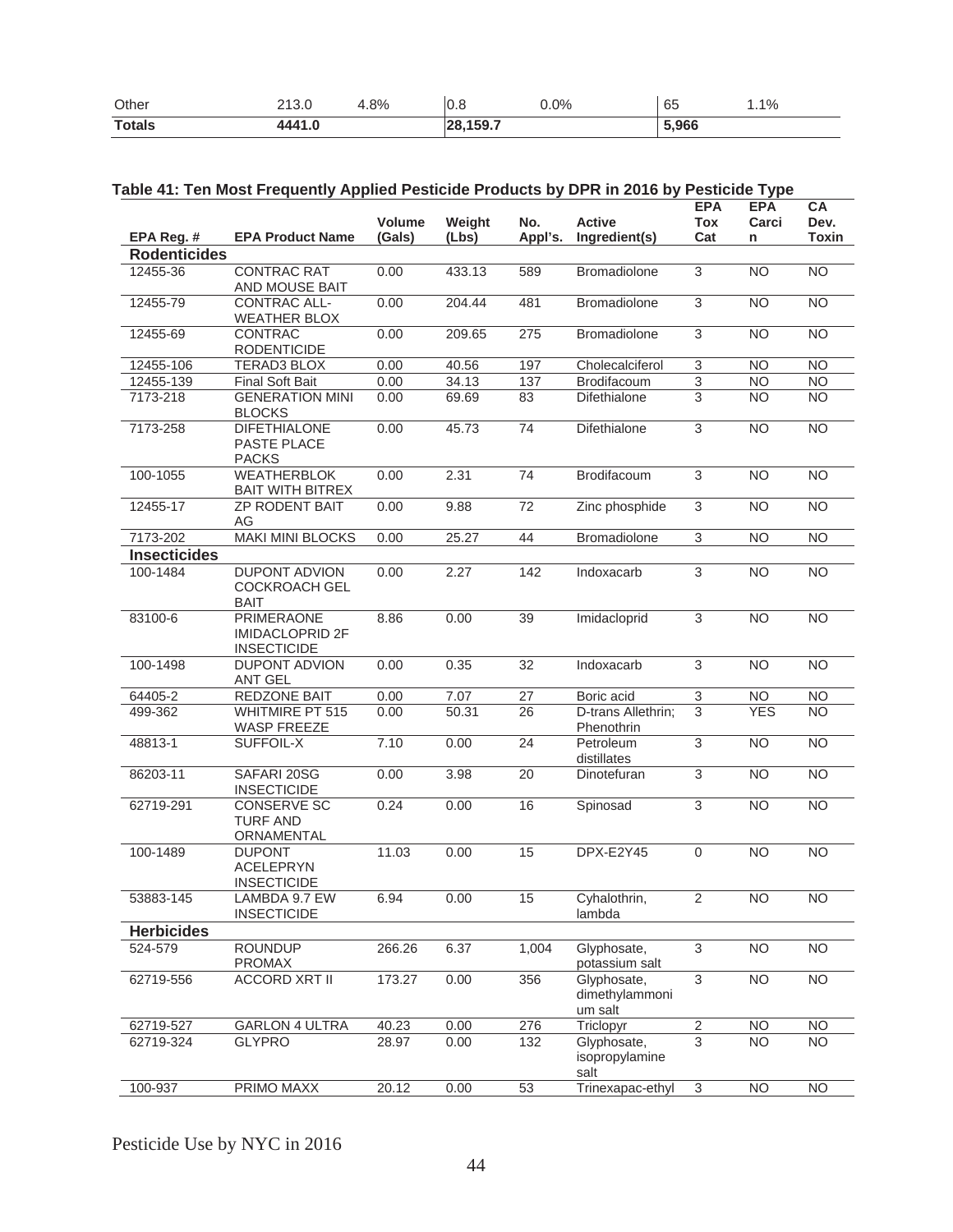| EPA Reg. #        | <b>EPA Product Name</b>                                                    | Volume<br>(Gals) | Weight<br>(Lbs) | No.<br>Appl's.  | <b>Active</b><br>Ingredient(s)                  | <b>EPA</b><br><b>Tox</b><br>Cat | <b>EPA</b><br>Carci<br>n | CA<br>Dev.<br><b>Toxin</b> |
|-------------------|----------------------------------------------------------------------------|------------------|-----------------|-----------------|-------------------------------------------------|---------------------------------|--------------------------|----------------------------|
| 524-529           | ROUNDUP PRO<br><b>CONCENTRATE</b>                                          | 39.47            | 0.00            | 46              | Glyphosate,<br>isopropylamine<br>salt           | 3                               | <b>NO</b>                | <b>NO</b>                  |
| 53883-373         | <b>QUALI-PRO T-NEX</b><br>1 AQ                                             | 70.48            | 0.00            | 45              | Trinexapac-ethyl                                | $\overline{3}$                  | <b>NO</b>                | $\overline{NO}$            |
| 86064-3           | <b>ARMOR TECH PGR</b><br>113 MC                                            | 21.56            | 0.00            | 45              | Trinexapac-ethyl                                | $\sqrt{3}$                      | <b>NO</b>                | $\overline{NO}$            |
| 228-397           | <b>RIVERDALE</b><br>VANQUISH<br><b>HERBICIDE</b>                           | 8.60             | 0.00            | 30              | Dicamba.<br>diglycolamine<br>salt               | 3                               | <b>NO</b>                | $\overline{NO}$            |
| 62719-542         | <b>DIMENSION 2EW</b>                                                       | 36.54            | 0.00            | 28              | Dithiopyr                                       | $\overline{2}$                  | <b>NO</b>                | N <sub>O</sub>             |
| <b>Fungicides</b> |                                                                            |                  |                 |                 |                                                 |                                 |                          |                            |
| 100-1364          | <b>DACONIL ACTION</b>                                                      | 570.57           | 0.02            | 101             | Acibenzolar-S-<br>methyl;<br>Chlorothalonil     | $\overline{2}$                  | <b>YES</b>               | $\overline{NO}$            |
| 71065-3           | <b>COMPANION</b><br><b>LIQUID</b><br><b>BIOLOGICAL</b><br><b>FUNGICIDE</b> | 347.30           | 0.00            | 57              | <b>Bacillus subtilis</b><br>GBO <sub>3</sub>    | 3                               | <b>NO</b>                | <b>NO</b>                  |
| 100-1093          | <b>HERITAGE</b><br><b>FUNGICIDE</b>                                        | 0.00             | 118.28          | 54              | Azoxystrobin                                    | 3                               | <b>NO</b>                | N <sub>O</sub>             |
| 79676-17          | <b>LESCO TWOSOME</b><br><b>FUNGICIDE</b>                                   | 105.00           | 0.00            | 40              | Iprodione;<br>Thiophanate-<br>methyl            | 3                               | <b>NO</b>                | $\overline{NO}$            |
| 55260-9           | <b>PROPLANT TURF</b><br><b>AND ORNAMENTAL</b><br><b>FUNGICIDE</b>          | 94.40            | 0.00            | $\overline{36}$ | Propamocarb<br>hydrochloride                    | $\overline{3}$                  | <b>NO</b>                | $\overline{NO}$            |
| 432-942           | <b>BANOL TURF AND</b><br>ORNAMENTAL<br><b>FUNGICIDE</b>                    | 78.75            | 0.00            | 32              | Propamocarb<br>hydrochloride                    | 3                               | <b>NO</b>                | <b>NO</b>                  |
| 432-1445          | <b>BAYLETON FLO</b><br><b>TURF AND</b><br>ORNAMENTAL<br><b>FUNGICIDE</b>   | 25.89            | 0.00            | 28              | Triadimefon                                     | 3                               | <b>YES</b>               | <b>YES</b>                 |
| 70127-2           | <b>NOVOZYMES</b><br><b>BIOFUNGICIDE</b><br><b>GREEN RELEAF</b><br>710-140  | 95.60            | 0.00            | 20              | <b>Bacillus</b><br>licheniformis<br>SB3086; IBA | 3                               | <b>NO</b>                | <b>NO</b>                  |
| 264-1155          | RHAPSODY AS0                                                               | 177.60           | 0.00            | 19              | QST 713 strain<br>of dried Bacillus<br>subtilis | $\ensuremath{\mathsf{3}}$       | <b>NO</b>                | <b>NO</b>                  |
| 432-1446          | <b>TARTAN FLO</b><br><b>FUNGICIDE</b>                                      | 41.58            | 0.00            | 19              | Triadimefon;<br>Trifloxystrobin                 | $\ensuremath{\mathsf{3}}$       | <b>YES</b>               | <b>YES</b>                 |
| <b>Other</b>      |                                                                            |                  |                 |                 |                                                 |                                 |                          |                            |
| 52483-1           | <b>HYPOCHLORITE</b><br>SOLUTION                                            | 155.50           | 0.00            | 25              | Sodium<br>hypochlorite                          | $\mathbf{1}$                    | <b>NO</b>                | N <sub>O</sub>             |
| 60061-71          | PETTIT MARINE<br>PAINT PREMIUM<br>SINGLE SEASON<br>ABLATIVE                | 35.00            | 0.00            | $\overline{24}$ | Copper oxide<br>(ous)                           | $\overline{2}$                  | N <sub>O</sub>           | N <sub>O</sub>             |
| 59807-4           | <b>HORMODIN1</b>                                                           | 0.00             | 0.26            | 6               | <b>IBA</b>                                      | $\ensuremath{\mathsf{3}}$       | <b>NO</b>                | <b>NO</b>                  |
| 73049-15          | PROGIBB 4%<br><b>PLANT GROWTH</b><br><b>REGULATOR</b><br>SOLUTION          | 0.00             | 0.00            | 4               | Gibberellins                                    | 2                               | <b>NO</b>                | <b>NO</b>                  |
| 63838-5           | CHEM-AQUA 42171                                                            | 7.50             | 0.00            | $\overline{2}$  | Sodium bromide;<br>Sodium<br>hypochlorite       | $\mathbf{1}$                    | <b>NO</b>                | <b>NO</b>                  |
| 71096-7           | ORTHO BUG-GETA<br>SNAIL & SLUG<br>KILLER 1                                 | 0.00             | 0.50            | $\overline{2}$  | Metaldehyde                                     | 3                               | <b>NO</b>                | <b>NO</b>                  |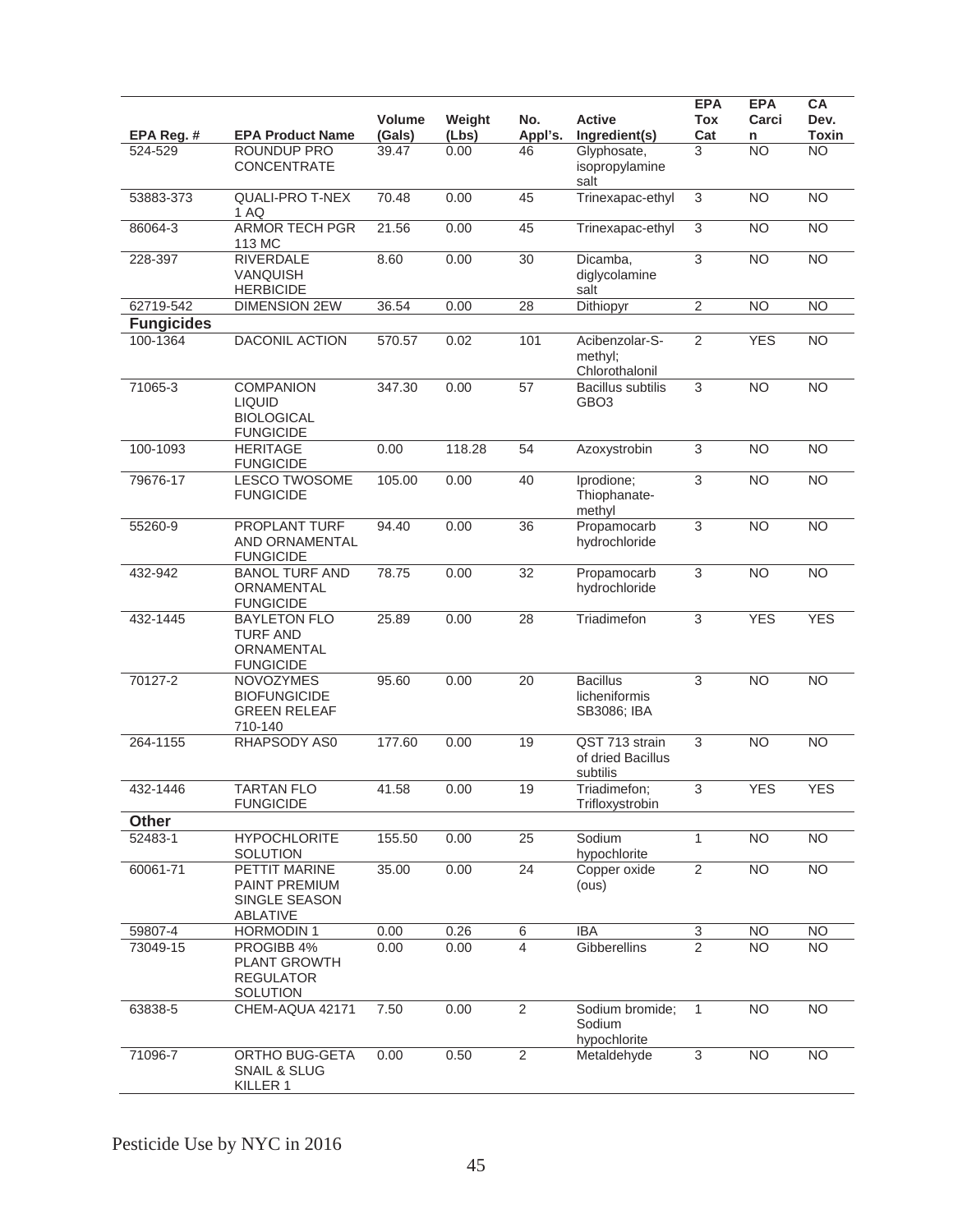| EPA Reg.# | <b>EPA Product Name</b> | <b>Volume</b><br><b>Gals)</b> | Weight<br>(Lbs) | No.<br>Appl's. | <b>Active</b><br>Ingredient(s)                                                                            | <b>EPA</b><br>Tox<br>Cat | <b>EPA</b><br>Carci<br>n | <b>CA</b><br>Dev.<br>Toxin |
|-----------|-------------------------|-------------------------------|-----------------|----------------|-----------------------------------------------------------------------------------------------------------|--------------------------|--------------------------|----------------------------|
| 1448-212  | CHEMICIDE 100-15        | 12.00                         | 0.00            |                | Poly(oxyethylen<br>$\epsilon$<br>(dimethylimino)<br>ethylene<br>(dimethylimino)<br>ethylene<br>dichloride | 3                        | NO                       | NO.                        |
| 58616-1   | PCT 3026                | 3.00                          | 0.00            |                | Sodium bromide;<br>Sodium<br>hypochlorite                                                                 |                          | <b>NO</b>                | NO                         |

## *Police Department*

 The Police Department (NYPD) is committed to providing a safe and secure environment for the public. It manages 76 precincts, 12 Transit Districts, and nine Housing Police Service Areas and other investigative and specialized units. The major pest issues facing its facilities are structural pests and are managed by private contractors as needed. Table 42 summarizes pesticide use by pesticide type. Table 43 lists all pesticide products used by NYPD in 2016.

### **Table 42 Types of Pesticides Used by NYPD in 2016**

| <b>Pesticide Type</b> |                | <b>Volume</b> | Weight |               |             |     | <b>Times Applied</b>        |
|-----------------------|----------------|---------------|--------|---------------|-------------|-----|-----------------------------|
|                       | <b>Gallons</b> | % of Total    |        | <b>Pounds</b> | % of Totall |     | % of Total<br><b>Number</b> |
| Rodenticide           | 0.0            | $0.0\%$       | 311.8  |               | 95.1%       | 462 | 52.9%                       |
| Insecticide           | 0.0            | 100.0%        | 16.1   |               | 4.9%        | 412 | 47.1%                       |
| <b>Totals</b>         | 0.0            |               | 327.8  |               |             | 874 |                             |

#### **Table 43: Pesticide Products Used by NYPD in 2016 by Pesticide Type**

|                     |                                                             | <b>Volume</b> | Weight | No.     | <b>Active</b>       | <b>EPA</b><br>Tox | <b>EPA</b> | CA Dev.   |
|---------------------|-------------------------------------------------------------|---------------|--------|---------|---------------------|-------------------|------------|-----------|
| EPA Reg. #          | <b>EPA Product Name</b>                                     | (Gals)        | (Lbs)  | Appl's. | Ingredient(s)       | Cat               | Carcin     | Toxin     |
| <b>Rodenticides</b> |                                                             |               |        |         |                     |                   |            |           |
| 7173-258            | <b>DIFETHIALONE</b><br><b>PASTE PLACE</b><br><b>PACKS</b>   | 0.00          | 92.80  | 293     | <b>Difethialone</b> | 3                 | <b>NO</b>  | <b>NO</b> |
| 12455-79            | CONTRAC ALL-<br><b>WEATHER BLOX</b>                         | 0.00          | 217.31 | 152     | <b>Bromadiolone</b> | 3                 | <b>NO</b>  | NO.       |
| 12455-36            | <b>CONTRAC RAT</b><br>AND MOUSE BAIT                        | 0.00          | 1.64   | 17      | <b>Bromadiolone</b> | 3                 | <b>NO</b>  | <b>NO</b> |
| <b>Insecticides</b> |                                                             |               |        |         |                     |                   |            |           |
| 100-1484            | <b>DUPONT ADVION</b><br><b>COCKROACH</b><br><b>GEL BAIT</b> | 0.00          | 2.25   | 311     | Indoxacarb          | 3                 | <b>NO</b>  | <b>NO</b> |
| 64405-2             | <b>REDZONE BAIT</b>                                         | 0.00          | 13.54  | 72      | Boric acid          | 3                 | <b>NO</b>  | NO.       |
| 100-1498            | <b>DUPONT ADVION</b><br><b>ANT GEL</b>                      | 0.00          | 0.21   | 24      | Indoxacarb          | 3                 | <b>NO</b>  | <b>NO</b> |
| 432-763             | SUSPEND SC<br><b>INSECTICIDE</b>                            | 0.00          | 0.00   | 2       | Deltamethrin        | 3                 | <b>NO</b>  | NO.       |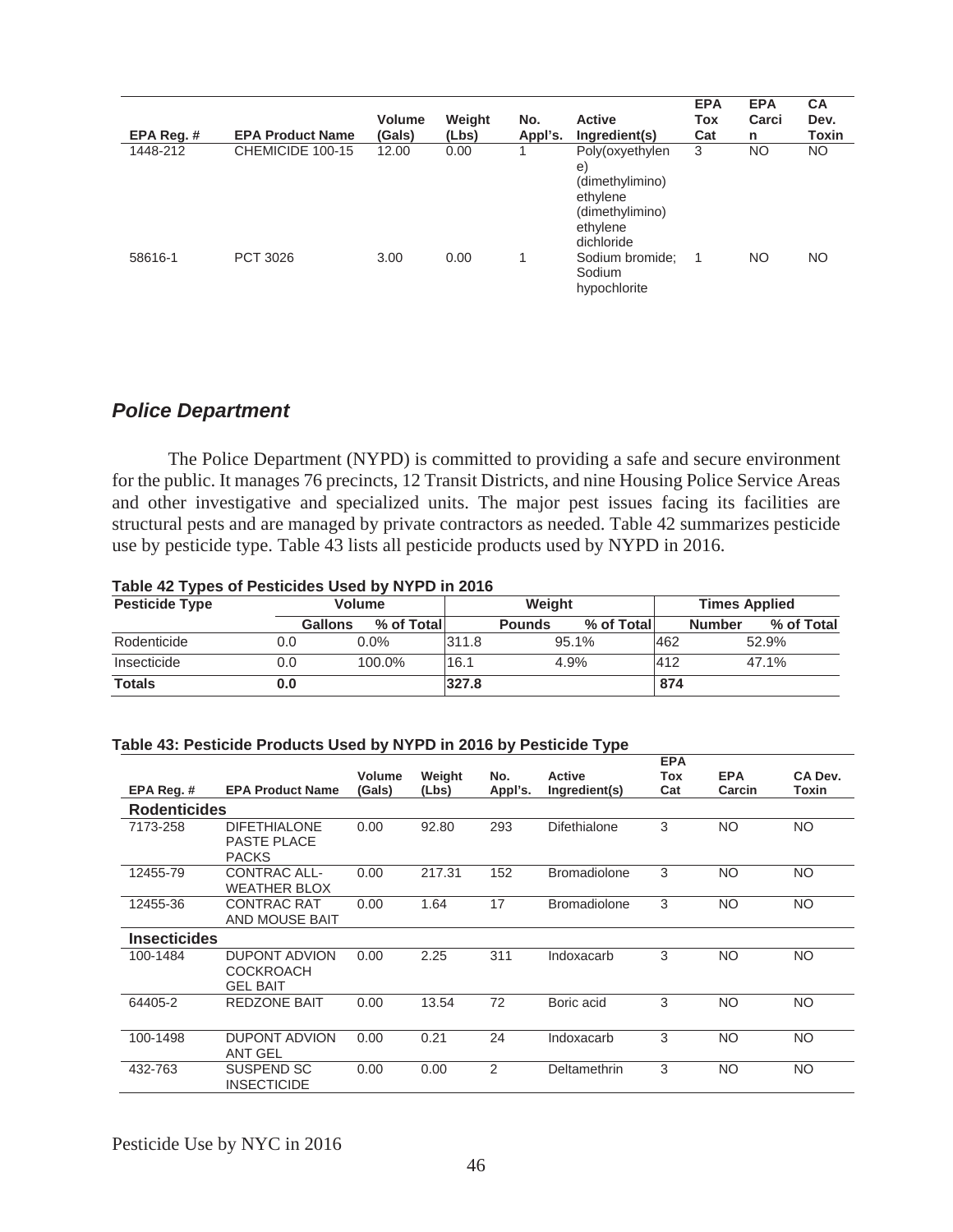|            |                                         |                         |                 |                |                                  | <b>EPA</b> |                      |                  |
|------------|-----------------------------------------|-------------------------|-----------------|----------------|----------------------------------|------------|----------------------|------------------|
| EPA Reg. # | <b>EPA Product Name</b>                 | <b>Volume</b><br>(Gals) | Weight<br>(Lbs) | No.<br>Appl's. | Active<br>Ingredient(s)          | Tox<br>Cat | <b>EPA</b><br>Carcin | CA Dev.<br>Toxin |
| 432-772    | <b>DELTA DUST</b>                       | 0.00                    | 0.02            | 2              | <b>Deltamethrin</b>              | ર          | NO.                  | NO.              |
| 432-1455   | <b>BES 0026 FLY</b><br><b>SPOT BAIT</b> | 0.00                    | 0.06            |                | Imidacloprid;<br>(Z)-9-Tricosene |            | ΝO                   | NO.              |

### **Queens Public Libraries**

The Queens Public Library (QPL) manages 64 libraries as well as indoor, outdoor and office facilities. Contractors are hired for pest management as needed and the major pest infestations are roaches and mice. Table 44 summarizes pesticide use by pesticide type. Table 45 lists all pesticide products used by QPL in 2016.

#### **Table 44: Types of Pesticides Used by QPL in 2016**

|                       |         | <b>Volume</b> |      | Weight        |            |    | <b>Times Applied</b>        |  |  |
|-----------------------|---------|---------------|------|---------------|------------|----|-----------------------------|--|--|
| <b>Pesticide Type</b> | Gallons | % of Totall   |      | <b>Pounds</b> | % of Total |    | % of Total<br><b>Number</b> |  |  |
| Rodenticide           | 0.0     | $0.0\%$       | 24.0 | 87.5%         |            | 63 | 72.4%                       |  |  |
| Insecticide           | 0.6     | 100.0%        | 3.4  | 12.5%         |            | 24 | 27.6%                       |  |  |
| <b>Totals</b>         | 0.6     |               | 27.4 |               |            | 87 |                             |  |  |

|                     |                                                             | <b>Volume</b> | Weight | No.            | <b>Active</b>                                                                                                                                                       | <b>EPA</b><br><b>Tox</b> | <b>EPA</b> | <b>CA</b><br>Dev. |
|---------------------|-------------------------------------------------------------|---------------|--------|----------------|---------------------------------------------------------------------------------------------------------------------------------------------------------------------|--------------------------|------------|-------------------|
| EPA Reg. #          | <b>EPA Product Name</b>                                     | (Gals)        | (Lbs)  | Appl's.        | Ingredient(s)                                                                                                                                                       | Cat                      | Carcin     | <b>Toxin</b>      |
| <b>Rodenticides</b> |                                                             |               |        |                |                                                                                                                                                                     |                          |            |                   |
| 12455-89            | <b>FINAL ALL-WEATHER</b><br><b>BLOX</b>                     | 0.00          | 21.08  | 57             | <b>Brodifacoum</b>                                                                                                                                                  | 3                        | <b>NO</b>  | <b>NO</b>         |
| 12455-79            | <b>CONTRAC ALL-</b><br><b>WEATHER BLOX</b>                  | 0.00          | 2.47   | $\overline{4}$ | <b>Bromadiolone</b>                                                                                                                                                 | 3                        | <b>NO</b>  | <b>NO</b>         |
| 12455-121           | <b>TOMCAT MOUSE</b><br><b>KILLER</b>                        | 0.00          | 0.31   | 1              | <b>Bromethalin</b>                                                                                                                                                  | 3                        | <b>NO</b>  | <b>NO</b>         |
| 7173-258            | <b>DIFETHIALONE</b><br>PASTE PLACE PACKS                    | 0.00          | 0.13   | 1              | Difethialone                                                                                                                                                        | 3                        | <b>NO</b>  | <b>NO</b>         |
| <b>Insecticides</b> |                                                             |               |        |                |                                                                                                                                                                     |                          |            |                   |
| 64405-2             | <b>REDZONE BAIT</b>                                         | 0.00          | 2.96   | 5              | Boric acid                                                                                                                                                          | 3                        | <b>NO</b>  | <b>NO</b>         |
| 397-13              | STERI-FAB                                                   | 0.38          | 0.00   | $\overline{4}$ | Phenothrin;<br>Isopropyl<br>alcohol; Alkyl<br>(60%C14,<br>25%C12,<br>15%C16)<br>dimethylbenzyl<br>ammonium<br>chloride; Didecyl<br>dimethyl<br>ammonium<br>chloride | 2                        | <b>NO</b>  | N <sub>O</sub>    |
| 432-763             | <b>SUSPEND SC</b><br><b>INSECTICIDE</b>                     | 0.12          | 0.00   | 3              | Deltamethrin                                                                                                                                                        | 3                        | <b>NO</b>  | <b>NO</b>         |
| 100-1484            | <b>DUPONT ADVION</b><br><b>COCKROACH GEL</b><br><b>BAIT</b> | 0.00          | 0.06   | 3              | Indoxacarb                                                                                                                                                          | 3                        | <b>NO</b>  | <b>NO</b>         |
| 499-370             | PT 370 ASCEND FIRE<br><b>ANT STOPPER BAIT</b>               | 0.00          | 0.01   | 3              | Avermectin                                                                                                                                                          | 3                        | <b>NO</b>  | <b>NO</b>         |

#### **Table 45: Pesticide Products Used by QPL in 2016**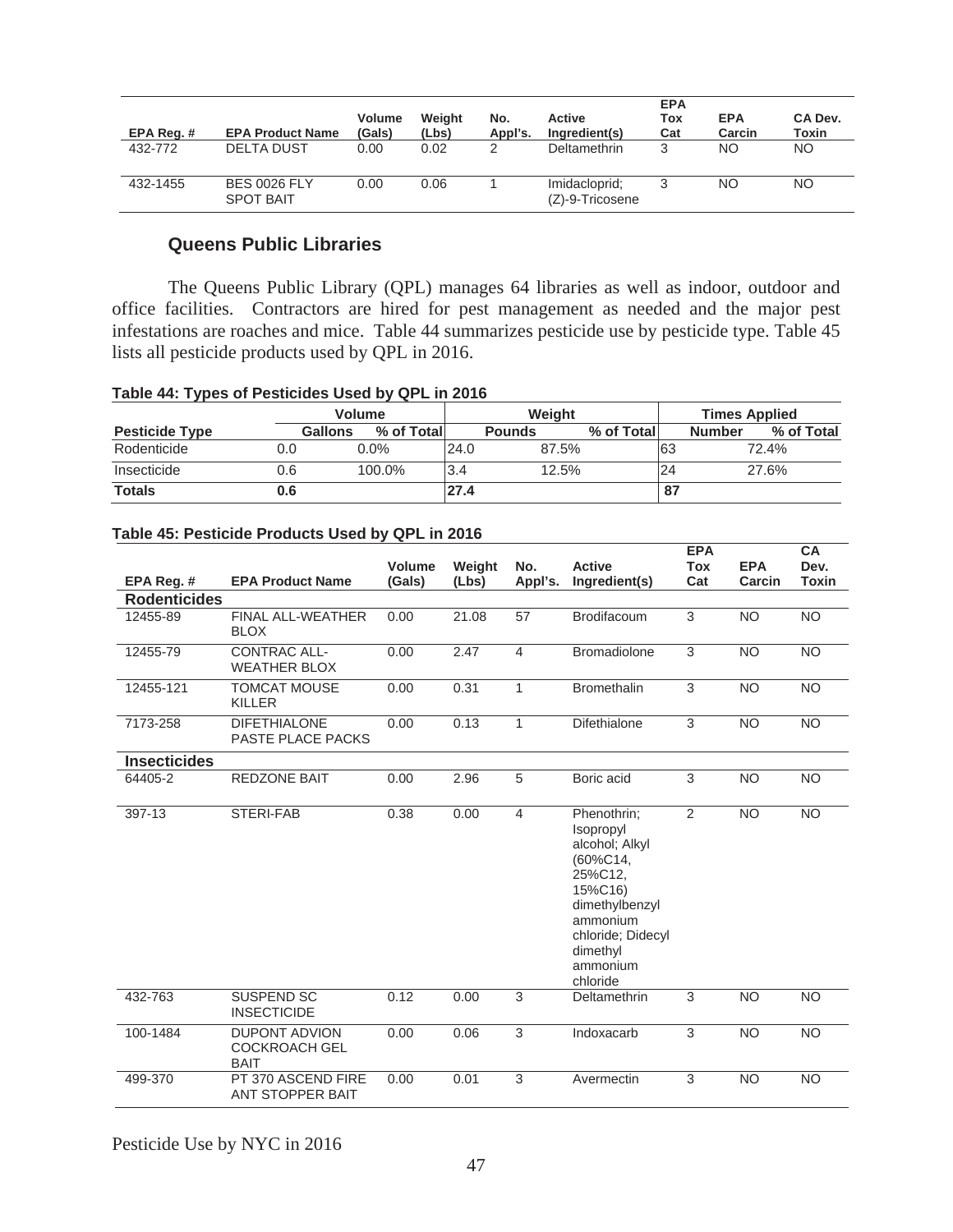| EPA Reg. # | <b>EPA Product Name</b>                                    | <b>Volume</b><br>(Gals) | Weight<br>(Lbs) | No.<br>Appl's. | <b>Active</b><br>Ingredient(s) | <b>EPA</b><br>Tox<br>Cat | <b>EPA</b><br>Carcin | <b>CA</b><br>Dev.<br>Toxin |
|------------|------------------------------------------------------------|-------------------------|-----------------|----------------|--------------------------------|--------------------------|----------------------|----------------------------|
| 2724-351   | ZOECON RF-259<br><b>EMULSIFIABLE</b><br><b>CONCENTRATE</b> | 0.12                    | 0.00            | 2              | (7S)-<br>Hydroprene            | 3                        | NΟ                   | <b>NO</b>                  |
| 100-1498   | <b>DUPONT ADVION</b><br><b>ANT GEL</b>                     | 0.00                    | 0.00            | 2              | Indoxacarb                     | 3                        | <b>NO</b>            | NO.                        |
| 499-550    | TC-323                                                     | 0.00                    | 0.38            |                | Prallethrin                    | 3                        | NΟ                   | NO                         |

# *Sanitation, Department of*

 The Department of Sanitation (DSNY) manages garages, office buildings, transfer stations, and various publicly-owned lots throughout the city. DSNY employs two certified pesticide applicators that make routine visits to facilities and responds to emergency calls because of the nature of the agency's work – managing garbage – pest problems are endemic at some facilities. DSNY also contracts for weed control on some of the City's rights-of-way. Table 46 summarizes pesticide use by pesticide type. Table 47 lists the products used by DSNY.

#### **Table 46: Types of Pesticides Used by DSNY in 2016**

|                       |                | <b>Volume</b> |       | Weight        |            |     | <b>Times Applied</b>        |  |  |
|-----------------------|----------------|---------------|-------|---------------|------------|-----|-----------------------------|--|--|
| <b>Pesticide Type</b> | <b>Gallons</b> | % of Totall   |       | <b>Pounds</b> | % of Total |     | % of Total<br><b>Number</b> |  |  |
| Rodenticide           | 0.2            | 13.4%         | 122.4 | 98.3%         |            | 166 | 22.3%                       |  |  |
| Insecticide           | 1.5            | 86.6%         |       | 1.7%          |            | 577 | 77.7%                       |  |  |
| <b>Totals</b>         |                |               | 124.5 |               |            | 743 |                             |  |  |

| EPA Reg.#           | <b>EPA Product</b><br><b>Name</b>                                                                      | Volume<br>(Gals) | Weight<br>(Lbs) | No.<br>Appl's. | <b>Active Ingredient(s)</b>         | <b>EPA</b><br>Tox<br>Cat | <b>EPA</b><br>Carcin | <b>CA</b><br>Dev.<br>Toxin |
|---------------------|--------------------------------------------------------------------------------------------------------|------------------|-----------------|----------------|-------------------------------------|--------------------------|----------------------|----------------------------|
| <b>Rodenticides</b> |                                                                                                        |                  |                 |                |                                     |                          |                      |                            |
| 12455-89            | FINAL ALL-<br><b>WEATHER BLOX</b>                                                                      | 0.23             | 104.22          | 132            | <b>Brodifacoum</b>                  | 3                        | <b>NO</b>            | <b>NO</b>                  |
| 12455-76            | <b>CONTRAC</b><br><b>RODENTICIDE</b><br><b>READY TO USE</b><br><b>PLACE PAC</b>                        | 0.00             | 17.72           | 33             | <b>Bromadiolone</b>                 | 3                        | <b>NO</b>            | <b>NO</b>                  |
| 12455-76            | <b>ZEP TOTAL</b><br><b>CONTROL</b><br>PELLET PACKS<br><b>TOTAL</b><br><b>CONTROL</b><br><b>SYSTEMS</b> | 0.00             | 0.45            | 1              | <b>Bromadiolone</b>                 | 3                        | <b>NO</b>            | <b>NO</b>                  |
| <b>Insecticides</b> |                                                                                                        |                  |                 |                |                                     |                          |                      |                            |
| 100-1066            | <b>DEMAND CS</b><br><b>INSECTICIDE</b>                                                                 | 0.51             | 0.00            | 338            | Cyhalothrin, lambda                 | 3                        | <b>NO</b>            | <b>NO</b>                  |
| 432-763             | SUSPEND SC                                                                                             | 0.72             | 0.01            | 186            | Deltamethrin                        | 3                        | <b>NO</b>            | <b>NO</b>                  |
| 73766-1             | <b>GOURMET ANT</b><br><b>BAIT GEL</b>                                                                  | 0.02             | 1.54            | 21             | Disodium octaborate<br>tetrahydrate | 3                        | <b>NO</b>            | <b>NO</b>                  |

#### **Table 47: List of Pesticides Applied by DSNY in 2016**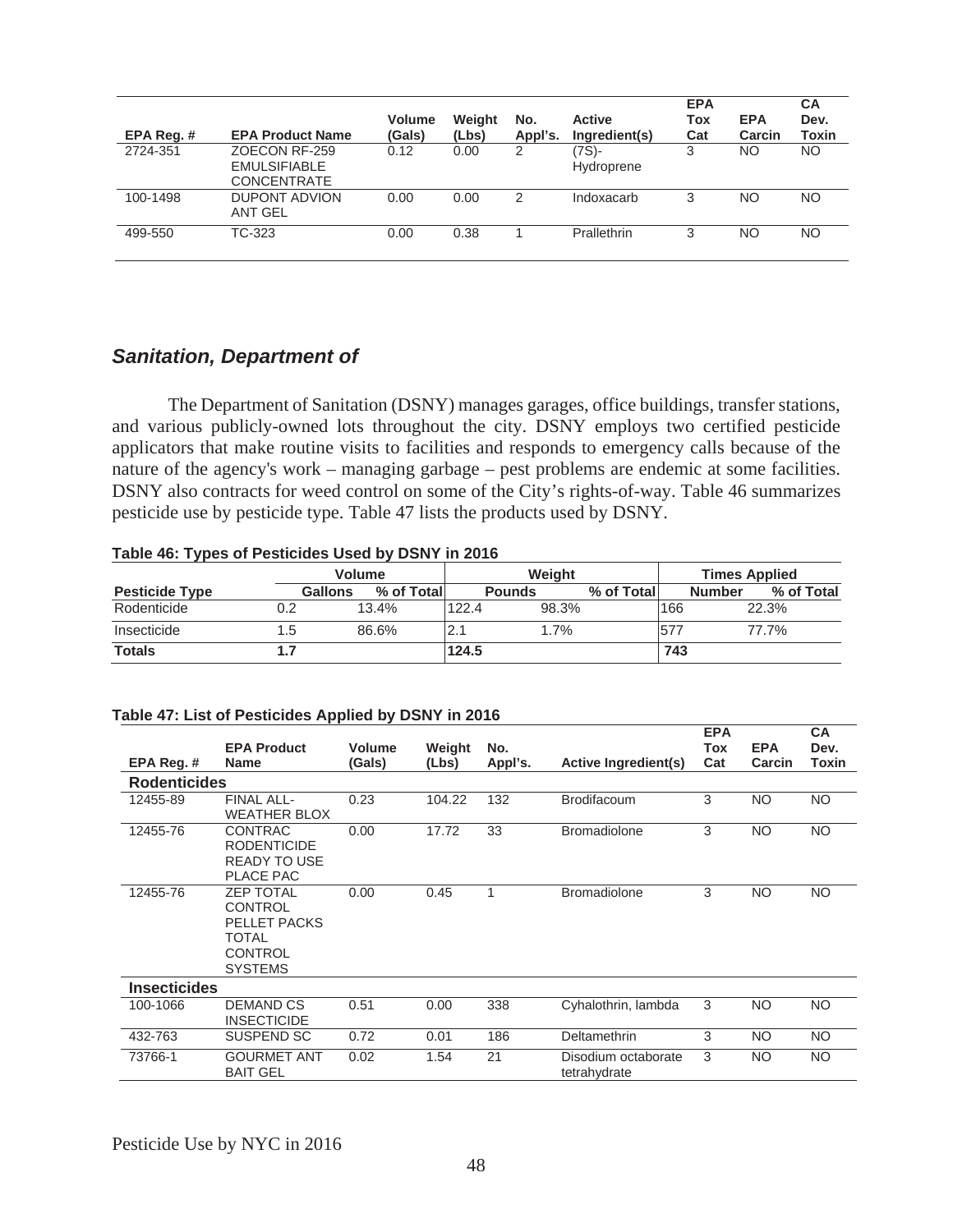| EPA Reg. # | <b>EPA Product</b><br><b>Name</b>                                                                                               | <b>Volume</b><br>(Gals) | Weight<br>(Lbs) | No.<br>Appl's. | <b>Active Ingredient(s)</b>                                                   | <b>EPA</b><br>Tox<br>Cat | <b>EPA</b><br>Carcin | <b>CA</b><br>Dev.<br>Toxin |
|------------|---------------------------------------------------------------------------------------------------------------------------------|-------------------------|-----------------|----------------|-------------------------------------------------------------------------------|--------------------------|----------------------|----------------------------|
| 432-1256   | <b>MAXFORCE FC</b><br><b>ANT BAIT</b><br><b>STATIONS</b>                                                                        | 0.00                    | 0.21            | 15             | Fipronil                                                                      | 3                        | <b>YES</b>           | <b>NO</b>                  |
| 432-1257   | <b>MAXFORCE</b><br>ROACH BAIT<br>F.05                                                                                           | 0.00                    | 0.29            | 10             | Fipronil                                                                      | 3                        | <b>YES</b>           | <b>NO</b>                  |
| 432-1258   | <b>MAXFORCE</b><br><b>LARGE ROACH</b><br>BAIT F.03                                                                              | 0.00                    | 0.08            | 4              | Fipronil                                                                      | 3                        | <b>YES</b>           | <b>NO</b>                  |
| 9444-168   | <b>ZEP TOTAL</b><br><b>CONTROL</b><br><b>TOTAL</b><br><b>RELEASE</b><br><b>FOGGER TOTAL</b><br><b>CONTROL</b><br><b>SYSTEMS</b> | 0.20                    | 0.00            | $\mathfrak{p}$ | Esfenvalerate;<br>Prallethrin:<br>Pyriproxyfen                                | 3                        | <b>NO</b>            | NO                         |
| 499-465    | PRO-CONTROL<br><b>FOGGER II</b>                                                                                                 | 0.04                    | 0.00            |                | Pyrethrins; Piperonyl<br>butoxide: N-octyl<br>bicycloheptene<br>dicarboximide | 3                        | <b>YES</b>           | <b>NO</b>                  |

### **Taxi and Limousine Commission**

 The Taxi and Limousine Commission (TLC) licenses and regulates over 50,000 vehicles and approximately 100,000 drivers, performs safety and emissions inspections of the more than 13,000 medallion taxicabs three times each year, and holds numerous hearings for violations of City and TLC rules and regulations, making it the most active taxi and limousine licensing regulatory agency in the United States. The agency contracts for pest control through the citywide contract administered by DCAS. Table 48 summarizes pesticide use by pesticide type. Table 49 lists all pesticide products used by TLC in 2016.

#### **Table 50: Types of Pesticides Used by TLC in 2016**

|                       |     | <b>Volume</b>                |     | Weiaht        |            |    | <b>Times Applied</b> |  |  |
|-----------------------|-----|------------------------------|-----|---------------|------------|----|----------------------|--|--|
| <b>Pesticide Type</b> |     | % of Total<br><b>Gallons</b> |     | <b>Pounds</b> | % of Total |    | % of Total<br>Number |  |  |
| Rodenticide           | 0.0 | $0.0\%$                      | 6.6 | 97.7%         |            | 10 | 31.3%                |  |  |
| Insecticide           | 0.0 | $0.0\%$                      | 0.2 | 2.3%          |            | 22 | 68.8%                |  |  |
| <b>Totals</b>         | 0.0 |                              | 6.7 |               |            | 32 |                      |  |  |

#### **Table 51: Pesticide Products Used by TLC in 2016**

| EPA Req.#           | <b>EPA Product Name</b>                              | <b>Volume</b><br>(Gals) | Weight<br>(Lbs) | No.<br>Appl's. | <b>Active</b><br>Ingredient(s) | <b>EPA</b><br><b>Tox</b><br>Cat | <b>EPA</b><br>Carcin | <b>CA</b><br>Dev.<br>Toxin |
|---------------------|------------------------------------------------------|-------------------------|-----------------|----------------|--------------------------------|---------------------------------|----------------------|----------------------------|
| <b>Rodenticides</b> |                                                      |                         |                 |                |                                |                                 |                      |                            |
| 12455-79            | CONTRAC ALL-<br><b>WEATHER BLOX</b>                  | 0.00                    | 1.44            | 3              | <b>Bromadiolone</b>            | 3                               | NO                   | <b>NO</b>                  |
| <b>Insecticides</b> |                                                      |                         |                 |                |                                |                                 |                      |                            |
| 100-1484            | DUPONT ADVION<br><b>COCKROACH GEL</b><br><b>BAIT</b> | 0.00                    | 0.04            | 2              | Indoxacarb                     | 3                               | NO                   | NO.                        |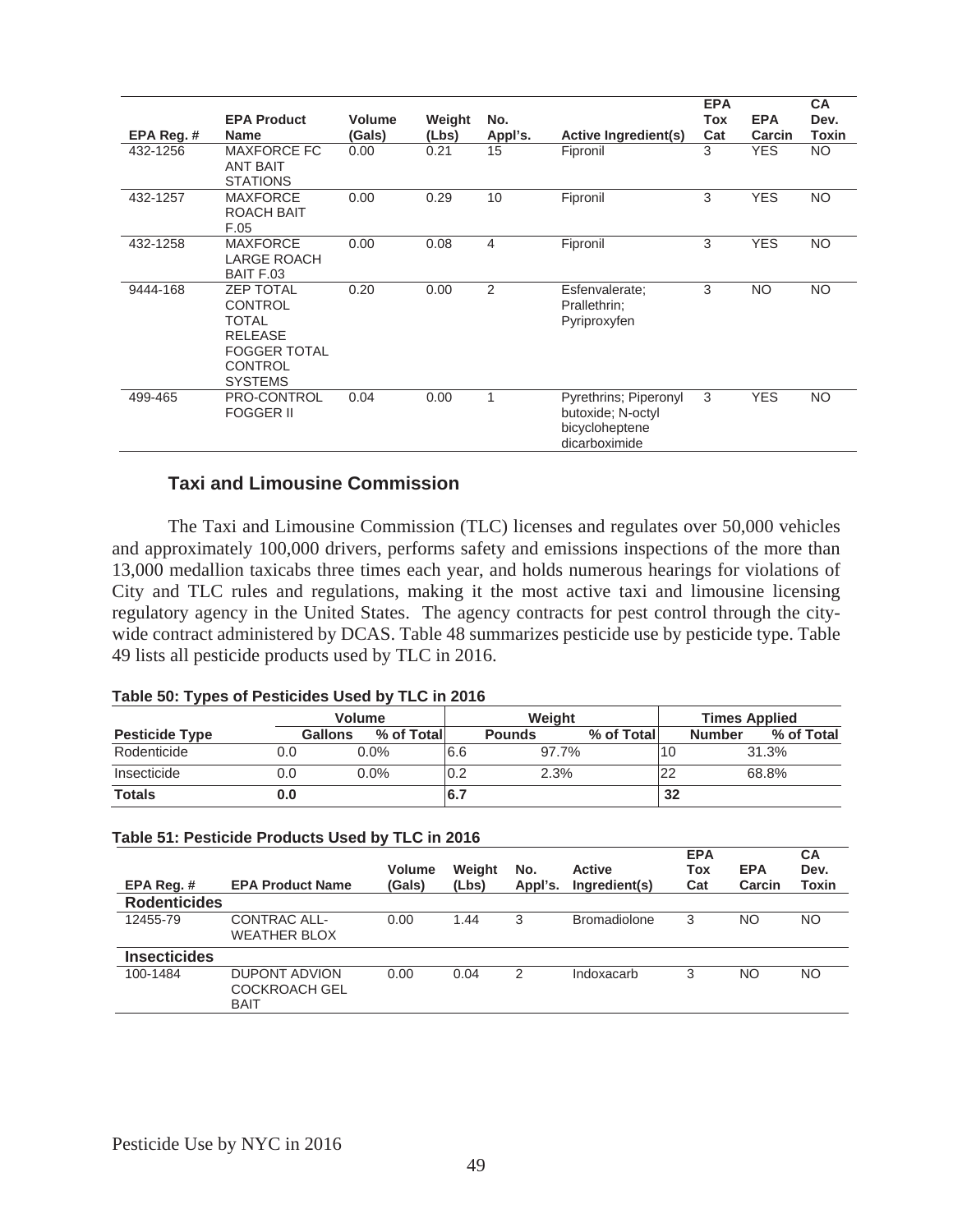## *Transportation, Department of*

The Department of Transportation (DOT) has a staff of over 4,000 that oversees one of the most complex urban transportation networks in the world. They manage approximately 5,800 miles of streets, sidewalks, and highways and 789 bridge structures, including six tunnels. They operate the Staten Island Ferry, oversee ferry operations on City-owned piers and operate approximately 75 facilities throughout the City. DOT is responsible for pest management at maintenance yards, lots, and agency offices throughout the city, as well as on rights-of-way along city highways. DOT is also contracted by New York State to provide right-of-way maintenance on state highways within city borders. Table 50 summarizes pesticide use by pesticide type. Table 51 lists all pesticide products used by DOT in 2016.

#### **Table 52: Types of Pesticides Used by DOT in 2016**

|                       |                | <b>Volume</b> | Weight        |       |             |           | <b>Times Applied</b> |            |  |
|-----------------------|----------------|---------------|---------------|-------|-------------|-----------|----------------------|------------|--|
| <b>Pesticide Type</b> | <b>Gallons</b> | % of Total    | <b>Pounds</b> |       | % of Totall |           | <b>Number</b>        | % of Total |  |
| Rodenticide           | 0.0            | $0.0\%$       | 131.9         | 85.3% |             | <b>90</b> |                      | 8.3%       |  |
| Insecticide           | 0.0            | $0.0\%$       | 1.4           | 0.9%  |             | l43       |                      | 4.0%       |  |
| Herbicide             | 173.5          | 100.0%        | 21.4          | 13.8% |             | 947       |                      | 87.7%      |  |
| <b>Totals</b>         | 173.5          |               | 154.7         |       |             | 1,080     |                      |            |  |

**EPA** 

#### **Table 53: Pesticide Products Used by DOT in 2016**

|                     |                                                             |                  |                 |                |                                                          | <b>EPA</b>        |                      | <b>CA</b>            |
|---------------------|-------------------------------------------------------------|------------------|-----------------|----------------|----------------------------------------------------------|-------------------|----------------------|----------------------|
| EPA Reg. #          | <b>EPA Product Name</b>                                     | Volume<br>(Gals) | Weight<br>(Lbs) | No.<br>Appl's. | <b>Active</b><br>Ingredient(s)                           | <b>Tox</b><br>Cat | <b>EPA</b><br>Carcin | Dev.<br><b>Toxin</b> |
| <b>Rodenticides</b> |                                                             |                  |                 |                |                                                          |                   |                      |                      |
|                     |                                                             |                  |                 |                |                                                          |                   |                      |                      |
| 7173-258            | <b>DIFETHIALONE</b><br><b>PASTE PLACE</b><br><b>PACKS</b>   | 0.00             | 7.98            | 50             | <b>Difethialone</b>                                      | 3                 | <b>NO</b>            | <b>NO</b>            |
| 12455-79            | <b>CONTRAC ALL-</b><br><b>WEATHER BLOX</b>                  | 0.00             | 123.69          | 38             | <b>Bromadiolone</b>                                      | 3                 | <b>NO</b>            | <b>NO</b>            |
| 12455-36            | <b>CONTRAC RAT</b><br>AND MOUSE BAIT                        | 0.00             | 0.25            | 2              | <b>Bromadiolone</b>                                      | 3                 | <b>NO</b>            | <b>NO</b>            |
| <b>Insecticides</b> |                                                             |                  |                 |                |                                                          |                   |                      |                      |
| 100-1484            | <b>DUPONT ADVION</b><br><b>COCKROACH GEL</b><br><b>BAIT</b> | 0.00             | 0.26            | 28             | Indoxacarb                                               | 3                 | <b>NO</b>            | <b>NO</b>            |
| 64405-2             | <b>REDZONE BAIT</b>                                         | 0.00             | 1.12            | 12             | Boric acid                                               | 3                 | <b>NO</b>            | <b>NO</b>            |
| 100-1498            | <b>DUPONT ADVION</b><br><b>ANT GEL</b>                      | 0.00             | 0.06            | 3              | Indoxacarb                                               | 3                 | <b>NO</b>            | <b>NO</b>            |
| <b>Herbicides</b>   |                                                             |                  |                 |                |                                                          |                   |                      |                      |
| 62719-556           | <b>ACCORD XRT II</b>                                        | 43.94            | 0.00            | 186            | Glyphosate,<br>dimethylammoniu<br>m salt                 | 3                 | <b>NO</b>            | <b>NO</b>            |
| 432-1580            | <b>DUPONT</b><br><b>VIEWPOINT</b><br><b>HERBICIDE</b>       | 0.13             | 21.38           | 178            | Aminocyclopyrachl<br>or; Imazapyr;<br>Metsulfuron-methyl | 3                 | <b>NO</b>            | <b>NO</b>            |
| 228-397             | <b>RIVERDALE</b><br><b>VANQUISH</b><br><b>HERBICIDE</b>     | 24.64            | 0.00            | 171            | Dicamba.<br>diglycolamine salt                           | 3                 | <b>NO</b>            | <b>NO</b>            |
| 62719-176           | <b>PATHFINDER II</b>                                        | 82.37            | 0.00            | 165            | Triclopyr,<br>butoxyethyl ester                          | 3                 | <b>NO</b>            | <b>NO</b>            |
| 432-1516            | <b>ESPLANADE 200</b><br>SC                                  | 3.98             | 0.00            | 148            | Indaziflam                                               | 3                 | <b>NO</b>            | <b>NO</b>            |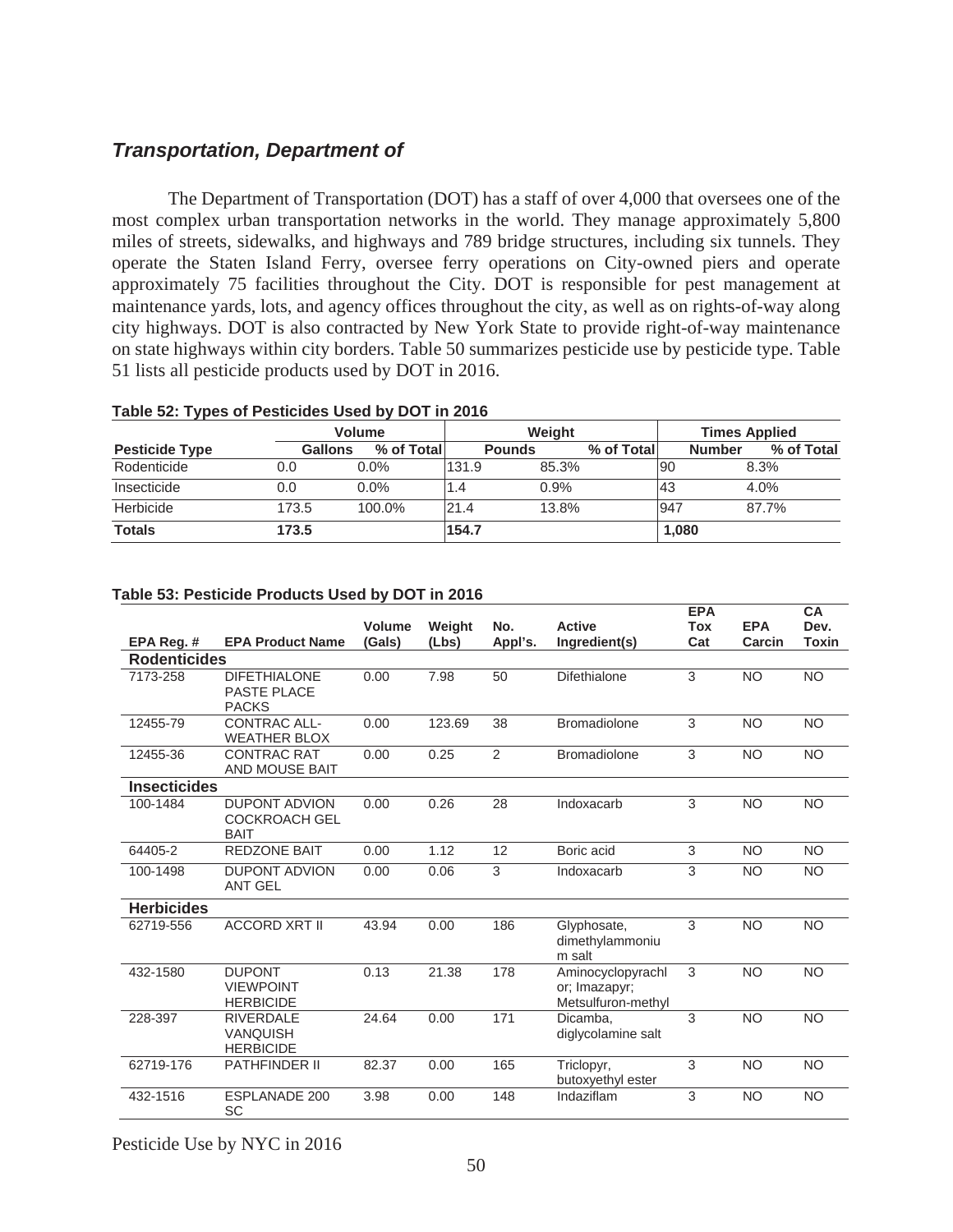| EPA Reg.# | <b>EPA Product Name</b>              | <b>Volume</b><br>(Gals) | Weight<br>(Lbs) | No.<br>Appl's. | <b>Active</b><br>Ingredient(s)     | <b>EPA</b><br>Tox<br>Cat | <b>EPA</b><br>Carcin | СA<br>Dev.<br>Toxin |
|-----------|--------------------------------------|-------------------------|-----------------|----------------|------------------------------------|--------------------------|----------------------|---------------------|
| 62719-527 | <b>GARLON 4 ULTRA</b>                | 16.03                   | 0.00            | 72             | Triclopvr                          |                          | NO                   | NO.                 |
| 524-536   | <b>MON 78473</b><br><b>HERBICIDE</b> | 2.39                    | 0.00            | 27             | Glyphosate,<br>isopropylamine salt |                          | NΟ                   | <b>NO</b>           |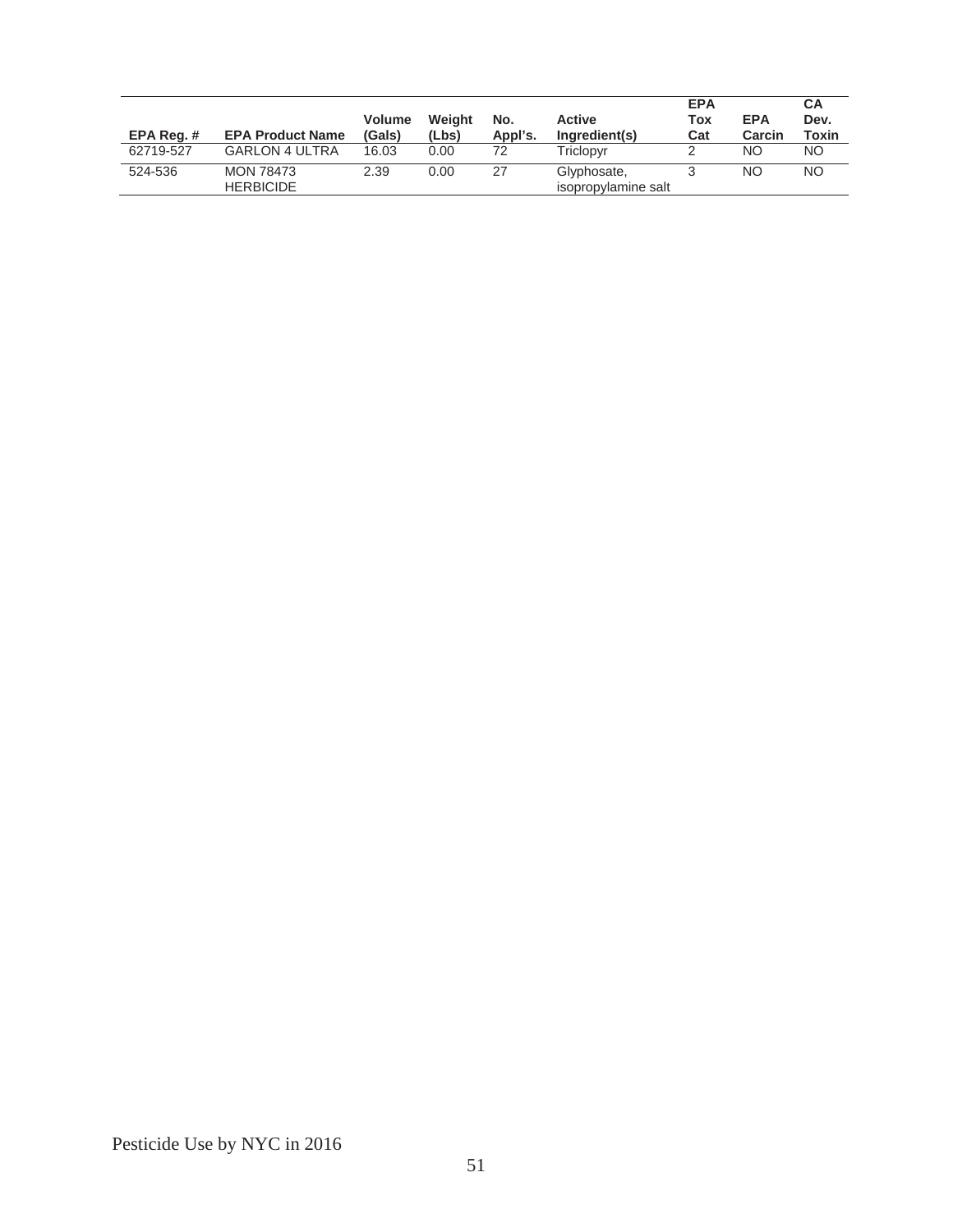# **APPENDIX 1: Complete Listing of Pesticide Products Used by New York City Agencies by Pesticide Type in 2016**

| EPA Reg.<br>#       | <b>EPA Product Name</b>                                                   | <b>Volume</b><br>(Gals) | Weight<br>(Lbs) | No.<br>Appl's.    | <b>Active</b><br>Ingredient(s) | <b>EPA</b><br>Tox.<br>Cat. | <b>EPA</b><br>Carc<br>in | <b>CA</b><br>Dev.<br><b>Toxin</b> |
|---------------------|---------------------------------------------------------------------------|-------------------------|-----------------|-------------------|--------------------------------|----------------------------|--------------------------|-----------------------------------|
| <b>Rodenticides</b> |                                                                           |                         |                 |                   |                                |                            |                          |                                   |
| 7173-258            | <b>DIFETHIALONE PASTE</b><br><b>PLACE PACKS</b>                           | 4.74                    | 9,335.70        | 34,772            | Difethialone                   | 3                          | <b>NO</b>                | <b>NO</b>                         |
| 12455-69            | CONTRAC<br><b>RODENTICIDE</b>                                             | 0.00                    | 11,586.6<br>8   | 11,910            | <b>Bromadiolone</b>            | 3                          | <b>NO</b>                | N <sub>O</sub>                    |
| 12455-90            | <b>FINAL RODENTICIDE</b>                                                  | 0.00                    | 5,691.60        | 7,281             | Brodifacoum                    | $\overline{3}$             | <b>NO</b>                | N <sub>O</sub>                    |
| 12455-133           | <b>CONTRAC WITH</b><br><b>LUMITRACK</b>                                   | 0.00                    | 1,474.99        | 4,533             | <b>Bromadiolone</b>            | 3                          | <b>NO</b>                | <b>NO</b>                         |
| 12455-86            | <b>CONTRAC</b><br>RODENTICIDE PLACE<br><b>PAC</b>                         | 0.63                    | 2,350.69        | 4,196             | <b>Bromadiolone</b>            | $\overline{3}$             | <b>NO</b>                | $\overline{NO}$                   |
| 12455-79            | <b>CONTRAC ALL-</b><br><b>WEATHER BLOX</b>                                | 0.00                    | 3,564.37        | 3,728             | <b>Bromadiolone</b>            | 3                          | <b>NO</b>                | <b>NO</b>                         |
| 12455-56            | <b>DITRAC TRACKING</b><br><b>POWDER</b>                                   | 0.00                    | 2,007.62        | 2,452             | Diphacinone                    | $\overline{2}$             | <b>NO</b>                | <b>NO</b>                         |
| 7173-297            | <b>BROMADIOLONE</b><br><b>PASTE 0901</b>                                  | 0.00                    | 579.44          | 1,997             | Bromadiolone                   | 3                          | <b>NO</b>                | <b>NO</b>                         |
| 100-1055            | <b>WEATHERBLOK BAIT</b><br><b>WITH BITREX</b>                             | 0.00                    | 507.31          | 1,098             | <b>Brodifacoum</b>             | 3                          | <b>NO</b>                | N <sub>O</sub>                    |
| 12455-36            | <b>CONTRAC RAT AND</b><br><b>MOUSE BAIT</b>                               | 0.00                    | 988.53          | 1,074             | Bromadiolone                   | 3                          | <b>NO</b>                | <b>NO</b>                         |
| 56-42               | <b>BAIT BLOCK</b><br>RODENTIICDE WITH<br>PEANUT BUTTER<br><b>FLAVORIZ</b> | 0.00                    | 135.02          | 490               | Diphacinone                    | $\sqrt{3}$                 | <b>NO</b>                | <b>NO</b>                         |
| 12455-75            | <b>CONTRAC RAT AND</b><br>MOUSE BAIT READY<br>TO USE PLACE PAC            | 0.00                    | 78.69           | 306               | <b>Bromadiolone</b>            | 3                          | <b>NO</b>                | <b>NO</b>                         |
| 12455-108           | <b>FORMUS ALL-</b><br><b>WEATHER BLOX</b>                                 | 0.06                    | 20.79           | 228               | <b>Brodifacoum</b>             | $\overline{3}$             | N <sub>O</sub>           | N <sub>O</sub>                    |
| 7173-202            | <b>MAKI MINI BLOCKS</b>                                                   | 2.21                    | 195.09          | 221               | Bromadiolone                   | 3                          | <b>NO</b>                | N <sub>O</sub>                    |
| 7173-205            | <b>GENERATION</b><br><b>PELLETS</b>                                       | 0.00                    | 253.50          | 214               | Difethialone                   | $\overline{3}$             | <b>NO</b>                | N <sub>O</sub>                    |
| 12455-89            | FINAL ALL-WEATHER<br><b>BLOX</b>                                          | 0.23                    | 132.16          | 207               | Brodifacoum                    | 3                          | <b>NO</b>                | <b>NO</b>                         |
| 12455-106           | <b>TERAD3 BLOX</b>                                                        | 0.00                    | 41.62           | 201               | Cholecalciferol                | 3                          | <b>NO</b>                | N <sub>O</sub>                    |
| 12455-139           | <b>Final Soft Bait</b>                                                    | 0.00                    | 34.13           | $\frac{137}{137}$ | Brodifacoum                    | $\overline{3}$             | N <sub>O</sub>           | N <sub>O</sub>                    |
| 7173-218            | <b>GENERATION MINI</b><br><b>BLOCKS</b>                                   | 0.08                    | 102.90          | 108               | Difethialone                   | $\overline{3}$             | NO                       | <b>NO</b>                         |
| 7173-113            | ROZOL TRACKING<br><b>POWDER</b>                                           | 0.08                    | 71.38           | 89                | Chlorophacinone                | $\overline{2}$             | <b>NO</b>                | <b>NO</b>                         |
| 7173-288            | DIFETHIALONE BLOCK<br>0707                                                | 0.00                    | 6.19            | 86                | Difethialone                   | $\overline{3}$             | <b>NO</b>                | <b>NO</b>                         |
| 12455-76            | <b>CONTRAC</b><br>RODENTICIDE READY<br>TO USE PLACE PAC                   | 0.00                    | 62.96           | 80                | Bromadiolone                   | 3                          | <b>NO</b>                | <b>NO</b>                         |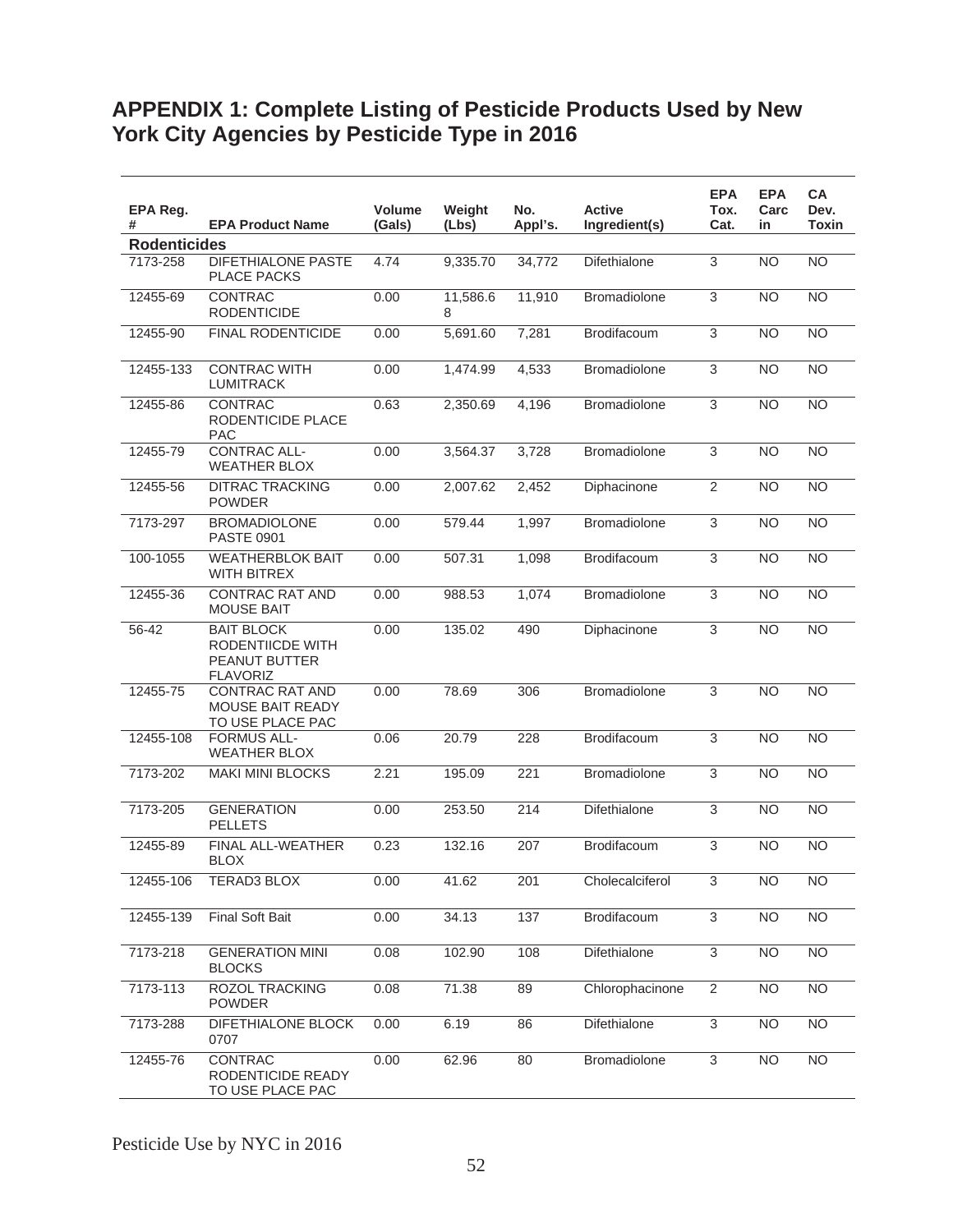| EPA Reg.<br>#       | <b>EPA Product Name</b>                                                                                | <b>Volume</b><br>(Gals) | Weight<br>(Lbs) | No.<br>Appl's. | <b>Active</b><br>Ingredient(s)    | <b>EPA</b><br>Tox.<br>Cat. | <b>EPA</b><br>Carc<br>in. | СA<br>Dev.<br><b>Toxin</b> |
|---------------------|--------------------------------------------------------------------------------------------------------|-------------------------|-----------------|----------------|-----------------------------------|----------------------------|---------------------------|----------------------------|
| 12455-17            | <b>ZP RODENT BAIT AG</b>                                                                               | 0.00                    | 9.88            | 72             | Zinc phosphide                    | 3                          | <b>NO</b>                 | <b>NO</b>                  |
| 12455-80            | <b>DITRAC ALL-WEATHER</b><br>BLOX                                                                      | 0.00                    | 33.81           | 29             | Diphacinone                       | 3                          | <b>NO</b>                 | <b>NO</b>                  |
| 100-1050            | <b>TALON-G</b><br>RODENTICIDE BAIT<br>PACK MINI-PELLETS<br>WITH BI                                     | 0.00                    | 4.57            | 10             | Brodifacoum                       | $\overline{3}$             | <b>NO</b>                 | $\overline{NO}$            |
| 7173-188            | <b>MAKI RAT AND MOUSE</b><br><b>BAIT PACKS</b><br>(PELLETS)                                            | 0.00                    | 0.03            | $\overline{7}$ | <b>Bromadiolone</b>               | 3                          | <b>NO</b>                 | <b>NO</b>                  |
| 67517-66            | <b>JTEATON</b><br><b>BROMETHALIN ALL</b><br><b>WEATHER BAIT</b><br><b>BLOCKS</b><br><b>RODENTICIDE</b> | 0.00                    | 0.31            | 6              | <b>Bromethalin</b>                | 3                          | <b>NO</b>                 | <b>NO</b>                  |
| 47629-16            | <b>PRESCRIPTION</b><br><b>TREATMENT BRAND</b><br>SOREXA BLOCKS                                         | 0.17                    | 0.00            | 5              | Difenacoum                        | $\overline{3}$             | <b>NO</b>                 | <b>NO</b>                  |
| 7173-208            | <b>MAKI RODENTICIDE</b><br><b>BAIT PACKS</b><br>(PELLETS)                                              | 0.00                    | 0.37            | 5              | Bromadiolone                      | 3                          | <b>NO</b>                 | <b>NO</b>                  |
| 12455-61            | <b>LIQUA-TOX II</b>                                                                                    | 0.03                    | 0.00            | $\overline{2}$ | Diphacinone,<br>sodium salt       | $\overline{3}$             | <b>NO</b>                 | $\overline{NO}$            |
| 12455-91            | <b>FINAL RODENTICIDE</b><br>READY-TO-USE PLACE<br><b>PAC</b>                                           | 0.05                    | 0.00            | $\mathbf{1}$   | Brodifacoum                       | 3                          | NO                        | $\overline{NO}$            |
| 47629-17            | <b>PRESCRIPTION</b><br>TREATMENT BRAND<br><b>SOREXA PELLET</b><br>PLACE PACK                           | 0.02                    | 0.00            | $\mathbf{1}$   | Difenacoum                        | 3                          | <b>NO</b>                 | <b>NO</b>                  |
| 47629-16            | DIFENACOUM RAT<br>AND MOUSE BLOCK                                                                      | 0.00                    | 1.75            | $\mathbf{1}$   | Difenacoum                        | 3                          | <b>NO</b>                 | <b>NO</b>                  |
| 36488-63            | DIFENACOUM RAT<br>AND MOUSE BLOCK IV                                                                   | 0.00                    | 1.69            | 1              | Difenacoum                        | 3                          | <b>NO</b>                 | <b>NO</b>                  |
| 12455-76            | <b>ZEP TOTAL CONTROL</b><br>PELLET PACKS TOTAL<br><b>CONTROL SYSTEMS</b>                               | 0.00                    | 0.45            | $\mathbf{1}$   | Bromadiolone                      | 3                          | <b>NO</b>                 | <b>NO</b>                  |
| 12455-121           | <b>TOMCAT MOUSE</b><br><b>KILLER</b>                                                                   | 0.00                    | 0.31            | $\mathbf{1}$   | <b>Bromethalin</b>                | 3                          | <b>NO</b>                 | <b>NO</b>                  |
| 12455-95            | <b>FASTRAC ALL-</b><br><b>WEATHER BLOX</b>                                                             | 0.00                    | 0.22            | 1              | <b>Bromethalin</b>                | 3                          | <b>NO</b>                 | <b>NO</b>                  |
| <b>Insecticides</b> |                                                                                                        |                         |                 |                |                                   |                            |                           |                            |
| 432-763             | SUSPEND SC<br><b>INSECTICIDE</b>                                                                       | 593.69                  | 47.76           | 69,970         | Deltamethrin                      | 3                          | <b>NO</b>                 | <b>NO</b>                  |
| 432-1483            | <b>TEMPRID SC</b><br><b>INSECTICIDE</b>                                                                | 103.68                  | 0.05            | 19,254         | Cyfluthrin, beta;<br>Imidacloprid | $\overline{3}$             | <b>NO</b>                 | $\overline{NO}$            |
| 432-1259            | PRODUCT: RBF5                                                                                          | 0.00                    | 377.10          | 7,426          | Fipronil                          | $\overline{3}$             | <b>YES</b>                | <b>NO</b>                  |
| 432-1460            | MAXFORCE FC ROACH<br>KILLER BAIT GEL F.05                                                              | 0.57                    | 281.61          | 7,321          | Fipronil                          | 3                          | <b>YES</b>                | NO.                        |
| 499-304             | WHITMIRE OPTEM ME<br>PT 600                                                                            | $\overline{5}5.41$      | 0.00            | 7,092          | Cyfluthrin                        | 3                          | <b>NO</b>                 | <b>NO</b>                  |
| 100-1484            | <b>DUPONT ADVION</b><br><b>COCKROACH GEL</b><br><b>BAIT</b>                                            | 0.00                    | 191.16          | 5,303          | Indoxacarb                        | $\overline{3}$             | <b>NO</b>                 | N <sub>O</sub>             |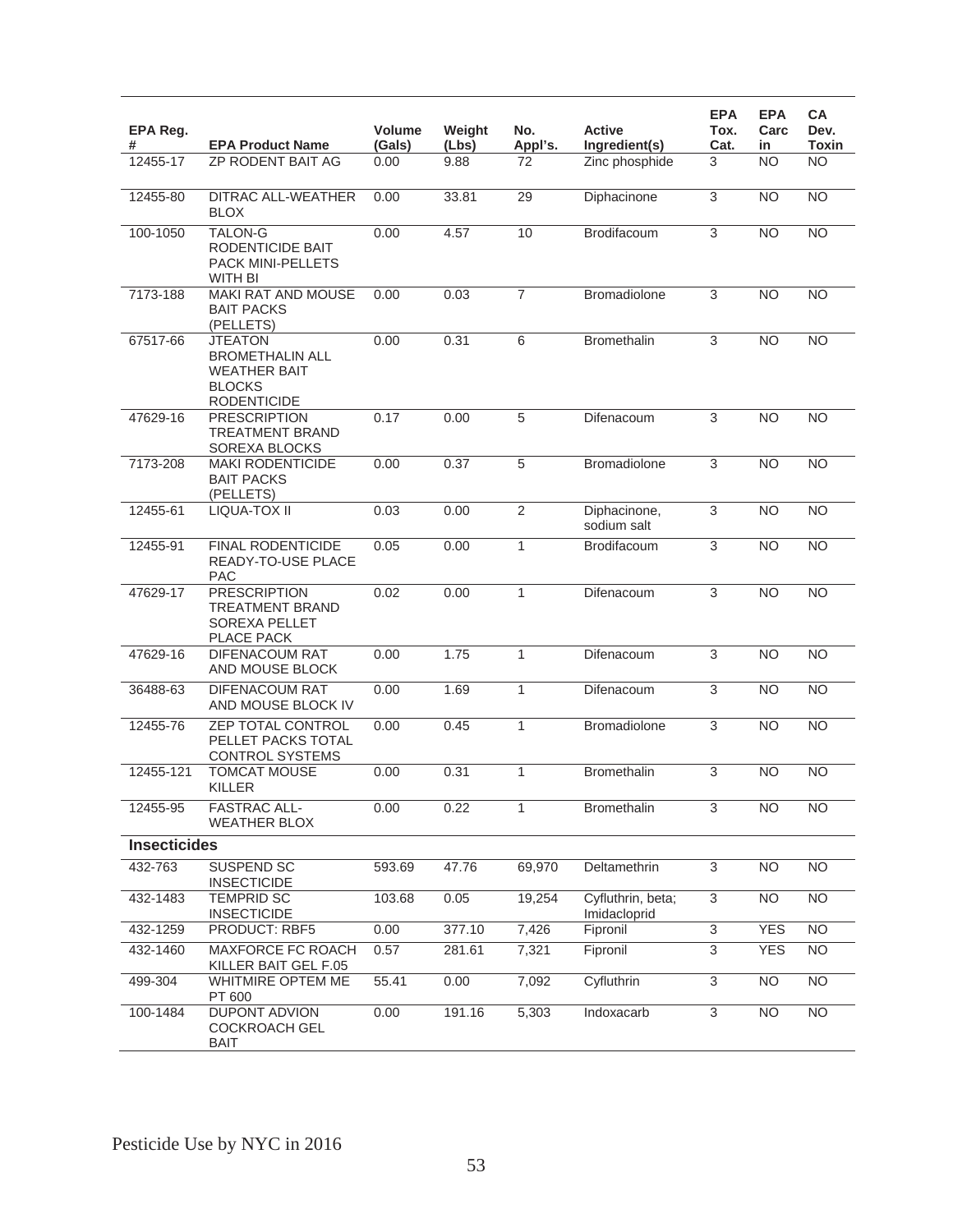| EPA Reg.<br># | <b>EPA Product Name</b>                                                                         | <b>Volume</b><br>(Gals) | Weight<br>(Lbs)            | No.<br>Appl's.     | <b>Active</b><br>Ingredient(s)                                                                                                                                   | <b>EPA</b><br>Tox.<br>Cat. | <b>EPA</b><br>Carc<br>in | CA<br>Dev.<br><b>Toxin</b> |
|---------------|-------------------------------------------------------------------------------------------------|-------------------------|----------------------------|--------------------|------------------------------------------------------------------------------------------------------------------------------------------------------------------|----------------------------|--------------------------|----------------------------|
| 73049-501     | VBC-60394 FG<br><b>BIOLOGICAL</b><br><b>LARVICIDE FINE</b><br><b>GRANULE</b>                    | 0.00                    | $\overline{12,530.5}$<br>4 | 5,221              | <b>Bacillus</b><br>thuringiensis,<br>subsp.<br>Israelensis, strain<br>AM 65-52                                                                                   | 3                          | <b>NO</b>                | <b>NO</b>                  |
| 73049-429     | <b>VECTOMAX FG</b>                                                                              | 0.00                    | 33,329.4<br>2              | 4,957              | <b>Bacillus</b><br>sphaericus;<br><b>Bacillus</b><br>thuringiensis,<br>subsp.<br>Israelensis, strain<br>AM 65-52                                                 | $\overline{3}$             | $\overline{NO}$          | $\overline{NO}$            |
| 432-1257      | <b>MAXFORCE ROACH</b><br>BAIT F.05                                                              | 8.06                    | 185.33                     | 3,869              | Fipronil                                                                                                                                                         | $\sqrt{3}$                 | <b>YES</b>               | <b>NO</b>                  |
| 2724-351      | ZOECON RF-259<br><b>EMULSIFIABLE</b><br><b>CONCENTRATE</b>                                      | 26.40                   | 0.00                       | $\overline{3,}407$ | (7S)-Hydroprene                                                                                                                                                  | $\overline{3}$             | $\overline{NO}$          | <b>NO</b>                  |
| 397-13        | STERI-FAB                                                                                       | 372.92                  | 1.1                        | 3,251              | Phenothrin;<br>Isopropyl alcohol;<br>Alkyl (60%C14,<br>25%C12.<br>15%C16)<br>dimethylbenzyl<br>ammonium<br>chloride; Didecyl<br>dimethyl<br>ammonium<br>chloride | $\overline{2}$             | <b>NO</b>                | <b>NO</b>                  |
| 1021-1828     | MGK ROACH BAIT 2822                                                                             | 0.00                    | 108.18                     | 2,270              | Avermectin                                                                                                                                                       | $\sqrt{3}$                 | <b>NO</b>                | <b>NO</b>                  |
| 64405-2       | <b>REDZONE BAIT</b>                                                                             | 6.21                    | 465.53                     | 2,217              | Boric acid                                                                                                                                                       | 3                          | <b>NO</b>                | $\overline{NO}$            |
| 53883-276     | <b>DELTA 4.75% SC</b>                                                                           | 18.59                   | 0.00                       | 1,616              | Deltamethrin                                                                                                                                                     | $\ensuremath{\mathsf{3}}$  | <b>NO</b>                | $\overline{NO}$            |
| 73049-19      | <b>VECTOBAC CG</b><br><b>BIOLOGICAL</b><br><b>LARVICIDE GRANULES</b>                            | 0.00                    | 1,483.28                   | 1,519              | <b>Bacillus</b><br>thuringiensis,<br>subsp.<br>Israelensis, strain<br>AM 65-52                                                                                   | 3                          | <b>NO</b>                | <b>NO</b>                  |
| 279-3206      | <b>TALSTAR TC</b><br><b>FLOWABLE</b><br><b>TERMITICIDE/INSECTI</b><br><b>CIDE</b>               | 21.73                   | 0.00                       | 1,398              | <b>Bifenthrin</b>                                                                                                                                                | 3                          | <b>YES</b>               | <b>NO</b>                  |
| 73079-4       | <b>BORACTIN</b><br><b>INSECTICIDE POWDER</b>                                                    | 9.79                    | 264.67                     | 1,349              | Boric acid                                                                                                                                                       | 3                          | $\overline{NO}$          | <b>NO</b>                  |
| 499-510       | <b>PRESCRIPTION</b><br><b>TREATMENT BRAND</b><br>ALPINE COCKROACH<br><b>GEL BAIT PISTON CAN</b> | 0.00                    | 27.10                      | 1,200              | Dinotefuran                                                                                                                                                      | 3                          | <b>NO</b>                | <b>NO</b>                  |
| 100-1498      | DUPONT ADVION ANT<br><b>GEL</b>                                                                 | 0.00                    | 22.59                      | 965                | Indoxacarb                                                                                                                                                       | $\sqrt{3}$                 | <b>NO</b>                | <b>NO</b>                  |
| 432-1363      | <b>TEMPO SC</b><br><b>INSECTICIDE</b>                                                           | 69.10                   | 0.01                       | 870                | Cyfluthrin, beta                                                                                                                                                 | 3                          | <b>NO</b>                | <b>NO</b>                  |
| 62577-12      | ECOPCO ACU                                                                                      | 65.57                   | 0.29                       | 853                | Phenylethyl<br>propionate                                                                                                                                        | $\overline{3}$             | <b>NO</b>                | $\overline{NO}$            |
| 499-507       | <b>PRESCRIPTION</b><br><b>TREATMENT BRAND</b><br>ALPINE COCKROACH<br><b>GEL BAIT RESERVOIR</b>  | 0.00                    | 99.27                      | 715                | Dinotefuran                                                                                                                                                      | $\overline{3}$             | <b>NO</b>                | N <sub>O</sub>             |
| 432-763       | SUSPEND SC                                                                                      | 11.62                   | 0.01                       | 683                | Deltamethrin                                                                                                                                                     | $\sqrt{3}$                 | <b>NO</b>                | <b>NO</b>                  |
| 64405-2       | <b>ECOLOGICAL ANT &amp;</b><br><b>INSECT BAIT</b>                                               | 0.00                    | 59.88                      | 528                | Boric acid                                                                                                                                                       | 3                          | <b>NO</b>                | <b>NO</b>                  |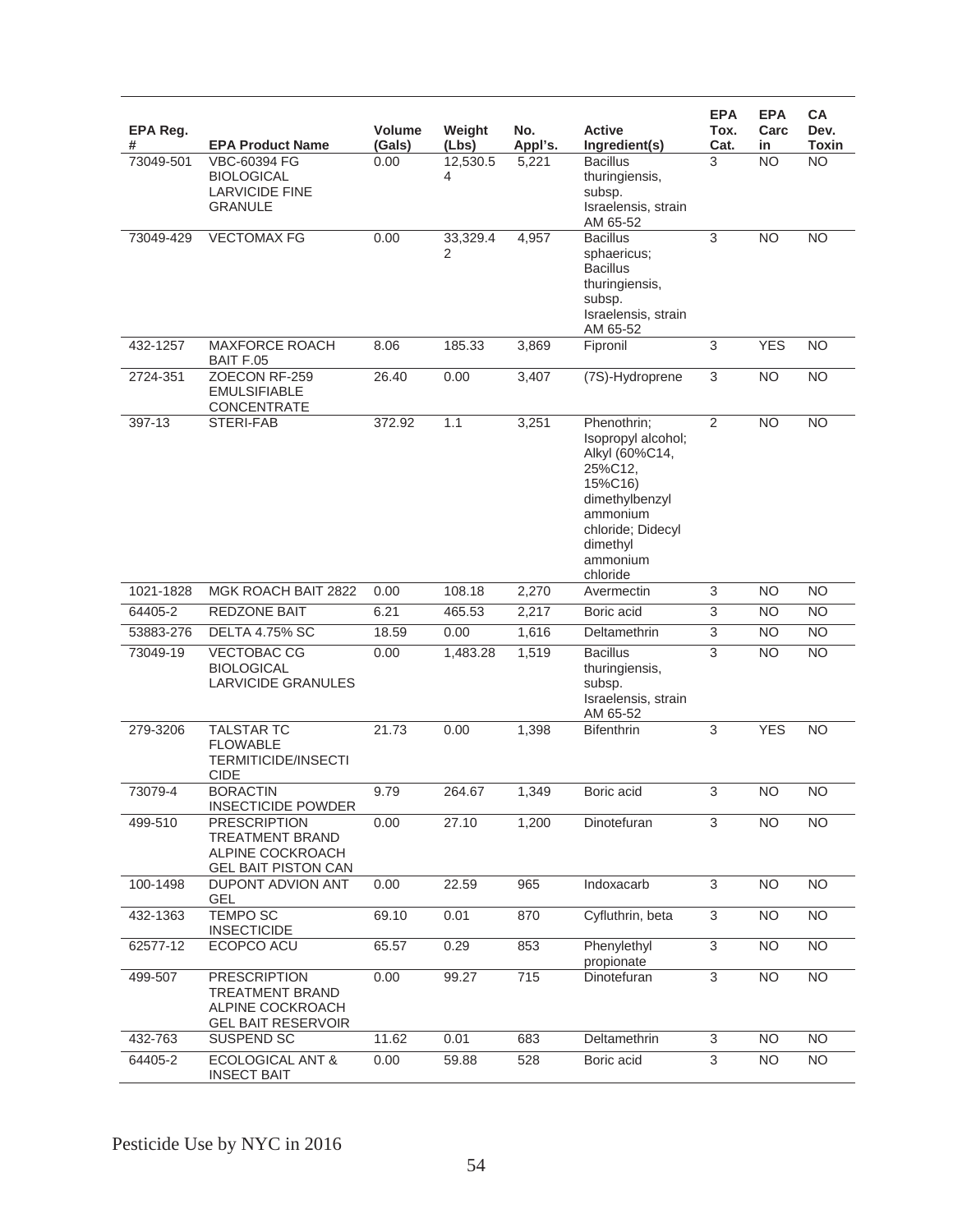| EPA Reg.<br># | <b>EPA Product Name</b>                                              | <b>Volume</b><br>(Gals) | Weight<br>(Lbs) | No.<br>Appl's. | <b>Active</b><br>Ingredient(s)                                                 | <b>EPA</b><br>Tox.<br>Cat. | <b>EPA</b><br>Carc<br>in | СA<br>Dev.<br><b>Toxin</b> |
|---------------|----------------------------------------------------------------------|-------------------------|-----------------|----------------|--------------------------------------------------------------------------------|----------------------------|--------------------------|----------------------------|
| 73766-1       | <b>GOURMET ANT BAIT</b><br><b>GEL</b>                                | 0.09                    | 12.86           | 453            | Disodium<br>octaborate<br>tetrahydrate                                         | 3                          | <b>NO</b>                | <b>NO</b>                  |
| 100-1066      | <b>DEMAND CS</b><br><b>INSECTICIDE</b>                               | 41.33                   | 0.00            | 444            | Cyhalothrin,<br>lambda                                                         | $\overline{3}$             | <b>NO</b>                | <b>NO</b>                  |
| 279-9554      | <b>CB INSECTICIDE WITH</b><br>DELTAMETHRIN                           | 36.09                   | 10.58           | 345            | Deltamethrin                                                                   | $\overline{3}$             | $\overline{NO}$          | $\overline{NO}$            |
| 2724-421      | ZOECON RF-292<br><b>BRIQUET</b>                                      | 0.00                    | 902.71          | 324            | S-Methoprene                                                                   | 3                          | <b>NO</b>                | <b>NO</b>                  |
| 1021-1815     | <b>EVERCIDE</b><br>ESFENVALERATE 6.4%<br>СS                          | 1.64                    | 0.00            | 261            | Esfenvalerate                                                                  | 3                          | <b>NO</b>                | $\overline{NO}$            |
| 100-1501      | <b>DUPONT ARILON</b><br><b>INSECTICIDE</b>                           | 155.83                  | 0.00            | 217            | Indoxacarb                                                                     | 3                          | <b>NO</b>                | <b>NO</b>                  |
| 2724-484      | RF 9707 AEROSOL                                                      | 11.46                   | 0.00            | 194            | (7S)-Hydroprene                                                                | 3                          | <b>NO</b>                | <b>NO</b>                  |
| 64405-8       | <b>NIBOR BORATE</b><br><b>INSECTICIDE AND</b><br><b>FUNGICIDE</b>    | 162.54                  | 3.38            | 164            | Disodium<br>octaborate<br>tetrahydrate                                         | 3                          | <b>NO</b>                | <b>NO</b>                  |
| 73049-20      | <b>VECTOLEX CG</b><br><b>BIOLOGICAL</b><br><b>LARVICIDE</b>          | 0.00                    | 431.60          | 163            | <b>Bacillus</b><br>sphaericus                                                  | 3                          | <b>NO</b>                | <b>NO</b>                  |
| 432-772       | <b>DELTA DUST</b>                                                    | 0.14                    | 1.60            | 144            | Deltamethrin                                                                   | $\overline{3}$             | N <sub>O</sub>           | <b>NO</b>                  |
| 432-1531      | <b>BES0600 INSECTICIDE</b>                                           | 0.00                    | 5.65            | 134            | Clothianidin                                                                   | $\overline{0}$             | <b>NO</b>                | <b>NO</b>                  |
| 1021-2569     | <b>MULTICIDE SPRAY</b><br>29511                                      | 26.98                   | 0.00            | 128            | Imidacloprid;<br>Phenothrin; N-<br>octyl<br>bicycloheptene<br>dicarboximide    | 0                          | <b>YES</b>               | <b>NO</b>                  |
| 2724-351      | <b>ZOECON GENCOR 9%</b><br><b>EMULSIFIABLE</b><br><b>CONCENTRATE</b> | 1.53                    | 0.00            | 121            | (7S)-Hydroprene                                                                | 3                          | <b>NO</b>                | $\overline{NO}$            |
| 1021-1603     | NYLAR 10EC                                                           | 162.89                  | 0.00            | 106            | Pyriproxyfen                                                                   | $\overline{3}$             | $\overline{NO}$          | $\overline{NO}$            |
| 499-467       | <b>WHITMIRE AVERT TC</b><br>181                                      | 0.00                    | 4.03            | 104            | Avermectin                                                                     | 3                          | <b>NO</b>                | $\overline{NO}$            |
| 1021-1795     | <b>DUET DUAL-ACTION</b><br><b>ADULTICIDE</b>                         | 0.00                    | 1,592.32        | 99             | Phenothrin;<br>Piperonyl<br>butoxide:<br>Prallethrin                           | 3                          | <b>YES</b>               | <b>NO</b>                  |
| 432-1375      | PRE-EMPT FLY BAIT                                                    | 0.00                    | 20.46           | 91             | Imidacloprid; (Z)-<br>9-Tricosene                                              | 3                          | <b>NO</b>                | $\overline{NO}$            |
| 1021-1688     | <b>ANVIL 10+10 ULV</b>                                               | 0.00                    | 1,656.20        | 88             | Phenothrin;<br>Piperonyl butoxide                                              | $\overline{3}$             | <b>YES</b>               | $\overline{NO}$            |
| 2724-274      | <b>GOLDEN MALRIN RF-</b><br>128 FLY KILLER                           | 0.00                    | 92.91           | 87             | Methomyl; (Z)-9-<br>Tricosene                                                  | 3                          | <b>NO</b>                | <b>NO</b>                  |
| 1021-1767     | <b>MULTICIDE LICE &amp;</b><br>DUST MITE SPRAY<br>27911              | 0.00                    | 46.50           | 62             | Phenothrin: N-<br>octyl<br>bicycloheptene<br>dicarboximide                     | $\overline{3}$             | <b>YES</b>               | $\overline{NO}$            |
| 73049-10      | <b>VECTOBAC G</b><br><b>BIOLOGICAL</b><br><b>LARVICIDE GRANULES</b>  | 0.00                    | 32,500.0<br>0   | 46             | <b>Bacillus</b><br>thuringiensis,<br>subsp.<br>Israelensis, strain<br>AM 65-52 | 3                          | N <sub>O</sub>           | <b>NO</b>                  |
| 83100-6       | PRIMERAONE<br>IMIDACLOPRID 2F<br><b>INSECTICIDE</b>                  | 8.86                    | 0.00            | 39             | Imidacloprid                                                                   | $\overline{3}$             | $\overline{NO}$          | $\overline{NO}$            |
| 432-1262      | MAXFORCE IBH10                                                       | 1.03                    | 0.53            | 39             | Hydramethylnon                                                                 | 3                          | <b>YES</b>               | <b>YES</b>                 |
| 279-3384      | <b>ROACH KIL</b><br><b>COMMERCIAL</b>                                | 0.61                    | 2.81            | 39             | Boric acid                                                                     | 3                          | <b>NO</b>                | <b>NO</b>                  |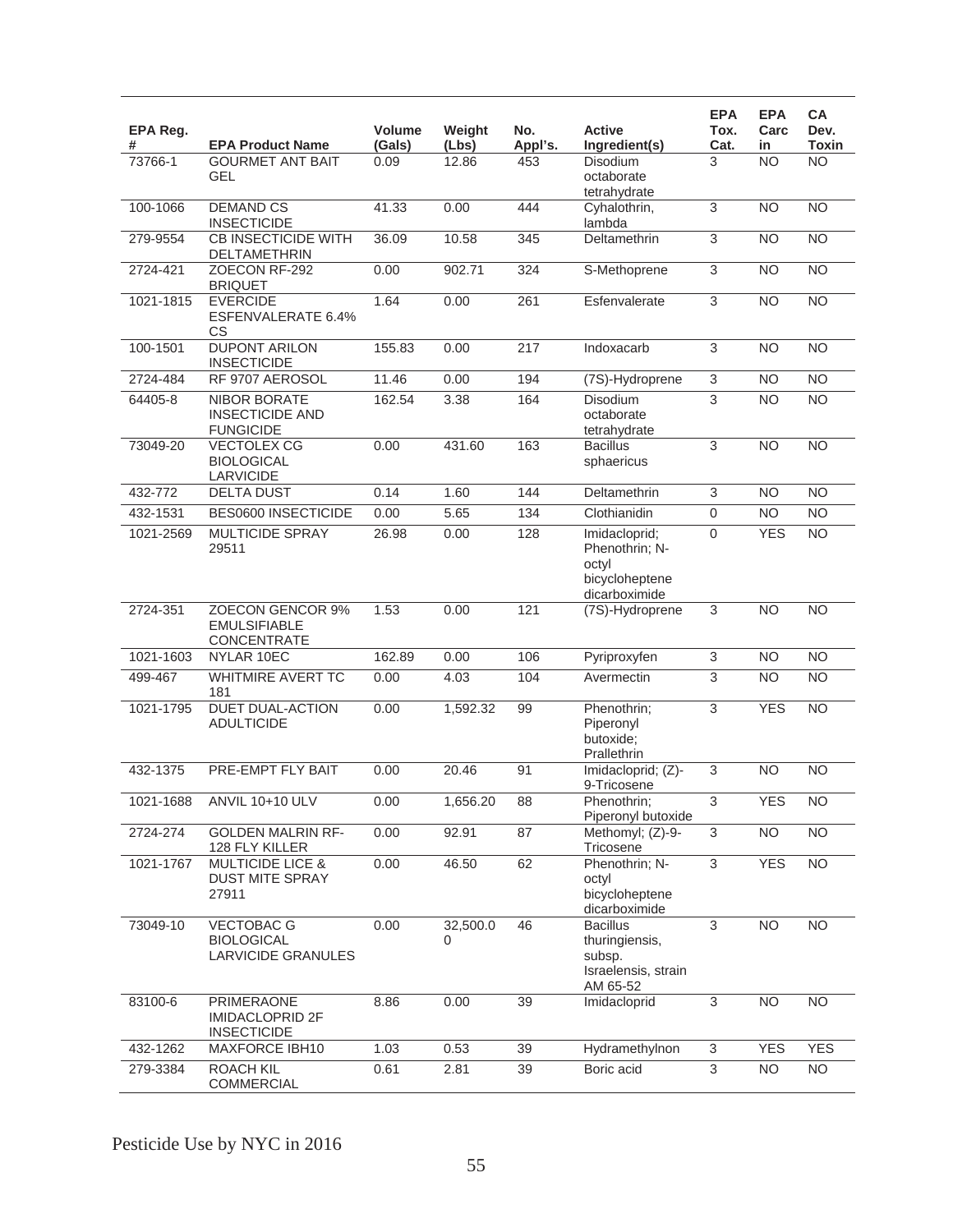| EPA Reg.<br># | <b>EPA Product Name</b>                                                            | <b>Volume</b><br>(Gals) | Weight<br>(Lbs) | No.<br>Appl's.  | <b>Active</b><br>Ingredient(s)                                                         | <b>EPA</b><br>Tox.<br>Cat. | <b>EPA</b><br>Carc<br>in | CA<br>Dev.<br><b>Toxin</b> |
|---------------|------------------------------------------------------------------------------------|-------------------------|-----------------|-----------------|----------------------------------------------------------------------------------------|----------------------------|--------------------------|----------------------------|
| 432-1455      | BES 0026 FLY SPOT<br><b>BAIT</b>                                                   | 7.55                    | 2.01            | 34              | Imidacloprid; (Z)-<br>9-Tricosene                                                      | 3                          | <b>NO</b>                | N <sub>O</sub>             |
| 100-1486      | <b>DUPONT ADVION</b><br><b>COCKROACH BAIT</b><br><b>ARENA</b>                      | 0.00                    | 1.55            | 33              | Indoxacarb                                                                             | $\overline{3}$             | $\overline{NO}$          | $\overline{NO}$            |
| 499-406       | <b>AVERT PRESCRIPTION</b><br>TREATMENT TC 93A<br><b>BAIT</b>                       | 0.00                    | 1.45            | $\overline{33}$ | Avermectin                                                                             | 3                          | $\overline{NO}$          | $\overline{NO}$            |
| 432-1304      | TEMPO 10 WP<br><b>INSECTICIDE</b>                                                  | 29.77                   | 0.04            | $\overline{31}$ | Cyfluthrin, beta                                                                       | $\overline{3}$             | NO                       | NO                         |
| 499-362       | <b>WHITMIRE PT 515</b><br><b>WASP FREEZE</b>                                       | 0.82                    | 50.31           | 30              | D-trans Allethrin;<br>Phenothrin                                                       | $\overline{3}$             | <b>YES</b>               | N <sub>O</sub>             |
| 100-1483      | <b>ADVION INSECT</b><br><b>GRANULE</b>                                             | 0.04                    | 4.72            | $\overline{26}$ | Indoxacarb                                                                             | $\overline{3}$             | $\overline{NO}$          | N <sub>O</sub>             |
| 48813-1       | SUFFOIL-X                                                                          | 7.10                    | 0.00            | 24              | Petroleum<br>distillates                                                               | $\overline{3}$             | N <sub>O</sub>           | NO                         |
| 73079-6       | <b>GREEN ZONE</b><br><b>GRANULAR BAIT</b>                                          | 0.00                    | 2.71            | 23              | Boric acid                                                                             | 3                          | <b>NO</b>                | N <sub>O</sub>             |
| 2724-451      | ZOECON 9010 GR                                                                     | 0.00                    | 5,435.00        | $\overline{21}$ | S-Methoprene                                                                           | $\overline{3}$             | <b>NO</b>                | <b>NO</b>                  |
| 86203-11      | SAFARI 20SG<br><b>INSECTICIDE</b>                                                  | 0.00                    | 3.98            | $\overline{20}$ | Dinotefuran                                                                            | $\overline{3}$             | $\overline{NO}$          | N <sub>O</sub>             |
| 53883-283     | DM DUST 0.05%<br><b>INSECTICIDE</b>                                                | 0.00                    | 0.20            | 19              | Deltamethrin                                                                           | $\overline{3}$             | <b>NO</b>                | <b>NO</b>                  |
| 6218-47       | SUMMIT B.T.I.<br><b>BRIQUETS</b>                                                   | 0.00                    | 4.65            | 18              | <b>Bacillus</b><br>thuringiensis<br>subspecies<br>Israelensis strain<br><b>BMP 144</b> | 3                          | <b>NO</b>                | N <sub>O</sub>             |
| 9688-190      | SPECTRACIDE<br><b>DESTROYER BRAND</b><br><b>WASP &amp; HORNET</b><br><b>KILLER</b> | 0.30                    | 18.75           | $\overline{17}$ | Cyhalothrin,<br>lambda:<br>Prallethrin                                                 | $\overline{3}$             | $\overline{NO}$          | NO                         |
| 62719-291     | <b>CONSERVE SC TURF</b><br>AND ORNAMENTAL                                          | 0.24                    | 0.00            | 16              | Spinosad                                                                               | $\overline{3}$             | N <sub>O</sub>           | N <sub>O</sub>             |
| 432-1256      | <b>MAXFORCE FC ANT</b><br><b>BAIT STATIONS</b>                                     | 0.05                    | 0.21            | 16              | Fipronil                                                                               | $\overline{3}$             | <b>YES</b>               | NO                         |
| 100-1489      | <b>DUPONT ACELEPRYN</b><br><b>INSECTICIDE</b>                                      | 11.03                   | 0.00            | 15              | <b>DPX-E2Y45</b>                                                                       | $\mathbf 0$                | <b>NO</b>                | N <sub>O</sub>             |
| 53883-145     | LAMBDA 9.7 EW<br><b>INSECTICIDE</b>                                                | 6.94                    | 0.00            | 15              | Cyhalothrin,<br>lambda                                                                 | $\overline{2}$             | <b>NO</b>                | <b>NO</b>                  |
| 1001-73       | <b>ECOLOGIX</b><br><b>COCKROACH BAIT</b>                                           | 0.00                    | 0.14            | $\overline{15}$ | Xanthine;<br>Oxypurinol                                                                | $\overline{3}$             | N <sub>O</sub>           | N <sub>O</sub>             |
| 1021-2593     | MGK? Formula 2976                                                                  | 1.88                    | 0.17            | 14              | Avermectin;<br>Pyriproxyfen                                                            | $\overline{3}$             | <b>NO</b>                | <b>NO</b>                  |
| 70051-2       | TRIACT 70                                                                          | 1.70                    | 0.00            | 14              | Neem oil                                                                               | $\overline{3}$             | <b>NO</b>                | <b>NO</b>                  |
| 100-1088      | <b>SCIMITAR GC</b><br><b>INSECTICIDE</b>                                           | 1.20                    | 0.00            | 14              | Cyhalothrin,<br>lambda                                                                 | $\ensuremath{\mathsf{3}}$  | N <sub>O</sub>           | <b>NO</b>                  |
| 432-1255      | <b>MAXFORCE</b><br><b>GRANULAR INSECT</b><br><b>BAIT</b>                           | 0.37                    | 0.00            | $\overline{14}$ | Hydramethylnon                                                                         | $\overline{3}$             | <b>YES</b>               | <b>YES</b>                 |
| 432-1264      | MAXFORCE FC ANT<br>KILLER BAIT GEL                                                 | 0.00                    | 0.38            | 14              | Fipronil                                                                               | $\overline{3}$             | <b>YES</b>               | <b>NO</b>                  |
| 432-1506      | <b>MAXFORCE QUANTUM</b><br><b>ANT BAIT</b>                                         | 0.00                    | 0.39            | 14              | Imidacloprid                                                                           | $\ensuremath{\mathsf{3}}$  | <b>NO</b>                | <b>NO</b>                  |
| 53883-371     | QUALI-PRO<br>ABAMECTIN 0.15 EC                                                     | 0.46                    | 0.00            | 13              | Avermectin                                                                             | $\overline{2}$             | <b>NO</b>                | <b>NO</b>                  |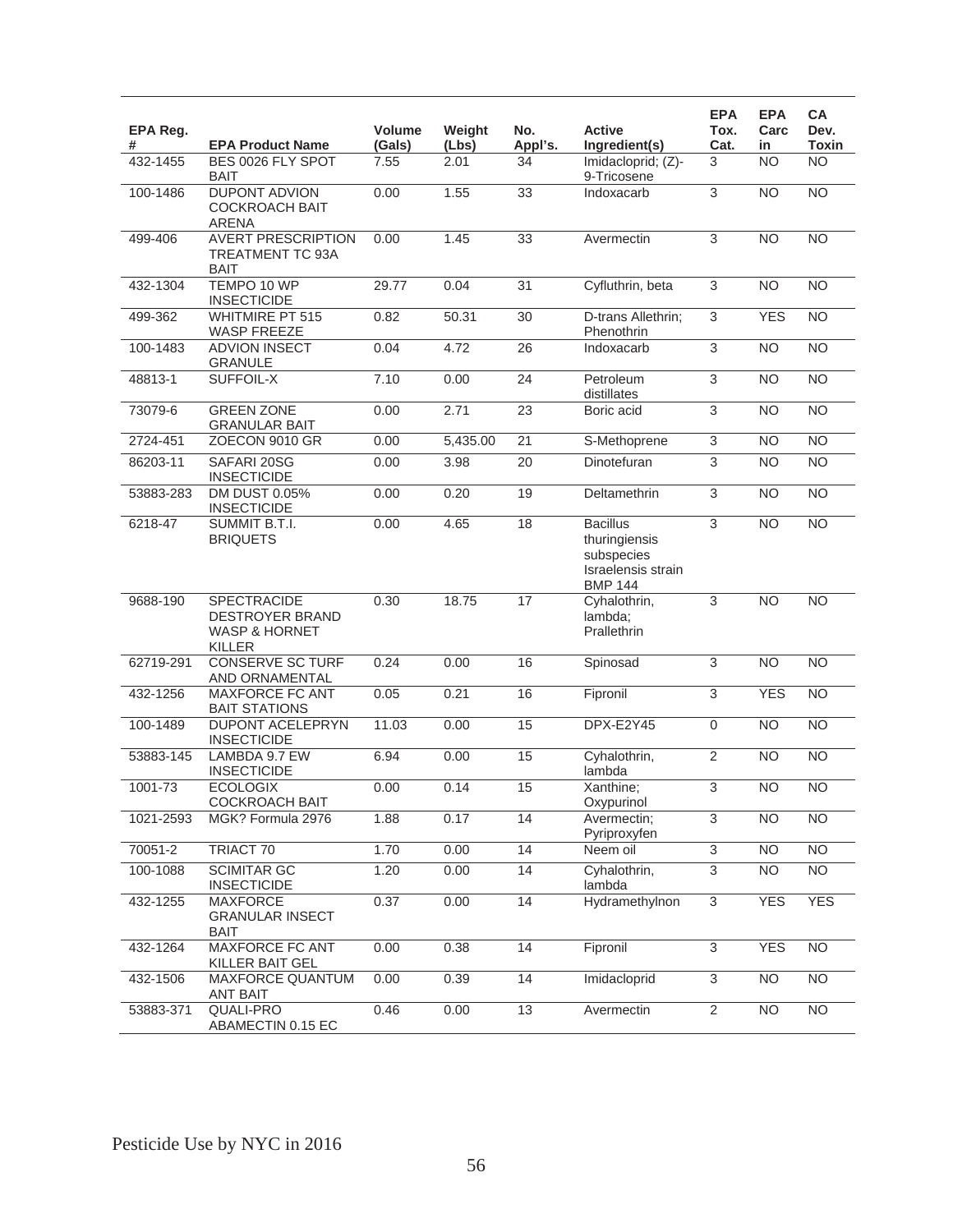| EPA Reg.<br># | <b>EPA Product Name</b>                                                                                         | <b>Volume</b><br>(Gals) | Weight<br>(Lbs) | No.<br>Appl's.   | <b>Active</b><br>Ingredient(s)                                                                                          | <b>EPA</b><br>Tox.<br>Cat. | <b>EPA</b><br>Carc<br>in | CA<br>Dev.<br><b>Toxin</b> |
|---------------|-----------------------------------------------------------------------------------------------------------------|-------------------------|-----------------|------------------|-------------------------------------------------------------------------------------------------------------------------|----------------------------|--------------------------|----------------------------|
| 73049-57      | <b>VECTOLEX WDG</b><br><b>BIOLOGICAL</b><br><b>LARVICIDE WATER</b><br><b>DISPERSIBLE</b><br><b>GRANULE</b>      | 0.00                    | 104.00          | 13               | <b>Bacillus</b><br>sphaericus 2362,<br>serotype H5a5b,<br>strain ABTS 1743<br>solids, spores and<br>insecticidal toxins | 3                          | <b>NO</b>                | <b>NO</b>                  |
| 70506-121     | UPI-2005 EXP-06 RUP<br><b>INSECTICIDE</b>                                                                       | 5.64                    | 0.00            | 12               | Cyhalothrin,<br>lambda                                                                                                  | $\overline{2}$             | N <sub>O</sub>           | $\overline{NO}$            |
| 70506-24      | <b>UP-STAR GOLD</b><br><b>INSECTICIDE</b>                                                                       | 22.25                   | 0.00            | 11               | <b>Bifenthrin</b>                                                                                                       | $\overline{3}$             | <b>YES</b>               | <b>NO</b>                  |
| 59639-96      | <b>DISTANCE INSECT</b><br><b>GROWTH REGULATOR</b>                                                               | 0.54                    | 0.00            | 11               | Pyriproxyfen                                                                                                            | $\overline{3}$             | <b>NO</b>                | $\overline{NO}$            |
| 279-3287      | FLONICAMID 50SG<br><b>INSECTICIDE</b>                                                                           | 0.00                    | 0.98            | 11               | Flonicamid                                                                                                              | $\overline{3}$             | <b>NO</b>                | <b>NO</b>                  |
| 100-1543      | MAINSPRING GH & N                                                                                               | 0.19                    | 0.00            | 10               | Cyantraniliprole                                                                                                        | $\mathsf 0$                | <b>NO</b>                | <b>NO</b>                  |
| 8033-109      | TRANSPORT (R)<br><b>MIKRON INSECTICIDE</b>                                                                      | 0.12                    | 0.00            | 9                | Acetamiprid;<br><b>Bifenthrin</b>                                                                                       | 3                          | <b>YES</b>               | <b>NO</b>                  |
| 1021-1641     | <b>CONQUER RESIDUAL</b><br><b>INSECTICIDE</b><br><b>CONCENTRATE</b>                                             | 0.03                    | 0.50            | 9                | Esfenvalerate                                                                                                           | $\overline{3}$             | $\overline{NO}$          | $\overline{NO}$            |
| 241-313       | SIEGE PBS GEL<br><b>INSECTICIDE</b>                                                                             | 0.00                    | 6.59            | $\boldsymbol{9}$ | Hydramethylnon                                                                                                          | $\overline{3}$             | <b>YES</b>               | <b>YES</b>                 |
| 83100-5       | LUCID ORNAMENTAL<br>MITICIDE/INSECTICIDE                                                                        | 0.30                    | 0.00            | 8                | Avermectin                                                                                                              | 2                          | NO                       | <b>NO</b>                  |
| 432-1312      | <b>MERIT 2F INSECTICIDE</b>                                                                                     | 17.37                   | 0.00            | $\overline{7}$   | Imidacloprid                                                                                                            | 3                          | <b>NO</b>                | $\overline{NO}$            |
| 53883-229     | <b>QUALI-PRO</b><br><b>IMIDACLOPRID 2F</b><br><b>TURF &amp; ORNAMENTAL</b><br><b>INSECT</b>                     | 9.11                    | 0.00            | $\overline{7}$   | Imidacloprid                                                                                                            | 3                          | <b>NO</b>                | <b>NO</b>                  |
| 432-1534      | BES0668 Insecticide                                                                                             | 3.00                    | 3.09            | $\overline{7}$   | Deltamethrin                                                                                                            | 3                          | <b>NO</b>                | <b>NO</b>                  |
| 67425-14      | ECOPCO ACU<br><b>CONTACT</b><br><b>INSECTICIDE</b>                                                              | 0.07                    | 0.00            | $\overline{7}$   | Phenylethyl<br>propionate                                                                                               | 3                          | <b>NO</b>                | $\overline{NO}$            |
| 499-496       | <b>PRESCRIPTION</b><br><b>TREATMENT BRAND</b><br>ADVANCE 360A DUAL<br><b>CHOICE ANT BAIT</b><br><b>STATIONS</b> | 0.06                    | 0.00            | $\overline{7}$   | Avermectin                                                                                                              | 3                          | <b>NO</b>                | <b>NO</b>                  |
| 9688-246      | CHEMSICO AEROSOL<br><b>INSECTICIDE LI</b>                                                                       | 0.00                    | 7.66            | $\overline{7}$   | Cyhalothrin,<br>lambda;<br>Imiprothrin                                                                                  | 3                          | <b>NO</b>                | <b>NO</b>                  |
| 73049-39      | DIPEL DF DRY<br><b>FLOWABLE</b><br><b>BIOLOGICAL</b><br><b>INSECTICIDE</b>                                      | 0.00                    | 0.95            | $\overline{7}$   | <b>Bacillus</b><br>thuringiensis,<br>subsp. Kurstaki,<br>strain ABTS-351,<br>fermentation<br>solids and<br>solubles     | 3                          | N <sub>O</sub>           | <b>NO</b>                  |
| 432-1254      | <b>MAXFORCE</b><br><b>PROFESSIONAL</b><br><b>INSECT CONTROL</b><br>ROACH KILLER                                 | 0.00                    | 0.34            | $\overline{7}$   | Hydramethylnon                                                                                                          | 3                          | <b>YES</b>               | <b>YES</b>                 |
| 66222-19      | CHLORPYRIFOS 4E AG                                                                                              | 14.25                   | 0.00            | $\,6$            | Chlorpyrifos                                                                                                            | $\overline{2}$             | <b>NO</b>                | <b>NO</b>                  |
| 66222-19      | CHLORPYRIFOS 4E                                                                                                 | 13.50                   | 0.00            | $\,6\,$          | Chlorpyrifos                                                                                                            | $\overline{2}$             | <b>NO</b>                | NO                         |
| 432-1471      | <b>KONTOS</b>                                                                                                   | 0.09                    | 0.00            | $\overline{6}$   | Spirotetramat                                                                                                           | $\overline{3}$             | <b>NO</b>                | $\overline{NO}$            |
| 73079-10      | <b>INVICT (TM)</b><br>COCKROACH GEL                                                                             | 0.03                    | 0.00            | $\,6$            | Imidacloprid                                                                                                            | $\ensuremath{\mathsf{3}}$  | <b>NO</b>                | <b>NO</b>                  |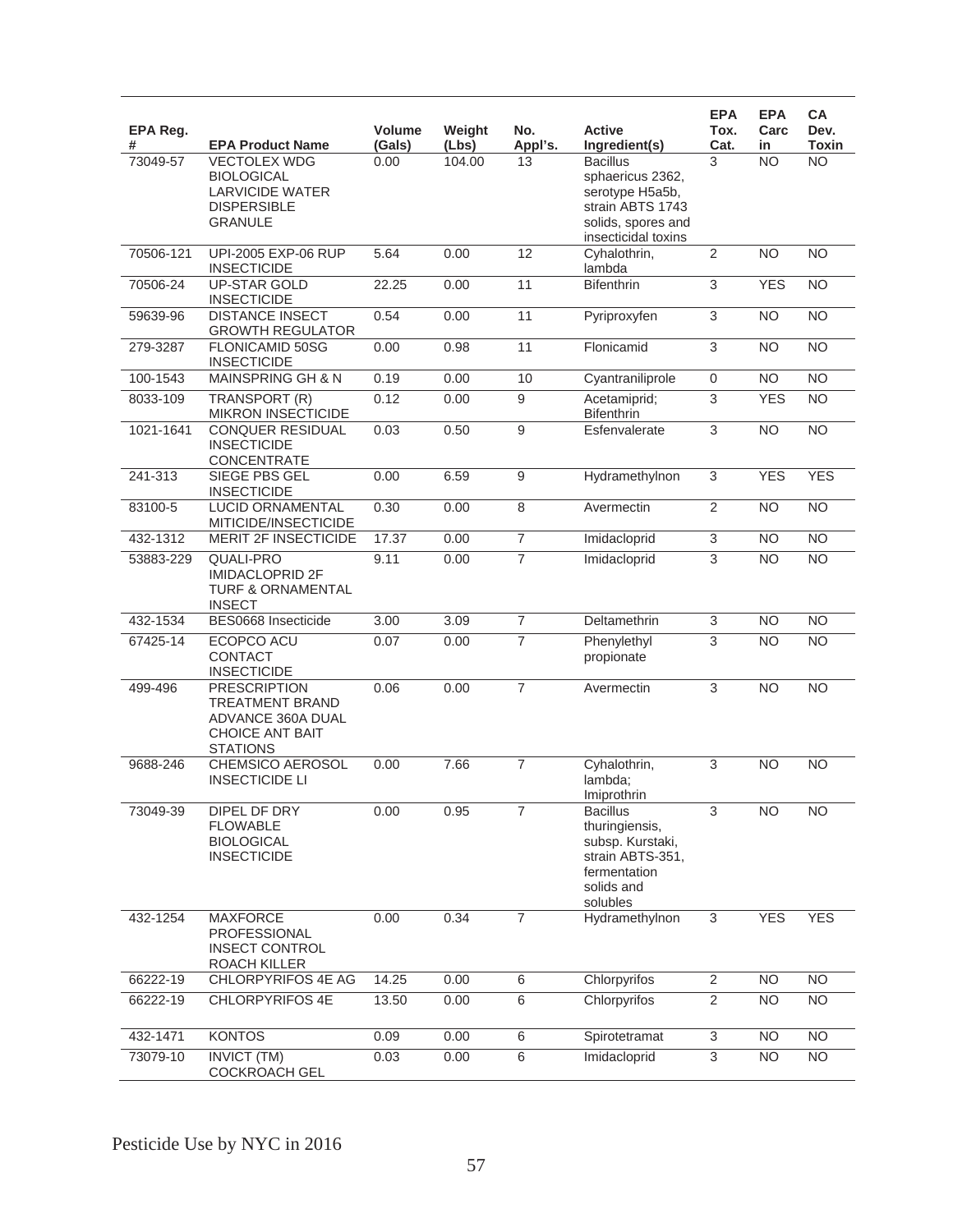| EPA Reg.  |                                                                                      | Volume | Weight   | No.                      | <b>Active</b>                                                                  | <b>EPA</b><br>Tox. | <b>EPA</b><br>Carc | CA<br>Dev.                      |
|-----------|--------------------------------------------------------------------------------------|--------|----------|--------------------------|--------------------------------------------------------------------------------|--------------------|--------------------|---------------------------------|
| #         | <b>EPA Product Name</b><br><b>MARATHON II</b>                                        | (Gals) | (Lbs)    | Appl's.                  | Ingredient(s)                                                                  | Cat.<br>3          | in<br><b>NO</b>    | <b>Toxin</b><br>$\overline{NO}$ |
| 432-1369  | <b>GREENHOUSE AND</b><br><b>NURSERY</b><br><b>INSECTICIDE</b>                        | 0.02   | 0.00     | 6                        | Imidacloprid                                                                   |                    |                    |                                 |
| 9444-129  | <b>BORIC ACID POWDER</b>                                                             | 0.02   | 13.19    | 6                        | Boric acid                                                                     | 3                  | NO                 | <b>NO</b>                       |
|           |                                                                                      |        |          |                          |                                                                                |                    |                    |                                 |
| 73049-56  | <b>VECTOBAC WDG</b><br><b>BIOLOGICAL</b><br><b>LARVICIDE</b>                         | 0.00   | 3,200.03 | 6                        | <b>Bacillus</b><br>thuringiensis,<br>subsp.<br>Israelensis, strain<br>AM 65-52 | 3                  | N <sub>O</sub>     | <b>NO</b>                       |
| 69526-17  | <b>CIVITAS ONE</b>                                                                   | 50.00  | 0.00     | $\overline{5}$           | Mineral oil                                                                    | $\overline{3}$     | <b>NO</b>          | <b>NO</b>                       |
| 69526-5   | PURESPRAY SPRAY<br>OIL 10E                                                           | 20.85  | 0.00     | 5                        | Mineral oil                                                                    | 3                  | <b>NO</b>          | <b>NO</b>                       |
| 10163-324 | M-PEDE<br><b>INSECTICIDE/FUNGICI</b><br>DE                                           | 0.26   | 0.00     | 5                        | Potassium laurate                                                              | $\overline{2}$     | $\overline{NO}$    | $\overline{NO}$                 |
| 8033-106  | TRISTAR 8.5 SL<br><b>INSECTICIDE</b>                                                 | 0.24   | 0.00     | 5                        | Acetamiprid                                                                    | 3                  | $\overline{NO}$    | $\overline{NO}$                 |
| 10163-326 | <b>CAPTIVA</b>                                                                       | 0.03   | 0.00     | $\overline{5}$           | Garlic; Resins,<br>oleo-, capsicum;<br>Soybean oil                             | 3                  | <b>NO</b>          | $\overline{NO}$                 |
| 499-492   | <b>PRESCRIPTION</b><br><b>TREATMENT BRAND</b><br>388B ADVANCE ANT<br><b>GEL BAIT</b> | 0.00   | 0.31     | $\overline{5}$           | <b>Borax</b>                                                                   | $\overline{3}$     | $\overline{NO}$    | $\overline{NO}$                 |
| 100-1485  | DUPONT ADVION ANT<br><b>BAIT ARENA</b>                                               | 0.00   | 0.16     | 5                        | Indoxacarb                                                                     | 3                  | <b>NO</b>          | <b>NO</b>                       |
| 5481-8973 | ORTHENE PCO<br><b>FORMULA II</b>                                                     | 7.50   | 0.00     | $\overline{4}$           | Acephate                                                                       | 3                  | <b>YES</b>         | $\overline{NO}$                 |
| 279-3155  | <b>TALSTAR NURSERY</b><br><b>FLOWABLE</b><br>INSECTICIDE/MITICIDE                    | 7.18   | 0.00     | $\overline{4}$           | <b>Bifenthrin</b>                                                              | 3                  | <b>YES</b>         | <b>NO</b>                       |
| 83529-2   | AMORTECH IMD 2 SC                                                                    | 7.14   | 0.00     | 4                        | Imidacloprid                                                                   | $\overline{3}$     | <b>NO</b>          | <b>NO</b>                       |
| 73049-38  | VECTOBAC 12AS<br><b>BIOLOGICAL</b><br>LARVICIDE                                      | 2.94   | 0.00     | $\overline{\mathcal{L}}$ | <b>Bacillus</b><br>thuringiensis,<br>subsp.<br>Israelensis, strain<br>AM 65-52 | 3                  | <b>NO</b>          | <b>NO</b>                       |
| 66222-40  | PEDESTAL                                                                             | 0.10   | 0.00     | 4                        | Novaluron                                                                      | 3                  | N <sub>O</sub>     | NO.                             |
| 42697-60  | SAFER BRAND O-<br><b>INSECTICIDAL SOAP</b><br><b>CONCENTRATE</b>                     | 0.02   | 0.00     | $\overline{\mathcal{L}}$ | Potassium laurate                                                              | $\overline{2}$     | <b>NO</b>          | <b>NO</b>                       |
| 66222-199 | <b>QUALI-PRO</b><br><b>IMIDACLOPRID 75 WSB</b>                                       | 0.00   | 21.94    | 4                        | Imidacloprid                                                                   | $\overline{3}$     | <b>NO</b>          | <b>NO</b>                       |
| 82074-2   | <b>BOTANIGARD 22WP</b>                                                               | 0.00   | 0.72     | 4                        | Beauveria<br>bassiana GHA                                                      | 3                  | <b>NO</b>          | <b>NO</b>                       |
| 432-1258  | <b>MAXFORCE LARGE</b><br>ROACH BAIT F.03                                             | 0.00   | 0.08     | $\overline{4}$           | Fipronil                                                                       | $\overline{3}$     | <b>YES</b>         | $\overline{NO}$                 |
| 228-624   | <b>NUFARM</b><br><b>CHLORPYRIFOS SPC 4</b><br><b>INSECTICIDE</b>                     | 9.25   | 0.00     | 3                        | Chlorpyrifos                                                                   | $\overline{2}$     | <b>NO</b>          | <b>NO</b>                       |
| 83100-6   | LADA 2F INSECTICIDE                                                                  | 5.16   | 0.00     | 3                        | Imidacloprid                                                                   | 3                  | <b>NO</b>          | <b>NO</b>                       |
| 432-1312  | GARANT T&O 2F                                                                        | 0.94   | 0.00     | 3                        | Imidacloprid                                                                   | 3                  | <b>NO</b>          | NO.                             |
| 499-470   | <b>WHITMIRE MICRO-GEN</b><br>TC 198                                                  | 0.38   | 0.00     | $\overline{3}$           | Cyfluthrin                                                                     | 3                  | <b>NO</b>          | NO.                             |
| 71711-4   | SEPRO AKARI 5SC<br>MITICIDE/INSECTICIDE                                              | 0.34   | 0.00     | 3                        | Fenpryroximate                                                                 | $\overline{2}$     | <b>NO</b>          | <b>NO</b>                       |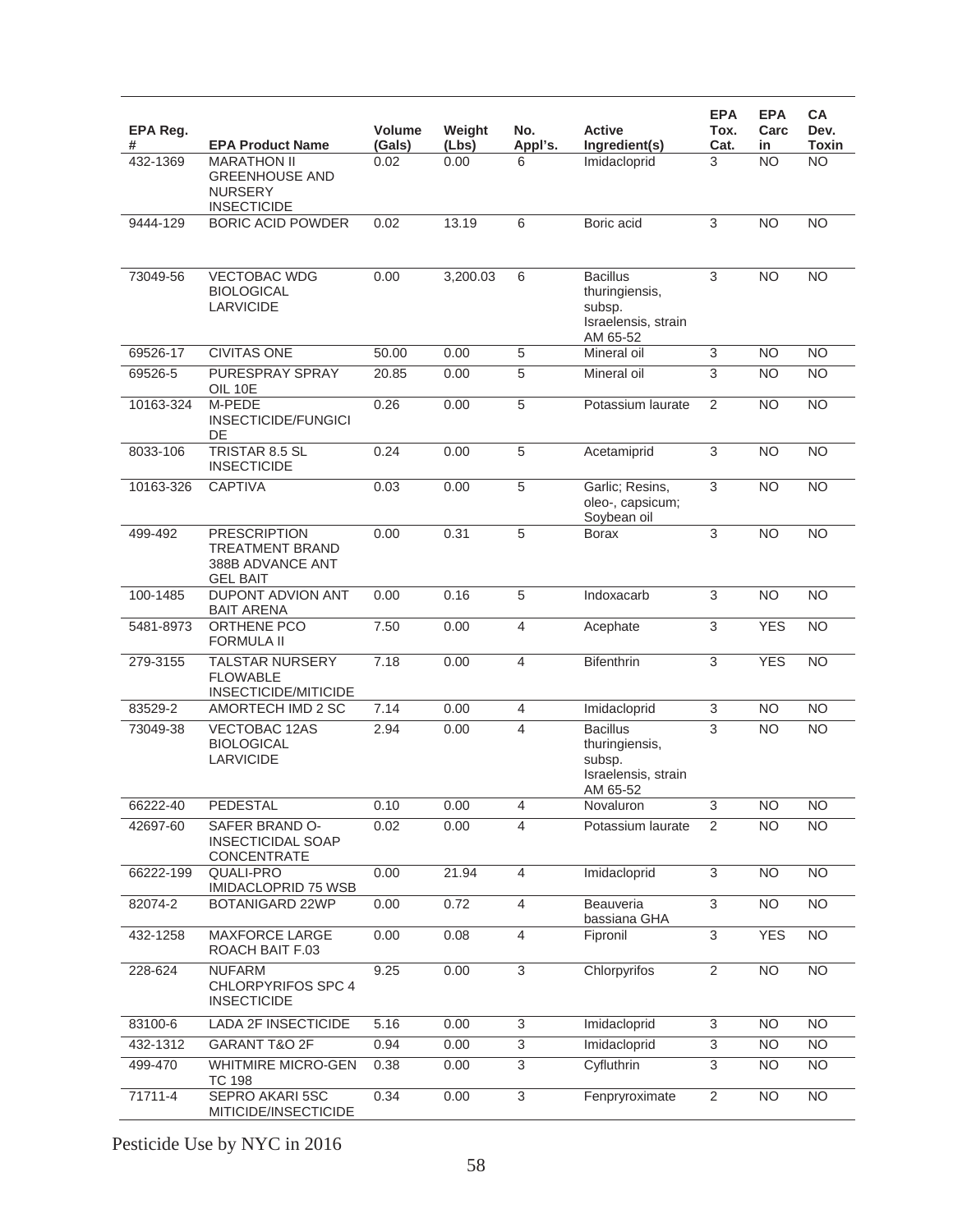| EPA Reg.<br># | <b>EPA Product Name</b>                                                                                           | <b>Volume</b><br>(Gals) | Weight<br>(Lbs) | No.<br>Appl's. | <b>Active</b><br>Ingredient(s)                                                                                                                                                                                  | <b>EPA</b><br>Tox.<br>Cat. | <b>EPA</b><br>Carc<br>in | <b>CA</b><br>Dev.<br>Toxin |
|---------------|-------------------------------------------------------------------------------------------------------------------|-------------------------|-----------------|----------------|-----------------------------------------------------------------------------------------------------------------------------------------------------------------------------------------------------------------|----------------------------|--------------------------|----------------------------|
| 8033-94       | TRISTAR 30 SG<br><b>INSECTICIDE</b>                                                                               | 0.00                    | 0.00            | 3              | Acetamiprid                                                                                                                                                                                                     | 3                          | <b>NO</b>                | <b>NO</b>                  |
| 100-1487      | <b>PROVAUNT</b>                                                                                                   | 0.00                    | 32.55           | 3              | Indoxacarb                                                                                                                                                                                                      | 3                          | <b>NO</b>                | <b>NO</b>                  |
| 432-1233      | SKEETER-MITE 150-<br><b>750 ULV</b>                                                                               | 0.00                    | 3.00            | 3              | Permethrin;<br>Piperonyl butoxide                                                                                                                                                                               | $\overline{3}$             | <b>YES</b>               | <b>NO</b>                  |
| 432-1251      | <b>MAXFORCE ROACH</b><br><b>CONTROL SYSTEM</b>                                                                    | 0.00                    | 0.09            | $\overline{3}$ | Hydramethylnon                                                                                                                                                                                                  | 3                          | <b>YES</b>               | <b>YES</b>                 |
| 499-370       | PT 370 ASCEND FIRE<br>ANT STOPPER BAIT                                                                            | 0.00                    | 0.01            | $\overline{3}$ | Avermectin                                                                                                                                                                                                      | $\overline{3}$             | N <sub>O</sub>           | <b>NO</b>                  |
| 432-1464      | DYLOX 420 SL TURF<br>AND ORNAMENTAL<br><b>INSECTICIDE</b>                                                         | 12.56                   | 0.00            | $\overline{2}$ | Trichlorfon                                                                                                                                                                                                     | $\overline{3}$             | <b>YES</b>               | <b>NO</b>                  |
| 66222-19      | QUALI-PRO<br>CHLOPYRIFOS 4E                                                                                       | 4.36                    | 0.00            | $\overline{2}$ | Chlorpyrifos                                                                                                                                                                                                    | $\overline{2}$             | <b>NO</b>                | <b>NO</b>                  |
| 100-1551      | Ference                                                                                                           | 1.91                    | 0.00            | $\overline{c}$ | Cyantraniliprole                                                                                                                                                                                                | 0                          | <b>NO</b>                | <b>NO</b>                  |
| 4-80          | <b>BONIDE</b><br>HORTICULTURAL AND<br>DORMANT SPRAY OIL                                                           | 1.00                    | 0.00            | $\overline{2}$ | Mineral oil                                                                                                                                                                                                     | 3                          | <b>NO</b>                | <b>NO</b>                  |
| 9444-168      | ZEP TOTAL CONTROL<br><b>TOTAL RELEASE</b><br><b>FOGGER TOTAL</b><br><b>CONTROL SYSTEMS</b>                        | 0.20                    | 0.00            | $\overline{2}$ | Esfenvalerate:<br>Prallethrin:<br>Pyriproxyfen                                                                                                                                                                  | $\overline{3}$             | <b>NO</b>                | <b>NO</b>                  |
| 9688-317      | HOT SHOT ANT &<br>ROACH PLUS GERM<br>KILLER <sub>2</sub>                                                          | 0.19                    | 0.00            | $\overline{2}$ | Alkyl (68%C12,<br>32%C14)<br>dimethylethylbenz<br>yl ammonium<br>chloride; Alkyl*<br>dimethyl benzyl<br>ammonium<br>chloride<br>$*(60\%C14,$<br>30%C16, 5%C18,<br>5%C12);<br>Cypermethrin,<br>beta; Prallethrin | $\overline{3}$             | <b>YES</b>               | <b>NO</b>                  |
| 279-3443      | <b>D-FOAM INSECTICIDE</b>                                                                                         | 0.06                    | 0.00            | $\sqrt{2}$     | Deltamethrin                                                                                                                                                                                                    | 3                          | <b>NO</b>                | <b>NO</b>                  |
| 499-515       | <b>MOTHEREARTH</b><br><b>GRANULAR SCATTER</b><br><b>BAIT</b>                                                      | 0.04                    | 0.00            | $\overline{2}$ | Boric acid                                                                                                                                                                                                      | $\overline{3}$             | $\overline{NO}$          | $\overline{NO}$            |
| 73079-2       | <b>INTICE GRANULAR</b><br><b>BAIT</b>                                                                             | 0.03                    | 0.00            | $\overline{2}$ | Boric acid                                                                                                                                                                                                      | 3                          | <b>NO</b>                | <b>NO</b>                  |
| 499-444       | <b>WHITMIRE MICRO-GEN</b><br><b>TC 164</b>                                                                        | 0.02                    | 0.31            | 2              | Pyrethrins;<br>Piperonyl butoxide                                                                                                                                                                               | 3                          | <b>YES</b>               | <b>NO</b>                  |
| 239-2461      | <b>BONIDE SYSTEMIC</b><br><b>INSECT CONTROL</b>                                                                   | 0.01                    | 0.09            | $\overline{2}$ | Acephate                                                                                                                                                                                                        | $\overline{2}$             | <b>YES</b>               | <b>NO</b>                  |
| 432-1318      | <b>LESCO SYSTEMIC</b><br><b>INSECTICIDE</b><br><b>CONTAINS MERIT IN</b><br><b>WATER SOLUBLE</b><br><b>PACKETS</b> | 0.00                    | 3.20            | $\overline{2}$ | Imidacloprid                                                                                                                                                                                                    | $\overline{3}$             | N <sub>O</sub>           | $\overline{NO}$            |
| 2724-454      | ZOECON 9026<br><b>FOGGER</b>                                                                                      | 0.00                    | 2.63            | $\overline{2}$ | Permethrin; S-<br>Methoprene                                                                                                                                                                                    | $\overline{3}$             | <b>YES</b>               | <b>NO</b>                  |
| 499-550       | TC-323                                                                                                            | 0.00                    | 0.44            | $\overline{c}$ | Prallethrin                                                                                                                                                                                                     | $\ensuremath{\mathsf{3}}$  | <b>NO</b>                | NO.                        |
| 1021-1424     | PYROCIDE FOGGING<br>CONCENTRATE 7338                                                                              | 0.00                    | 0.31            | $\overline{2}$ | Pyrethrins;<br>Piperonyl<br>butoxide; N-octyl<br>bicycloheptene<br>dicarboximide                                                                                                                                | 3                          | <b>YES</b>               | $\overline{NO}$            |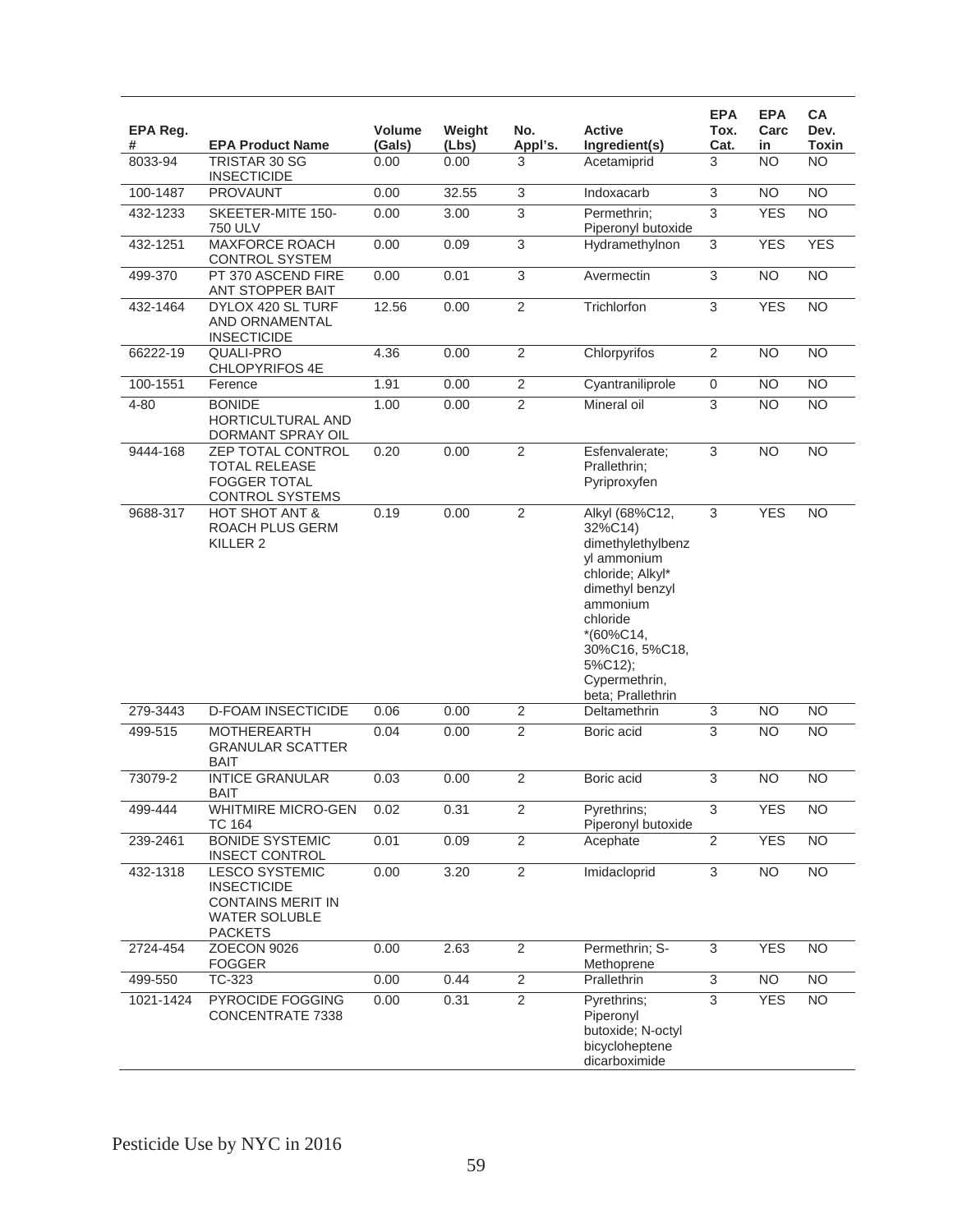| EPA Reg.<br># | <b>EPA Product Name</b>                                                                 | Volume<br>(Gals) | Weight<br>(Lbs) | No.<br>Appl's. | <b>Active</b><br>Ingredient(s)                                                             | <b>EPA</b><br>Tox.<br>Cat. | <b>EPA</b><br>Carc<br>in | <b>CA</b><br>Dev.<br><b>Toxin</b> |
|---------------|-----------------------------------------------------------------------------------------|------------------|-----------------|----------------|--------------------------------------------------------------------------------------------|----------------------------|--------------------------|-----------------------------------|
| 84059-17      | <b>GRANDEVO</b>                                                                         | 0.00             | 0.11            | 2              | Chromobacterium<br>subtsugae strain<br>PRAA4-1 cells<br>and spent<br>fermentation<br>media | 3                          | <b>NO</b>                | N <sub>O</sub>                    |
| 279-3457      | <b>TRIPLE CROWN GOLF</b><br><b>INSECTICIDE</b>                                          | 5.63             | 0.00            | 1              | Bifenthrin;<br>Cypermethrin,<br>zeta; Imidacloprid                                         | $\overline{2}$             | <b>YES</b>               | <b>NO</b>                         |
| 53883-244     | <b>QUALI-PRO LAMBDA</b><br>$GC-0$                                                       | 0.28             | 0.00            | 1              | Cyhalothrin,<br>lambda                                                                     | $\overline{2}$             | $\overline{NO}$          | N <sub>O</sub>                    |
| 1677-43       | STER-BAC                                                                                | 0.25             | 0.00            | 1              | Alkyl (60%C14,<br>25%C12,<br>15%C16)<br>dimethylbenzyl<br>ammonium<br>chloride             | $\mathbf{1}$               | $\overline{NO}$          | <b>NO</b>                         |
| 2724-786      | RF2050 SPRAY                                                                            | 0.13             | 0.00            | 1              | Tetramethrin:<br>Ethofenprox;<br>Piperonyl butoxide                                        | $\overline{3}$             | <b>YES</b>               | N <sub>O</sub>                    |
| 2724-675      | PREMIUM ROACH<br><b>SPRAY</b>                                                           | 0.13             | 0.00            | 1              | Pyrethrins;<br>Tetramethrin;<br>Ethofenprox;<br>Piperonyl butoxide                         | 3                          | <b>YES</b>               | N <sub>O</sub>                    |
| 44757-3       | PIC ORTHOBORIC<br><b>ACID ROACH &amp; ANT</b><br><b>KILLER</b>                          | 0.06             | 0.00            | 1              | Boric acid                                                                                 | 3                          | $\overline{NO}$          | <b>NO</b>                         |
| 499-465       | PRO-CONTROL<br><b>FOGGER II</b>                                                         | 0.04             | 0.00            | $\mathbf{1}$   | Pyrethrins;<br>Piperonyl<br>butoxide; N-octyl<br>bicycloheptene<br>dicarboximide           | $\overline{3}$             | <b>YES</b>               | N <sub>O</sub>                    |
| 432-1455      | <b>QUICKBAYT SPOT</b><br><b>SPRAY</b>                                                   | 0.03             | 0.00            | 1              | (Z)-9-Tricosene                                                                            | $\overline{3}$             | $\overline{NO}$          | <b>NO</b>                         |
| 432-1527      | <b>TEMPRID RTU</b>                                                                      | 0.03             | 0.00            | 1              | Cyfluthrin, beta;<br>Imidacloprid                                                          | $\mathbf 0$                | <b>NO</b>                | N <sub>O</sub>                    |
| 149-8         | <b>TERRO ANT KILLER II</b>                                                              | 0.02             | 0.00            | 1              | <b>Borax</b>                                                                               | $\overline{3}$             | <b>NO</b>                | NO                                |
| 400-508       | <b>FLORAMITE SC</b>                                                                     | 0.02             | 0.00            | 1              | <b>Bifenazate</b>                                                                          | 3                          | <b>NO</b>                | <b>NO</b>                         |
| 53883-92      | <b>CYPER TC</b><br><b>INSECTICIDE</b>                                                   | 0.02             | 0.00            | 1              | Cypermethrin,<br>beta                                                                      | 3                          | <b>YES</b>               | <b>NO</b>                         |
| 2724-469      | ZOECON (S)-<br>HYDROPRENE ROACH<br><b>CONTROL STATION II</b>                            | 0.00             | 0.00            | 1              | (7S)-Hydroprene                                                                            | 3                          | <b>NO</b>                | <b>NO</b>                         |
| 432-1457      | <b>MERIT FXT TABLET</b><br><b>INSECTICIDE</b>                                           | 0.00             | 2.48            | 1              | Imidacloprid                                                                               | $\overline{3}$             | $\overline{NO}$          | $\overline{NO}$                   |
| 432-1318      | MERIT 75 WSP                                                                            | 0.00             | 1.30            | $\mathbf{1}$   | Imidacloprid                                                                               | $\overline{3}$             | <b>NO</b>                | NO                                |
| 8329-67       | FLIT 10 EC BROAD<br>SPECTRUM MULTI-<br><b>USE INSECTICIDE</b>                           | 0.00             | 0.75            | 1              | Permethrin                                                                                 | $\overline{2}$             | <b>YES</b>               | <b>NO</b>                         |
| 47000-73      | SSI-50 INSECTICIDE                                                                      | 0.00             | 0.38            | 1              | Pyrethrins;<br>Piperonyl<br>butoxide; N-octyl<br>bicycloheptene<br>dicarboximide           | $\overline{3}$             | <b>YES</b>               | N <sub>O</sub>                    |
| 241-392       | PHANTOM<br><b>TERMITICIDE-</b><br><b>INSECTICIDE</b>                                    | 0.00             | 0.13            | 1              | Chlorfenapyr                                                                               | $\overline{3}$             | <b>YES</b>               | N <sub>O</sub>                    |
| 432-1402      | <b>DECATHLON 20 WP</b><br><b>GREENHOUSE AND</b><br><b>NURSERY</b><br><b>INSECTICIDE</b> | 0.00             | 0.06            | 1              | Cyfluthrin                                                                                 | $\overline{3}$             | $\overline{NO}$          | $\overline{NO}$                   |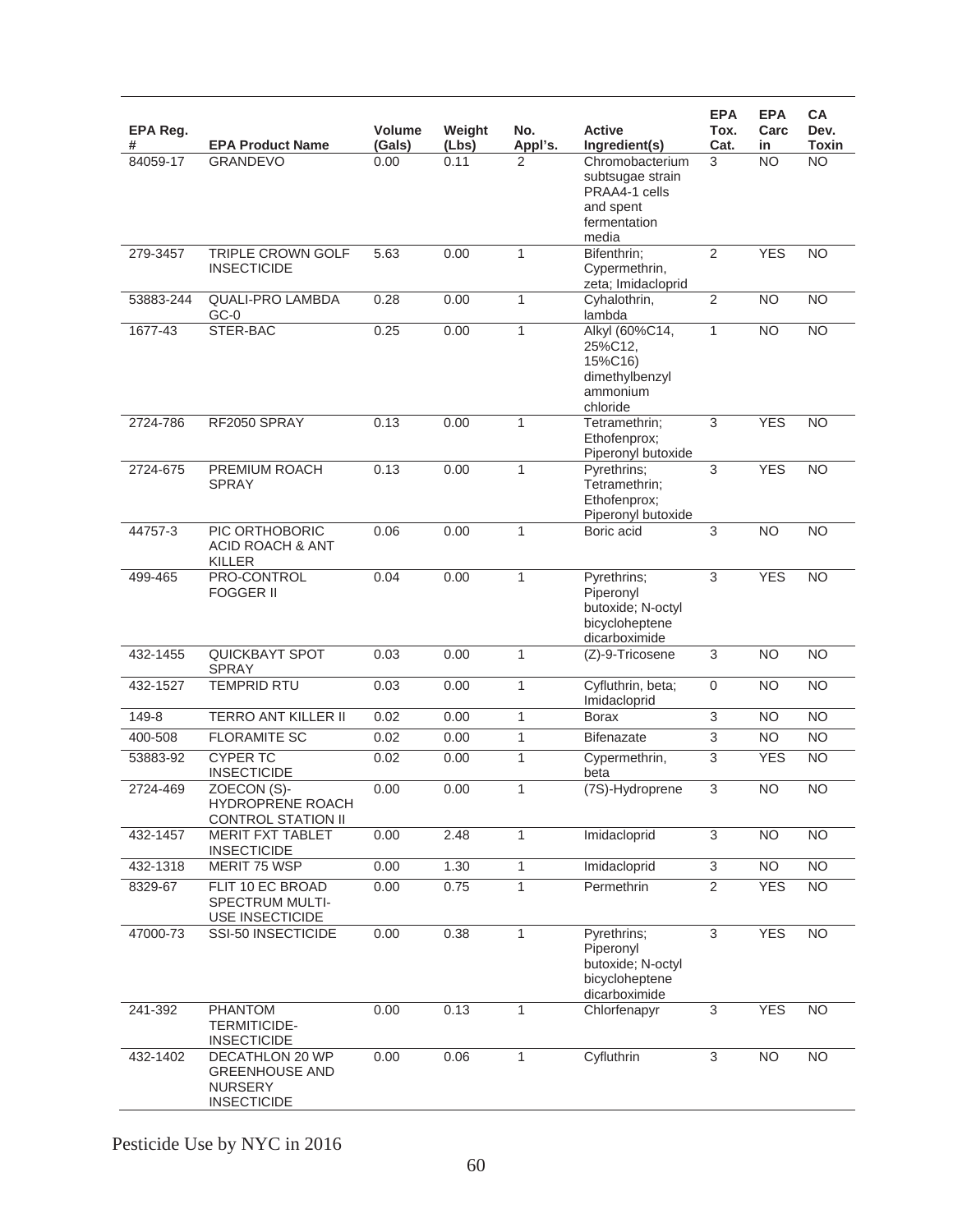| EPA Reg.<br>#     | <b>EPA Product Name</b>                                | Volume<br>(Gals) | Weight<br>(Lbs)  | No.<br>Appl's.  | <b>Active</b><br>Ingredient(s)                               | <b>EPA</b><br>Tox.<br>Cat. | <b>EPA</b><br>Carc<br>in | <b>CA</b><br>Dev.<br>Toxin |
|-------------------|--------------------------------------------------------|------------------|------------------|-----------------|--------------------------------------------------------------|----------------------------|--------------------------|----------------------------|
| <b>Herbicides</b> |                                                        |                  |                  |                 |                                                              |                            |                          |                            |
| 524-579           | <b>ROUNDUP PROMAX</b>                                  | 272.675<br>8794  | 6.36687<br>5     | 1017            | Glyphosate,<br>potassium salt                                | $\overline{3}$             | N <sub>O</sub>           | $\overline{NO}$            |
| 62719-556         | <b>ACCORD XRT II</b>                                   | 217.520<br>4358  | $\overline{0}$   | 544             | Glyphosate,<br>dimethylammoniu<br>m salt                     | $\overline{3}$             | N <sub>O</sub>           | $\overline{NO}$            |
| 62719-527         | <b>GARLON 4 ULTRA</b>                                  | 56.2645<br>8795  | $\overline{0}$   | 348             | Triclopyr                                                    | $\overline{2}$             | NO                       | $\overline{NO}$            |
| 228-397           | RIVERDALE VANQUISH<br><b>HERBICIDE</b>                 | 33.2426<br>25    | 0                | 201             | Dicamba,<br>diglycolamine salt                               | 3                          | <b>NO</b>                | <b>NO</b>                  |
| 432-1580          | <b>DUPONT VIEWPOINT</b><br><b>HERBICIDE</b>            | 0.13281<br>25    | 21.375           | 178             | Aminocyclopyrach<br>lor; Imazapyr;<br>Metsulfuron-<br>methyl | $\overline{3}$             | <b>NO</b>                | $\overline{NO}$            |
| 62719-176         | PATHFINDER II                                          | 84.875           | $\mathbf 0$      | 170             | Triclopyr,<br>butoxyethyl ester                              | 3                          | N <sub>O</sub>           | $\overline{NO}$            |
| 432-1516          | ESPLANADE 200 SC                                       | 3.97656<br>25    | $\mathbf 0$      | 148             | Indaziflam                                                   | $\overline{3}$             | <b>NO</b>                | $\overline{NO}$            |
| 62719-324         | <b>GLYPRO</b>                                          | 28.9712<br>664   | $\mathbf 0$      | 132             | Glyphosate,<br>isopropylamine<br>salt                        | $\overline{3}$             | <b>NO</b>                | $\overline{NO}$            |
| 100-937           | PRIMO MAXX                                             | 20.1211<br>25    | $\mathbf 0$      | 53              | Trinexapac-ethyl                                             | $\overline{3}$             | $\overline{NO}$          | $\overline{NO}$            |
| 524-529           | <b>ROUNDUP PRO</b><br><b>CONCENTRATE</b>               | 39.4691<br>4063  | 0                | 46              | Glyphosate,<br>isopropylamine<br>salt                        | $\overline{3}$             | $\overline{NO}$          | $\overline{NO}$            |
| 53883-373         | QUALI-PRO T-NEX 1<br>AQ                                | 70.4788<br>75    | $\boldsymbol{0}$ | 45              | Trinexapac-ethyl                                             | 3                          | $\overline{NO}$          | $\overline{NO}$            |
| 86064-3           | <b>ARMOR TECH PGR 113</b><br>МC                        | 21.5561<br>25    | $\mathbf 0$      | 45              | Trinexapac-ethyl                                             | $\overline{3}$             | <b>NO</b>                | <b>NO</b>                  |
| 524-536           | MON 78473 HERBICIDE                                    | 29.8945<br>3125  | $\mathbf 0$      | $\overline{32}$ | Glyphosate,<br>isopropylamine<br>salt                        | 3                          | $\overline{NO}$          | $\overline{NO}$            |
| 62719-542         | <b>DIMENSION 2EW</b>                                   | 36.5375          | 0                | 28              | Dithiopyr                                                    | $\overline{2}$             | <b>NO</b>                | <b>NO</b>                  |
| 62719-445         | <b>DIMENSION* ULTRA</b><br>40WP                        | 0                | 100.312<br>5     | 24              | Dithiopyr                                                    | $\overline{3}$             | <b>NO</b>                | <b>NO</b>                  |
| 82052-1           | <b>AVENGER WEED</b><br><b>KILLER</b><br>CONCENTRATE    | 9.34765<br>625   | $\overline{0}$   | 23              | Limonene                                                     | $\overline{3}$             | $\overline{NO}$          | $\overline{NO}$            |
| 432-1229          | <b>FINALE HERBICIDE</b>                                | 21.1421<br>875   | $\overline{0}$   | 17              | Glufosinate-<br>ammonium                                     | $\overline{2}$             | <b>NO</b>                | <b>NO</b>                  |
| 62719-40          | <b>GARLON 4</b>                                        | 2.09904<br>8203  | $\mathbf{0}$     | 16              | Triclopyr,<br>butoxyethyl ester                              | 3                          | NO                       | NO                         |
| 9198-213          | THE ANDERSONS<br>0.25% GRANULAR<br>DITHIOPYR HERBICIDE | 0                | 2525.5           | 16              | Dithiopyr                                                    | $\overline{3}$             | $\overline{NO}$          | $\overline{NO}$            |
| 62719-305         | LONTREL TURF AND<br>ORNAMENTAL                         | 3.11566<br>687   | 0                | 12              | Clopyralid                                                   | $\overline{3}$             | <b>NO</b>                | <b>NO</b>                  |
| 524-475           | ROUNDUP ULTRA<br><b>HERBICIDE</b>                      | 4.70334<br>4102  | $\mathbf 0$      | $\overline{11}$ | Glyphosate,<br>isopropylamine<br>salt                        | $\overline{3}$             | <b>NO</b>                | $\overline{NO}$            |
| 81880-1           | <b>SEDGEHAMMER</b>                                     | 0                | 0.28197<br>9838  | 11              | Halosulfuron-<br>methyl                                      | $\overline{3}$             | NO                       | $\overline{NO}$            |
| 62719-566         | <b>TURFLON ESTER</b><br><b>ULTRA</b>                   | 1.01367<br>1875  | 0                | 10              | Triclopyr,<br>butoxyethyl ester                              | $\overline{3}$             | <b>NO</b>                | <b>NO</b>                  |
| 100-1014          | PACLOBUTRAZOL 2SC                                      | 3.208            | $\mathsf 0$      | $\overline{9}$  | Paclobutrazol                                                | $\overline{3}$             | <b>NO</b>                | <b>NO</b>                  |
| 524-517           | <b>ACCORD XL</b><br><b>HERBICIDE</b>                   | 0.70312<br>5     | $\overline{0}$   | $\overline{9}$  | Glyphosate,<br>isopropylamine<br>salt                        | $\overline{3}$             | N <sub>O</sub>           | $\overline{NO}$            |
| 279-3419          | F7275 70 WG<br><b>HERBICIDE</b>                        | 0                | 1.295            | $\overline{9}$  | Carfentrazone-<br>ethyl; Quinclorac                          | $\overline{3}$             | NO                       | $\overline{NO}$            |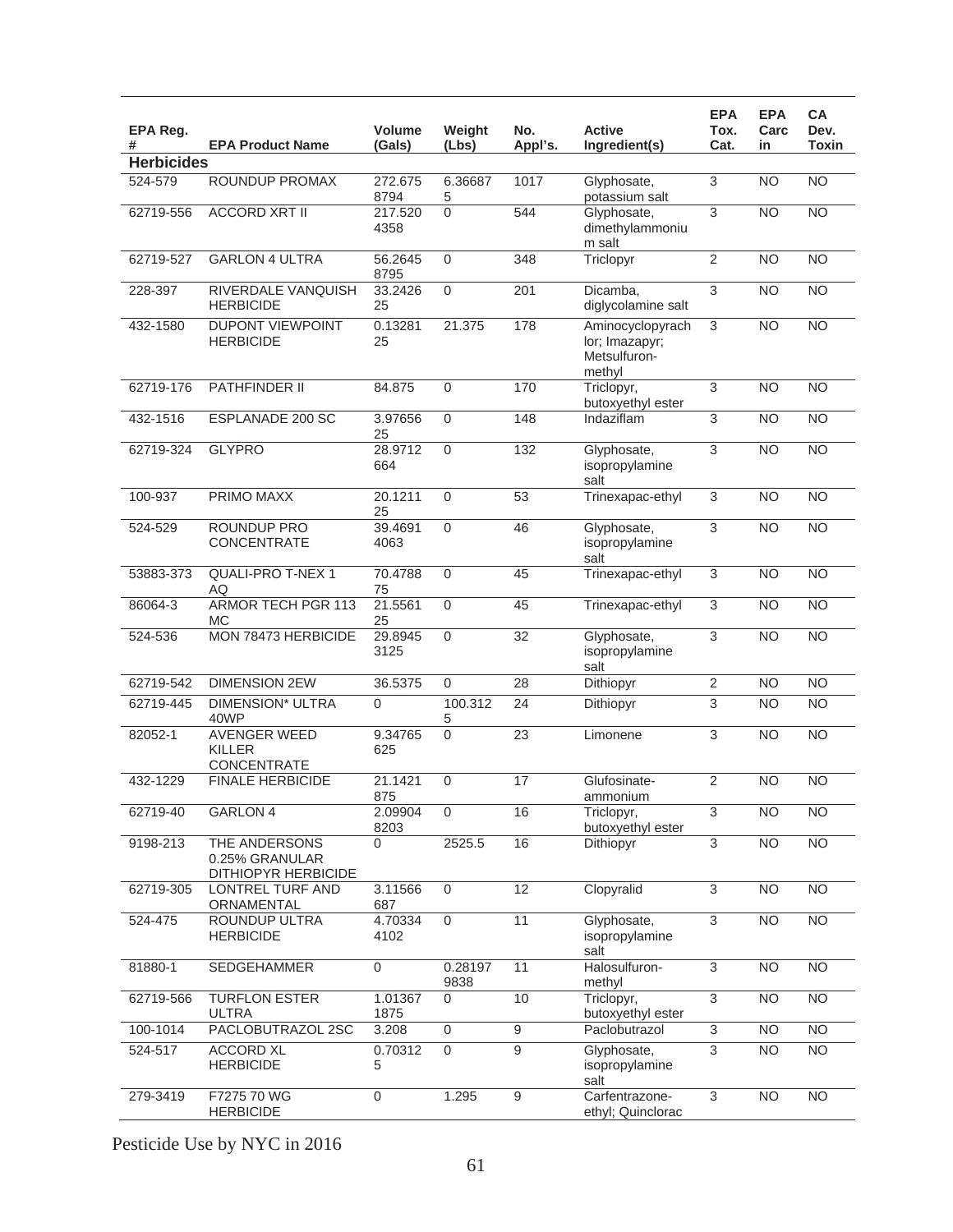| EPA Reg.<br># | <b>EPA Product Name</b>                                                                              | <b>Volume</b><br>(Gals) | Weight<br>(Lbs)     | No.<br>Appl's. | <b>Active</b><br>Ingredient(s)                                                                           | <b>EPA</b><br>Tox.<br>Cat. | <b>EPA</b><br>Carc<br>in | <b>CA</b><br>Dev.<br><b>Toxin</b> |
|---------------|------------------------------------------------------------------------------------------------------|-------------------------|---------------------|----------------|----------------------------------------------------------------------------------------------------------|----------------------------|--------------------------|-----------------------------------|
| 1381-192      | <b>CORNERSTONE PLUS</b>                                                                              | 3                       | 0                   | 8              | Glyphosate,<br>isopropylamine<br>salt                                                                    | 3                          | <b>NO</b>                | <b>NO</b>                         |
| 228-366       | <b>RAZOR HERBICIDE</b>                                                                               | 1.28906<br>25           | $\mathbf 0$         | 8              | Glyphosate,<br>isopropylamine<br>salt                                                                    | $\overline{3}$             | NO                       | $\overline{NO}$                   |
| 7969-327      | PYLEX HERBICIDE                                                                                      | 0.03817<br>2861         | $\mathbf{0}$        | 8              | Topramezone                                                                                              | $\overline{3}$             | <b>NO</b>                | <b>NO</b>                         |
| 42750-144     | <b>BW III</b>                                                                                        | 21.5812<br>5            | 0                   | $\overline{7}$ | 2,4-D; Dicamba                                                                                           | $\mathbf{1}$               | <b>NO</b>                | <b>NO</b>                         |
| 71995-29      | <b>ROUNDUP WEED &amp;</b><br><b>GRASS KILLER</b><br><b>CONCENTRATE PLUS</b>                          | 4.01562<br>5            | 0                   | $\,6$          | Glyphosate,<br>isopropylamine<br>salt; Diquat<br>dibromide                                               | 3                          | <b>NO</b>                | <b>NO</b>                         |
| 2217-833      | SPEED ZONE<br><b>BROADLEAF</b><br><b>HERBICIDE</b>                                                   | 31.5625                 | $\Omega$            | 5              | $2,4-D, 2-$<br>ethylhexyl ester;<br>Carfentrazone-<br>ethyl; Dicamba;<br>Mecroprop-p                     | $\overline{3}$             | <b>YES</b>               | $\overline{NO}$                   |
| 100-1267      | <b>TENACITY</b>                                                                                      | 0.55468<br>75           | $\mathbf{0}$        | 5              | Mesotrione                                                                                               | 3                          | $\overline{NO}$          | <b>NO</b>                         |
| 53883-336     | QUINCLORAC 1.5 L                                                                                     | 0.47627<br>8903         | 0                   | 5              | Quinclorac,<br>Dimethylamine<br>Salt                                                                     | 3                          | <b>NO</b>                | $\overline{NO}$                   |
| 279-3265      | F8426 HERBICIDE                                                                                      | 0.236                   | $\mathsf{O}\xspace$ | 5              | Carfentrazone-<br>ethyl                                                                                  | 3                          | <b>NO</b>                | <b>NO</b>                         |
| 86068-3       | COMPARE-N-SAVE<br><b>CONCENTRATE</b><br><b>GRASS &amp; WEED</b><br>KILLER 41%<br><b>GLYPHOSATE</b>   | 0.02929<br>6875         | $\overline{0}$      | $\overline{5}$ | Glyphosate,<br>isopropylamine<br>salt                                                                    | $\overline{2}$             | <b>NO</b>                | $\overline{NO}$                   |
| 9198-237      | THE ANDERSONS<br><b>WEED &amp; GRASS</b><br>PREVENTER WITH 5%<br><b>TRAMMEL HERBICIDE</b><br>(DISPER | 0                       | 200                 | 5              | Trifluralin                                                                                              | 3                          | <b>YES</b>               | <b>NO</b>                         |
| 87373-4       | HELENA T-METHYL 4.5<br><b>F-T&amp;O</b>                                                              | 13.4375                 | 0                   | 4              | Thiophanate-<br>methyl                                                                                   | 3                          | <b>YES</b>               | <b>YES</b>                        |
| 100-1139      | <b>BARRICADE 4FL</b>                                                                                 | 12.503                  | $\mathbf{0}$        | $\overline{4}$ | Prodiamine                                                                                               | $\overline{3}$             | <b>YES</b>               | <b>NO</b>                         |
| 59639-132     | V-10137 1 EC<br>(HERBICIDE)                                                                          | 0.05780<br>0845         | $\Omega$            | $\overline{4}$ | Clethodim                                                                                                | $\overline{3}$             | <b>NO</b>                | $\overline{NO}$                   |
| 352-401       | <b>DUPONT OUST</b><br><b>HERBICIDE</b>                                                               | 0                       | 0.22656<br>25       | 4              | Sulfometuron<br>methyl                                                                                   | $\overline{3}$             | N <sub>O</sub>           | NO                                |
| 432-1230      | PROXY GROWTH<br><b>REGULATOR</b>                                                                     | 21.5                    | $\Omega$            | 3              | Ethephon                                                                                                 | $\mathbf{1}$               | N <sub>O</sub>           | $\overline{NO}$                   |
| 10404-43      | <b>LESCO THREE-WAY</b><br><b>SELECTIVE</b><br><b>HERBICIDE</b>                                       | 11.9375                 | $\overline{0}$      | $\overline{3}$ | $2,4-D,$<br>dimethylamine<br>salt; Dicamba,<br>dimethylamine<br>salt; MCPP-P,<br>dimethylamine<br>salt   | $\mathbf{1}$               | N <sub>O</sub>           | N <sub>O</sub>                    |
| 228-453       | <b>BATTLESHIP3</b>                                                                                   | 6.07031<br>25           | 0                   | 3              | MCPA,<br>dimethylamine<br>salt; Triclopyr,<br>triethylamine salt;<br>Fluroxypyr 1-<br>methylheptyl ester | $\mathbf{1}$               | N <sub>O</sub>           | <b>NO</b>                         |
| 66330-276     | DICAMBA DMA 4# AG                                                                                    | 2.125                   | $\mathsf 0$         | $\overline{3}$ | Dicamba,<br>dimethylamine<br>salt                                                                        | $\overline{2}$             | N <sub>O</sub>           | <b>NO</b>                         |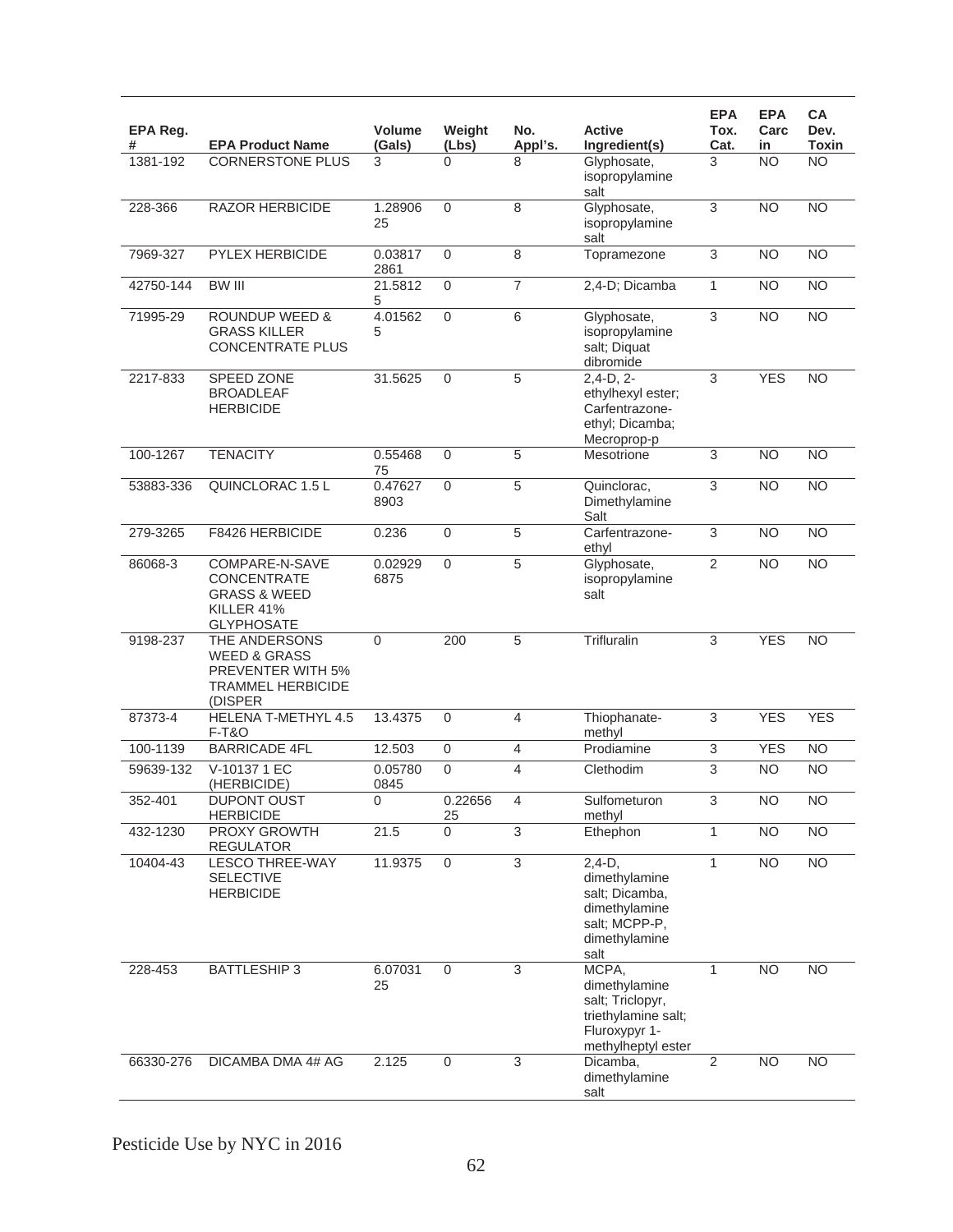| EPA Reg.<br># | <b>EPA Product Name</b>                                                                                | <b>Volume</b><br>(Gals) | Weight<br>(Lbs)     | No.<br>Appl's. | <b>Active</b><br>Ingredient(s)                                                                         | <b>EPA</b><br>Tox.<br>Cat. | <b>EPA</b><br>Carc<br>in | <b>CA</b><br>Dev.<br><b>Toxin</b> |
|---------------|--------------------------------------------------------------------------------------------------------|-------------------------|---------------------|----------------|--------------------------------------------------------------------------------------------------------|----------------------------|--------------------------|-----------------------------------|
| 241-437       | <b>CLEARCAST</b><br><b>HERBICIDE</b>                                                                   | 0.87176<br>7769         | $\Omega$            | 3              | Imazamox                                                                                               | 3                          | <b>NO</b>                | <b>NO</b>                         |
| 432-950       | <b>ACCLAIM EXTRA</b><br><b>HERBICIDE</b>                                                               | 0.46093<br>75           | $\Omega$            | 3              | Fenoxaprop-P (+)                                                                                       | 3                          | <b>NO</b>                | $\overline{NO}$                   |
| 62719-560     | EF-1343                                                                                                | 0.02662<br>8543         | $\mathbf 0$         | 3              | Florasulam                                                                                             | $\overline{3}$             | <b>NO</b>                | $\overline{NO}$                   |
| 228-711       | NUFARM PROSEDGE<br><b>SELECTIVE</b><br>HERBICIDE2                                                      | 0                       | 0.105               | $\overline{3}$ | Halosulfuron-<br>methyl                                                                                | $\overline{3}$             | <b>NO</b>                | N <sub>O</sub>                    |
| 10404-44      | <b>LESCO THREE-WAY</b><br><b>BENTGRASS</b><br><b>SELECTIVE</b><br><b>HERBICIDE</b>                     | 1.53125                 | $\mathbf 0$         | $\overline{2}$ | $2,4-D,$<br>dimethylamine<br>salt; Dicamba,<br>dimethylamine<br>salt; MCPP-P,<br>dimethylamine<br>salt | 3                          | <b>NO</b>                | N <sub>O</sub>                    |
| 2217-768      | <b>EMBARK E-Z-TU-USE</b><br><b>PLANT GROWTH</b><br><b>REGULATOR</b>                                    | 1.5                     | $\overline{0}$      | $\overline{2}$ | Mefluidide.<br>diethanolamine<br>salt                                                                  | $\overline{3}$             | N <sub>O</sub>           | N <sub>O</sub>                    |
| 524-343       | <b>ROUNDUP CUSTOM</b><br><b>HERBICIDE</b>                                                              | 1.33593<br>75           | $\Omega$            | $\overline{2}$ | Glyphosate,<br>isopropylamine<br>salt                                                                  | 3                          | N <sub>O</sub>           | $\overline{NO}$                   |
| 228-365       | AQUANEAT AQUATIC<br><b>HERBICIDE</b>                                                                   | 0.5                     | $\overline{0}$      | $\overline{2}$ | Glyphosate,<br>isopropylamine<br>salt                                                                  | 3                          | N <sub>O</sub>           | <b>NO</b>                         |
| 73220-12      | <b>SOLACE TURF</b><br><b>GROWTH CONTROL</b>                                                            | 0.375                   | $\Omega$            | $\overline{2}$ | Trinexapac-ethyl                                                                                       | 3                          | <b>NO</b>                | <b>NO</b>                         |
| $961 - 362$   | <b>LEBANON FERTILIZER</b><br><b>WITH BARRICADE</b><br>(0.43%)<br><b>PREEMERGENCE</b><br>WEED CONTROL ( | 0                       | 800                 | $\overline{2}$ | Prodiamine                                                                                             | 3                          | <b>YES</b>               | N <sub>O</sub>                    |
| 62719-517     | <b>ACCORD XRT</b>                                                                                      | $\mathbf 0$             | $\mathbf 0$         | $\overline{2}$ | Glyphosate,<br>isopropylamine<br>salt                                                                  | 3                          | N <sub>O</sub>           | N <sub>O</sub>                    |
| 2217-696      | <b>BETAMEC 4 PRE-</b><br><b>EMERGENCE GRASS</b><br><b>KILLER</b>                                       | 11                      | $\mathbf 0$         | $\mathbf{1}$   | <b>Bensulide</b>                                                                                       | 3                          | <b>NO</b>                | $\overline{NO}$                   |
| 66222-151     | QUALI-PRO<br>ETHEPHON 2 SL                                                                             | 10                      | 0                   | $\mathbf{1}$   | Ethephon                                                                                               | $\mathbf{1}$               | <b>NO</b>                | <b>NO</b>                         |
| 66222-22      | PRAMITOL 25E<br><b>HERBICIDE</b>                                                                       | 7                       | $\overline{0}$      | $\mathbf{1}$   | Prometon                                                                                               | 3                          | <b>NO</b>                | $\overline{NO}$                   |
| 66222-151     | ETHEPHON 2SL                                                                                           | 6.503                   | $\mathsf{O}\xspace$ | $\mathbf{1}$   | Ethephon                                                                                               | $\mathbf{1}$               | <b>NO</b>                | <b>NO</b>                         |
| 228-590       | 4-SPEED XT<br><b>SELECTIVE</b><br><b>HERBICIDE</b>                                                     | $\overline{5}$          | $\overline{0}$      | $\mathbf{1}$   | $2,4-D, 2-$<br>ethylhexyl ester;<br>Dicamba;<br>Pyraflufen-ethyl;<br>Triclopyr,<br>butoxyethyl ester   | $\overline{3}$             | <b>YES</b>               | NO                                |
| 86064-5       | ARMORTECH (R)<br>THREESOME(TM)                                                                         | $\overline{5}$          | $\mathbf 0$         | $\mathbf{1}$   | $2,4-D,$<br>dimethylamine<br>salt; Dicamba,<br>dimethylamine<br>salt; MCPP-P,<br>dimethylamine<br>salt | 1                          | <b>NO</b>                | <b>NO</b>                         |
| 228-409       | TRIPLET LOW ODOR<br>PREMIUM SELECTIVE<br><b>HERBICIDE</b>                                              | 5                       | $\mathbf 0$         | $\mathbf{1}$   | $2,4-D,$<br>triisopropanolamin<br>e salt; Dicamba;<br>MCPP-P,<br>dimethylamine<br>salt                 | $\mathbf{1}$               | <b>YES</b>               | <b>NO</b>                         |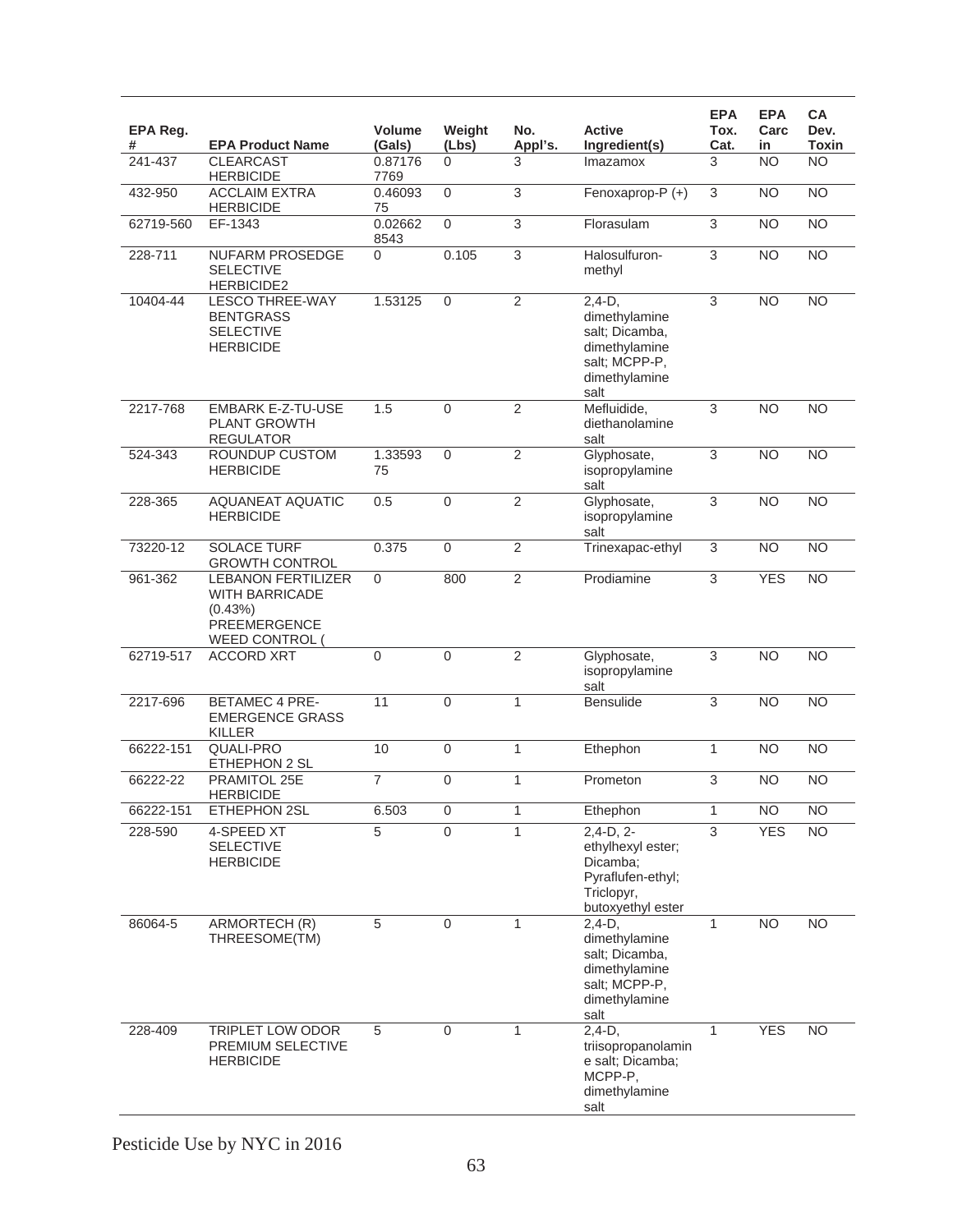| EPA Reg.<br>#     | <b>EPA Product Name</b>                                                                                     | Volume<br>(Gals) | Weight<br>(Lbs) | No.<br>Appl's.  | <b>Active</b><br>Ingredient(s)                  | <b>EPA</b><br>Tox.<br>Cat. | <b>EPA</b><br>Carc<br>in | СA<br>Dev.<br>Toxin |
|-------------------|-------------------------------------------------------------------------------------------------------------|------------------|-----------------|-----------------|-------------------------------------------------|----------------------------|--------------------------|---------------------|
| 80697-4           | ARMOR TECH PAC 223                                                                                          | 2.5              | 0               | 1               | Paclobutrazol                                   | 3                          | <b>NO</b>                | <b>NO</b>           |
| 2217-759          | <b>EMBARK 2-S PLANT</b><br><b>GROWTH REGULATOR</b>                                                          | 0.273            | $\mathbf 0$     | $\mathbf{1}$    | Mefluidide,<br>diethanolamine<br>salt           | 3                          | N <sub>O</sub>           | $\overline{NO}$     |
| 53883-374         | <b>QUALI-PRO</b><br>DITHIOPYR 40 WSB                                                                        | 0.07812<br>5     | $\mathbf 0$     | 1               | Dithiopyr                                       | 3                          | <b>NO</b>                | <b>NO</b>           |
| 62719-488         | <b>PRIMERAONE</b><br>DIMENSION 0.19% +<br>FERTILIZER                                                        | 0                | 13750           | $\mathbf{1}$    | Dithiopyr                                       | $\overline{3}$             | <b>NO</b>                | <b>NO</b>           |
| 2217-581          | THE ANDERSONS<br><b>PROFESSIONAL TURF</b><br>PRODUCTS 20-5-10                                               | 0                | 2200            | 1               | 2,4-D; Dicamba;<br>Mecoprop-P                   | $\overline{3}$             | <b>YES</b>               | <b>NO</b>           |
| 961-365           | <b>TURFGRASS</b><br><b>FERTILIZER WITH</b><br>BARRICADE 0.38%<br><b>PREEMERGENCE</b><br><b>WEED CONTROL</b> | 0                | 1600            | 1               | Prodiamine                                      | 3                          | <b>YES</b>               | <b>NO</b>           |
| 62719-590         | <b>LEBANON PROSCAPE</b><br><b>FERTILIZER WITH</b><br><b>LOCKUP</b>                                          | 0                | 320             | 1               | 2,4-D; Dicamba;<br>Penoxsulam                   | 3                          | <b>NO</b>                | <b>NO</b>           |
| 10163-213         | <b>GORDON'S</b><br>PROFESSIONAL TURF<br>& ORNAMENTAL<br><b>PRODUCTS</b><br><b>TUPERSAN HERBICIDE</b>        | $\mathbf{0}$     | 48              | 1               | Siduron                                         | $\overline{3}$             | <b>NO</b>                | <b>NO</b>           |
| 81927-36          | <b>ALLIGARE</b><br>PRODIAMINE 65 WG<br><b>HERBICIDE</b>                                                     | 0                | 20              | $\mathbf{1}$    | Prodiamine                                      | 3                          | <b>YES</b>               | <b>NO</b>           |
| 42750-90          | QUINCLORAC 75DF SP                                                                                          | 0                | 4               | 1               | Quinclorac                                      | 3                          | NO.                      | <b>NO</b>           |
| 62719-98          | <b>MASTER</b><br><b>NURSERYMEN</b><br>GARDEN WEEDER                                                         | $\mathbf 0$      | 0.2375          | 1               | Trifluralin                                     | 3                          | <b>NO</b>                | <b>NO</b>           |
| <b>Fungicides</b> |                                                                                                             |                  |                 |                 |                                                 |                            |                          |                     |
| 100-1364          | <b>DACONIL ACTION</b>                                                                                       | 570.57           | 0.02            | 101             | Acibenzolar-S-<br>methyl:<br>Chlorothalonil     | 2                          | <b>YES</b>               | <b>NO</b>           |
| 71065-3           | <b>COMPANION LIQUID</b><br><b>BIOLOGICAL</b><br><b>FUNGICIDE</b>                                            | 347.30           | 0.00            | $\overline{57}$ | <b>Bacillus</b> subtilis<br>GBO3                | $\overline{3}$             | NO                       | $\overline{NO}$     |
| 100-1093          | <b>HERITAGE FUNGICIDE</b>                                                                                   | 0.00             | 118.28          | 54              | Azoxystrobin                                    | 3                          | <b>NO</b>                | <b>NO</b>           |
| 79676-17          | LESCO TWOSOME<br><b>FUNGICIDE</b>                                                                           | 105.00           | 0.00            | 40              | Iprodione;<br>Thiophanate-<br>methyl            | 3                          | NO                       | N <sub>O</sub>      |
| 55260-9           | PROPLANT TURF AND<br>ORNAMENTAL<br><b>FUNGICIDE</b>                                                         | 94.40            | 0.00            | $\overline{36}$ | Propamocarb<br>hydrochloride                    | 3                          | <b>NO</b>                | $\overline{NO}$     |
| 432-942           | <b>BANOL TURF AND</b><br>ORNAMENTAL<br><b>FUNGICIDE</b>                                                     | 78.75            | 0.00            | $\overline{32}$ | Propamocarb<br>hydrochloride                    | $\overline{3}$             | <b>NO</b>                | $\overline{NO}$     |
| 432-1445          | <b>BAYLETON FLO TURF</b><br>AND ORNAMENTAL<br><b>FUNGICIDE</b>                                              | 25.89            | 0.00            | 28              | Triadimefon                                     | $\overline{3}$             | <b>YES</b>               | <b>YES</b>          |
| 70127-2           | <b>NOVOZYMES</b><br><b>BIOFUNGICIDE GREEN</b><br><b>RELEAF 710-140</b>                                      | 95.60            | 0.00            | 20              | <b>Bacillus</b><br>licheniformis<br>SB3086; IBA | 3                          | <b>NO</b>                | <b>NO</b>           |
| 264-1155          | RHAPSODY AS0                                                                                                | 177.60           | 0.00            | 19              | QST 713 strain of<br>dried Bacillus<br>subtilis | 3                          | <b>NO</b>                | <b>NO</b>           |
| 432-1446          | <b>TARTAN FLO</b><br><b>FUNGICIDE</b>                                                                       | 41.58            | 0.00            | 19              | Triadimefon;<br>Trifloxystrobin                 | $\overline{3}$             | <b>YES</b>               | <b>YES</b>          |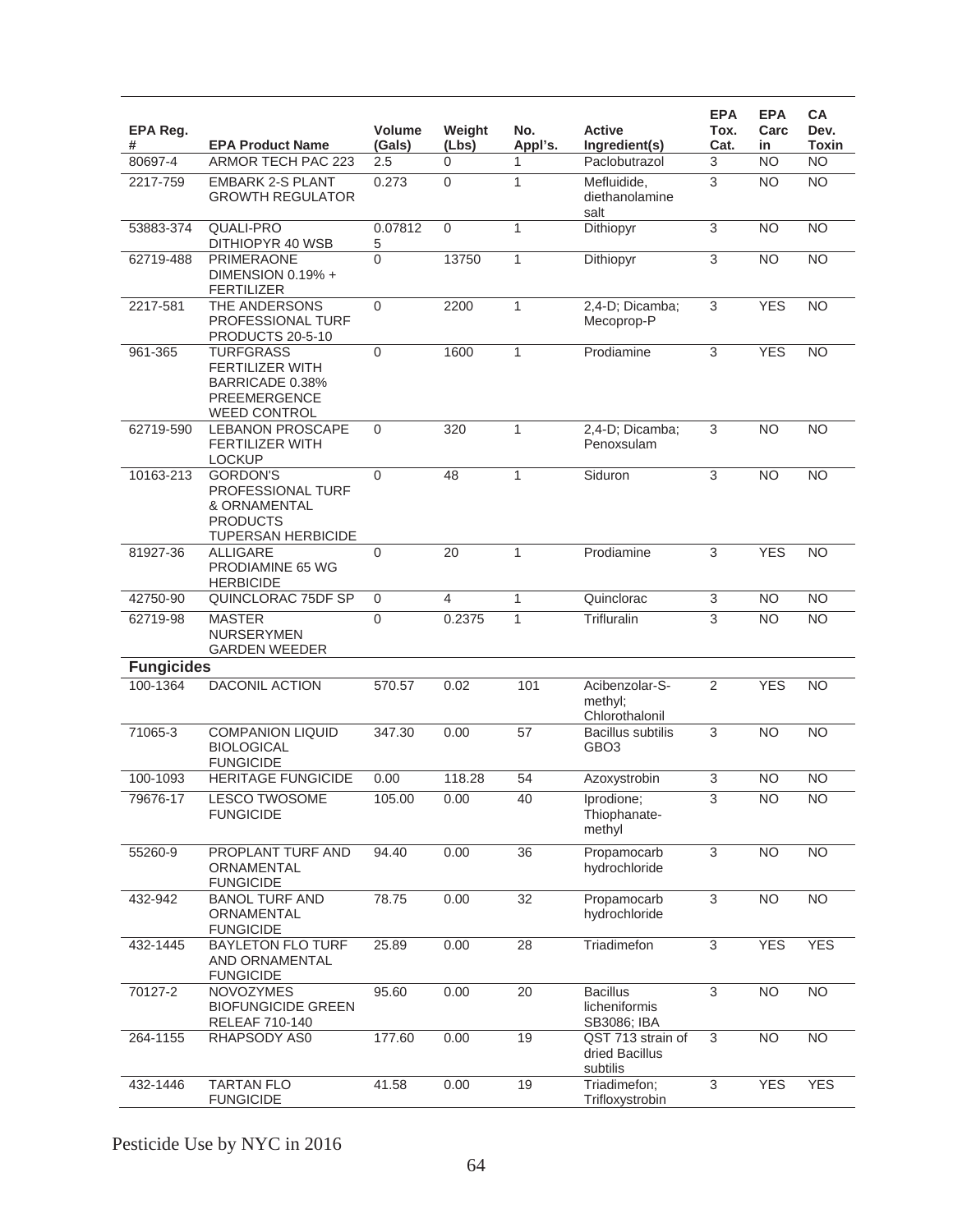| EPA Reg.<br># | <b>EPA Product Name</b>                                                         | Volume<br>(Gals) | Weight<br>(Lbs) | No.<br>Appl's.  | <b>Active</b><br>Ingredient(s)                   | <b>EPA</b><br>Tox.<br>Cat. | <b>EPA</b><br>Carc<br>in | CA<br>Dev.<br>Toxin |
|---------------|---------------------------------------------------------------------------------|------------------|-----------------|-----------------|--------------------------------------------------|----------------------------|--------------------------|---------------------|
| 60063-3       | <b>LESCO MANICURE</b><br>ULTRA                                                  | 0.00             | 590.00          | 18              | Chlorothalonil                                   | 2                          | <b>YES</b>               | <b>NO</b>           |
| 432-890       | ALIETTE WDG BRAND<br><b>FUNGICIDE</b>                                           | 71.50            | 521.00          | 17              | Fosetyl-Al                                       | $\overline{3}$             | N <sub>O</sub>           | $\overline{NO}$     |
| 86064-1       | ARMORTECH CLT 825<br>DF                                                         | 0.00             | 1,026.50        | 17              | Chlorothalonil                                   | $\overline{2}$             | <b>YES</b>               | $\overline{NO}$     |
| 66222-154     | QUALI-PRO<br>CHLOROTHALONIL 720<br><b>SFT</b>                                   | 133.68           | 0.00            | 16              | Chlorothalonil                                   | $\overline{2}$             | <b>YES</b>               | $\overline{NO}$     |
| 228-623       | <b>NUFARM</b><br>PROPICONAZOLE SPC<br>14.3 MEC FUNGICIDE                        | 0.90             | 0.00            | 16              | Propiconazole                                    | $\overline{2}$             | <b>YES</b>               | <b>NO</b>           |
| 84059-3       | <b>REGALIA PTO</b><br><b>BIOFUNGICIDE FOR</b><br>USE ON TURF AND<br>ORNAMENTALS | 33.20            | 0.00            | 15              | Reynoutria<br>sachalinensis                      | 3                          | <b>NO</b>                | <b>NO</b>           |
| 50534-202     | <b>MANICURE ULTREX</b><br><b>TURF &amp; ORNAMENTAL</b>                          | 0.00             | 215.00          | $\overline{15}$ | Chlorothalonil                                   | 1                          | <b>YES</b>               | $\overline{NO}$     |
| 70299-1       | <b>ZEROTOL</b><br>ALGAECIDE/FUNGICID<br>E.                                      | 61.91            | 0.00            | 14              | Hydrogen<br>peroxide                             | 1                          | <b>NO</b>                | $\overline{NO}$     |
| 66222-117     | <b>ARMOR TECH TEB360</b><br>XL                                                  | 31.71            | 0.00            | 14              | Tebuconazole                                     | 3                          | <b>YES</b>               | <b>NO</b>           |
| 53883-343     | <b>AZOXYSTROBIN 50</b><br>WG                                                    | 0.00             | 4.22            | 14              | Azoxystrobin                                     | $\overline{3}$             | NO                       | $\overline{NO}$     |
| 68539-3       | T-22G BIOLOGICAL<br>PLANT PROTECTANT<br><b>GRANULES</b>                         | 0.00             | 39.50           | 13              | Trichoderma<br>harzianum rifai<br>strain KRL-AG2 | $\overline{3}$             | N <sub>O</sub>           | $\overline{NO}$     |
| 432-888       | CHIPCO 26019 FLO<br><b>BRAND FUNGICIDE</b>                                      | 168.15           | 0.00            | $\overline{12}$ | Iprodione                                        | 3                          | <b>YES</b>               | $\overline{NO}$     |
| 66222-41      | QUALI-PRO<br>PROPICONAZOLE 14.3                                                 | 81.60            | 0.00            | 12              | Propiconazole                                    | $\overline{2}$             | N <sub>O</sub>           | $\overline{NO}$     |
| 228-626       | <b>NUFARM T-METHYL</b><br>PRO 4.5 F FUNGICIDE                                   | 47.64            | 0.00            | $\overline{11}$ | Thiophanate-<br>methyl                           | $\overline{3}$             | <b>YES</b>               | <b>YES</b>          |
| 100-1326      | <b>BANNER MAXX II</b>                                                           | 42.83            | 0.00            | $\overline{11}$ | Propiconazole                                    | 3                          | <b>YES</b>               | $\overline{NO}$     |
| 432-890       | <b>LESCO PRODIGY</b><br><b>SIGNATURE</b>                                        | 0.00             | 484.00          | 11              | Fosetyl-Al                                       | 3                          | <b>NO</b>                | <b>NO</b>           |
| 432-1505      | <b>CHIPCO 26019T</b><br><b>FUNGICIDE</b>                                        | 71.50            | 0.00            | 10              | Iprodione;<br>Trifloxystrobin                    | 3                          | <b>YES</b>               | $\overline{NO}$     |
| 228-684       | <b>NUFARM IPRODIONE</b><br><b>SPC FUNGICIDE</b>                                 | 56.15            | 0.00            | 10              | Iprodione                                        | $\overline{3}$             | <b>YES</b>               | $\overline{NO}$     |
| 33753-27      | S445L                                                                           | 40.75            | 0.00            | 10              | Glutaraldehyde                                   | 1                          | <b>NO</b>                | NO <sub>1</sub>     |
| 432-1529      | TEBUCONAZOLE SC<br><b>TURF AND</b><br>ORNAMENTAL<br><b>FUNGICIDE</b>            | 31.00            | 0.00            | 10              | Tebuconazole                                     | $\overline{3}$             | <b>YES</b>               | <b>NO</b>           |
| 84229-44      | AMTIDE TEBU 3.6F<br><b>FOLIAR FUNGICIDE</b>                                     | 24.11            | 0.00            | 10              | Tebuconazole                                     | 3                          | <b>YES</b>               | <b>NO</b>           |
| 66222-41      | PRIMEERAONE<br>PROPICONAZOLA 14.3                                               | 13.36            | 0.00            | 10              | Propiconazole                                    | 2                          | <b>NO</b>                | <b>NO</b>           |
| 7969-350      | <b>LEXICON INTRINSIC</b><br><b>BRAND FUNGICIDE</b>                              | 5.25             | 0.00            | 10              | Fluxapyroxad;<br>Pyraclostrobin                  | $\overline{3}$             | <b>NO</b>                | $\overline{NO}$     |
| 66222-150     | EQUUS 500 ZN                                                                    | 97.50            | 0.00            | $\overline{8}$  | Chlorothalonil                                   | $\overline{2}$             | <b>YES</b>               | $\overline{NO}$     |
| 69361-27      | TEBUCONAZOLE 3.6F<br><b>FUNGICIDE</b>                                           | 23.25            | 0.00            | 8               | Tebuconazole                                     | 3                          | <b>YES</b>               | <b>NO</b>           |
| 66222-117     | ORIUS 3.6F                                                                      | 16.71            | 0.00            | $\overline{8}$  | Tebuconazole                                     | $\overline{3}$             | <b>YES</b>               | <b>NO</b>           |
| 67702-2       | <b>CAMELOT O</b><br><b>FUNGICIDE/BACTERICI</b><br>DE                            | 11.17            | 0.00            | $\overline{8}$  | Copper octanoate                                 | 3                          | NO                       | $\overline{NO}$     |
| 100-892       | ARBOTECT 20-S<br><b>FUNGICIDE</b>                                               | 6.86             | 0.00            | 8               | Thiabendazole                                    | $\overline{3}$             | <b>NO</b>                | $\overline{NO}$     |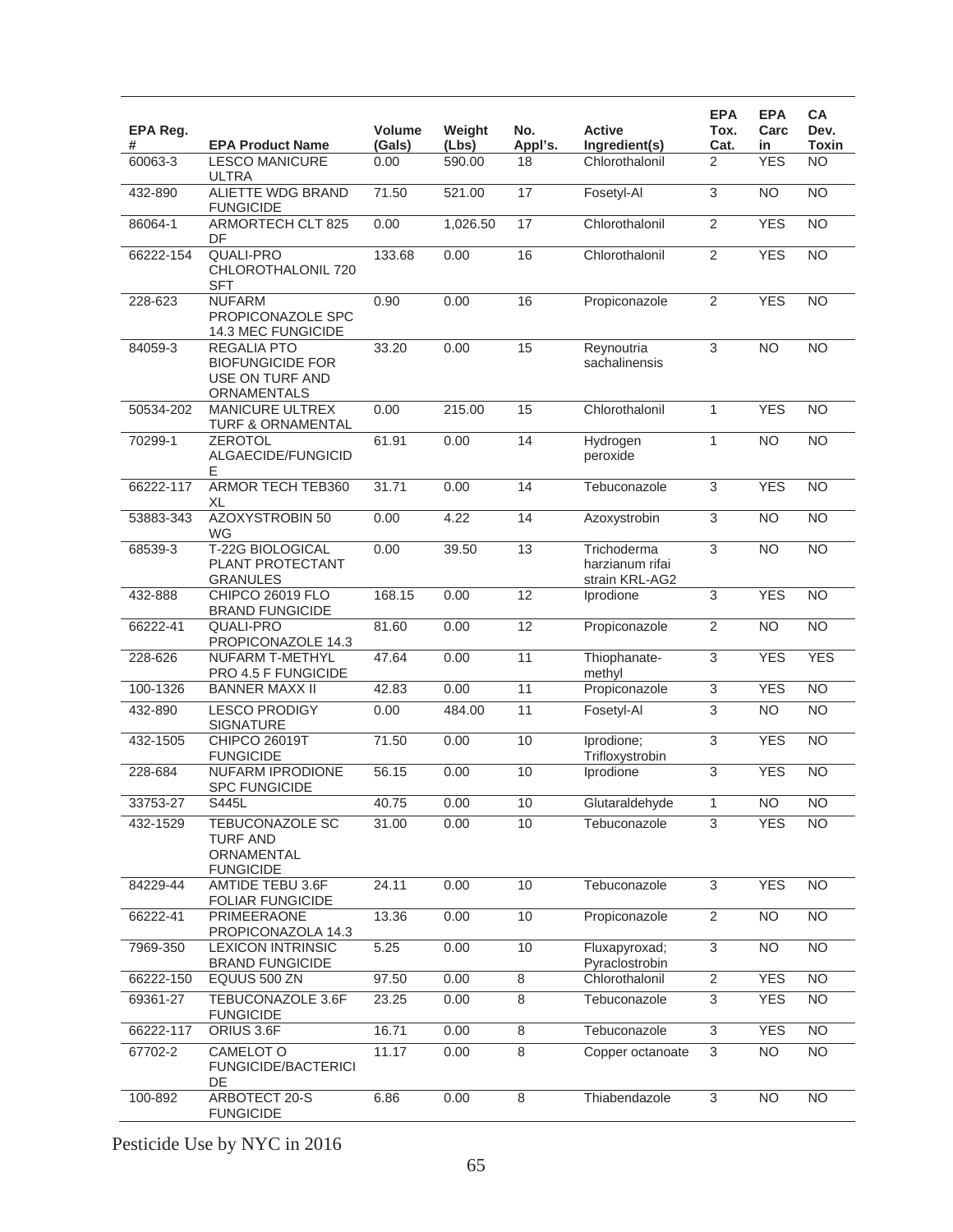| EPA Reg.<br># | <b>EPA Product Name</b>                                          | Volume<br>(Gals) | Weight<br>(Lbs) | No.<br>Appl's.            | <b>Active</b><br>Ingredient(s)                                               | <b>EPA</b><br>Tox.<br>Cat. | <b>EPA</b><br>Carc<br>in | <b>CA</b><br>Dev.<br><b>Toxin</b> |
|---------------|------------------------------------------------------------------|------------------|-----------------|---------------------------|------------------------------------------------------------------------------|----------------------------|--------------------------|-----------------------------------|
| 59639-144     | V-10116 VPP<br><b>FUNGICIDE</b>                                  | 0.00             | 117.20          | 8                         | Metconazole                                                                  | 3                          | <b>NO</b>                | <b>NO</b>                         |
| 68173-3       | <b>AFFIRM WDG</b>                                                | 0.00             | 60.90           | 8                         | Polyoxin D zinc<br>salt                                                      | $\overline{3}$             | <b>NO</b>                | $\overline{NO}$                   |
| 66222-134     | <b>THIOPHANATE</b><br>METHYL 4.5 F                               | 61.50            | 0.00            | 6                         | Thiophanate-<br>methyl                                                       | $\overline{3}$             | <b>YES</b>               | <b>YES</b>                        |
| 71512-13      | <b>SEGWAY FUNGICIDE</b>                                          | 1.70             | 0.00            | $\,6$                     | Cyazofamid                                                                   | 3                          | <b>NO</b>                | <b>NO</b>                         |
| 70644-1       | <b>NUTROL</b>                                                    | 0.00             | 372.00          | 6                         | Phosphoric acid,<br>monopotassium<br>salt                                    | $\overline{3}$             | <b>NO</b>                | $\overline{NO}$                   |
| 432-1541      | 12ESP705 FUNGICIDE                                               | 0.00             | 310.38          | 6                         | Fosetyl-Al                                                                   | $\overline{3}$             | N <sub>O</sub>           | $\overline{NO}$                   |
| 7969-224      | <b>CURALAN EG</b>                                                | 0.00             | 242.95          | 6                         | Vinclozolin                                                                  | 3                          | <b>YES</b>               | <b>YES</b>                        |
| 86064-2       | <b>ARMOR TECH CLT 720</b><br>FL                                  | 55.00            | 0.00            | 5                         | Chlorothalonil                                                               | 2                          | <b>YES</b>               | <b>NO</b>                         |
| 87290-44      | <b>ARMORTECH ZOXY 2</b><br>SC                                    | 4.50             | 0.00            | 5                         | Azoxystrobin                                                                 | 3                          | N <sub>O</sub>           | $\overline{NO}$                   |
| 62719-388     | FORE 80WP<br><b>RAINSHIELD</b>                                   | 0.00             | 214.50          | 5                         | Mancozeb                                                                     | $\overline{3}$             | <b>YES</b>               | $\overline{NO}$                   |
| 70299-15      | <b>GC PRO</b>                                                    | 0.00             | 140.00          | 5                         | Sodium<br>percarbonate                                                       | $\mathbf{1}$               | $\overline{NO}$          | $\overline{NO}$                   |
| 7969-255      | <b>HONOR FUNGICIDE</b>                                           | 0.00             | 79.60           | 5                         | Nicobifen;<br>Pyraclostrobin                                                 | 3                          | <b>YES</b>               | $\overline{NO}$                   |
| 50534-209     | <b>MANICURE 6</b><br><b>FLOWABLE</b>                             | 53.25            | 0.00            | 4                         | Chlorothalonil                                                               | $\overline{3}$             | <b>YES</b>               | $\overline{NO}$                   |
| 53883-375     | <b>QUALI-PRO IPRO 2SE</b>                                        | 47.00            | 0.00            | $\overline{4}$            | Iprodione                                                                    | $\overline{3}$             | <b>YES</b>               | <b>NO</b>                         |
| 7969-290      | <b>INSIGNIA SC</b><br><b>INTRINSIC BRAND</b><br><b>FUNGICIDE</b> | 12.31            | 0.00            | $\overline{4}$            | Pyraclostrobin                                                               | $\overline{2}$             | <b>NO</b>                | $\overline{NO}$                   |
| 42750-292     | AZOXY 11% + TEB 26%<br>FL                                        | 9.50             | 0.00            | $\overline{4}$            | Azoxystrobin;<br>Tebuconazole                                                | $\overline{3}$             | <b>YES</b>               | $\overline{NO}$                   |
| 100-1433      | <b>BRISKWAY</b>                                                  | 8.73             | 0.00            | $\overline{4}$            | Azoxystrobin;<br>Difenoconazole                                              | $\overline{3}$             | <b>YES</b>               | $\overline{NO}$                   |
| 100-741       | <b>LESCO SPECTATOR</b><br>ULTRA 1.3 FUNGICIDE                    | 28.77            | 0.00            | 3                         | Propiconazole                                                                | $\overline{2}$             | <b>YES</b>               | $\overline{NO}$                   |
| 53883-380     | <b>QUALI-PRO IPRO 2</b>                                          | 13.44            | 0.00            | $\ensuremath{\mathsf{3}}$ | Iprodione                                                                    | 3                          | <b>YES</b>               | <b>NO</b>                         |
| 89442-1       | TEBUCONAZOLE 3.6<br><b>SELECT</b>                                | 12.00            | 0.00            | 3                         | Tebuconazole                                                                 | 3                          | <b>YES</b>               | <b>NO</b>                         |
| 100-796       | <b>SUBDUE MAXX</b>                                               | 8.14             | 0.00            | $\overline{3}$            | Mefenoxam                                                                    | $\overline{3}$             | NO                       | $\overline{NO}$                   |
| 73512-1       | KEYPLEX 350                                                      | 5.13             | 0.00            | 3                         | Brewer's yeast<br>extract<br>hydrolysate from<br>Saccharomyces<br>cerevisiae | $\overline{3}$             | <b>NO</b>                | <b>NO</b>                         |
| 7969-349      | <b>Xzemplar Fungicide</b>                                        | 3.25             | 0.00            | $\overline{3}$            | Fluxapyroxad                                                                 | $\overline{3}$             | <b>NO</b>                | $\overline{NO}$                   |
| 66222-216     | QUALI-PRO<br>MEFENOXAM 2AQ                                       | 2.98             | 0.00            | 3                         | Mefenoxam                                                                    | $\overline{2}$             | <b>NO</b>                | <b>NO</b>                         |
| 228-623       | PRIMERAONE<br>PROPICONAZOLE 14.3                                 | 2.75             | 0.00            | $\overline{3}$            | Propiconazole                                                                | $\overline{2}$             | <b>YES</b>               | $\overline{NO}$                   |
| 432-1223      | PROSTAR 70 WP                                                    | 2.00             | 48.00           | $\,$ 3 $\,$               | Flutolanil                                                                   | $\overline{3}$             | <b>NO</b>                | <b>NO</b>                         |
| 9198-115      | THE ANDERSONS<br><b>TURF FUNGICIDE</b><br>WITH 5.0% DACONIL      | 0.00             | 1,640.00        | 3                         | Chlorothalonil                                                               | $\mathbf{1}$               | <b>YES</b>               | <b>NO</b>                         |
| 70506-234     | <b>MANZATE PRO-STICK</b><br><b>FUNGICIDE</b>                     | 0.00             | 220.00          | $\overline{3}$            | Mancozeb                                                                     | 3                          | <b>YES</b>               | $\overline{NO}$                   |
| 66222-161     | QUALI-PRO FOSETYL -<br>AL 80 WDG                                 | 0.00             | 47.20           | 3                         | Fosetyl-Al                                                                   | $\overline{3}$             | <b>NO</b>                | <b>NO</b>                         |
| 100-1434      | <b>MEDALLION WDG</b>                                             | 0.00             | 0.06            | $\overline{3}$            | Fludioxonil                                                                  | $\overline{3}$             | <b>NO</b>                | $\overline{NO}$                   |
| 1001-69       | <b>LESCO CAVALIER</b><br><b>FLOWABLE</b>                         | 66.00            | 0.00            | $\overline{2}$            | Thiophanate-<br>methyl                                                       | 3                          | <b>YES</b>               | <b>YES</b>                        |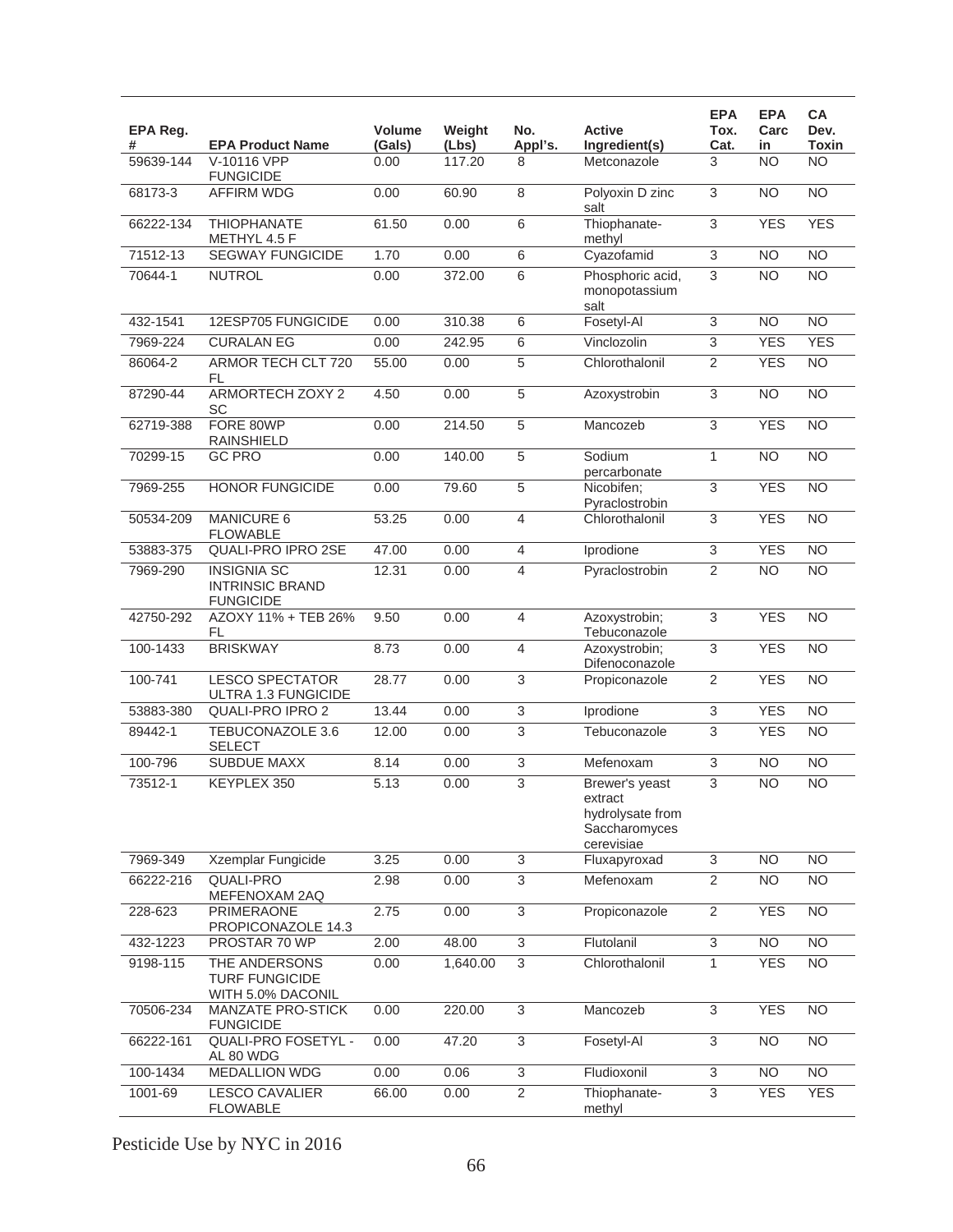| EPA Reg.<br># | <b>EPA Product Name</b>                                                                     | Volume<br>(Gals) | Weight<br>(Lbs) | No.<br>Appl's.  | <b>Active</b><br>Ingredient(s)                                        | <b>EPA</b><br>Tox.<br>Cat. | <b>EPA</b><br>Carc<br>in | СA<br>Dev.<br><b>Toxin</b> |
|---------------|---------------------------------------------------------------------------------------------|------------------|-----------------|-----------------|-----------------------------------------------------------------------|----------------------------|--------------------------|----------------------------|
| 100-1216      | <b>BANNER HERITAGE</b><br>MAXX                                                              | 16.40            | 0.00            | 2               | Azoxystrobin;<br>Propiconazole                                        | 3                          | <b>YES</b>               | <b>NO</b>                  |
| 228-623       | <b>LESCO SPECTATOR</b><br>ULTRA 1.3 FUNGICIDE                                               | 3.00             | 0.00            | $\overline{2}$  | Propiconazole                                                         | $\overline{2}$             | <b>YES</b>               | <b>NO</b>                  |
| 53883-353     | <b>QUALI-PRO T-NEX</b>                                                                      | 2.32             | 0.00            | $\overline{2}$  | Trinexapac-ethyl                                                      | 3                          | <b>NO</b>                | <b>NO</b>                  |
| 100-1448      | <b>MEDALLION SC</b>                                                                         | 1.34             | 0.00            | $\overline{c}$  | Fludioxonil                                                           | 3                          | <b>NO</b>                | <b>NO</b>                  |
| 400-521       | <b>TERRAGUARD SC</b>                                                                        | 0.06             | 0.00            | $\overline{2}$  | Triflumizole                                                          | $\overline{3}$             | <b>NO</b>                | <b>NO</b>                  |
| 100-1323      | <b>HERITAGE G</b>                                                                           | 0.00             | 60.00           | $\overline{c}$  | Azoxystrobin                                                          | $\overline{3}$             | $\overline{NO}$          | $\overline{NO}$            |
| 53883-343     | AZOXY 50 WDG<br><b>SELECT FUNGICIDE</b>                                                     | 0.00             | 8.00            | $\overline{2}$  | Azoxystrobin                                                          | $\overline{3}$             | <b>NO</b>                | <b>NO</b>                  |
| 464-693       | CHEMICAR 15                                                                                 | 17.00            | 0.00            | 1               | Glutaraldehyde                                                        | 1                          | <b>NO</b>                | <b>NO</b>                  |
| 100-1347      | <b>CONCERT II</b>                                                                           | 10.00            | 0.00            | 1               | Propiconazole                                                         | $\mathbf{1}$               | <b>YES</b>               | <b>NO</b>                  |
| 53883-309     | <b>QUALI-PRO ENCLAVE</b><br>5.3F                                                            | 9.63             | 0.00            | $\mathbf{1}$    | Chlorothalonil;<br>Thiophanate-<br>methyl; Iprodione;<br>Tebuconazole | 3                          | <b>YES</b>               | <b>YES</b>                 |
| 66222-185     | <b>QUALI-PRO</b><br><b>MYCLOBUTANIL 20EW</b><br>T&O                                         | 3.04             | 0.00            | $\mathbf{1}$    | Myclobutanil                                                          | 3                          | <b>NO</b>                | <b>YES</b>                 |
| 53883-363     | BUMPER 14.3 EC<br>(PROPICONAZOLE)<br><b>FUNGICIDE</b>                                       | 0.97             | 0.00            | $\mathbf{1}$    | Propiconazole                                                         | $\overline{2}$             | <b>YES</b>               | <b>NO</b>                  |
| 71512-13      | <b>GORDON'S</b><br>PROFESSIONAL TURF<br>& ORNAMENTAL<br>PRODUCTS SEGWAY<br><b>FUNGICIDE</b> | 0.61             | 0.00            | $\mathbf{1}$    | Cyazofamid                                                            | 3                          | <b>NO</b>                | <b>NO</b>                  |
| 69592-19      | <b>CEASE</b>                                                                                | 0.25             | 0.00            | $\mathbf{1}$    | QST 713 strain of<br>dried Bacillus<br>subtilis                       | 3                          | <b>NO</b>                | <b>NO</b>                  |
| 71962-1       | <b>AGRI-FOS SYSTEMIC</b><br><b>FUNGICIDE</b>                                                | 0.01             | 0.00            | $\mathbf{1}$    | Mono- and di-<br>potassium salts of<br>phosphorous acid               | 3                          | N <sub>O</sub>           | $\overline{NO}$            |
| 70051-2       | <b>TRIPLE ACTION NEEM</b><br>OIL                                                            | 0.00             | 0.00            | 1               | Neem oil                                                              | 3                          | <b>NO</b>                | $\overline{NO}$            |
| 10465-3       | <b>LIQUID COPPER</b><br><b>FUNGICIDE</b>                                                    | 0.00             | 0.00            | $\mathbf{1}$    | Cuprammonium<br>acetate                                               | $\overline{3}$             | N <sub>O</sub>           | $\overline{NO}$            |
| 66222-149     | ARMOR TECH CLT 825                                                                          | 0.00             | 34.00           | 1               | Chlorothalonil                                                        | $\overline{2}$             | <b>YES</b>               | <b>NO</b>                  |
| 7969-196      | <b>EMERALD FUNGICIDE</b>                                                                    | 0.00             | 16.00           | 1               | Nicobifen                                                             | $\overline{2}$             | <b>YES</b>               | <b>NO</b>                  |
|               | Other (Repellents, Biochemical Pesticides, Etc.)                                            |                  |                 |                 |                                                                       |                            |                          |                            |
| 52483-1       | <b>HYPOCHLORITE</b><br>SOLUTION                                                             | 155.50           | 0.00            | 25              | Sodium<br>hypochlorite                                                | $\mathbf{1}$               | <b>NO</b>                | $\overline{NO}$            |
| 60061-71      | PETTIT MARINE PAINT<br>PREMIUM SINGLE<br><b>SEASON ABLATIVE</b>                             | 35.00            | 0.00            | $\overline{24}$ | Copper oxide<br>(ous)                                                 | $\overline{2}$             | NO <sub>1</sub>          | $\overline{NO}$            |
| 59807-4       | <b>HORMODIN1</b>                                                                            | 0.00             | 0.26            | 6               | <b>IBA</b>                                                            | $\overline{3}$             | <b>NO</b>                | $\overline{NO}$            |
| 73049-15      | PROGIBB 4% PLANT<br><b>GROWTH REGULATOR</b><br>SOLUTION                                     | 0.00             | 0.00            | 4               | Gibberellins                                                          | $\overline{2}$             | <b>NO</b>                | <b>NO</b>                  |
| 63838-5       | CHEM-AQUA 42171                                                                             | 7.50             | 0.00            | $\overline{2}$  | Sodium bromide;<br>Sodium<br>hypochlorite                             | $\mathbf{1}$               | N <sub>O</sub>           | NO                         |
| 71096-7       | ORTHO BUG-GETA<br>SNAIL & SLUG KILLER<br>1                                                  | 0.00             | 0.50            | $\overline{2}$  | Metaldehyde                                                           | 3                          | <b>NO</b>                | <b>NO</b>                  |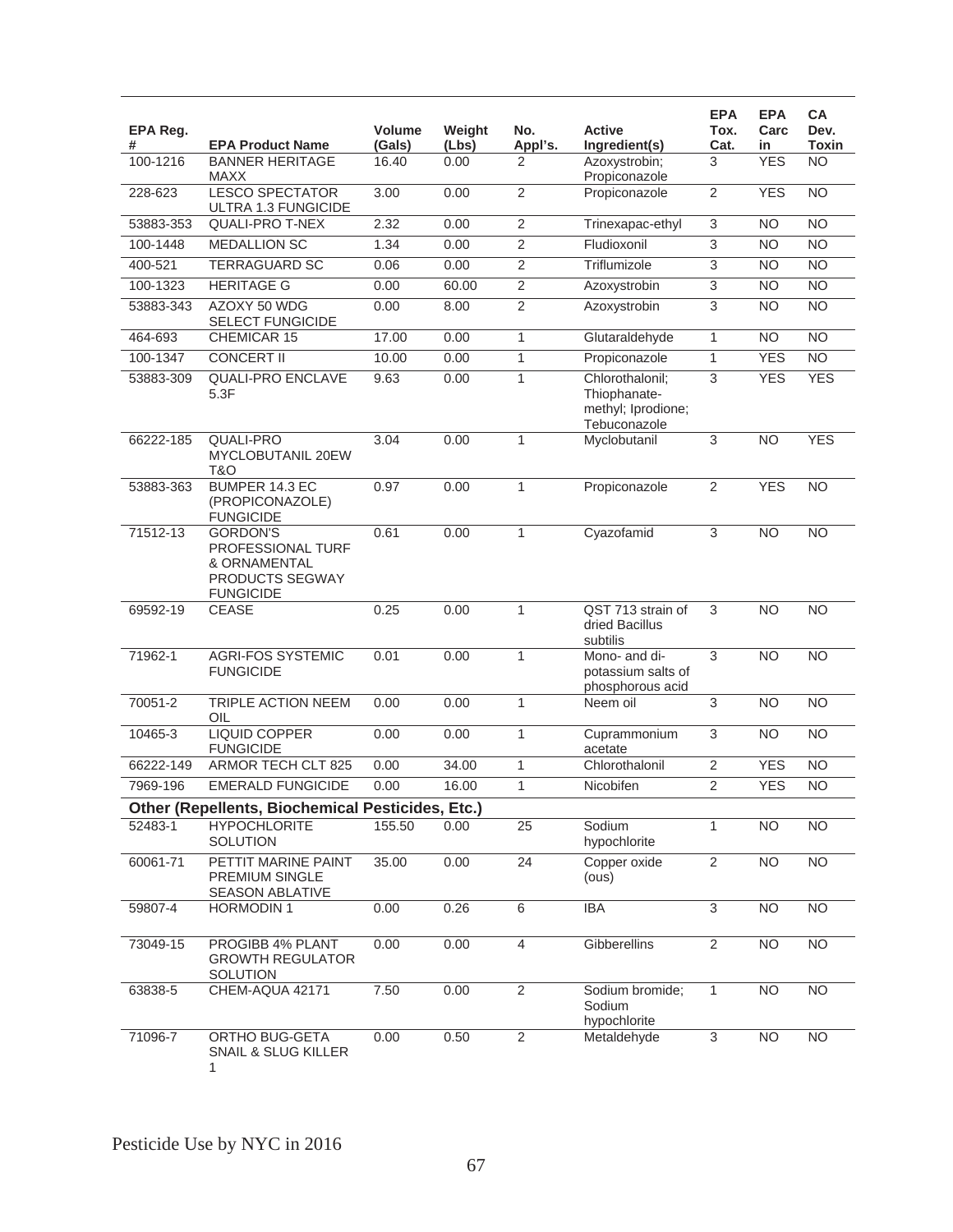| EPA Reg.<br># | <b>EPA Product Name</b> | <b>Volume</b><br>(Gals) | Weight<br>(Lbs) | No.<br>Appl's. | <b>Active</b><br>Ingredient(s)                                                                | <b>EPA</b><br>Tox.<br>Cat. | <b>EPA</b><br>Carc<br>in | <b>CA</b><br>Dev.<br><b>Toxin</b> |
|---------------|-------------------------|-------------------------|-----------------|----------------|-----------------------------------------------------------------------------------------------|----------------------------|--------------------------|-----------------------------------|
| 1448-212      | CHEMICIDE 100-15        | 12.00                   | 0.00            |                | Poly(oxyethylene)<br>(dimethylimino)<br>ethylene<br>(dimethylimino)<br>ethylene<br>dichloride | 3                          | NO                       | NO.                               |
| 58616-1       | PCT 3026                | 3.00                    | 0.00            |                | Sodium bromide;<br>Sodium<br>hypochlorite                                                     |                            | NO.                      | <b>NO</b>                         |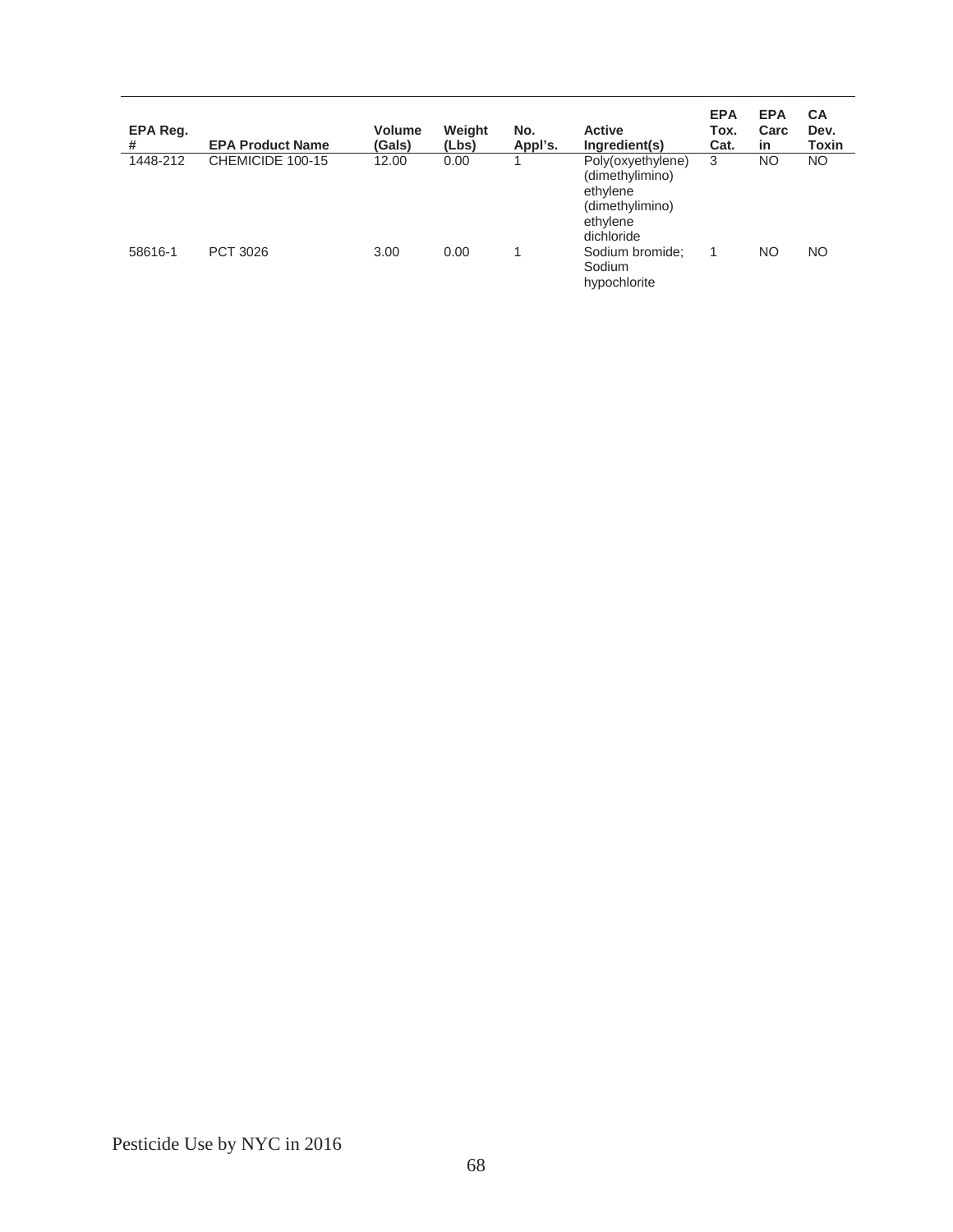# **APPENDIX 2: Complete Listing of Pesticide Products Used by the Department of Parks and Recreation in 2016**

|                     |                                                                                                        | <b>Volum</b><br>е | Weight | No.            | <b>Active</b>                    | <b>EPA</b><br><b>Tox</b> | <b>EPA</b> | CA<br>Dev.<br>Toxi |
|---------------------|--------------------------------------------------------------------------------------------------------|-------------------|--------|----------------|----------------------------------|--------------------------|------------|--------------------|
| EPA Reg. #          | <b>EPA Product Name</b>                                                                                | (Gals)            | (Lbs)  | Appl's.        | Ingredient(s)                    | Cat                      | Carcin     | n                  |
| <b>Rodenticides</b> |                                                                                                        |                   |        |                |                                  |                          |            |                    |
| 12455-36            | <b>CONTRAC RAT AND</b><br><b>MOUSE BAIT</b>                                                            | 0.00              | 433.13 | 589            | Bromadiolone                     | 3                        | <b>NO</b>  | NO.                |
| 12455-79            | <b>CONTRAC ALL-</b><br><b>WEATHER BLOX</b>                                                             | 0.00              | 204.44 | 481            | Bromadiolone                     | $\overline{3}$           | <b>NO</b>  | <b>NO</b>          |
| 12455-69            | <b>CONTRAC</b><br><b>RODENTICIDE</b>                                                                   | 0.00              | 209.65 | 275            | <b>Bromadiolone</b>              | $\sqrt{3}$               | <b>NO</b>  | <b>NO</b>          |
| 12455-106           | <b>TERAD3 BLOX</b>                                                                                     | 0.00              | 40.56  | 197            | Cholecalciferol                  | $\mathsf 3$              | <b>NO</b>  | <b>NO</b>          |
| 12455-139           | <b>Final Soft Bait</b>                                                                                 | 0.00              | 34.13  | 137            | Brodifacoum                      | $\overline{3}$           | <b>NO</b>  | <b>NO</b>          |
| 7173-218            | <b>GENERATION MINI</b><br><b>BLOCKS</b>                                                                | 0.00              | 69.69  | 83             | <b>Difethialone</b>              | 3                        | <b>NO</b>  | NO.                |
| 7173-258            | <b>DIFETHIALONE</b><br>PASTE PLACE<br><b>PACKS</b>                                                     | 0.00              | 45.73  | 74             | Difethialone                     | $\sqrt{3}$               | <b>NO</b>  | N <sub>O</sub>     |
| 100-1055            | <b>WEATHERBLOK</b><br><b>BAIT WITH BITREX</b>                                                          | 0.00              | 2.31   | 74             | Brodifacoum                      | 3                        | <b>NO</b>  | NO.                |
| 12455-17            | ZP RODENT BAIT AG                                                                                      | 0.00              | 9.88   | 72             | Zinc phosphide                   | $\overline{3}$           | <b>NO</b>  | <b>NO</b>          |
| 7173-202            | <b>MAKI MINI BLOCKS</b>                                                                                | 0.00              | 25.27  | 44             | <b>Bromadiolone</b>              | $\overline{3}$           | <b>NO</b>  | <b>NO</b>          |
| 12455-75            | <b>CONTRAC RAT AND</b><br>MOUSE BAIT READY<br>TO USE PLACE PAC                                         | 0.00              | 10.59  | 21             | <b>Bromadiolone</b>              | 3                        | <b>NO</b>  | <b>NO</b>          |
| 7173-297            | <b>BROMADIOLONE</b><br><b>PASTE 0901</b>                                                               | 0.00              | 2.94   | 8              | <b>Bromadiolone</b>              | 3                        | <b>NO</b>  | <b>NO</b>          |
| 7173-188            | <b>MAKI RAT AND</b><br><b>MOUSE BAIT PACKS</b><br>(PELLETS)                                            | 0.00              | 0.03   | $\overline{7}$ | Bromadiolone                     | $\sqrt{3}$               | <b>NO</b>  | <b>NO</b>          |
| 67517-66            | <b>JTEATON</b><br><b>BROMETHALIN ALL</b><br><b>WEATHER BAIT</b><br><b>BLOCKS</b><br><b>RODENTICIDE</b> | 0.00              | 0.31   | 6              | <b>Bromethalin</b>               | 3                        | <b>NO</b>  | <b>NO</b>          |
| 36488-63            | DIFENACOUM RAT<br>AND MOUSE BLOCK<br>IV                                                                | 0.00              | 1.69   | $\mathbf{1}$   | Difenacoum                       | 3                        | <b>NO</b>  | <b>NO</b>          |
| 12455-89            | FINAL ALL-<br><b>WEATHER BLOX</b>                                                                      | 0.00              | 1.25   | $\mathbf{1}$   | Brodifacoum                      | 3                        | <b>NO</b>  | <b>NO</b>          |
| <b>Insecticides</b> |                                                                                                        |                   |        |                |                                  |                          |            |                    |
| 100-1484            | <b>DUPONT ADVION</b><br><b>COCKROACH GEL</b><br><b>BAIT</b>                                            | 0.00              | 2.27   | 142            | Indoxacarb                       | $\overline{3}$           | NO         | N <sub>O</sub>     |
| 83100-6             | <b>PRIMERAONE</b><br>IMIDACLOPRID 2F<br><b>INSECTICIDE</b>                                             | 8.86              | 0.00   | 39             | Imidacloprid                     | 3                        | <b>NO</b>  | <b>NO</b>          |
| 100-1498            | <b>DUPONT ADVION</b><br>ANT GEL                                                                        | 0.00              | 0.35   | 32             | Indoxacarb                       | $\overline{3}$           | <b>NO</b>  | <b>NO</b>          |
| 64405-2             | REDZONE BAIT                                                                                           | 0.00              | 7.07   | 27             | Boric acid                       | $\mathbf{3}$             | <b>NO</b>  | <b>NO</b>          |
| 499-362             | <b>WHITMIRE PT 515</b><br>WASP FREEZE                                                                  | 0.00              | 50.31  | 26             | D-trans Allethrin;<br>Phenothrin | $\overline{3}$           | <b>YES</b> | <b>NO</b>          |
| 48813-1             | SUFFOIL-X                                                                                              | 7.10              | 0.00   | 24             | Petroleum<br>distillates         | $\mathfrak{S}$           | <b>NO</b>  | <b>NO</b>          |
| 86203-11            | SAFARI 20SG<br><b>INSECTICIDE</b>                                                                      | 0.00              | 3.98   | 20             | Dinotefuran                      | 3                        | <b>NO</b>  | <b>NO</b>          |
| 62719-291           | <b>CONSERVE SC</b><br><b>TURF AND</b><br>ORNAMENTAL                                                    | 0.24              | 0.00   | 16             | Spinosad                         | $\overline{3}$           | <b>NO</b>  | <b>NO</b>          |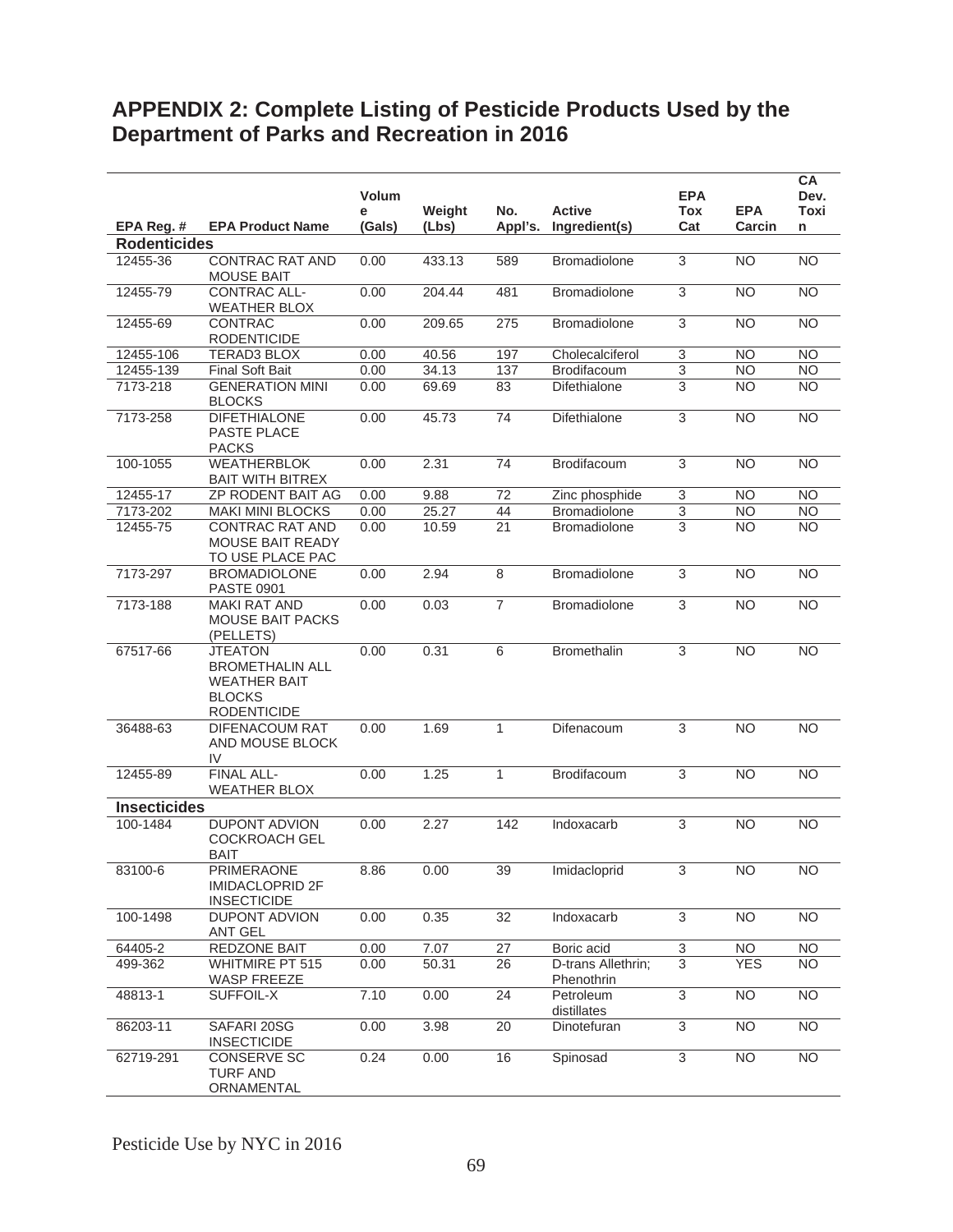|            |                                                                                                | Volum<br>е | Weight | No.             | <b>Active</b>                                                                                                       | <b>EPA</b><br><b>Tox</b>  | <b>EPA</b>      | <b>CA</b><br>Dev.<br><b>Toxi</b> |
|------------|------------------------------------------------------------------------------------------------|------------|--------|-----------------|---------------------------------------------------------------------------------------------------------------------|---------------------------|-----------------|----------------------------------|
| EPA Reg. # | <b>EPA Product Name</b>                                                                        | (Gals)     | (Lbs)  | Appl's.         | Ingredient(s)                                                                                                       | Cat                       | Carcin          | n                                |
| 100-1489   | <b>DUPONT</b><br><b>ACELEPRYN</b><br><b>INSECTICIDE</b>                                        | 11.03      | 0.00   | 15              | DPX-E2Y45                                                                                                           | $\Omega$                  | <b>NO</b>       | <b>NO</b>                        |
| 53883-145  | LAMBDA 9.7 EW<br><b>INSECTICIDE</b>                                                            | 6.94       | 0.00   | 15              | Cyhalothrin,<br>lambda                                                                                              | $\overline{2}$            | <b>NO</b>       | N <sub>O</sub>                   |
| 9688-190   | <b>SPECTRACIDE</b><br><b>DESTROYER BRAND</b><br><b>WASP &amp; HORNET</b><br><b>KILLER</b>      | 0.00       | 18.75  | 15              | Cyhalothrin,<br>lambda;<br>Prallethrin                                                                              | 3                         | <b>NO</b>       | $\overline{NO}$                  |
| 70051-2    | TRIACT 70                                                                                      | 1.70       | 0.00   | 14              | Neem oil                                                                                                            | 3                         | <b>NO</b>       | <b>NO</b>                        |
| 100-1088   | <b>SCIMITAR GC</b><br><b>INSECTICIDE</b>                                                       | 1.20       | 0.00   | 14              | Cyhalothrin,<br>lambda                                                                                              | 3                         | <b>NO</b>       | <b>NO</b>                        |
| 432-1506   | <b>MAXFORCE</b><br><b>QUANTUM ANT BAIT</b>                                                     | 0.00       | 0.39   | 14              | Imidacloprid                                                                                                        | $\overline{3}$            | <b>NO</b>       | NO                               |
| 53883-371  | <b>QUALI-PRO</b><br>ABAMECTIN 0.15 EC                                                          | 0.46       | 0.00   | $\overline{13}$ | Avermectin                                                                                                          | $\overline{2}$            | $\overline{NO}$ | N <sub>O</sub>                   |
| 70506-121  | UPI-2005 EXP-06<br><b>RUP INSECTICIDE</b>                                                      | 5.64       | 0.00   | 12              | Cyhalothrin,<br>lambda                                                                                              | $\overline{2}$            | NO              | N <sub>O</sub>                   |
| 70506-24   | <b>UP-STAR GOLD</b><br><b>INSECTICIDE</b>                                                      | 22.25      | 0.00   | 11              | <b>Bifenthrin</b>                                                                                                   | 3                         | <b>YES</b>      | $\overline{NO}$                  |
| 59639-96   | <b>DISTANCE INSECT</b><br><b>GROWTH</b><br><b>REGULATOR</b>                                    | 0.54       | 0.00   | $\overline{11}$ | Pyriproxyfen                                                                                                        | $\overline{3}$            | <b>NO</b>       | $\overline{NO}$                  |
| 279-3287   | FLONICAMID 50SG<br><b>INSECTICIDE</b>                                                          | 0.00       | 0.98   | 11              | Flonicamid                                                                                                          | 3                         | <b>NO</b>       | <b>NO</b>                        |
| 100-1543   | <b>MAINSPRING GH &amp; N</b>                                                                   | 0.19       | 0.00   | 10              | Cyantraniliprole                                                                                                    | $\pmb{0}$                 | N <sub>O</sub>  | NO                               |
| 83100-5    | <b>LUCID</b><br>ORNAMENTAL<br>MITICIDE/INSECTICI<br>DE                                         | 0.30       | 0.00   | 8               | Avermectin                                                                                                          | $\overline{2}$            | <b>NO</b>       | <b>NO</b>                        |
| 73049-20   | <b>VECTOLEX CG</b><br><b>BIOLOGICAL</b><br>LARVICIDE                                           | 0.00       | 33.00  | 8               | <b>Bacillus</b><br>sphaericus                                                                                       | $\overline{3}$            | <b>NO</b>       | N <sub>O</sub>                   |
| 432-1312   | <b>MERIT 2F</b><br><b>INSECTICIDE</b>                                                          | 17.37      | 0.00   | $\overline{7}$  | Imidacloprid                                                                                                        | 3                         | <b>NO</b>       | N <sub>O</sub>                   |
| 53883-229  | <b>QUALI-PRO</b><br><b>IMIDACLOPRID 2F</b><br><b>TURF &amp;</b><br>ORNAMENTAL<br><b>INSECT</b> | 9.11       | 0.00   | $\overline{7}$  | Imidacloprid                                                                                                        | 3                         | $\overline{NO}$ | NO                               |
| 9688-246   | <b>CHEMSICO</b><br><b>AEROSOL</b><br><b>INSECTICIDE LI</b>                                     | 0.00       | 7.66   | $\overline{7}$  | Cyhalothrin,<br>lambda;<br>Imiprothrin                                                                              | 3                         | <b>NO</b>       | <b>NO</b>                        |
| 73049-39   | DIPEL DF DRY<br><b>FLOWABLE</b><br><b>BIOLOGICAL</b><br><b>INSECTICIDE</b>                     | 0.00       | 0.95   | $\overline{7}$  | <b>Bacillus</b><br>thuringiensis,<br>subsp. Kurstaki,<br>strain ABTS-351,<br>fermentation<br>solids and<br>solubles | 3                         | <b>NO</b>       | <b>NO</b>                        |
| 66222-19   | <b>CHLORPYRIFOS 4E</b><br>AG                                                                   | 14.25      | 0.00   | 6               | Chlorpyrifos                                                                                                        | $\overline{2}$            | <b>NO</b>       | <b>NO</b>                        |
| 66222-19   | CHLORPYRIFOS 4E                                                                                | 13.50      | 0.00   | $\,6\,$         | Chlorpyrifos                                                                                                        | $\sqrt{2}$                | <b>NO</b>       | <b>NO</b>                        |
| 432-1471   | <b>KONTOS</b>                                                                                  | 0.09       | 0.00   | 6               | Spirotetramat                                                                                                       | $\ensuremath{\mathsf{3}}$ | <b>NO</b>       | <b>NO</b>                        |
| 432-1369   | <b>MARATHON II</b><br><b>GREENHOUSE AND</b><br><b>NURSERY</b><br><b>INSECTICIDE</b>            | 0.02       | 0.00   | 6               | Imidacloprid                                                                                                        | 3                         | <b>NO</b>       | <b>NO</b>                        |
| 69526-17   | <b>CIVITAS ONE</b>                                                                             | 50.00      | 0.00   | $\,$ 5 $\,$     | Mineral oil                                                                                                         | 3                         | <b>NO</b>       | <b>NO</b>                        |
| 69526-5    | PURESPRAY SPRAY<br>OIL 10E                                                                     | 20.85      | 0.00   | $\overline{5}$  | Mineral oil                                                                                                         | $\overline{3}$            | <b>NO</b>       | <b>NO</b>                        |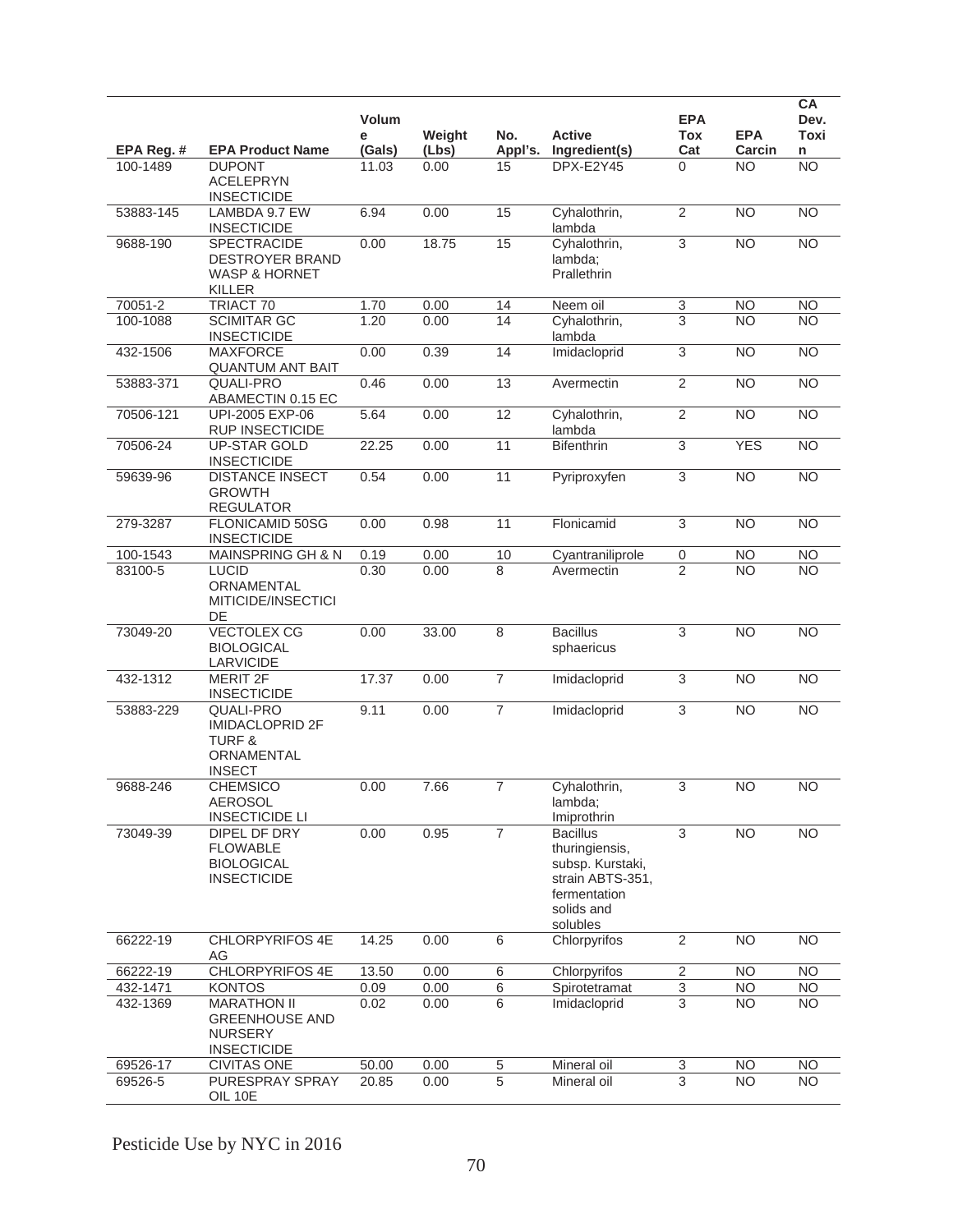|            |                                                                                   | <b>Volum</b><br>е | Weight | No.            | <b>Active</b>                                                                          | <b>EPA</b><br>Tox         | <b>EPA</b>     | CA<br>Dev.<br>Toxi |
|------------|-----------------------------------------------------------------------------------|-------------------|--------|----------------|----------------------------------------------------------------------------------------|---------------------------|----------------|--------------------|
| EPA Reg. # | <b>EPA Product Name</b>                                                           | (Gals)            | (Lbs)  | Appl's.        | Ingredient(s)                                                                          | Cat                       | Carcin         | n                  |
| 10163-324  | M-PEDE<br><b>INSECTICIDE/FUNGI</b><br><b>CIDE</b>                                 | 0.26              | 0.00   | 5              | Potassium laurate                                                                      | $\overline{2}$            | <b>NO</b>      | $\overline{NO}$    |
| 8033-106   | <b>TRISTAR 8.5 SL</b><br><b>INSECTICIDE</b>                                       | 0.24              | 0.00   | $\overline{5}$ | Acetamiprid                                                                            | $\overline{3}$            | <b>NO</b>      | N <sub>O</sub>     |
| 10163-326  | <b>CAPTIVA</b>                                                                    | 0.03              | 0.00   | 5              | Garlic; Resins,<br>oleo-, capsicum;<br>Soybean oil                                     | 3                         | <b>NO</b>      | <b>NO</b>          |
| 6218-47    | SUMMIT B.T.I.<br><b>BRIQUETS</b>                                                  | 0.00              | 2.63   | 5              | <b>Bacillus</b><br>thuringiensis<br>subspecies<br>Israelensis strain<br><b>BMP 144</b> | 3                         | <b>NO</b>      | <b>NO</b>          |
| 279-3155   | <b>TALSTAR NURSERY</b><br><b>FLOWABLE</b><br>INSECTICIDE/MITICI<br>DE             | 7.18              | 0.00   | 4              | <b>Bifenthrin</b>                                                                      | 3                         | <b>YES</b>     | <b>NO</b>          |
| 83529-2    | <b>AMORTECH IMD 2</b><br>SC                                                       | 7.14              | 0.00   | $\overline{4}$ | Imidacloprid                                                                           | 3                         | <b>NO</b>      | <b>NO</b>          |
| 73049-38   | <b>VECTOBAC 12AS</b><br><b>BIOLOGICAL</b><br><b>LARVICIDE</b>                     | 2.94              | 0.00   | $\overline{4}$ | <b>Bacillus</b><br>thuringiensis,<br>subsp.<br>Israelensis, strain<br>AM 65-52         | $\overline{3}$            | <b>NO</b>      | <b>NO</b>          |
| 66222-40   | PEDESTAL                                                                          | 0.10              | 0.00   | 4              | Novaluron                                                                              | 3                         | <b>NO</b>      | <b>NO</b>          |
| 42697-60   | SAFER BRAND O-<br><b>INSECTICIDAL SOAP</b><br>CONCENTRATE                         | 0.02              | 0.00   | 4              | Potassium laurate                                                                      | 2                         | NΟ             | <b>NO</b>          |
| 66222-199  | QUALI-PRO<br><b>IMIDACLOPRID 75</b><br><b>WSB</b>                                 | 0.00              | 21.94  | $\overline{4}$ | Imidacloprid                                                                           | $\overline{3}$            | <b>NO</b>      | <b>NO</b>          |
| 82074-2    | <b>BOTANIGARD 22WP</b>                                                            | 0.00              | 0.72   | $\overline{4}$ | Beauveria<br>bassiana GHA                                                              | $\overline{3}$            | <b>NO</b>      | <b>NO</b>          |
| 228-624    | <b>NUFARM</b><br><b>CHLORPYRIFOS</b><br>SPC 4 INSECTICIDE                         | 9.25              | 0.00   | $\overline{3}$ | Chlorpyrifos                                                                           | $\overline{2}$            | <b>NO</b>      | <b>NO</b>          |
| 83100-6    | LADA 2F<br><b>INSECTICIDE</b>                                                     | 5.16              | 0.00   | $\sqrt{3}$     | Imidacloprid                                                                           | $\ensuremath{\mathsf{3}}$ | <b>NO</b>      | <b>NO</b>          |
| 279-3206   | <b>TALSTAR TC</b><br><b>FLOWABLE</b><br><b>TERMITICIDE/INSEC</b><br><b>TICIDE</b> | 3.66              | 0.00   | 3              | <b>Bifenthrin</b>                                                                      | 3                         | <b>YES</b>     | $\overline{NO}$    |
| 432-1312   | GARANT T&O 2F                                                                     | 0.94              | 0.00   | $\overline{3}$ | Imidacloprid                                                                           | 3                         | <b>NO</b>      | <b>NO</b>          |
| 71711-4    | SEPRO AKARI 5SC<br>MITICIDE/INSECTICI<br>DE                                       | 0.34              | 0.00   | $\overline{3}$ | Fenpryroximate                                                                         | $\overline{2}$            | <b>NO</b>      | <b>NO</b>          |
| 8033-94    | <b>TRISTAR 30 SG</b><br><b>INSECTICIDE</b>                                        | 0.00              | 0.00   | 3              | Acetamiprid                                                                            | $\overline{3}$            | <b>NO</b>      | <b>NO</b>          |
| 100-1487   | <b>PROVAUNT</b>                                                                   | 0.00              | 32.55  | 3              | Indoxacarb                                                                             | $\overline{3}$            | <b>NO</b>      | <b>NO</b>          |
| 432-1233   | SKEETER-MITE 150-<br>750 ULV                                                      | 0.00              | 3.00   | $\overline{3}$ | Permethrin;<br>Piperonyl<br>butoxide                                                   | $\overline{3}$            | <b>YES</b>     | <b>NO</b>          |
| 432-1264   | MAXFORCE FC ANT<br>KILLER BAIT GEL                                                | 0.00              | 0.02   | $\overline{3}$ | Fipronil                                                                               | $\overline{3}$            | <b>YES</b>     | <b>NO</b>          |
| 432-1464   | DYLOX 420 SL TURF<br>AND ORNAMENTAL<br><b>INSECTICIDE</b>                         | 12.56             | 0.00   | $\overline{2}$ | Trichlorfon                                                                            | $\overline{3}$            | <b>YES</b>     | NO                 |
| 66222-19   | <b>QUALI-PRO</b><br>CHLOPYRIFOS 4E                                                | 4.36              | 0.00   | $\overline{2}$ | Chlorpyrifos                                                                           | 2                         | <b>NO</b>      | <b>NO</b>          |
| 100-1551   | Ference                                                                           | 1.91              | 0.00   | $\overline{2}$ | Cyantraniliprole                                                                       | $\mathbf 0$               | N <sub>O</sub> | N <sub>O</sub>     |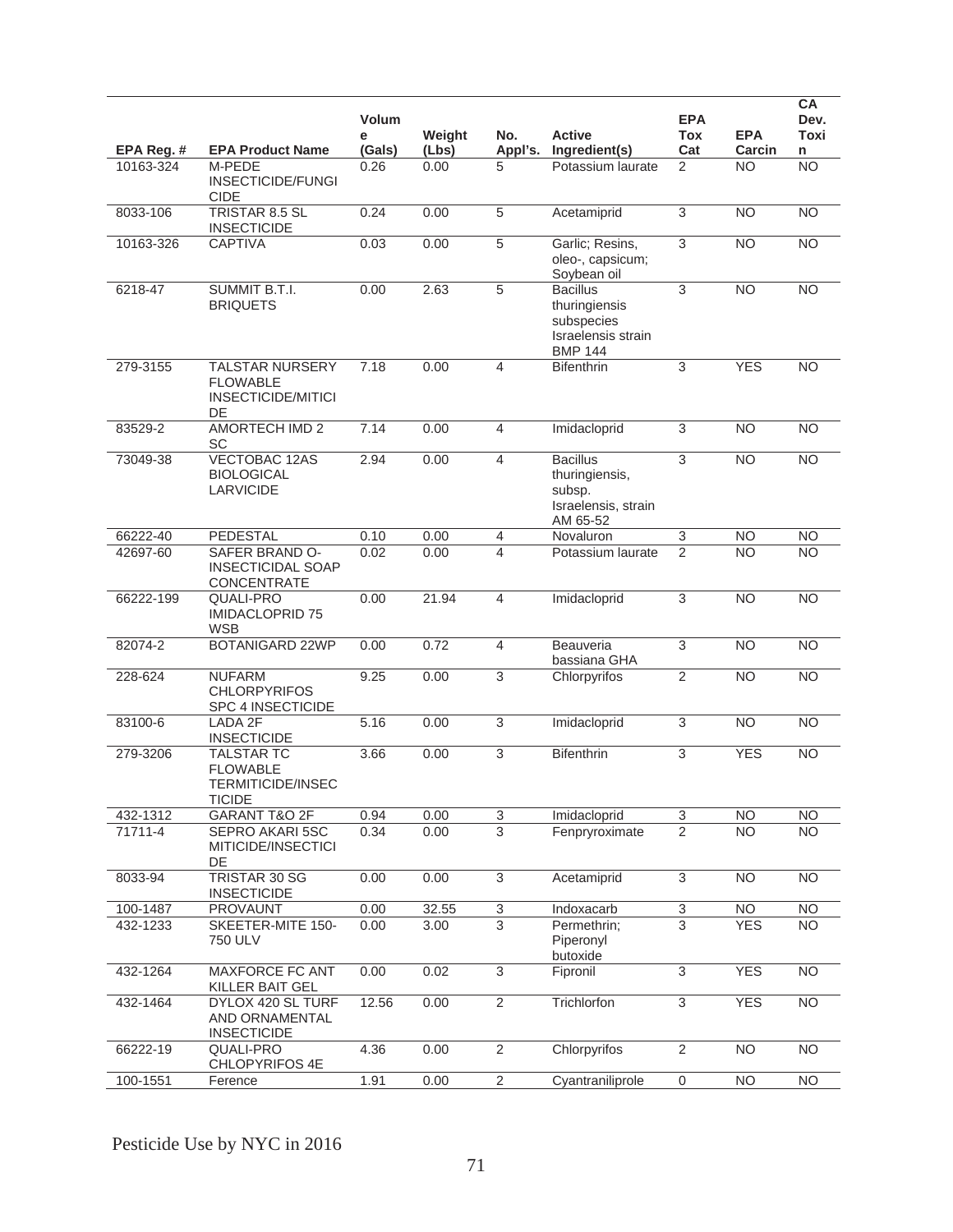|                   |                                                                                                                   | Volum<br>е | Weight | No.            | <b>Active</b>                                                                              | <b>EPA</b><br>Tox         | <b>EPA</b>      | <b>CA</b><br>Dev.<br><b>Toxi</b> |
|-------------------|-------------------------------------------------------------------------------------------------------------------|------------|--------|----------------|--------------------------------------------------------------------------------------------|---------------------------|-----------------|----------------------------------|
| EPA Reg. #        | <b>EPA Product Name</b>                                                                                           | (Gals)     | (Lbs)  | Appl's.        | Ingredient(s)                                                                              | Cat                       | Carcin          | n                                |
| 4-80              | <b>BONIDE</b><br><b>HORTICULTURAL</b><br>AND DORMANT<br><b>SPRAY OIL</b>                                          | 1.00       | 0.00   | 2              | Mineral oil                                                                                | 3                         | <b>NO</b>       | <b>NO</b>                        |
| 2724-351          | <b>ZOECON GENCOR</b><br>9% EMULSIFIABLE<br>CONCENTRATE                                                            | 0.20       | 0.00   | $\overline{2}$ | (7S)-Hydroprene                                                                            | $\sqrt{3}$                | <b>NO</b>       | <b>NO</b>                        |
| 239-2461          | <b>BONIDE SYSTEMIC</b><br><b>INSECT CONTROL</b>                                                                   | 0.01       | 0.09   | $\overline{2}$ | Acephate                                                                                   | $\overline{2}$            | <b>YES</b>      | <b>NO</b>                        |
| 432-1318          | <b>LESCO SYSTEMIC</b><br><b>INSECTICIDE</b><br><b>CONTAINS MERIT IN</b><br><b>WATER SOLUBLE</b><br><b>PACKETS</b> | 0.00       | 3.20   | $\overline{2}$ | Imidacloprid                                                                               | $\overline{3}$            | $\overline{NO}$ | N <sub>O</sub>                   |
| 2724-454          | ZOECON 9026<br>FOGGER                                                                                             | 0.00       | 2.63   | $\overline{2}$ | Permethrin; S-<br>Methoprene                                                               | 3                         | <b>YES</b>      | <b>NO</b>                        |
| 84059-17          | <b>GRANDEVO</b>                                                                                                   | 0.00       | 0.11   | $\overline{2}$ | Chromobacterium<br>subtsugae strain<br>PRAA4-1 cells<br>and spent<br>fermentation<br>media | 3                         | <b>NO</b>       | <b>NO</b>                        |
| 279-3457          | <b>TRIPLE CROWN</b><br><b>GOLF INSECTICIDE</b>                                                                    | 5.63       | 0.00   | $\mathbf{1}$   | Bifenthrin;<br>Cypermethrin,<br>zeta; Imidacloprid                                         | $\overline{2}$            | <b>YES</b>      | N <sub>O</sub>                   |
| 53883-244         | <b>QUALI-PRO LAMBDA</b><br>$GC-0$                                                                                 | 0.28       | 0.00   | $\mathbf{1}$   | Cyhalothrin,<br>lambda                                                                     | $\overline{2}$            | <b>NO</b>       | <b>NO</b>                        |
| 400-508           | <b>FLORAMITE SC</b>                                                                                               | 0.02       | 0.00   | 1              | <b>Bifenazate</b>                                                                          | $\ensuremath{\mathsf{3}}$ | <b>NO</b>       | NO                               |
| 432-1457          | <b>MERIT FXT TABLET</b><br><b>INSECTICIDE</b>                                                                     | 0.00       | 2.48   | $\mathbf{1}$   | Imidacloprid                                                                               | 3                         | <b>NO</b>       | <b>NO</b>                        |
| 432-1318          | <b>MERIT 75 WSP</b>                                                                                               | 0.00       | 1.30   | 1              | Imidacloprid                                                                               | $\sqrt{3}$                | <b>NO</b>       | N <sub>O</sub>                   |
| 432-1402          | <b>DECATHLON 20 WP</b><br><b>GREENHOUSE AND</b><br><b>NURSERY</b><br><b>INSECTICIDE</b>                           | 0.00       | 0.06   | $\mathbf{1}$   | Cyfluthrin                                                                                 | $\overline{3}$            | <b>NO</b>       | <b>NO</b>                        |
| 73049-56          | <b>VECTOBAC WDG</b><br><b>BIOLOGICAL</b><br><b>LARVICIDE</b>                                                      | 0.00       | 0.03   | $\mathbf{1}$   | <b>Bacillus</b><br>thuringiensis,<br>subsp.<br>Israelensis, strain<br>AM 65-52             | $\overline{3}$            | N <sub>O</sub>  | N <sub>O</sub>                   |
| 499-496           | <b>PRESCRIPTION</b><br>TREATMENT BRAND<br><b>ADVANCE 360A</b><br>DUAL CHOICE ANT<br><b>BAIT STATIONS</b>          | 0.00       | 0.00   | $\mathbf{1}$   | Avermectin                                                                                 | 3                         | <b>NO</b>       | <b>NO</b>                        |
| <b>Herbicides</b> |                                                                                                                   |            |        |                |                                                                                            |                           |                 |                                  |
| 524-579           | ROUNDUP PROMAX                                                                                                    | 266.26     | 6.37   | 1.004          | Glyphosate,<br>potassium salt                                                              | 3                         | <b>NO</b>       | <b>NO</b>                        |
| 62719-556         | <b>ACCORD XRT II</b>                                                                                              | 173.27     | 0.00   | 356            | Glyphosate,<br>dimethylammoniu<br>m salt                                                   | 3                         | <b>NO</b>       | <b>NO</b>                        |
| 62719-527         | <b>GARLON 4 ULTRA</b>                                                                                             | 40.23      | 0.00   | 276            | Triclopyr                                                                                  | $\sqrt{2}$                | NO.             | <b>NO</b>                        |
| 62719-324         | <b>GLYPRO</b>                                                                                                     | 28.97      | 0.00   | 132            | Glyphosate,<br>isopropylamine<br>salt                                                      | 3                         | <b>NO</b>       | NO.                              |
| 100-937           | PRIMO MAXX                                                                                                        | 20.12      | 0.00   | 53             | Trinexapac-ethyl                                                                           | $\ensuremath{\mathsf{3}}$ | NO.             | <b>NO</b>                        |
| 524-529           | ROUNDUP PRO<br>CONCENTRATE                                                                                        | 39.47      | 0.00   | 46             | Glyphosate,<br>isopropylamine<br>salt                                                      | $\overline{3}$            | $\overline{NO}$ | <b>NO</b>                        |
| 53883-373         | QUALI-PRO T-NEX 1<br>AQ                                                                                           | 70.48      | 0.00   | 45             | Trinexapac-ethyl                                                                           | 3                         | <b>NO</b>       | <b>NO</b>                        |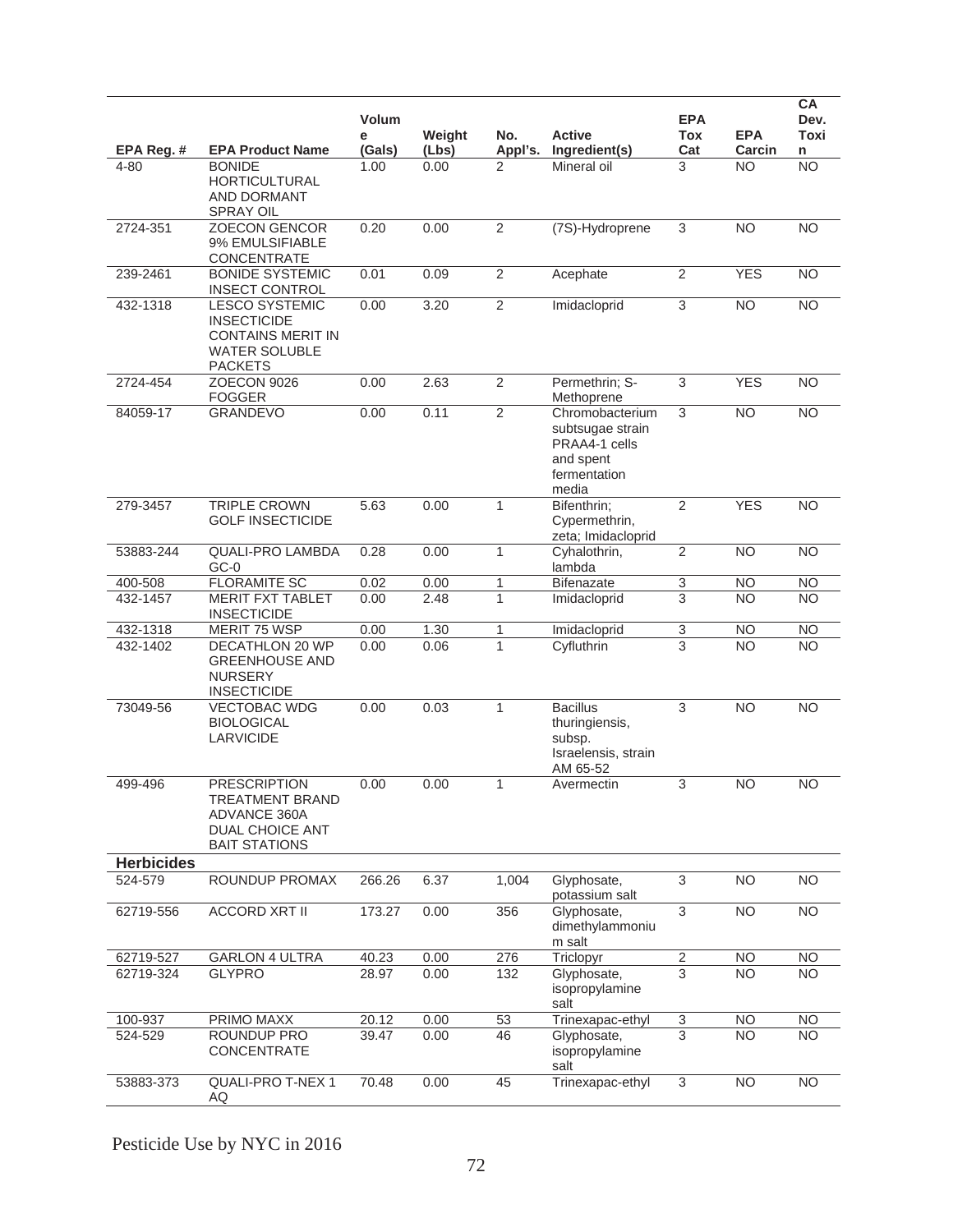|                       |                                                     | Volum           |               |                  |                                   | <b>EPA</b>                |                         | <b>CA</b><br>Dev.      |
|-----------------------|-----------------------------------------------------|-----------------|---------------|------------------|-----------------------------------|---------------------------|-------------------------|------------------------|
|                       |                                                     | е               | Weight        | No.              | <b>Active</b>                     | Tox                       | <b>EPA</b>              | <b>Toxi</b>            |
| EPA Reg. #<br>86064-3 | <b>EPA Product Name</b><br><b>ARMOR TECH PGR</b>    | (Gals)<br>21.56 | (Lbs)<br>0.00 | Appl's.<br>45    | Ingredient(s)<br>Trinexapac-ethyl | Cat<br>3                  | Carcin<br><b>NO</b>     | n<br>$\overline{NO}$   |
|                       | 113 MC                                              |                 |               |                  |                                   |                           |                         |                        |
| 228-397               | <b>RIVERDALE</b>                                    | 8.60            | 0.00          | $\overline{30}$  | Dicamba,                          | $\overline{3}$            | $\overline{NO}$         | N <sub>O</sub>         |
|                       | <b>VANQUISH</b>                                     |                 |               |                  | diglycolamine salt                |                           |                         |                        |
| 62719-542             | <b>HERBICIDE</b><br><b>DIMENSION 2EW</b>            | 36.54           | 0.00          | 28               | Dithiopyr                         | $\overline{\mathbf{c}}$   | <b>NO</b>               | <b>NO</b>              |
| 62719-445             | <b>DIMENSION* ULTRA</b>                             | 0.00            | 100.31        | 24               | Dithiopyr                         | $\overline{3}$            | <b>NO</b>               | <b>NO</b>              |
|                       | 40WP                                                |                 |               |                  |                                   |                           |                         |                        |
| 82052-1               | <b>AVENGER WEED</b>                                 | 9.35            | 0.00          | 23               | Limonene                          | 3                         | <b>NO</b>               | <b>NO</b>              |
|                       | <b>KILLER</b><br>CONCENTRATE                        |                 |               |                  |                                   |                           |                         |                        |
| 62719-40              | <b>GARLON 4</b>                                     | 2.10            | 0.00          | 16               | Triclopyr,                        | $\overline{3}$            | <b>NO</b>               | N <sub>O</sub>         |
|                       |                                                     |                 |               |                  | butoxyethyl ester                 |                           |                         |                        |
| 9198-213              | THE ANDERSONS<br>0.25% GRANULAR<br><b>DITHIOPYR</b> | 0.00            | 2,525.50      | 16               | Dithiopyr                         | $\ensuremath{\mathsf{3}}$ | <b>NO</b>               | $\overline{NO}$        |
|                       | <b>HERBICIDE</b>                                    |                 |               |                  |                                   |                           |                         |                        |
| 62719-305             | <b>LONTREL TURF AND</b>                             | 3.12            | 0.00          | 12               | Clopyralid                        | $\ensuremath{\mathsf{3}}$ | <b>NO</b>               | N <sub>O</sub>         |
|                       | ORNAMENTAL                                          |                 |               |                  |                                   |                           |                         |                        |
| 81880-1               | <b>SEDGEHAMMER</b>                                  | 0.00            | 0.28          | 11               | Halosulfuron-<br>methyl           | $\overline{3}$            | <b>NO</b>               | <b>NO</b>              |
| 62719-566             | <b>TURFLON ESTER</b><br>ULTRA                       | 1.01            | 0.00          | 10               | Triclopyr,<br>butoxyethyl ester   | $\overline{3}$            | <b>NO</b>               | N <sub>O</sub>         |
| 100-1014              | PACLOBUTRAZOL<br>2SC                                | 3.21            | 0.00          | $\overline{9}$   | Paclobutrazol                     | 3                         | <b>NO</b>               | $\overline{NO}$        |
| 524-475               | ROUNDUP ULTRA                                       | 1.70            | 0.00          | $\overline{9}$   | Glyphosate,                       | $\ensuremath{\mathsf{3}}$ | <b>NO</b>               | N <sub>O</sub>         |
|                       | <b>HERBICIDE</b>                                    |                 |               |                  | isopropylamine<br>salt            |                           |                         |                        |
| 279-3419              | F7275 70 WG                                         | 0.00            | 1.30          | $\boldsymbol{9}$ | Carfentrazone-                    | $\overline{3}$            | <b>NO</b>               | <b>NO</b>              |
|                       | <b>HERBICIDE</b>                                    |                 |               |                  | ethyl; Quinclorac                 |                           |                         |                        |
| 7969-327              | PYLEX HERBICIDE                                     | 0.04            | 0.00          | $\overline{8}$   | Topramezone                       | $\overline{3}$            | <b>NO</b>               | <b>NO</b>              |
| 42750-144<br>2217-833 | <b>BW III</b><br>SPEED ZONE                         | 21.58<br>31.56  | 0.00<br>0.00  | 7<br>5           | 2,4-D; Dicamba<br>$2,4-D, 2-$     | 1<br>3                    | <b>NO</b><br><b>YES</b> | <b>NO</b><br><b>NO</b> |
|                       | <b>BROADLEAF</b>                                    |                 |               |                  | ethylhexyl ester;                 |                           |                         |                        |
|                       | <b>HERBICIDE</b>                                    |                 |               |                  | Carfentrazone-                    |                           |                         |                        |
|                       |                                                     |                 |               |                  | ethyl; Dicamba;<br>Mecroprop-p    |                           |                         |                        |
| 62719-176             | <b>PATHFINDER II</b>                                | 2.51            | 0.00          | $\overline{5}$   | Triclopyr,                        | 3                         | <b>NO</b>               | <b>NO</b>              |
|                       |                                                     |                 |               |                  | butoxyethyl ester                 |                           |                         |                        |
| 100-1267              | <b>TENACITY</b>                                     | 0.55            | 0.00          | 5                | Mesotrione                        | 3                         | <b>NO</b>               | <b>NO</b>              |
| 53883-336             | QUINCLORAC 1.5 L                                    | 0.48            | 0.00          | 5                | Quinclorac.<br>Dimethylamine      | 3                         | <b>NO</b>               | <b>NO</b>              |
|                       |                                                     |                 |               |                  | Salt                              |                           |                         |                        |
| 279-3265              | F8426 HERBICIDE                                     | 0.24            | 0.00          | $\overline{5}$   | Carfentrazone-<br>ethyl           | $\overline{3}$            | <b>NO</b>               | $\overline{NO}$        |
| 86068-3               | COMPARE-N-SAVE                                      | 0.03            | 0.00          | $\overline{5}$   | Glyphosate,                       | $\overline{2}$            | <b>NO</b>               | N <sub>O</sub>         |
|                       | CONCENTRATE                                         |                 |               |                  | isopropylamine                    |                           |                         |                        |
|                       | <b>GRASS &amp; WEED</b>                             |                 |               |                  | salt                              |                           |                         |                        |
|                       | KILLER 41%<br><b>GLYPHOSATE</b>                     |                 |               |                  |                                   |                           |                         |                        |
| 87373-4               | <b>HELENA T-METHYL</b>                              | 13.44           | 0.00          | $\overline{4}$   | Thiophanate-                      | $\overline{3}$            | <b>YES</b>              | <b>YES</b>             |
|                       | 4.5 F-T&O                                           |                 |               |                  | methyl                            |                           |                         |                        |
| 100-1139              | <b>BARRICADE 4FL</b>                                | 12.50           | 0.00          | $\overline{4}$   | Prodiamine                        | $\overline{3}$            | <b>YES</b>              | N <sub>O</sub>         |
| 524-517               | <b>ACCORD XL</b><br><b>HERBICIDE</b>                | 0.63            | 0.00          | $\overline{4}$   | Glyphosate,<br>isopropylamine     | $\overline{3}$            | N <sub>O</sub>          | <b>NO</b>              |
|                       |                                                     |                 |               |                  | salt                              |                           |                         |                        |
| 59639-132             | V-10137 1 EC                                        | 0.06            | 0.00          | $\overline{4}$   | Clethodim                         | 3                         | N <sub>O</sub>          | $\overline{NO}$        |
| 352-401               | (HERBICIDE)<br>DUPONT OUST                          | 0.00            | 0.23          | $\overline{4}$   |                                   | 3                         | <b>NO</b>               | $\overline{NO}$        |
|                       | <b>HERBICIDE</b>                                    |                 |               |                  | Sulfometuron<br>methyl            |                           |                         |                        |
| 432-1230              | PROXY GROWTH<br><b>REGULATOR</b>                    | 21.50           | 0.00          | $\sqrt{3}$       | Ethephon                          | 1                         | <b>NO</b>               | N <sub>O</sub>         |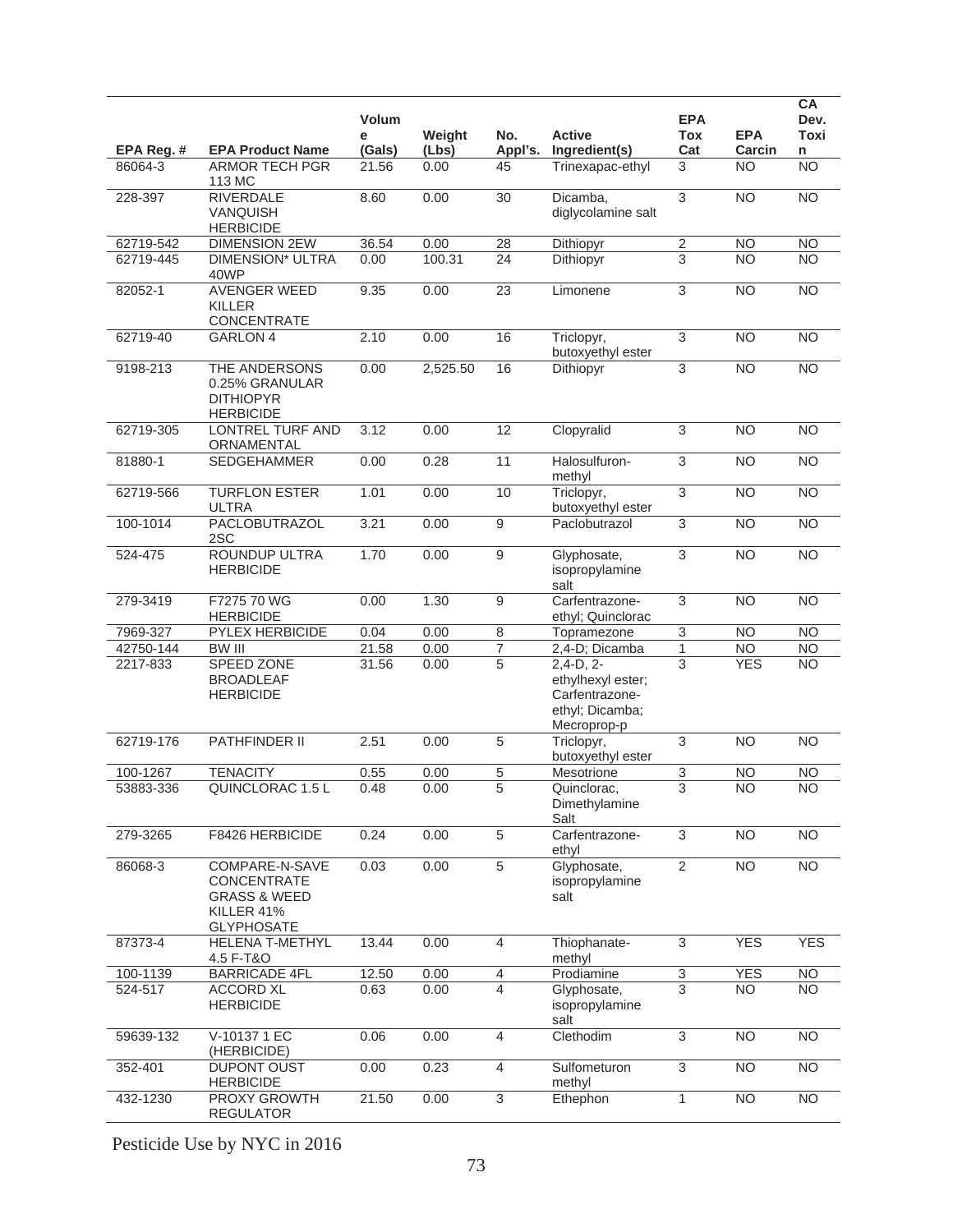|            |                                                                                    | Volum<br>е | Weight | No.            | <b>Active</b>                                                                                            | <b>EPA</b><br><b>Tox</b>  | <b>EPA</b>      | CA<br>Dev.<br>Toxi |
|------------|------------------------------------------------------------------------------------|------------|--------|----------------|----------------------------------------------------------------------------------------------------------|---------------------------|-----------------|--------------------|
| EPA Reg. # | <b>EPA Product Name</b>                                                            | (Gals)     | (Lbs)  | Appl's.        | Ingredient(s)                                                                                            | Cat                       | Carcin          | n                  |
| 10404-43   | <b>LESCO THREE-WAY</b><br><b>SELECTIVE</b><br><b>HERBICIDE</b>                     | 11.94      | 0.00   | 3              | $2,4-D,$<br>dimethylamine<br>salt; Dicamba,<br>dimethylamine<br>salt; MCPP-P,<br>dimethylamine<br>salt   | 1                         | <b>NO</b>       | $\overline{NO}$    |
| 228-453    | <b>BATTLESHIP3</b>                                                                 | 6.07       | 0.00   | $\overline{3}$ | MCPA,<br>dimethylamine<br>salt; Triclopyr,<br>triethylamine salt;<br>Fluroxypyr 1-<br>methylheptyl ester | $\mathbf{1}$              | <b>NO</b>       | <b>NO</b>          |
| 66330-276  | DICAMBA DMA 4#<br>AG                                                               | 2.13       | 0.00   | $\overline{3}$ | Dicamba,<br>dimethylamine<br>salt                                                                        | 2                         | <b>NO</b>       | <b>NO</b>          |
| 241-437    | <b>CLEARCAST</b><br><b>HERBICIDE</b>                                               | 0.87       | 0.00   | $\sqrt{3}$     | Imazamox                                                                                                 | $\overline{3}$            | <b>NO</b>       | <b>NO</b>          |
| 432-950    | <b>ACCLAIM EXTRA</b><br><b>HERBICIDE</b>                                           | 0.46       | 0.00   | $\sqrt{3}$     | Fenoxaprop-P (+)                                                                                         | $\sqrt{3}$                | <b>NO</b>       | <b>NO</b>          |
| 62719-560  | EF-1343                                                                            | 0.03       | 0.00   | $\overline{3}$ | Florasulam                                                                                               | $\ensuremath{\mathsf{3}}$ | <b>NO</b>       | <b>NO</b>          |
| 228-711    | <b>NUFARM</b><br><b>PROSEDGE</b><br><b>SELECTIVE</b><br><b>HERBICIDE2</b>          | 0.00       | 0.11   | $\overline{3}$ | Halosulfuron-<br>methyl                                                                                  | $\overline{3}$            | <b>NO</b>       | <b>NO</b>          |
| 10404-44   | <b>LESCO THREE-WAY</b><br><b>BENTGRASS</b><br><b>SELECTIVE</b><br><b>HERBICIDE</b> | 1.53       | 0.00   | $\overline{2}$ | $2,4-D,$<br>dimethylamine<br>salt; Dicamba,<br>dimethylamine<br>salt; MCPP-P,<br>dimethylamine<br>salt   | 3                         | <b>NO</b>       | <b>NO</b>          |
| 2217-768   | <b>EMBARK E-Z-TU-</b><br><b>USE PLANT</b><br><b>GROWTH</b><br><b>REGULATOR</b>     | 1.50       | 0.00   | $\overline{2}$ | Mefluidide,<br>diethanolamine<br>salt                                                                    | 3                         | <b>NO</b>       | <b>NO</b>          |
| 524-343    | ROUNDUP CUSTOM<br><b>HERBICIDE</b>                                                 | 1.34       | 0.00   | $\overline{2}$ | Glyphosate,<br>isopropylamine<br>salt                                                                    | $\sqrt{3}$                | <b>NO</b>       | <b>NO</b>          |
| 228-365    | <b>AQUANEAT</b><br><b>AQUATIC</b><br><b>HERBICIDE</b>                              | 0.50       | 0.00   | $\overline{2}$ | Glyphosate,<br>isopropylamine<br>salt                                                                    | $\overline{3}$            | <b>NO</b>       | <b>NO</b>          |
| 73220-12   | SOLACE TURF<br><b>GROWTH CONTROL</b>                                               | 0.38       | 0.00   | $\overline{2}$ | Trinexapac-ethyl                                                                                         | $\overline{3}$            | NO              | N <sub>O</sub>     |
| 62719-517  | <b>ACCORD XRT</b>                                                                  | 0.00       | 0.00   | $\overline{2}$ | Glyphosate,<br>isopropylamine<br>salt                                                                    | $\overline{3}$            | NO              | N <sub>O</sub>     |
| 2217-696   | <b>BETAMEC 4 PRE-</b><br><b>EMERGENCE</b><br><b>GRASS KILLER</b>                   | 11.00      | 0.00   | $\mathbf{1}$   | Bensulide                                                                                                | $\overline{3}$            | N <sub>O</sub>  | NO                 |
| 66222-151  | <b>QUALI-PRO</b><br>ETHEPHON 2 SL                                                  | 10.00      | 0.00   | $\mathbf{1}$   | Ethephon                                                                                                 | $\mathbf{1}$              | <b>NO</b>       | <b>NO</b>          |
| 66222-151  | ETHEPHON 2SL                                                                       | 6.50       | 0.00   | 1              | Ethephon                                                                                                 | $\mathbf{1}$              | NO <sub>1</sub> | $\overline{NO}$    |
| 228-409    | TRIPLET LOW ODOR<br><b>PREMIUM</b><br><b>SELECTIVE</b><br><b>HERBICIDE</b>         | 5.00       | 0.00   | $\mathbf{1}$   | $2,4-D$ ,<br>triisopropanolamin<br>e salt; Dicamba;<br>MCPP-P.<br>dimethylamine<br>salt                  | $\mathbf{1}$              | <b>YES</b>      | <b>NO</b>          |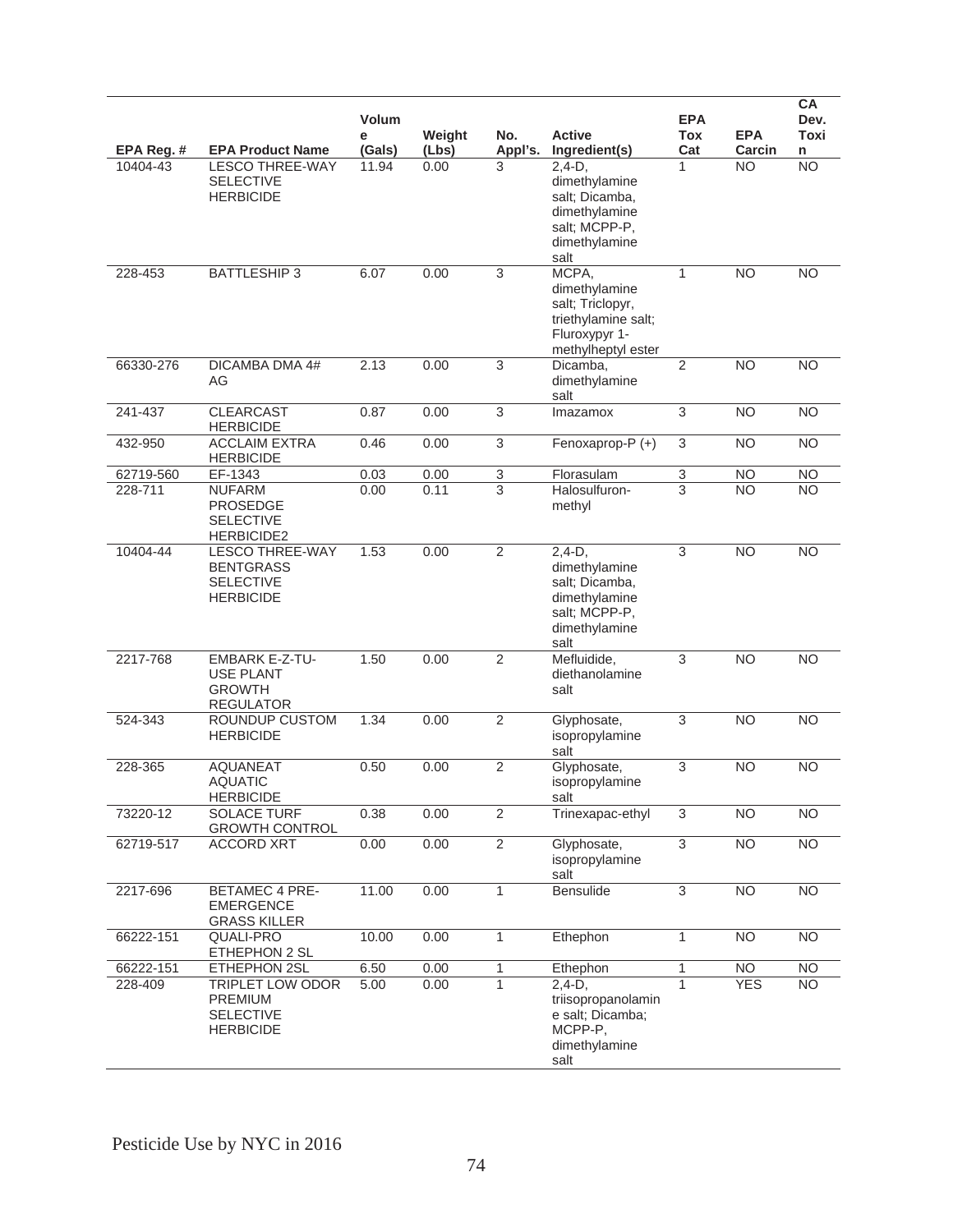|                   |                                                                                                                                     | <b>Volum</b><br>е | Weight        | No.          | <b>Active</b>                                                                                          | <b>EPA</b><br>Tox         | <b>EPA</b>      | CA<br>Dev.<br>Toxi |
|-------------------|-------------------------------------------------------------------------------------------------------------------------------------|-------------------|---------------|--------------|--------------------------------------------------------------------------------------------------------|---------------------------|-----------------|--------------------|
| EPA Reg. #        | <b>EPA Product Name</b>                                                                                                             | (Gals)            | (Lbs)         | Appl's.      | Ingredient(s)                                                                                          | Cat                       | Carcin          | n                  |
| 228-590           | 4-SPEED XT<br><b>SELECTIVE</b><br><b>HERBICIDE</b>                                                                                  | 5.00              | 0.00          |              | $2,4-D, 2-$<br>ethylhexyl ester;<br>Dicamba;<br>Pyraflufen-ethyl;<br>Triclopyr,<br>butoxyethyl ester   | 3                         | <b>YES</b>      | $\overline{NO}$    |
| 86064-5           | ARMORTECH (R)<br>THREESOME(TM)                                                                                                      | 5.00              | 0.00          | $\mathbf{1}$ | $2.4-D.$<br>dimethylamine<br>salt; Dicamba,<br>dimethylamine<br>salt; MCPP-P,<br>dimethylamine<br>salt | $\mathbf{1}$              | <b>NO</b>       | $\overline{NO}$    |
| 80697-4           | ARMOR TECH PAC<br>223                                                                                                               | 2.50              | 0.00          | $\mathbf{1}$ | Paclobutrazol                                                                                          | 3                         | <b>NO</b>       | <b>NO</b>          |
| 2217-759          | <b>EMBARK 2-S PLANT</b><br><b>GROWTH</b><br><b>REGULATOR</b>                                                                        | 0.27              | 0.00          | $\mathbf{1}$ | Mefluidide,<br>diethanolamine<br>salt                                                                  | $\overline{3}$            | <b>NO</b>       | <b>NO</b>          |
| 53883-374         | <b>QUALI-PRO</b><br>DITHIOPYR 40 WSB                                                                                                | 0.08              | 0.00          | $\mathbf{1}$ | Dithiopyr                                                                                              | $\ensuremath{\mathsf{3}}$ | <b>NO</b>       | <b>NO</b>          |
| 62719-488         | <b>PRIMERAONE</b><br>DIMENSION 0.19% +<br><b>FERTILIZER</b>                                                                         | 0.00              | 13,750.0<br>0 | $\mathbf{1}$ | Dithiopyr                                                                                              | 3                         | $\overline{NO}$ | $\overline{NO}$    |
| 2217-581          | THE ANDERSONS<br><b>PROFESSIONAL</b><br><b>TURF PRODUCTS</b><br>$20 - 5 - 10$                                                       | 0.00              | 2,200.00      | $\mathbf{1}$ | 2,4-D; Dicamba;<br>Mecoprop-P                                                                          | $\overline{3}$            | <b>YES</b>      | N <sub>O</sub>     |
| 961-365           | <b>TURFGRASS</b><br><b>FERTILIZER WITH</b><br>BARRICADE 0.38%<br>PREEMERGENCE<br><b>WEED CONTROL</b>                                | 0.00              | 1,600.00      | $\mathbf{1}$ | Prodiamine                                                                                             | 3                         | <b>YES</b>      | <b>NO</b>          |
| 10163-213         | <b>GORDON'S</b><br>PROFESSIONAL<br><b>TURF &amp;</b><br><b>ORNAMENTAL</b><br><b>PRODUCTS</b><br><b>TUPERSAN</b><br><b>HERBICIDE</b> | 0.00              | 48.00         | $\mathbf{1}$ | Siduron                                                                                                | 3                         | <b>NO</b>       | <b>NO</b>          |
| 81927-36          | <b>ALLIGARE</b><br>PRODIAMINE 65 WG<br><b>HERBICIDE</b>                                                                             | 0.00              | 20.00         | 1            | Prodiamine                                                                                             | 3                         | YES             | <b>NO</b>          |
| 42750-90          | QUINCLORAC 75DF<br><b>SP</b>                                                                                                        | 0.00              | 4.00          | $\mathbf{1}$ | Quinclorac                                                                                             | $\overline{3}$            | <b>NO</b>       | <b>NO</b>          |
| <b>Fungicides</b> |                                                                                                                                     |                   |               |              |                                                                                                        |                           |                 |                    |
| 100-1364          | <b>DACONIL ACTION</b>                                                                                                               | 570.57            | 0.02          | 101          | Acibenzolar-S-<br>methyl;<br>Chlorothalonil                                                            | 2                         | <b>YES</b>      | <b>NO</b>          |
| 71065-3           | <b>COMPANION LIQUID</b><br><b>BIOLOGICAL</b><br><b>FUNGICIDE</b>                                                                    | 347.30            | 0.00          | 57           | <b>Bacillus subtilis</b><br>GBO <sub>3</sub>                                                           | 3                         | <b>NO</b>       | <b>NO</b>          |
| 100-1093          | <b>HERITAGE</b><br><b>FUNGICIDE</b>                                                                                                 | 0.00              | 118.28        | 54           | Azoxystrobin                                                                                           | 3                         | N <sub>O</sub>  | N <sub>O</sub>     |
| 79676-17          | <b>LESCO TWOSOME</b><br><b>FUNGICIDE</b>                                                                                            | 105.00            | 0.00          | 40           | Iprodione;<br>Thiophanate-<br>methyl                                                                   | $\overline{3}$            | $\overline{NO}$ | N <sub>O</sub>     |
| 55260-9           | PROPLANT TURF<br>AND ORNAMENTAL<br><b>FUNGICIDE</b>                                                                                 | 94.40             | 0.00          | 36           | Propamocarb<br>hydrochloride                                                                           | $\overline{3}$            | N <sub>O</sub>  | $\overline{NO}$    |
| 432-942           | <b>BANOL TURF AND</b><br>ORNAMENTAL<br><b>FUNGICIDE</b>                                                                             | 78.75             | 0.00          | 32           | Propamocarb<br>hydrochloride                                                                           | 3                         | <b>NO</b>       | <b>NO</b>          |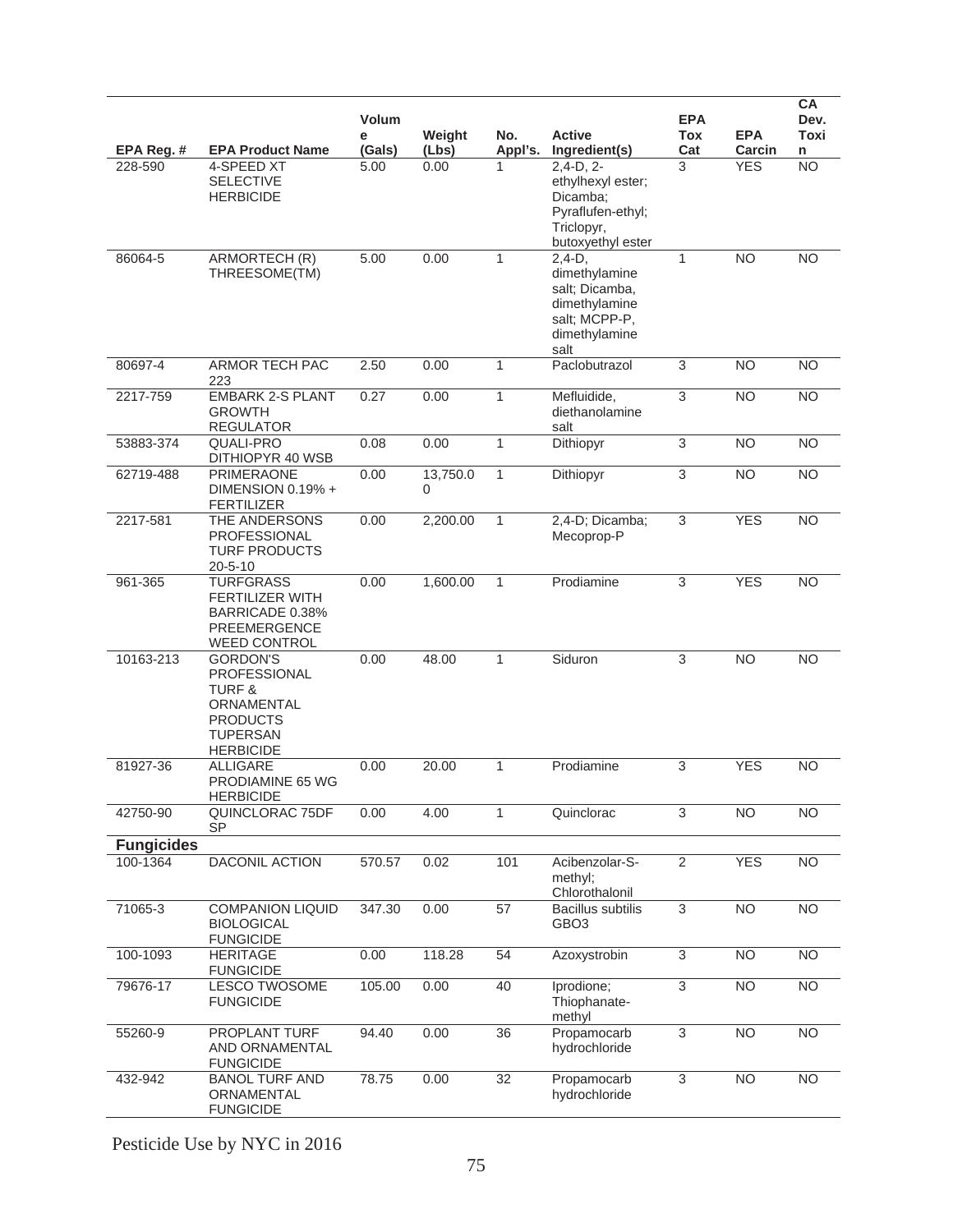|            |                                                                                 | Volum<br>е | Weight   | No.             | <b>Active</b>                                    | <b>EPA</b><br><b>Tox</b>  | <b>EPA</b>     | <b>CA</b><br>Dev.<br><b>Toxi</b> |
|------------|---------------------------------------------------------------------------------|------------|----------|-----------------|--------------------------------------------------|---------------------------|----------------|----------------------------------|
| EPA Reg. # | <b>EPA Product Name</b>                                                         | (Gals)     | (Lbs)    | Appl's.         | Ingredient(s)                                    | Cat                       | Carcin         | n                                |
| 432-1445   | <b>BAYLETON FLO</b><br><b>TURF AND</b><br>ORNAMENTAL<br><b>FUNGICIDE</b>        | 25.89      | 0.00     | 28              | Triadimefon                                      | 3                         | <b>YES</b>     | <b>YES</b>                       |
| 70127-2    | <b>NOVOZYMES</b><br><b>BIOFUNGICIDE</b><br><b>GREEN RELEAF 710-</b><br>140      | 95.60      | 0.00     | 20              | <b>Bacillus</b><br>licheniformis<br>SB3086; IBA  | 3                         | <b>NO</b>      | $\overline{NO}$                  |
| 264-1155   | RHAPSODY AS0                                                                    | 177.60     | 0.00     | 19              | QST 713 strain of<br>dried Bacillus<br>subtilis  | 3                         | N <sub>O</sub> | $\overline{NO}$                  |
| 432-1446   | <b>TARTAN FLO</b><br><b>FUNGICIDE</b>                                           | 41.58      | 0.00     | 19              | Triadimefon;<br>Trifloxystrobin                  | 3                         | <b>YES</b>     | <b>YES</b>                       |
| 60063-3    | <b>LESCO MANICURE</b><br><b>ULTRA</b>                                           | 0.00       | 590.00   | 18              | Chlorothalonil                                   | $\overline{2}$            | <b>YES</b>     | N <sub>O</sub>                   |
| 432-890    | <b>ALIETTE WDG</b><br><b>BRAND FUNGICIDE</b>                                    | 71.50      | 521.00   | 17              | Fosetyl-Al                                       | $\overline{3}$            | <b>NO</b>      | $\overline{NO}$                  |
| 86064-1    | ARMORTECH CLT<br>825 DF                                                         | 0.00       | 1,026.50 | $\overline{17}$ | Chlorothalonil                                   | $\overline{2}$            | <b>YES</b>     | $\overline{NO}$                  |
| 66222-154  | <b>QUALI-PRO</b><br>CHLOROTHALONIL<br>720 SFT                                   | 133.68     | 0.00     | 16              | Chlorothalonil                                   | 2                         | <b>YES</b>     | <b>NO</b>                        |
| 228-623    | <b>NUFARM</b><br>PROPICONAZOLE<br><b>SPC 14.3 MEC</b><br><b>FUNGICIDE</b>       | 0.90       | 0.00     | 16              | Propiconazole                                    | 2                         | <b>YES</b>     | <b>NO</b>                        |
| 84059-3    | <b>REGALIA PTO</b><br><b>BIOFUNGICIDE FOR</b><br>USE ON TURF AND<br>ORNAMENTALS | 33.20      | 0.00     | 15              | Reynoutria<br>sachalinensis                      | 3                         | N <sub>O</sub> | $\overline{NO}$                  |
| 50534-202  | <b>MANICURE ULTREX</b><br><b>TURF &amp;</b><br>ORNAMENTAL                       | 0.00       | 215.00   | 15              | Chlorothalonil                                   | 1                         | <b>YES</b>     | N <sub>O</sub>                   |
| 70299-1    | <b>ZEROTOL</b><br>ALGAECIDE/FUNGIC<br><b>IDE</b>                                | 61.91      | 0.00     | 14              | Hydrogen<br>peroxide                             | $\mathbf{1}$              | <b>NO</b>      | <b>NO</b>                        |
| 66222-117  | <b>ARMOR TECH</b><br>TEB360 XL                                                  | 31.71      | 0.00     | 14              | Tebuconazole                                     | 3                         | <b>YES</b>     | <b>NO</b>                        |
| 53883-343  | AZOXYSTROBIN 50<br>WG                                                           | 0.00       | 4.22     | 14              | Azoxystrobin                                     | $\ensuremath{\mathsf{3}}$ | <b>NO</b>      | <b>NO</b>                        |
| 68539-3    | T-22G BIOLOGICAL<br><b>PLANT</b><br><b>PROTECTANT</b><br><b>GRANULES</b>        | 0.00       | 39.50    | 13              | Trichoderma<br>harzianum rifai<br>strain KRL-AG2 | 3                         | N <sub>O</sub> | <b>NO</b>                        |
| 432-888    | CHIPCO 26019 FLO<br><b>BRAND FUNGICIDE</b>                                      | 168.15     | 0.00     | 12              | Iprodione                                        | $\overline{3}$            | <b>YES</b>     | N <sub>O</sub>                   |
| 66222-41   | <b>QUALI-PRO</b><br>PROPICONAZOLE<br>14.3                                       | 81.60      | 0.00     | 12              | Propiconazole                                    | $\overline{2}$            | <b>NO</b>      | <b>NO</b>                        |
| 228-626    | NUFARM T-METHYL<br><b>PRO 4.5 F</b><br><b>FUNGICIDE</b>                         | 47.64      | 0.00     | 11              | Thiophanate-<br>methyl                           | 3                         | <b>YES</b>     | <b>YES</b>                       |
| 100-1326   | <b>BANNER MAXX II</b>                                                           | 42.83      | 0.00     | 11              | Propiconazole                                    | $\ensuremath{\mathsf{3}}$ | <b>YES</b>     | NO                               |
| 432-890    | <b>LESCO PRODIGY</b><br><b>SIGNATURE</b>                                        | 0.00       | 484.00   | 11              | Fosetyl-Al                                       | $\overline{3}$            | <b>NO</b>      | <b>NO</b>                        |
| 432-1505   | <b>CHIPCO 26019T</b><br><b>FUNGICIDE</b>                                        | 71.50      | 0.00     | 10              | Iprodione;<br>Trifloxystrobin                    | $\overline{3}$            | <b>YES</b>     | <b>NO</b>                        |
| 228-684    | <b>NUFARM</b><br><b>IPRODIONE SPC</b><br><b>FUNGICIDE</b>                       | 56.15      | 0.00     | 10              | Iprodione                                        | 3                         | <b>YES</b>     | <b>NO</b>                        |
| 33753-27   | S445L                                                                           | 40.75      | 0.00     | 10              | Glutaraldehyde                                   | 1                         | <b>NO</b>      | NO                               |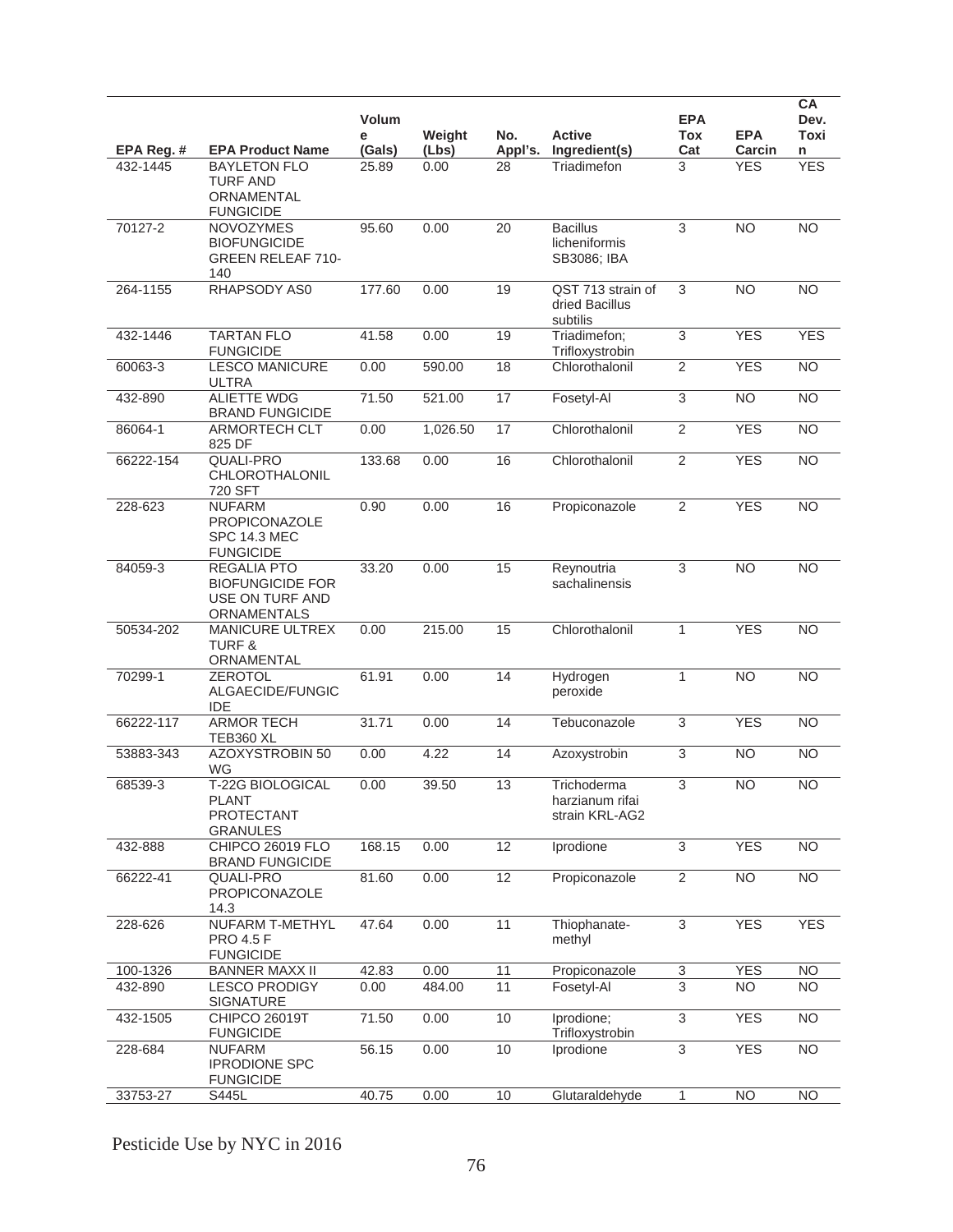|            |                                                                             | Volum<br>е | Weight | No.            | <b>Active</b>                             | <b>EPA</b><br><b>Tox</b>  | <b>EPA</b>      | <b>CA</b><br>Dev.<br>Toxi |
|------------|-----------------------------------------------------------------------------|------------|--------|----------------|-------------------------------------------|---------------------------|-----------------|---------------------------|
| EPA Reg. # | <b>EPA Product Name</b>                                                     | (Gals)     | (Lbs)  | Appl's.        | Ingredient(s)                             | Cat                       | Carcin          | n                         |
| 432-1529   | <b>TEBUCONAZOLE SC</b><br><b>TURF AND</b><br>ORNAMENTAL<br><b>FUNGICIDE</b> | 31.00      | 0.00   | 10             | Tebuconazole                              | 3                         | <b>YES</b>      | <b>NO</b>                 |
| 84229-44   | <b>AMTIDE TEBU 3.6F</b><br><b>FOLIAR FUNGICIDE</b>                          | 24.11      | 0.00   | 10             | Tebuconazole                              | $\overline{3}$            | <b>YES</b>      | <b>NO</b>                 |
| 66222-41   | PRIMEERAONE<br>PROPICONAZOLA<br>14.3                                        | 13.36      | 0.00   | 10             | Propiconazole                             | 2                         | <b>NO</b>       | <b>NO</b>                 |
| 7969-350   | <b>LEXICON INTRINSIC</b><br><b>BRAND FUNGICIDE</b>                          | 5.25       | 0.00   | 10             | Fluxapyroxad;<br>Pyraclostrobin           | $\ensuremath{\mathsf{3}}$ | <b>NO</b>       | <b>NO</b>                 |
| 66222-150  | EQUUS 500 ZN                                                                | 97.50      | 0.00   | 8              | Chlorothalonil                            | $\sqrt{2}$                | <b>YES</b>      | <b>NO</b>                 |
| 69361-27   | <b>TEBUCONAZOLE</b><br>3.6F FUNGICIDE                                       | 23.25      | 0.00   | 8              | Tebuconazole                              | 3                         | <b>YES</b>      | NO                        |
| 66222-117  | ORIUS 3.6F                                                                  | 16.71      | 0.00   | $\,8\,$        | Tebuconazole                              | $\ensuremath{\mathsf{3}}$ | <b>YES</b>      | <b>NO</b>                 |
| 67702-2    | CAMELOT O<br><b>FUNGICIDE/BACTER</b><br><b>ICIDE</b>                        | 11.17      | 0.00   | 8              | Copper octanoate                          | $\overline{3}$            | <b>NO</b>       | <b>NO</b>                 |
| 100-892    | ARBOTECT 20-S<br><b>FUNGICIDE</b>                                           | 6.86       | 0.00   | 8              | Thiabendazole                             | $\overline{3}$            | <b>NO</b>       | $\overline{NO}$           |
| 59639-144  | V-10116 VPP<br><b>FUNGICIDE</b>                                             | 0.00       | 117.20 | $\overline{8}$ | Metconazole                               | $\overline{3}$            | <b>NO</b>       | <b>NO</b>                 |
| 68173-3    | <b>AFFIRM WDG</b>                                                           | 0.00       | 60.90  | 8              | Polyoxin D zinc<br>salt                   | $\ensuremath{\mathsf{3}}$ | <b>NO</b>       | <b>NO</b>                 |
| 66222-134  | <b>THIOPHANATE</b><br>METHYL 4.5 F                                          | 61.50      | 0.00   | 6              | Thiophanate-<br>methyl                    | $\overline{3}$            | <b>YES</b>      | <b>YES</b>                |
| 71512-13   | <b>SEGWAY</b><br><b>FUNGICIDE</b>                                           | 1.70       | 0.00   | $\overline{6}$ | Cyazofamid                                | $\overline{3}$            | $\overline{NO}$ | N <sub>O</sub>            |
| 70644-1    | <b>NUTROL</b>                                                               | 0.00       | 372.00 | 6              | Phosphoric acid,<br>monopotassium<br>salt | $\ensuremath{\mathsf{3}}$ | <b>NO</b>       | $\overline{NO}$           |
| 432-1541   | 12ESP705<br><b>FUNGICIDE</b>                                                | 0.00       | 310.38 | 6              | Fosetyl-Al                                | 3                         | <b>NO</b>       | <b>NO</b>                 |
| 7969-224   | <b>CURALAN EG</b>                                                           | 0.00       | 242.95 | 6              | Vinclozolin                               | 3                         | <b>YES</b>      | <b>YES</b>                |
| 86064-2    | ARMOR TECH CLT<br>720 FL                                                    | 55.00      | 0.00   | 5              | Chlorothalonil                            | $\overline{2}$            | <b>YES</b>      | N <sub>O</sub>            |
| 87290-44   | <b>ARMORTECH ZOXY</b><br>2 SC                                               | 4.50       | 0.00   | $\overline{5}$ | Azoxystrobin                              | $\overline{3}$            | N <sub>O</sub>  | N <sub>O</sub>            |
| 62719-388  | FORE 80WP<br><b>RAINSHIELD</b>                                              | 0.00       | 214.50 | 5              | Mancozeb                                  | $\overline{3}$            | <b>YES</b>      | <b>NO</b>                 |
| 70299-15   | <b>GC PRO</b>                                                               | 0.00       | 140.00 | 5              | Sodium<br>percarbonate                    | $\mathbf{1}$              | <b>NO</b>       | <b>NO</b>                 |
| 7969-255   | <b>HONOR FUNGICIDE</b>                                                      | 0.00       | 79.60  | $\overline{5}$ | Nicobifen;<br>Pyraclostrobin              | $\overline{3}$            | <b>YES</b>      | N <sub>O</sub>            |
| 50534-209  | MANICURE 6<br><b>FLOWABLE</b>                                               | 53.25      | 0.00   | $\overline{4}$ | Chlorothalonil                            | 3                         | <b>YES</b>      | $\overline{NO}$           |
| 53883-375  | <b>QUALI-PRO IPRO</b><br>2SE                                                | 47.00      | 0.00   | 4              | Iprodione                                 | 3                         | <b>YES</b>      | $\overline{NO}$           |
| 7969-290   | <b>INSIGNIA SC</b><br><b>INTRINSIC BRAND</b><br><b>FUNGICIDE</b>            | 12.31      | 0.00   | $\overline{4}$ | Pyraclostrobin                            | $\overline{2}$            | N <sub>O</sub>  | N <sub>O</sub>            |
| 42750-292  | AZOXY 11% + TEB<br>26% FL                                                   | 9.50       | 0.00   | $\overline{4}$ | Azoxystrobin;<br>Tebuconazole             | $\overline{3}$            | <b>YES</b>      | N <sub>O</sub>            |
| 100-1433   | <b>BRISKWAY</b>                                                             | 8.73       | 0.00   | $\overline{4}$ | Azoxystrobin:<br>Difenoconazole           | $\overline{3}$            | <b>YES</b>      | $\overline{NO}$           |
| 100-741    | <b>LESCO SPECTATOR</b><br>ULTRA 1.3<br><b>FUNGICIDE</b>                     | 28.77      | 0.00   | $\overline{3}$ | Propiconazole                             | $\overline{2}$            | <b>YES</b>      | $\overline{NO}$           |
| 53883-380  | QUALI-PRO IPRO 2                                                            | 13.44      | 0.00   | $\overline{3}$ | Iprodione                                 | $\overline{3}$            | <b>YES</b>      | <b>NO</b>                 |
| 89442-1    | TEBUCONAZOLE 3.6<br><b>SELECT</b>                                           | 12.00      | 0.00   | 3              | Tebuconazole                              | 3                         | <b>YES</b>      | <b>NO</b>                 |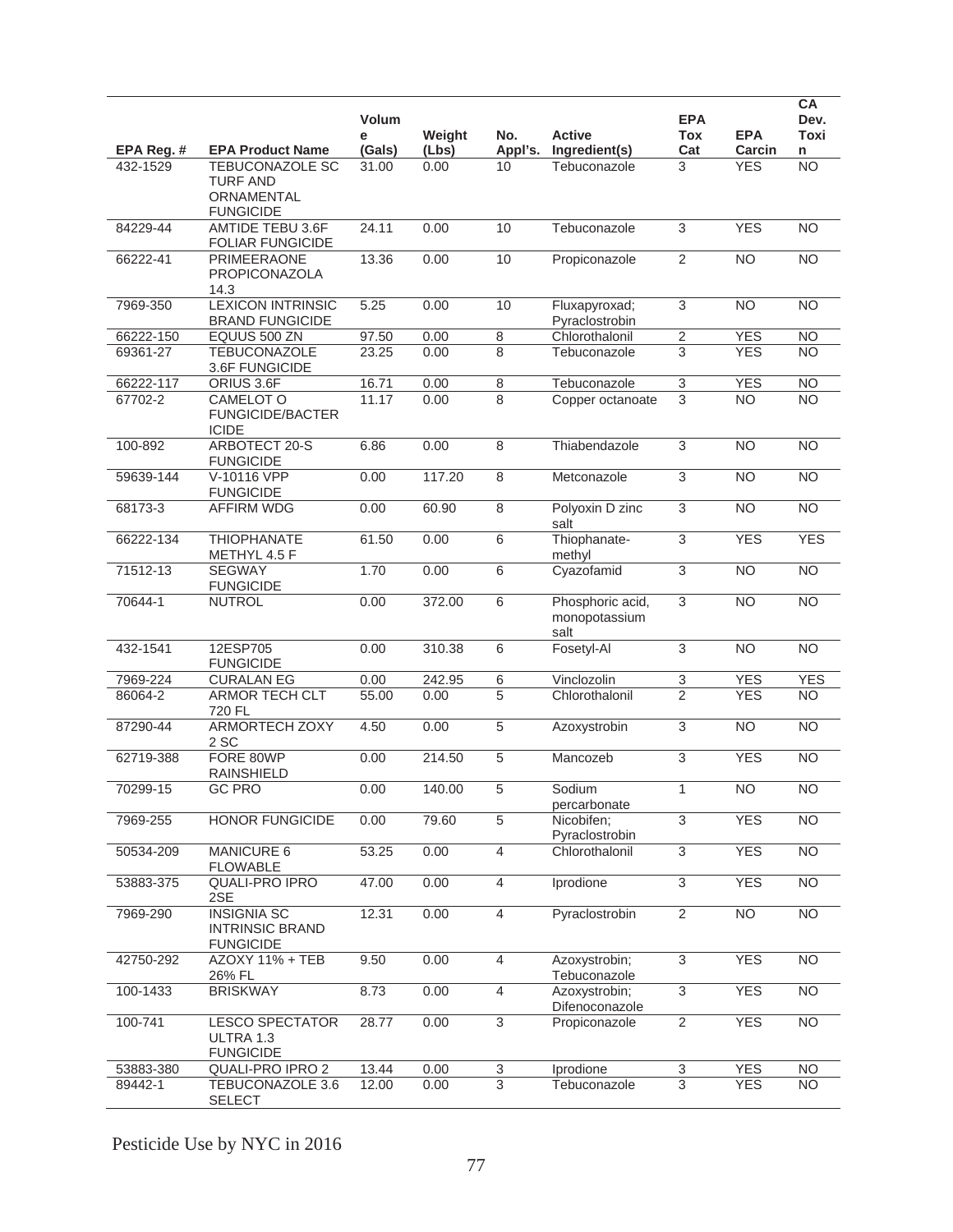|            |                                                                                                                            | Volum<br>е | Weight   | No.                       | <b>Active</b>                                                                | <b>EPA</b><br>Tox         | <b>EPA</b>      | CA<br>Dev.<br>Toxi |
|------------|----------------------------------------------------------------------------------------------------------------------------|------------|----------|---------------------------|------------------------------------------------------------------------------|---------------------------|-----------------|--------------------|
| EPA Reg. # | <b>EPA Product Name</b>                                                                                                    | (Gals)     | (Lbs)    | Appl's.                   | Ingredient(s)                                                                | Cat                       | Carcin          | n                  |
| 100-796    | <b>SUBDUE MAXX</b>                                                                                                         | 8.14       | 0.00     | $\ensuremath{\mathsf{3}}$ | Mefenoxam                                                                    | $\ensuremath{\mathsf{3}}$ | <b>NO</b>       | $\overline{NO}$    |
| 73512-1    | KEYPLEX 350                                                                                                                | 5.13       | 0.00     | $\overline{3}$            | Brewer's yeast<br>extract<br>hydrolysate from<br>Saccharomyces<br>cerevisiae | 3                         | NO.             | <b>NO</b>          |
| 7969-349   | Xzemplar Fungicide                                                                                                         | 3.25       | 0.00     | $\overline{3}$            | Fluxapyroxad                                                                 | 3                         | <b>NO</b>       | <b>NO</b>          |
| 66222-216  | <b>QUALI-PRO</b><br>MEFENOXAM 2AQ                                                                                          | 2.98       | 0.00     | 3                         | Mefenoxam                                                                    | $\overline{2}$            | NO.             | NO.                |
| 228-623    | <b>PRIMERAONE</b><br><b>PROPICONAZOLE</b><br>14.3                                                                          | 2.75       | 0.00     | $\overline{3}$            | Propiconazole                                                                | $\overline{2}$            | <b>YES</b>      | $\overline{NO}$    |
| 432-1223   | PROSTAR 70 WP                                                                                                              | 2.00       | 48.00    | $\overline{3}$            | Flutolanil                                                                   | 3                         | <b>NO</b>       | N <sub>O</sub>     |
| 9198-115   | THE ANDERSONS<br><b>TURF FUNGICIDE</b><br>WITH 5.0% DACONIL                                                                | 0.00       | 1,640.00 | 3                         | Chlorothalonil                                                               | 1                         | <b>YES</b>      | <b>NO</b>          |
| 70506-234  | <b>MANZATE PRO-</b><br><b>STICK FUNGICIDE</b>                                                                              | 0.00       | 220.00   | $\overline{3}$            | Mancozeb                                                                     | $\overline{3}$            | <b>YES</b>      | <b>NO</b>          |
| 66222-161  | <b>QUALI-PRO</b><br>FOSETYL-AL 80<br><b>WDG</b>                                                                            | 0.00       | 47.20    | $\overline{3}$            | Fosetyl-Al                                                                   | $\overline{3}$            | $\overline{NO}$ | $\overline{NO}$    |
| 100-1434   | <b>MEDALLION WDG</b>                                                                                                       | 0.00       | 0.06     | 3                         | Fludioxonil                                                                  | 3                         | <b>NO</b>       | <b>NO</b>          |
| 1001-69    | <b>LESCO CAVALIER</b><br><b>FLOWABLE</b>                                                                                   | 66.00      | 0.00     | $\overline{2}$            | Thiophanate-<br>methyl                                                       | 3                         | <b>YES</b>      | <b>YES</b>         |
| 100-1216   | <b>BANNER HERITAGE</b><br>MAXX                                                                                             | 16.40      | 0.00     | $\overline{2}$            | Azoxystrobin;<br>Propiconazole                                               | $\overline{3}$            | <b>YES</b>      | <b>NO</b>          |
| 228-623    | <b>LESCO SPECTATOR</b><br>ULTRA 1.3<br><b>FUNGICIDE</b>                                                                    | 3.00       | 0.00     | $\overline{2}$            | Propiconazole                                                                | $\overline{2}$            | <b>YES</b>      | <b>NO</b>          |
| 53883-353  | <b>QUALI-PRO T-NEX</b>                                                                                                     | 2.32       | 0.00     | $\overline{2}$            | Trinexapac-ethyl                                                             | $\ensuremath{\mathsf{3}}$ | <b>NO</b>       | <b>NO</b>          |
| 100-1448   | <b>MEDALLION SC</b>                                                                                                        | 1.34       | 0.00     | $\overline{2}$            | Fludioxonil                                                                  | $\overline{3}$            | N <sub>O</sub>  | N <sub>O</sub>     |
| 400-521    | TERRAGUARD SC                                                                                                              | 0.06       | 0.00     | $\overline{2}$            | Triflumizole                                                                 | $\overline{3}$            | <b>NO</b>       | <b>NO</b>          |
| 100-1323   | <b>HERITAGE G</b>                                                                                                          | 0.00       | 60.00    | 2                         | Azoxystrobin                                                                 | $\overline{3}$            | N <sub>O</sub>  | <b>NO</b>          |
| 53883-343  | AZOXY 50 WDG<br><b>SELECT FUNGICIDE</b>                                                                                    | 0.00       | 8.00     | $\overline{2}$            | Azoxystrobin                                                                 | 3                         | <b>NO</b>       | <b>NO</b>          |
| 464-693    | CHEMICAR 15                                                                                                                | 17.00      | 0.00     | 1                         | Glutaraldehyde                                                               | 1                         | <b>NO</b>       | <b>NO</b>          |
| 100-1347   | <b>CONCERT II</b>                                                                                                          | 10.00      | 0.00     | 1                         | Propiconazole                                                                | $\mathbf{1}$              | <b>YES</b>      | <b>NO</b>          |
| 53883-309  | <b>QUALI-PRO</b><br><b>ENCLAVE 5.3F</b>                                                                                    | 9.63       | 0.00     | $\mathbf{1}$              | Chlorothalonil;<br>Thiophanate-<br>methyl; Iprodione;<br>Tebuconazole        | 3                         | <b>YES</b>      | <b>YES</b>         |
| 66222-185  | QUALI-PRO<br><b>MYCLOBUTANIL</b><br><b>20EW T&amp;O</b>                                                                    | 3.04       | 0.00     | 1                         | Myclobutanil                                                                 | 3                         | <b>NO</b>       | <b>YES</b>         |
| 53883-363  | BUMPER 14.3 EC<br>(PROPICONAZOLE)<br><b>FUNGICIDE</b>                                                                      | 0.97       | 0.00     | $\mathbf{1}$              | Propiconazole                                                                | $\overline{2}$            | <b>YES</b>      | $\overline{NO}$    |
| 71512-13   | <b>GORDON'S</b><br>PROFESSIONAL<br><b>TURF &amp;</b><br>ORNAMENTAL<br><b>PRODUCTS</b><br><b>SEGWAY</b><br><b>FUNGICIDE</b> | 0.61       | 0.00     | $\mathbf{1}$              | Cyazofamid                                                                   | 3                         | <b>NO</b>       | <b>NO</b>          |
| 69592-19   | <b>CEASE</b>                                                                                                               | 0.25       | 0.00     | $\mathbf{1}$              | QST 713 strain of<br>dried Bacillus<br>subtilis                              | 3                         | <b>NO</b>       | <b>NO</b>          |
| 71962-1    | AGRI-FOS<br><b>SYSTEMIC</b><br><b>FUNGICIDE</b>                                                                            | 0.01       | 0.00     | $\mathbf{1}$              | Mono- and di-<br>potassium salts of<br>phosphorous acid                      | 3                         | N <sub>O</sub>  | $\overline{NO}$    |
| 70051-2    | TRIPLE ACTION<br><b>NEEM OIL</b>                                                                                           | 0.00       | 0.00     | $\mathbf{1}$              | Neem oil                                                                     | $\overline{3}$            | N <sub>O</sub>  | $\overline{NO}$    |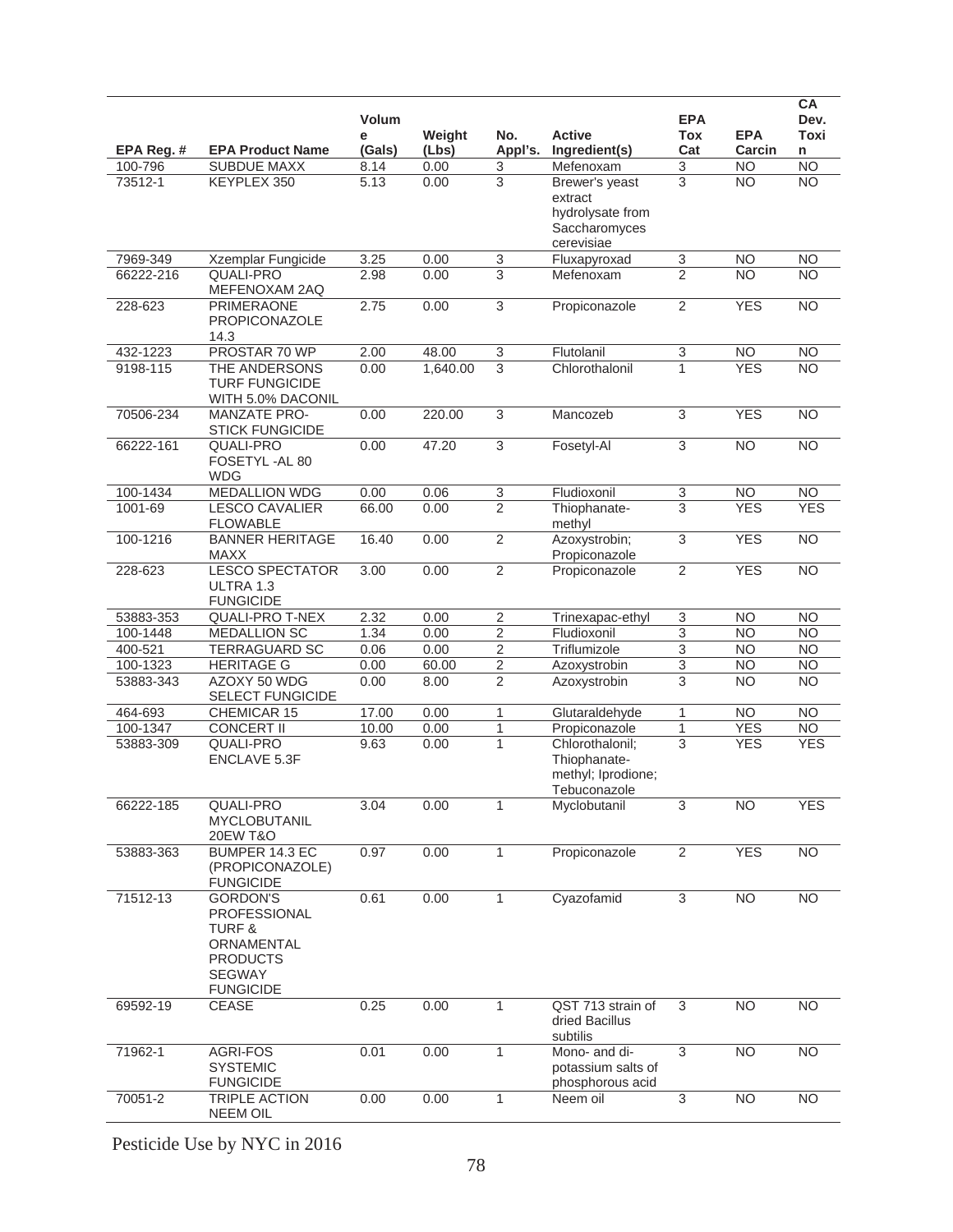|            |                                                                                         | Volum<br>e | Weight | No.            | <b>Active</b>                                                                                 | <b>EPA</b><br><b>Tox</b> | <b>EPA</b>      | <b>CA</b><br>Dev.<br><b>Toxi</b> |
|------------|-----------------------------------------------------------------------------------------|------------|--------|----------------|-----------------------------------------------------------------------------------------------|--------------------------|-----------------|----------------------------------|
| EPA Reg. # | <b>EPA Product Name</b>                                                                 | (Gals)     | (Lbs)  | Appl's.        | Ingredient(s)                                                                                 | Cat                      | Carcin          | n                                |
| 10465-3    | <b>LIQUID COPPER</b><br><b>FUNGICIDE</b>                                                | 0.00       | 0.00   | 1              | Cuprammonium<br>acetate                                                                       | 3                        | <b>NO</b>       | <b>NO</b>                        |
| 66222-149  | <b>ARMOR TECH CLT</b><br>825                                                            | 0.00       | 34.00  | $\mathbf{1}$   | Chlorothalonil                                                                                | $\overline{2}$           | <b>YES</b>      | $\overline{NO}$                  |
| 7969-196   | <b>EMERALD</b><br><b>FUNGICIDE</b>                                                      | 0.00       | 16.00  | $\mathbf{1}$   | Nicobifen                                                                                     | $\overline{2}$           | <b>YES</b>      | <b>NO</b>                        |
| 400-416    | <b>TERRAZOLE 35%</b><br><b>WETTABLE</b><br><b>POWDER</b>                                | 0.00       | 5.50   | $\mathbf{1}$   | Terrazole                                                                                     | $\overline{3}$           | <b>YES</b>      | $\overline{NO}$                  |
|            | <b>Other (Repellents, Biochemical Pesticides, Etc.)</b>                                 |            |        |                |                                                                                               |                          |                 |                                  |
| 52483-1    | <b>HYPOCHLORITE</b><br><b>SOLUTION</b>                                                  | 155.50     | 0.00   | 25             | Sodium<br>hypochlorite                                                                        | $\mathbf{1}$             | <b>NO</b>       | <b>NO</b>                        |
| 60061-71   | <b>PETTIT MARINE</b><br><b>PAINT PREMIUM</b><br><b>SINGLE SEASON</b><br><b>ABLATIVE</b> | 35.00      | 0.00   | 24             | Copper oxide<br>(ous)                                                                         | $\overline{2}$           | <b>NO</b>       | <b>NO</b>                        |
| 59807-4    | <b>HORMODIN1</b>                                                                        | 0.00       | 0.26   | 6              | <b>IBA</b>                                                                                    | 3                        | <b>NO</b>       | <b>NO</b>                        |
| 73049-15   | PROGIBB 4% PLANT<br><b>GROWTH</b><br><b>REGULATOR</b><br><b>SOLUTION</b>                | 0.00       | 0.00   | 4              | Gibberellins                                                                                  | $\overline{2}$           | $\overline{NO}$ | <b>NO</b>                        |
| 63838-5    | CHEM-AQUA 42171                                                                         | 7.50       | 0.00   | $\overline{2}$ | Sodium bromide;<br>Sodium<br>hypochlorite                                                     | $\mathbf{1}$             | <b>NO</b>       | <b>NO</b>                        |
| 71096-7    | <b>ORTHO BUG-GETA</b><br><b>SNAIL &amp; SLUG</b><br>KILLER <sub>1</sub>                 | 0.00       | 0.50   | $\overline{2}$ | Metaldehyde                                                                                   | 3                        | N <sub>O</sub>  | $\overline{NO}$                  |
| 1448-212   | CHEMICIDE 100-15                                                                        | 12.00      | 0.00   | $\mathbf{1}$   | Poly(oxyethylene)<br>(dimethylimino)<br>ethylene<br>(dimethylimino)<br>ethylene<br>dichloride | 3                        | <b>NO</b>       | $\overline{NO}$                  |
| 58616-1    | PCT 3026                                                                                | 3.00       | 0.00   | $\mathbf{1}$   | Sodium bromide;<br>Sodium<br>hypochlorite                                                     | $\mathbf{1}$             | <b>NO</b>       | <b>NO</b>                        |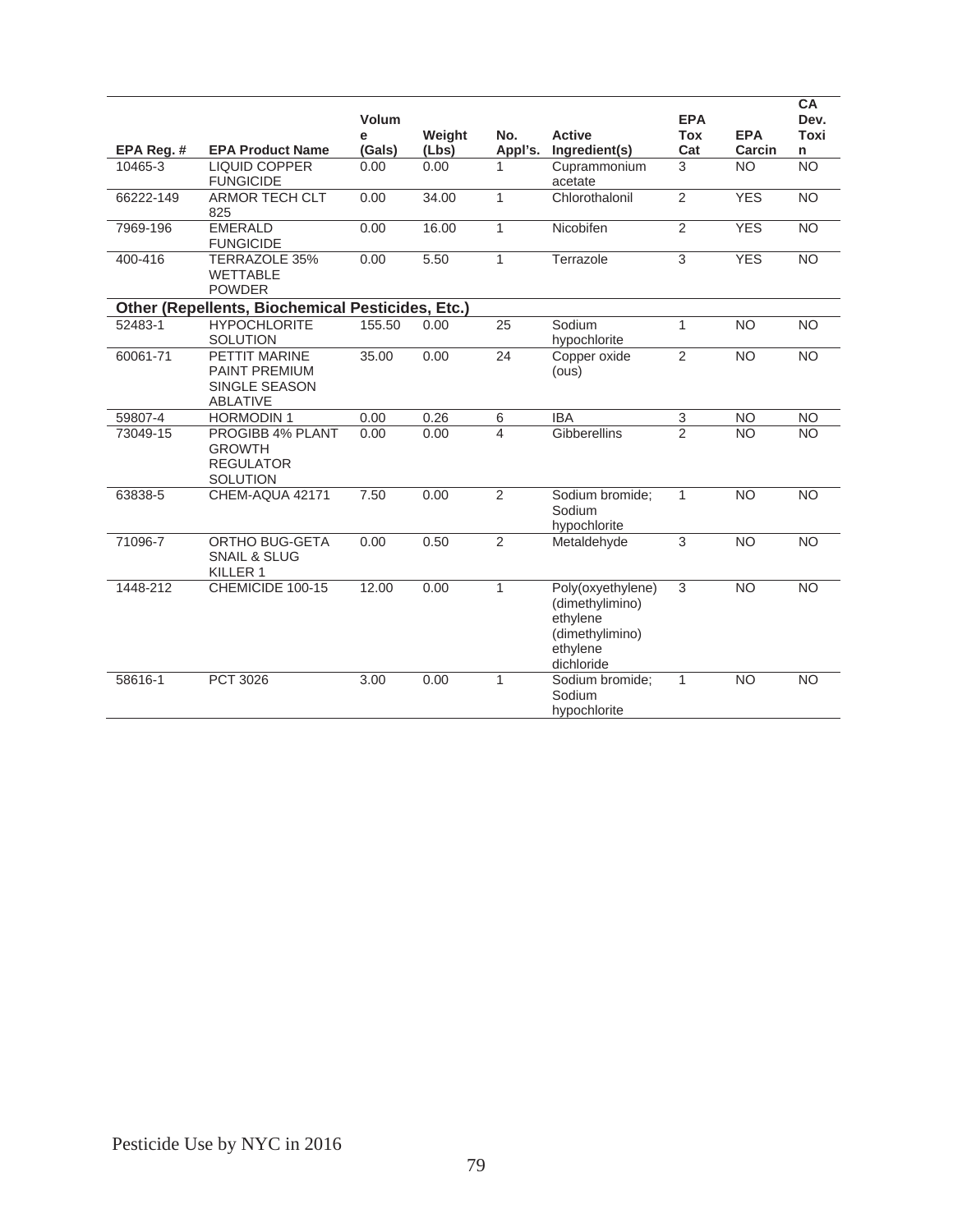## **APPENDIX 3: Complete Listing of "Best Management Practices" Insecticides Used Citywide in 2016**

| <b>EPA</b><br>Reg. # | <b>EPA Prod Name</b>                                              | <b>Volume</b><br>in | Weight in<br><b>Pounds</b> | <b>Total</b><br><b>Applications</b> | <b>Active Ingredient Data</b>                                                             |
|----------------------|-------------------------------------------------------------------|---------------------|----------------------------|-------------------------------------|-------------------------------------------------------------------------------------------|
|                      |                                                                   | <b>Gallons</b>      |                            |                                     |                                                                                           |
| 432-1259<br>432-1460 | PRODUCT: RBF5<br>MAXFORCE FC ROACH KILLER<br><b>BAIT GEL F.05</b> | 0.00<br>0.57        | 377.10<br>281.61           | 7,426<br>7,321                      | Fipronil<br>Fipronil                                                                      |
| 100-1484             | DUPONT ADVION COCKROACH<br><b>GEL BAIT</b>                        | 0.00                | 191.16                     | 5,303                               | Indoxacarb                                                                                |
| 73049-<br>501        | VBC-60394 FG BIOLOGICAL<br><b>LARVICIDE FINE GRANULE</b>          | 0.00                | 12530.54                   | 5,221                               | Bacillus thuringiensis,<br>subsp. Israelensis,<br>strain AM 65-52                         |
| 73049-<br>429        | <b>VECTOMAX FG</b>                                                | 0.00                | 33329.42                   | 4,957                               | Bacillus sphaericus;<br>Bacillus thuringiensis,<br>subsp. Israelensis,<br>strain AM 65-52 |
| 432-1257             | <b>MAXFORCE ROACH BAIT F.05</b>                                   | 8.06                | 185.33                     | 3,869                               | Fipronil                                                                                  |
| $1021 -$<br>1828     | MGK ROACH BAIT 2822                                               | 0.00                | 108.18                     | 2,270                               | Avermectin                                                                                |
| 64405-2              | REDZONE BAIT                                                      | 6.21                | 465.53                     | 2,217                               | Boric acid                                                                                |
| 73049-19             | <b>VECTOBAC CG BIOLOGICAL</b><br><b>LARVICIDE GRANULES</b>        | 0.00                | 1483.28                    | 1,519                               | Bacillus thuringiensis,<br>subsp. Israelensis,<br>strain AM 65-52                         |
| 73079-4              | BORACTIN INSECTICIDE POWDER                                       | 9.79                | 264.67                     | 1,349                               | Boric acid                                                                                |
| 100-1498             | DUPONT ADVION ANT GEL                                             | 0.00                | 22.59                      | 965                                 | Indoxacarb                                                                                |
| 62577-12             | ECOPCO ACU                                                        | 65.57               | 0.29                       | 853                                 | Phenylethyl propionate                                                                    |
| 64405-2              | <b>ECOLOGICAL ANT &amp; INSECT BAIT</b>                           | 0.00                | 59.88                      | 528                                 | Boric acid                                                                                |
| 73766-1              | <b>GOURMET ANT BAIT GEL</b>                                       | 0.09                | 12.86                      | 453                                 | Disodium octaborate<br>tetrahydrate                                                       |
| 100-1501             | <b>DUPONT ARILON INSECTICIDE</b>                                  | 155.83              | 0.00                       | 217                                 | Indoxacarb                                                                                |
| 64405-8              | NIBOR BORATE INSECTICIDE AND<br><b>FUNGICIDE</b>                  | 162.54              | 3.38                       | 164                                 | Disodium octaborate<br>tetrahydrate                                                       |
| 73049-20             | <b>VECTOLEX CG BIOLOGICAL</b><br>LARVICIDE                        | 0.00                | 431.60                     | 163                                 | Bacillus sphaericus                                                                       |
| $1021 -$<br>1603     | NYLAR 10EC                                                        | 162.89              | 0.00                       | 106                                 | Pyriproxyfen                                                                              |
| 432-1375             | <b>PRE-EMPT FLY BAIT</b>                                          | 0.00                | 20.46                      | 91                                  | Imidacloprid; (Z)-9-<br>Tricosene                                                         |
| 73049-10             | <b>VECTOBAC G BIOLOGICAL</b><br><b>LARVICIDE GRANULES</b>         | 0.00                | 32500.00                   | 46                                  | Bacillus thuringiensis,<br>subsp. Israelensis,<br>strain AM 65-52                         |
| 432-1262             | MAXFORCE IBH10                                                    | 1.03                | 0.53                       | 39                                  | Hydramethylnon                                                                            |
| 279-3384             | ROACH KIL COMMERCIAL                                              | 0.61                | 2.81                       | 39                                  | Boric acid                                                                                |
| 432-1455             | BES 0026 FLY SPOT BAIT                                            | 7.55                | 2.01                       | 34                                  | Imidacloprid; (Z)-9-<br>Tricosene                                                         |
| 100-1486             | DUPONT ADVION COCKROACH<br><b>BAIT ARENA</b>                      | 0.00                | 1.55                       | $\overline{33}$                     | Indoxacarb                                                                                |
| 499-406              | <b>AVERT PRESCRIPTION</b><br>TREATMENT TC 93A BAIT                | 0.00                | 1.45                       | 33                                  | Avermectin                                                                                |
| 100-1483             | ADVION INSECT GRANULE                                             | 0.04                | 4.72                       | 26                                  | Indoxacarb                                                                                |
| 48813-1              | SUFFOIL-X                                                         | 7.10                | 0.00                       | 24                                  | Petroleum distillates                                                                     |
| 73079-6              | <b>GREEN ZONE GRANULAR BAIT</b>                                   | 0.00                | 2.71                       | 23                                  | Boric acid                                                                                |
| 2724-451             | ZOECON 9010 GR                                                    | 0.00                | 5435.00                    | 21                                  | S-Methoprene                                                                              |
| 6218-47              | <b>SUMMIT B.T.I. BRIQUETS</b>                                     | 0.00                | 4.65                       | 18                                  | <b>Bacillus thuringiensis</b><br>subspecies Israelensis<br>strain BMP 144                 |
| 62719-<br>291        | CONSERVE SC TURF AND<br>ORNAMENTAL                                | 0.24                | 0.00                       | 16                                  | Spinosad                                                                                  |